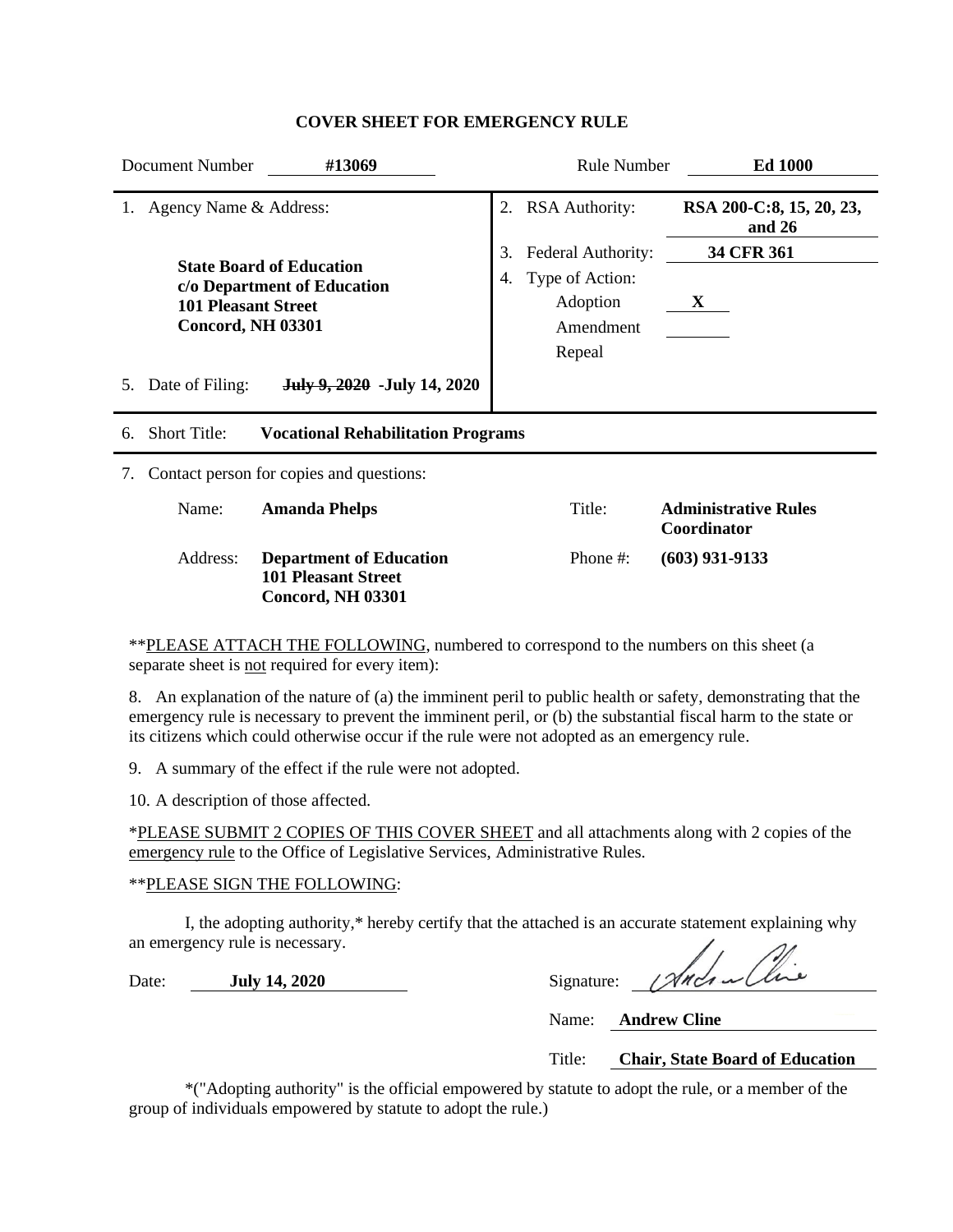8. An explanation of the nature of (a) the imminent peril to public health or safety, demonstrating that the emergency rule is necessary to prevent the imminent peril, or (b) the substantial fiscal harm to the state or its citizens which could otherwise occur if the rule were not adopted as an emergency rule.

**An emergency rule for Ed 1000, Vocational Rehabilitation Programs, is necessary to reinstate expired rules to prevent the imminent peril to public health or safety and to prevent the substantial fiscal harm to NH citizens. These rules provide the process by which individuals with disabilities receive services which are funded by federal grants so that they may prepare for and engage in competitive integrated employment and achieve economic self-sufficiency. The relevant NH RSAs require rules for the Department to provide services. This emergency rule will only be in effect until an anticipated adoption of the current Initial Proposal IP 2020-35 as described below.**

**Ed 1000, Vocational Rehabilitation Programs, was effective 1-10-20 as an interim rule (Document #12971), and expired 7-8-20. The State Board initiated a concurrent rulemaking proceeding to replace the interim rules, IP 2020-35, with notice in the March 12, 2020 Rulemaking Register, and scheduled a public hearing for April 9, 2020. That hearing was postponed, with a rescheduled date to be determined, due to the COVID-19 pandemic and restrictions on public gatherings in Emergency Order #16. State Board meetings were subsequently conducted by phone pursuant to Emergency Order #12. Understanding that EO #12 did not address rulemaking public hearings, and with unclear guidance on how to hold such hearings, the hearing for this rule was further delayed. The public hearing was held on June 11, 2020. The final proposal filing deadline for Notice #2020-35 is August 10, 2020. Due to the substantive changes between the IP and the FP, a second public hearing for the final proposal will be held at the August 13, 2020 meeting in order to request feedback and public comment on the substantive changes to the IP. The State Board will request a waiver of the FP deadline to keep the current rulemaking proceeding active. A new deadline of October 9, 2020 will be necessary to complete the rulemaking process.**

9. A summary of the effect if the rule were not adopted.

**Without an emergency rule to get rules back in effect, the Department would be required to stop processing applications and conducting evaluations which lead to employment and services for eligible individuals. Eligible individuals might not receive the appropriate supports for health and safety in the workplace and could potentially lose opportunities to gain employment leading to fiscal harm.**

10. A description of those affected.

**The State Board, department, eligible individuals, and service providers are affected by these rules.**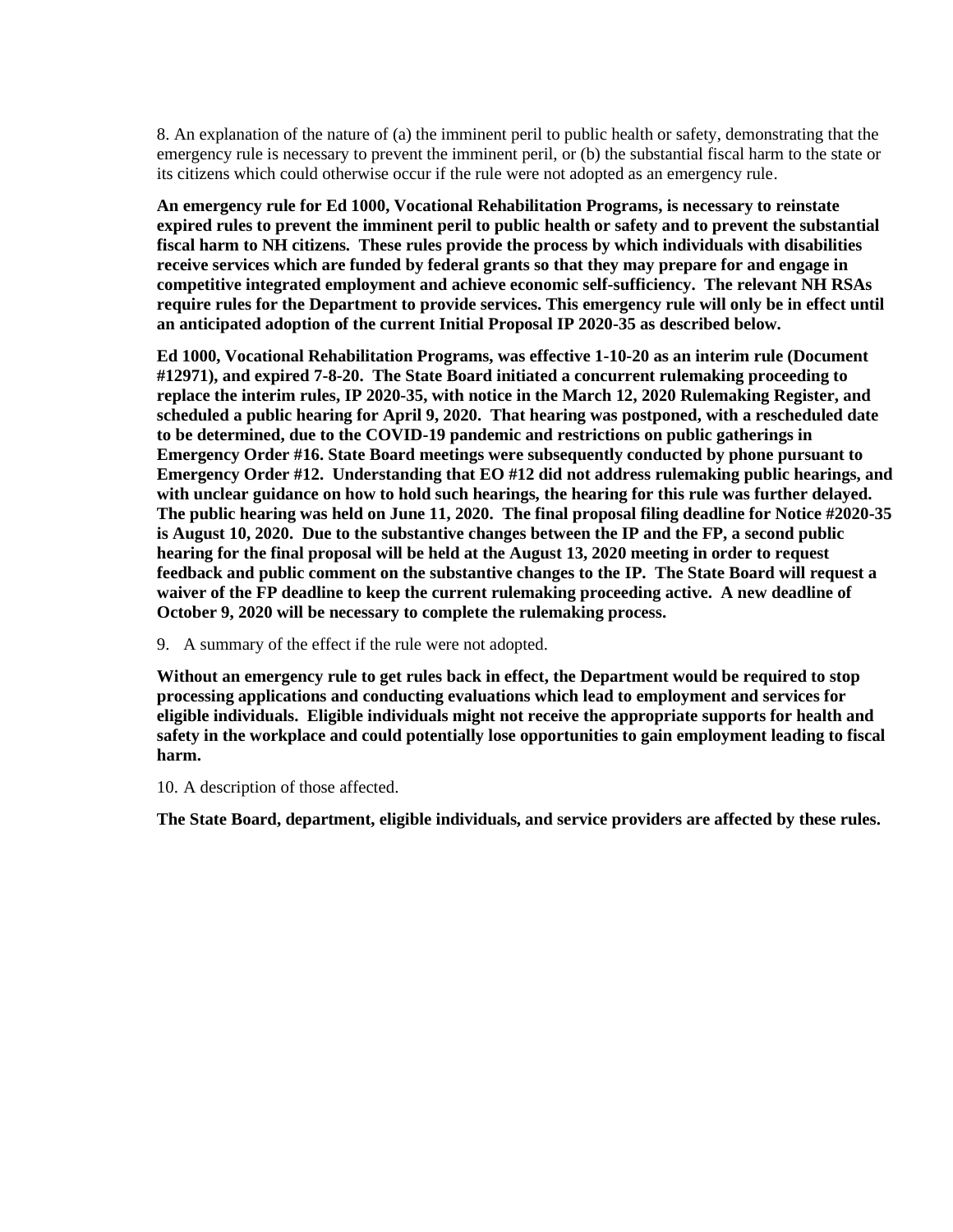Adopt Ed 1000, previously effective 1-10-20 (Document #112971, Interim), and expired 7-8-20, to read as follows:

#### CHAPTER Ed 1000 VOCATIONAL REHABILITATION PROGRAMS

#### PART Ed 1001 PURPOSE

Ed 1001.01 Purpose. The purpose of the New Hampshire vocational rehabilitation services program is to assess, plan, develop, and provide vocational rehabilitation services for individuals with disabilities, consistent with their strengths, resources, priorities, concerns, abilities, capabilities, interests, and informed choice, so that they can prepare for and engage in gainful employment. The rules for the New Hampshire vocational rehabilitation services program implement the State Vocational Rehabilitation Services Program authorized by Title I of the Rehabilitation Act of 1973, as amended, 29 U.S.C. 701 et seq.

#### PART Ed 1002 DEFINITIONS

Ed 1002.01 "Act" means the Rehabilitation Act of 1973, as amended, 29 U.S.C. 701 et seq.

Ed 1002.02 "Administrative costs under the state plan" means "administrative costs under the state plan" as defined in 34 CFR 361.5(b)(2).

Ed 1002.03 "Applicant" means an individual who submits an application for vocational rehabilitation services in accordance with 34 CFR §361.41 (b), (2)

Ed 1002.04 "Appropriate modes of communication" means "appropriate modes of communication" as defined in 34 CFR 361.5(b)(5).

Ed 1002.05 "Assessment for determining eligibility and vocational rehabilitation needs" means "assessment for determining eligibility and vocational rehabilitation needs" as defined in 34 CFR 361.5(b)(6).

Ed 1002.06 "Assistive technology device" means "assistive technology device" as defined in 34 CFR 361.5(b)(7).

Ed 1002.07 "Assistive technology service" means "assistive technology service" as defined in 34 CFR 361.5(b)(8).

Ed 1002.08 "Community rehabilitation program" means "community rehabilitation program" as defined in 34 CFR 361.5(b)(9).

Ed 1002.09 "Comparable services and benefits" means "comparable services and benefits" as defined in 34 CFR 361.5(b)(10).

Ed 1002.10 "Competitive employment" means "competitive employment" as defined in 34 CFR  $361.5(b)(11)$ .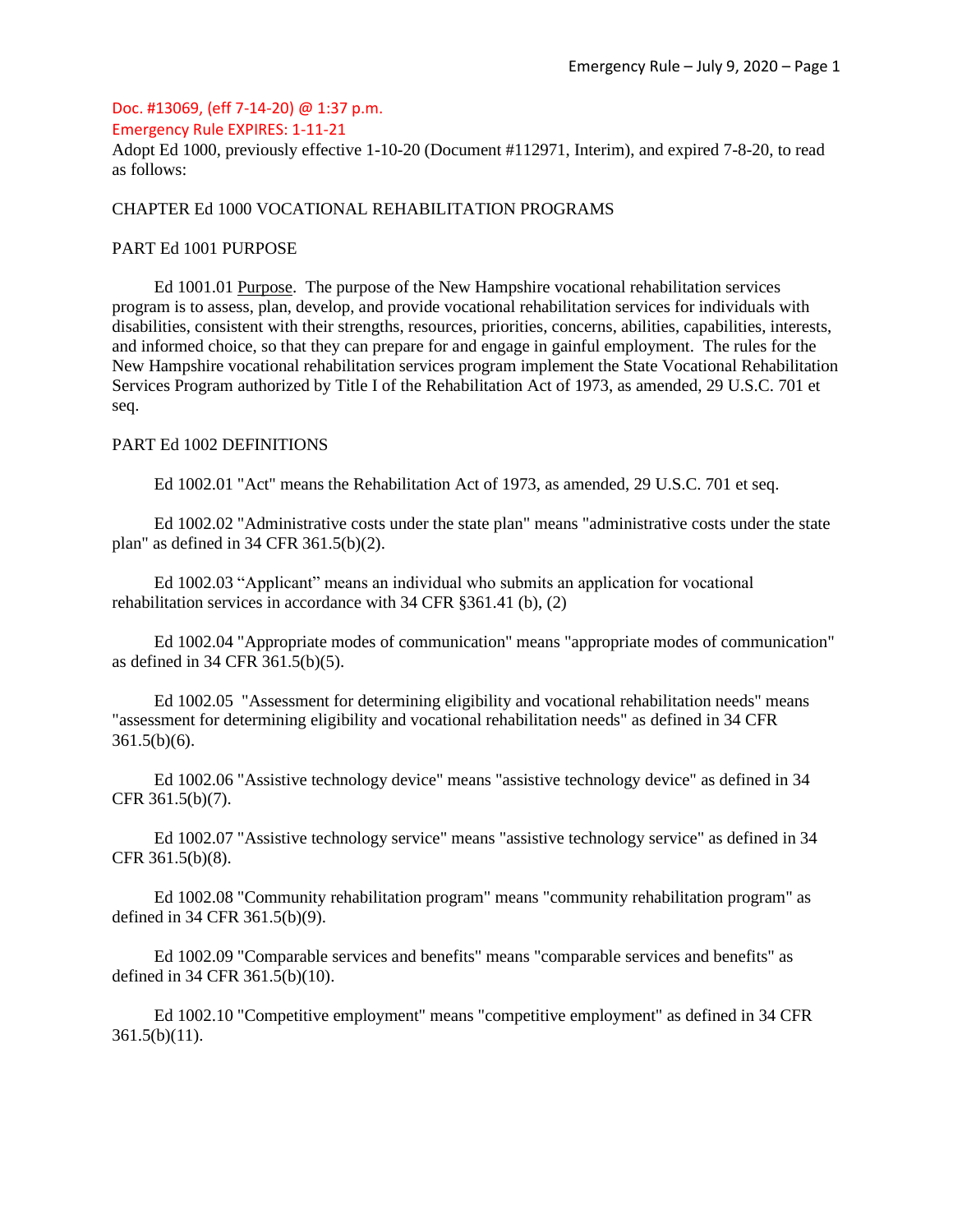### Emergency Rule EXPIRES: 1-11-21

Ed 1002.11 "Designated state agency" means the New Hampshire department of education, which is the state agency responsible for administering the state plan for vocational rehabilitation services in accordance with 34 CFR 361.13(a).

Ed 1002.12 "Designated state unit" means the division of career technology and adult learning in the New Hampshire department of education pursuant to 34 CFR 361.5(b)(14).

Ed 1002.13 "Eligible individual" means an applicant for vocational rehabilitation services who meets the eligibility requirements of 34CFR361.5(b)(15).

Ed 1002.14 "Employment outcome" means "employment outcome" as defined in 34 CFR 361.5(b)(16).

Ed 1002.15 "Establishment, development, or improvement of a public or nonprofit community rehabilitation program" means "establishment, development, or improvement of a public or nonprofit community rehabilitation program" as defined in 34 CFR 361.5(b)(17).

Ed 1002.16 "Extended employment" means "extended employment" as defined in 34 CFR  $361.5(b)(19)$ .

Ed 1002.17 "Extended services" means "extended services" as defined in 34 CFR 361.5(b)(20).

Ed 1002.18 "Extreme medical risk" means "extreme medical risk" as defined in 34 CFR 361.5(b)(21).

Ed 1002.19 "Family member", for purposes of receiving vocational rehabilitation services in accordance with Ed  $1010.16(a)(9)$ , means "family member" as defined in 34 CFR 361.5(b)(23).

Ed 1002.20 "Impartial hearing officer" means "impartial hearing officer" as defined in 34 CFR 361.5(b)(25), and includes "presiding officer" as defined in RSA 541-A:1,XIV.

Ed 1002.21 "Independent living program" means the state independent living services program set out in 34 CFR§364 and RSA 200-C:24 and includes the services set out in 34 CFR §365.1

Ed 1002.22 "Individual who is blind" means a person whose central acuity does not exceed 20/200 in the better eye with correcting lenses or whose visual acuity, if better than 20/200 is accompanied by a limit to the field of vision in the better eye to such a degree that its widest diameter subtends an angle of no greater than 20 degrees, and who has been examined by a physician skilled in diseases of the eye, or by an optometrist, whichever the individual selects, to make the determination that the individual is blind.

Ed 1002.23 "Individual with a disability" means "individual with a disability" as defined in 34 CFR 361.5(b)(28) and (29).

Ed 1002.24 "Individual with a most significant disability" means an individual with a significant disability:

(a) Who has a significant mental or physical impairment that seriously limits 2 or more functional capacities such as mobility, communication, self-care, self-direction, interpersonal skills, work tolerance and work skills, or work tolerance or work skills in terms of employment outcomes; and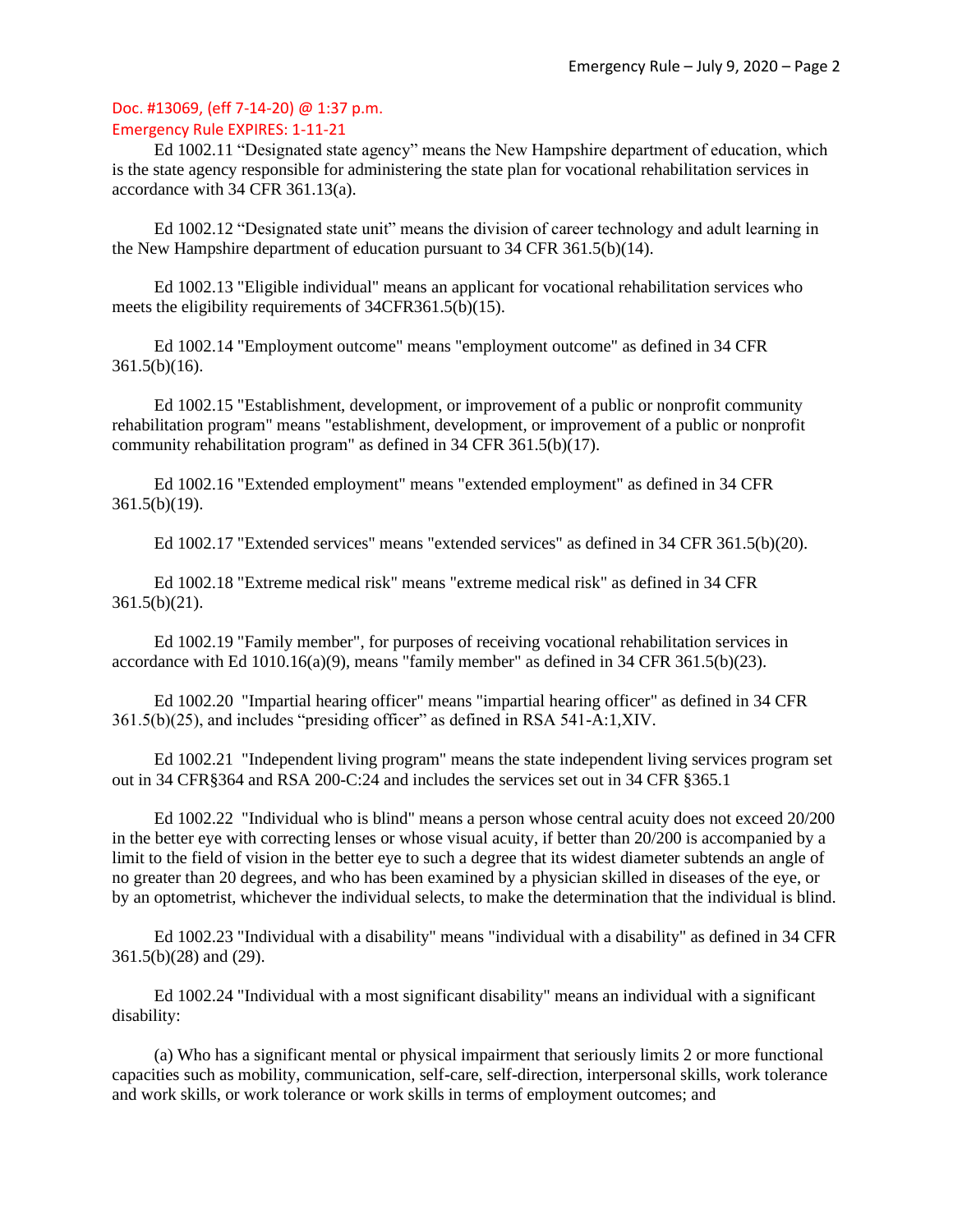(b) Whose vocational rehabilitation can be expected to require 2 or more vocational rehabilitation services, in addition to the vocational rehabilitation counselor provided services of guidance, counseling, service coordination and job placement, over an extended period of time of 6 months or longer.

Ed 1002.25 "Individual with a significant disability" means "individual with a significant disability" as defined in 34 CFR 361.5(b)(31).

Ed 1002.26 "Individual's representative" means "individual's representative" as defined in 34 CFR 361.5(b)(32).

Ed 1002.27 "Integrated setting" means "integrated setting" as defined in 34 CFR 361.5(b)(33).

Ed 1002.28 "Maintenance" means "maintenance" as defined in 34 CFR 361.5(b)(35)

Ed 1002.29 "Mediation" means "mediation" as defined in 34 CFR 361.5(b)(36).

Ed 1002.30 "Nonprofit" means "nonprofit" as defined in 34 CFR 361.5(b)(37).

Ed 1002.31 "Ongoing support services" means "ongoing support services" as defined in 34 CFR 361.5(b)(38).

Ed 1002.32 "Personal assistance services" means "personal assistance services" as defined in 34 CFR 361.5(b)(39).

Ed 1002.33 "Physical and mental restoration services" means "physical and mental restoration services" as defined in 34 CFR 361.5(b)(40).

Ed 1002.34 "Physical or mental impairment" means "physical or mental impairment" as defined in 34 CFR 361.5(b)(41).

Ed 1002.35 "Post-employment services" means "post-employment services" as defined in 34 CFR 361.5(b)(42).

Ed 1002.36 "Program for the deaf and hard of hearing" means the program established under RSA 200-C:18.

Ed 1002.37 "Qualified and impartial mediator" means "qualified and impartial mediator" as defined in 34 CFR 361.5(b)(43).

Ed 1002.38 "Rehabilitation engineering" means "rehabilitation engineering" as defined in 34 CFR 361.5(b)(44).

Ed 1002.39 "Rehabilitation technology" means "rehabilitation technology" as defined in 34 CFR 361.5(b)(45).

Ed 1002.40 "Review " means the procedure for determining whether decisions made by personnel of the designated state unit that affect the provision of vocational rehabilitation services are consistent with the Act and rules adopted thereunder.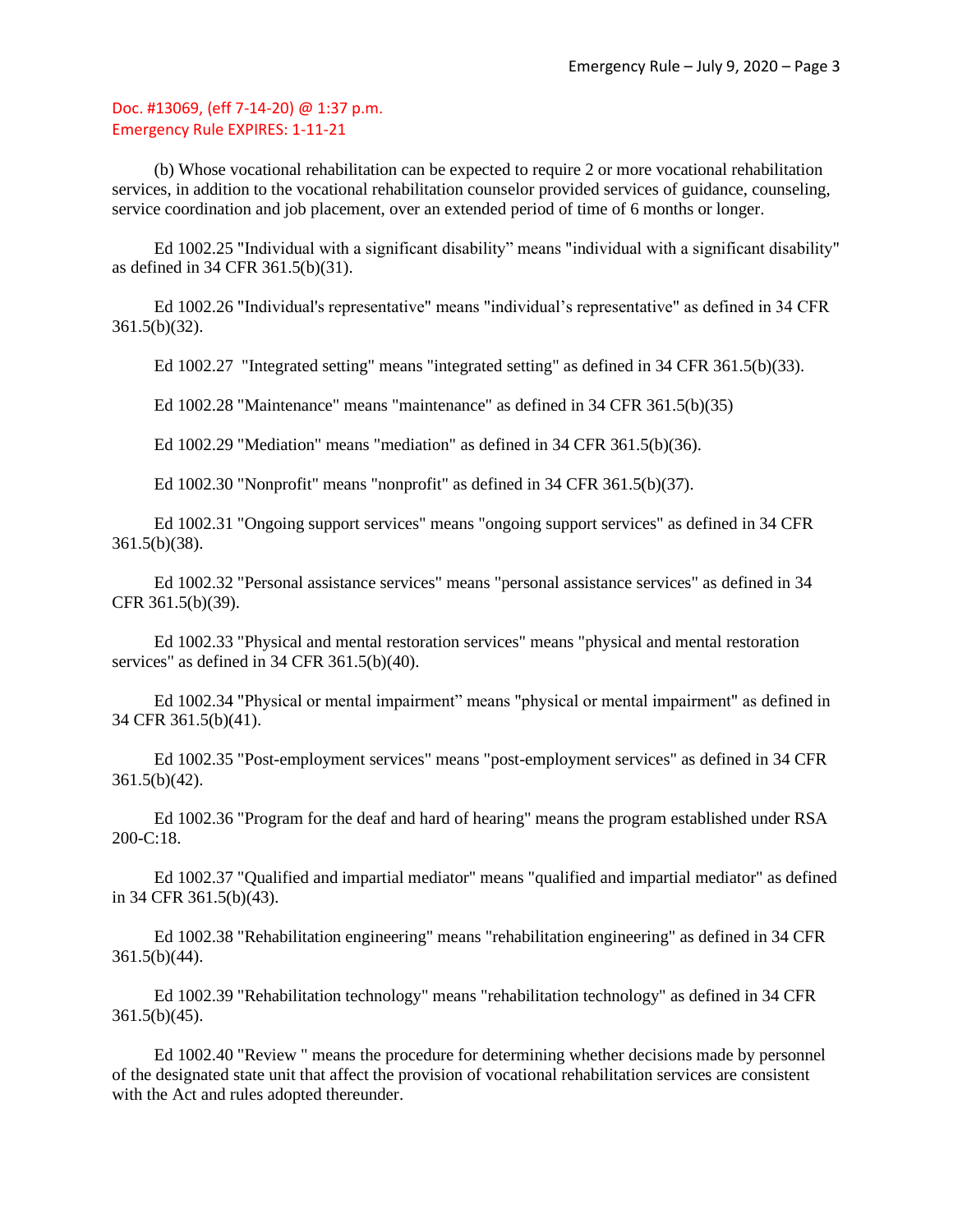Ed 1002.41 "State workforce investment board" means a board established under section 111 of the Workforce Investment Act of 1998, 29 U.S.C. 705(33).

Ed 1002.42 "Statewide workforce investment system" means a system described in section 111(d)(2) of the Workforce Investment Act of 1998, 29 U.S.C. 705(34).

Ed 1002.43 "State plan" means "state plan" as defined in 34 CFR 361.5(b)(51).

Ed 1002.44 "Substantial impediment to employment" means "substantial impediment to employment" as defined in 34 CFR 361.5(b)(52).

Ed 1002.45 "Supported employment" means "supported employment" as defined in 34 CFR 361.5(b)(53).

Ed 1002.46 "Supported employment program" means the program established under RSA 200-C:21 and 34 CFR 363.1.

Ed 1002.47 "Supported employment services" means "supported employment services" as defined in 34 CFR 361.5(b)(54).

Ed 1002.48 "Transition services" means "transition services" as defined in 34 CFR 361.5(b)(55).

Ed 1002.49 "Transitional employment" means "transitional employment" as defined in 34 CFR 361.5(b)(56).

Ed 1002.50 "Transportation" means "transportation" as defined in 34 CFR 361.5(b)(57).

Ed 1002.51 "Vocational rehabilitation services" means "vocational rehabilitation services" as defined in 34 CFR 361.5(b)(58).

#### PART Ed 1003 PROTECTION, USE AND RELEASE OF PERSONAL INFORMATION

Ed 1003.01 Confidentiality.

(a) All current and stored information as to personal facts given or made available to the designated state unit, its representative, or its employee, in the course of the administration of the vocational rehabilitation program, including photographs, lists of names and addresses and records of agency evaluation, shall be held to be confidential by the division and by individuals, service providers, other cooperating agencies and organizations, and interested parties to whom such information is disseminated.

(b) All personal information in the possession of the designated state unit shall be used only for purposes directly connected with the administration of the vocational rehabilitation program. Information containing identifiable personal information shall not be shared with advisory or other bodies which do not administer the program.

(c) All applicants, eligible individuals, representatives of applicants or individuals, service providers, other cooperating agencies and organizations, and interested parties shall be informed through appropriate modes of communication consistent with the choice, used by the individual of the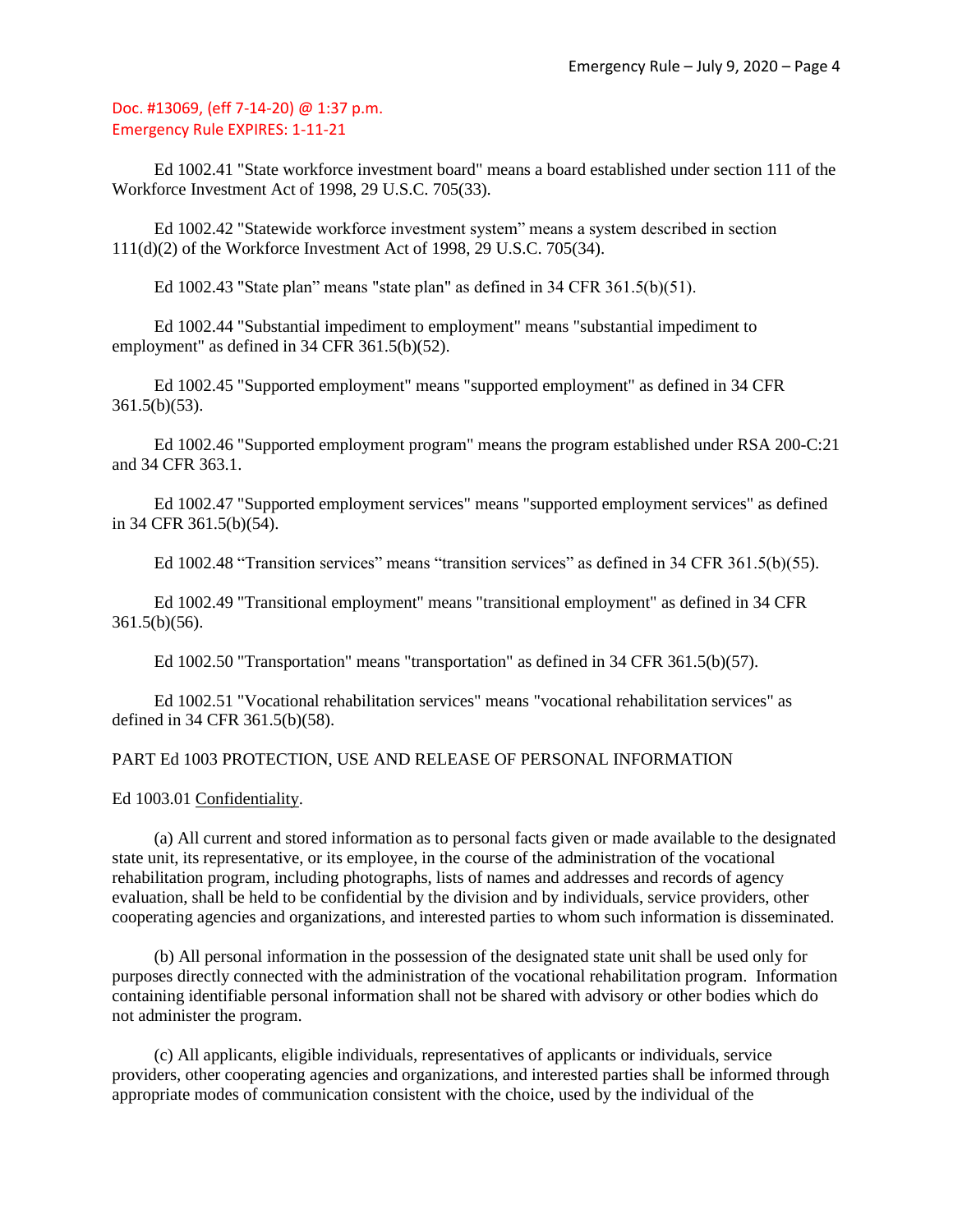## Emergency Rule EXPIRES: 1-11-21

confidentiality of personal information and the conditions in Ed 1003.03 for accessing and releasing this information.

(d) The designated state unit shall inform all applicants, eligible individuals, and representatives of applicants or individuals about the division's need to collect personal information and the provisions of this section governing its use.

(e) In the administration of the vocational rehabilitation program, the designated state unit shall obtain personal information from service providers and cooperating agencies under assurances that the information shall not be further divulged, except as provided under Ed 1003.02, Ed 1003.03, and Ed 1003.04.

(f) Individuals, agencies, and organizations shall pay a fee of \$.06 per page to cover costs of duplicating records and making extensive searches required for the release of information in Ed 1003.03 and the exchange of information in Ed 1003.04.

Ed 1003.02 Data Collection.

(a) The collection of personal information by designated state unit personnel concerning applicants and eligible individuals shall be authorized by the applicant or individual through completion of a release of information permit containing the:

(1) Date;

(2) Applicant or individual's name;

(3) Signature;

(4) Social security number optional: may be required for eligibility for certain state and federal programs; and

(5) A statement authorizing release to the designated state unit of medical, psychological, psychiatric, educational, and vocational information necessary for the determination of eligibility and development and implementation of an individualized plan for employment.

(b) The signature of the parent or guardian shall be required when the applicant or eligible individual is under 18 years old or has a legal guardian.

(c) The designated state unit shall collect personal information under 29 U.S.C. 709(c), 29 U.S.C. 721(a)(6)(A), and34 CFR 361.38. Failure by the applicant or eligible individual to provide sufficient personal information to the designated state unit to determine eligibility, or to prepare an individualized plan for employment or to monitor progress of services provided, shall result in the case being closed.

#### Ed 1003.03 Release of Information.

(a) Personal information concerning the applicant or eligible individual shall not be released to any individual or organization except as authorized by the applicant, individual, or law. When personal information has been obtained from another agency or organization, it shall be released only by, or under the conditions established by, the other agency or organization. However, when such information has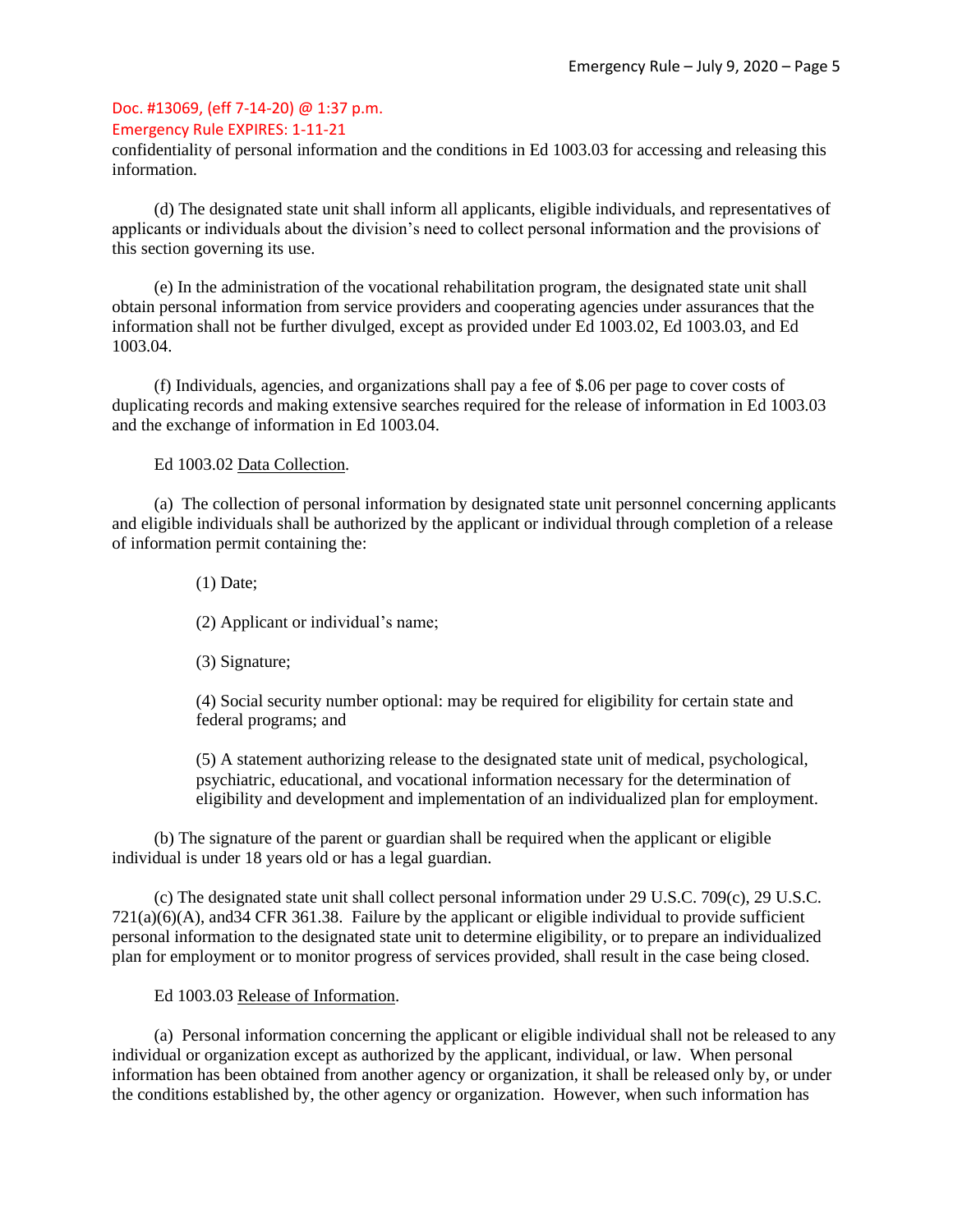## Emergency Rule EXPIRES: 1-11-21

been used to make a determination regarding the applicant or eligible individual that is being contested through the hearing process it shall be available for release as evidence in the hearing unless precluded by law.

(b) When requested in writing by the applicant or eligible individual or his or her representative, the designated state unit shall make all information in the record of vocational rehabilitation services accessible to the individual and release the information to him or her or the representative except when:

> (1) Medical, psychological, or other information that the designated state unit determines might be harmful to the applicant or eligible individual after consultation with a qualified medical or mental health professional, in which case the information shall not be released directly to the applicant or individual but shall be provided to the applicant or individual through a third party chosen by the applicant or individual. The third party may include an advocate, a family member, or a qualified medical or mental health professional, unless a representative has been appointed by a court to represent the applicant or individual, in which case the information shall be released to the court-appointed representative; or

(2) Personal information has been obtained from another agency or organization, in which case the information shall be released only by, or under the conditions established by, the other agency or organization.

(c) An applicant or eligible individual who believes that information in his or her record of services is inaccurate or misleading may request that the designated state unit amend the information. If the information is not amended, the request for an amendment shall be documented in the record of services, consistent with Ed  $1010.16(a)(12)$ .

(d) When a third party requests particular information about an applicant or eligible individual, the third party shall provide a written request signed by the applicant or individual or their guardian designating the third party as a representative who may have access to client information. Third parties may include attorneys, service providers, and other public or private agency or organizations.

(e) The request shall include:

(1) The applicant's or eligible individual's name;

(2) The information being requested;

(3) The reasons why the material is being requested; and

(4) The name of the individual, agency, or organization assuming responsibility for the information and giving assurance that the information will not be released to any other individual, agency or organization.

(5) The request shall also include the following statement:

"I , hereby authorize the release of information for the purpose of providing vocational rehabilitation services relating to me which is in the custody or control of the New Hampshire Department of Education, Division of Career Technology and Adult Learning. I have considered and understand the implications of this waiver. The release of this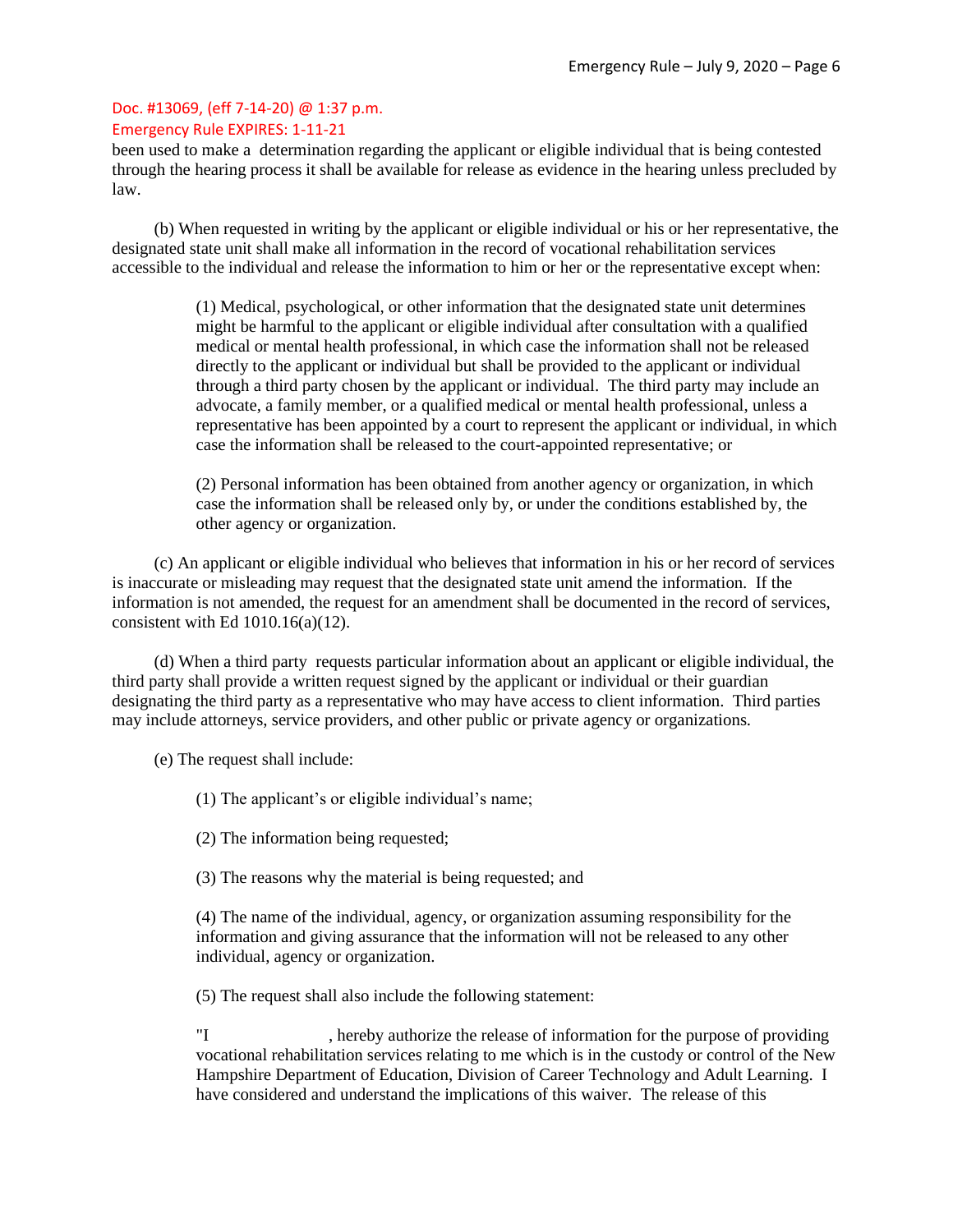information is more important to me than the loss of privacy which may result directly or indirectly from the release. I agree to hold harmless the New Hampshire Department of Education, Division of Career Technology and Adult Learning and their authorized representatives for any damages arising out the release of the information I am requesting. "

(f) Personal information shall be released under Ed 1003.03(g) only if the organization, agency, or individual assures that:

(1) The information will be used only for the purposes for which it is being provided;

(2) The information will be released only to persons officially responsible for conducting the audit, evaluation, or research;

(3) The information will not be released to the involved applicant or individual;

(4) The information will be managed in a manner to safeguard confidentiality; and

(5) The final product will not reveal any personal identifying information without the informed written consent of the involved applicant or individual or the applicant's or individual's representative.

(g) Upon receiving the informed written consent of the applicant or eligible individual or, if appropriate, the applicant's or individual's representative, the designated state unit shall release personal information to another agency or organization for its program purposes if:

> (1) The information may be released to the involved applicant or individual or the applicant's or individual's representative; and

> (2) The other agency or organization demonstrates that the information requested is necessary for its program.

(3) Medical or psychological information that the designated state unit determines might be harmful to the applicant or eligible individual shall be released only if the other agency or organization assures the designated state unit that the information will be used only for the purpose for which it is being provided and will not be further released to the applicant or individual.

(h) Personal information concerning the applicant or eligible individual shall be released to an organization, agency, or individual engaged in audit, evaluation, or research.

(i) The designated state unit shall release personal information as required by federal law.

(j) The designated state unit shall release personal information in response to investigations in connection with law enforcement, fraud, or abuse, unless expressly prohibited by federal or state laws or regulations, and in response to an order issued by a judge or other authorized judicial officer.

(k) The designated state unit shall release personal information in order to protect the applicant or eligible individual or others if the applicant or individual poses a threat to his or her safety or to the safety of others.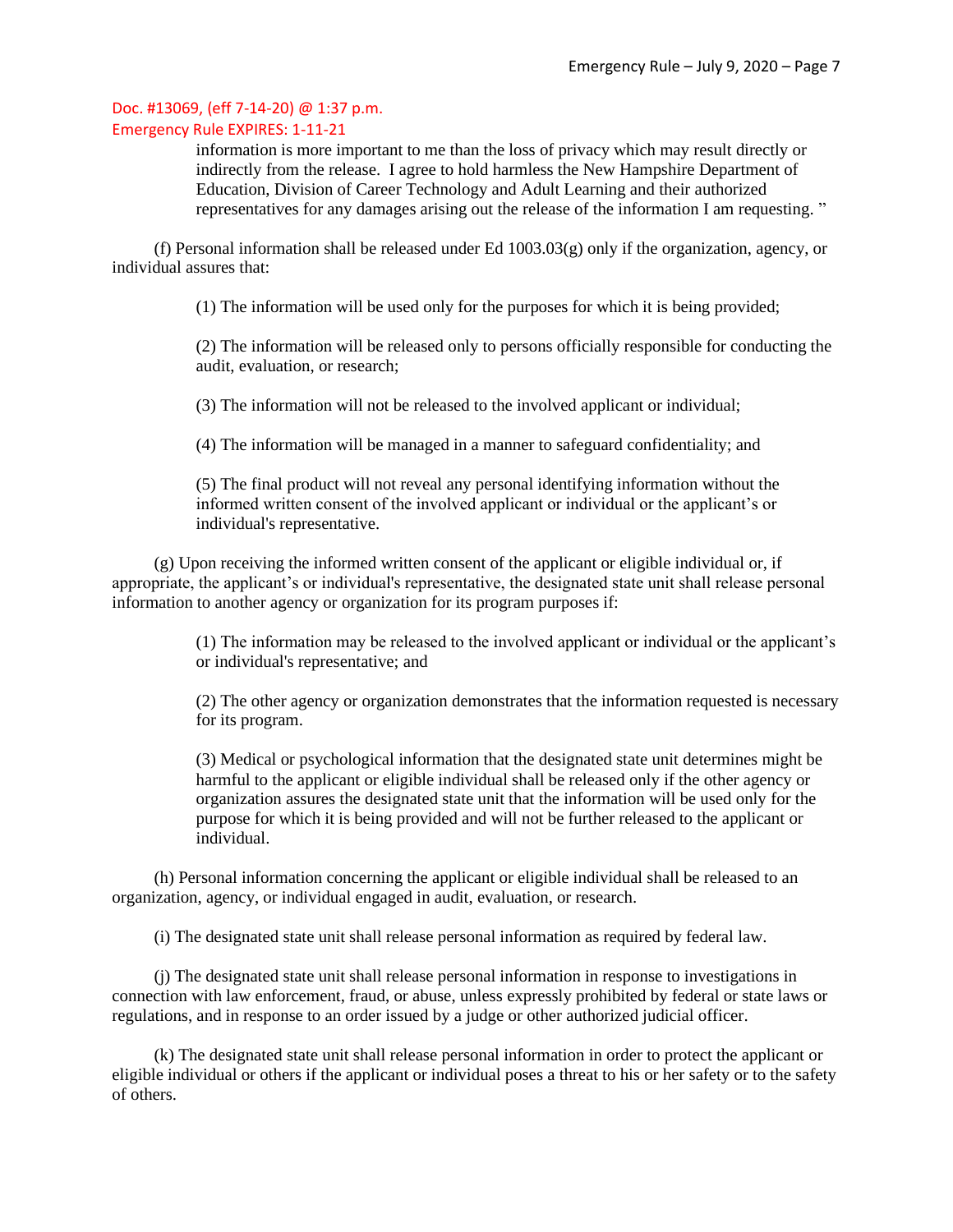#### Ed 1003.04 Exchanging Information with Other Parties.

(a) When the designated state unit is working with an agency or organization on behalf of an applicant or eligible individual, information shall be exchanged after obtaining a written release of information authorization described in Ed 1003.03(d), signed by the individual, or his or her parent or guardian if the individual is under 18 years old or has a legal guardian. For agencies and organizations having an agreement with the designated state unit to exchange information, information regarding mutual applicants or eligible individual's information shall be exchanged without obtaining an individual's release. The agencies and organizations having such cooperative agreements shall be identified by the designated state unit on the application for vocational rehabilitation services described in Ed 1010.02.

(b) Agencies and organizations with which the designated state unit shall exchange information include but are not limited to:

(1) The New Hampshire department of health and human services;

(2) The New Hampshire department of labor, division of workers' compensation;

(3) New Hampshire WORKS Partners established under the Workforce Investment Act of 1998, 29 U.S.C. 705, as described in the cooperative agreement;

- (4) Community rehabilitation programs;
- (5) New Hampshire disability determination services; and
- (6) The Social Security Administration.

(c) In situations not covered by the provisions of Ed 1003.04(a), upon receiving the informed written consent of the applicant or eligible individual or, if appropriate, the applicant's or individual's representative, the designated state unit shall release personal information to another agency or organization for its program purposes only to the extent that the information shall be released to the involved applicant or individual or the applicant's or individual's representative and only to the extent that the other agency or organization demonstrates that the information requested is necessary for its program.

#### PART Ed 1004 REVIEW PROCEDURE

#### Ed 1004.01 Review Procedures.

(a) Review procedures shall comply with 34 CFR 361.57 and New Hampshire law.

(b) An individual who is dissatisfied with any determination made by personnel of the designated state unit that affects the provision of vocational rehabilitation services may request, or, if appropriate, may request through the individual's representative, a timely review of that determination.

(c) The designated state unit shall make reasonable accommodation for the individual's disability in conducting hearings and mediation procedures. Reasonable accommodation shall include using appropriate modes of communication consistent with the informed choice of the individual.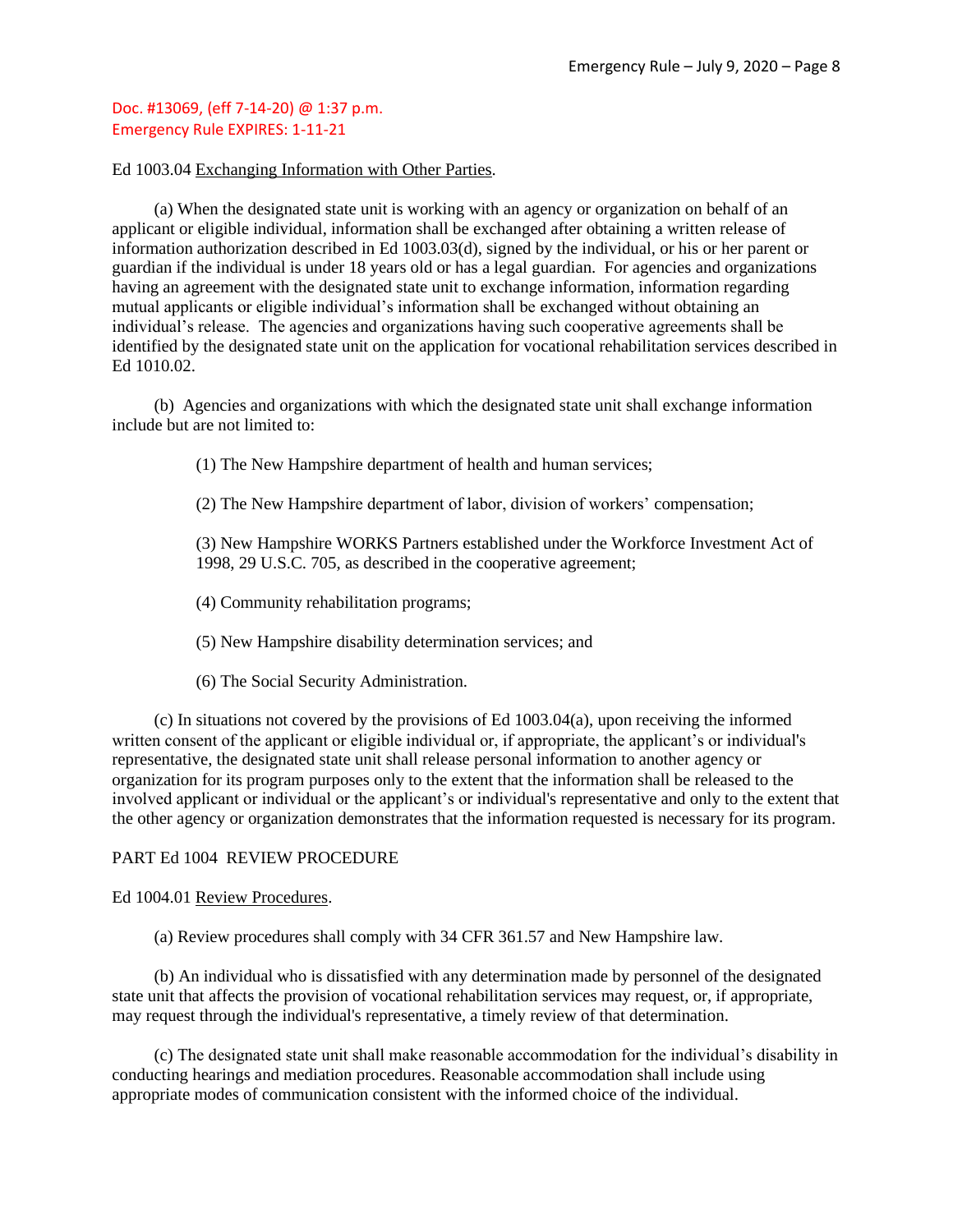Ed 1004.02 Notification of Right to Mediation and Hearings.

(a) The designated state unit shall provide an individual or, as appropriate, the individual's representative, notice of:

> (1) The right to obtain review of designated state unit determinations that affect the provision of vocational rehabilitation services through a hearing under Ed 1004.07 and Ed 1004.15;

(2) The availability of informal dispute resolution under Ed 1004.03

(3) The right to pursue mediation under Ed 1004.05 with respect to determinations made by designated state unit personnel that affect the provision of vocational rehabilitation services to an individual;

(4) The names and addresses of department of education personnel with whom requests for mediation or hearings may be filed;

(5) The manner in which a neutral mediator or hearing officer is selected; and

(6) The availability of the client assistance program, established under 34 CFR 370, to assist the individual during neutral evaluation, mediation sessions or hearings.

(b) The notice required in Ed 1004.04(a) shall be provided by using the appropriate mode of communication consistent with the informed choice of the individual:

(1) At the time the individual applies for vocational rehabilitation services;

(2) At the time the individual is assigned to a category in the order of selection, if an order of selection is established under Ed 1006;

(3) At the time the individualized plan for employment is developed; and

(4) Whenever vocational rehabilitation services for an individual are reduced, suspended, or terminated;

(c) Determinations for which a review may be requested include the designated state unit's failure to release harmful information directly to the individual.

Ed 1004.03 Informal Dispute Resolution.

(a) An individual, or a representative of the individual, seeking review of a determination shall file a complaint with the administrator for policy and law at the bureau of vocational rehabilitation, in the designated state unit.

(b) Filing a complaint shall not prevent the individual from requesting mediation or a due process hearing in the case where the complaint is not resolved to the individual's satisfaction.

Ed 1004.04 Mediation.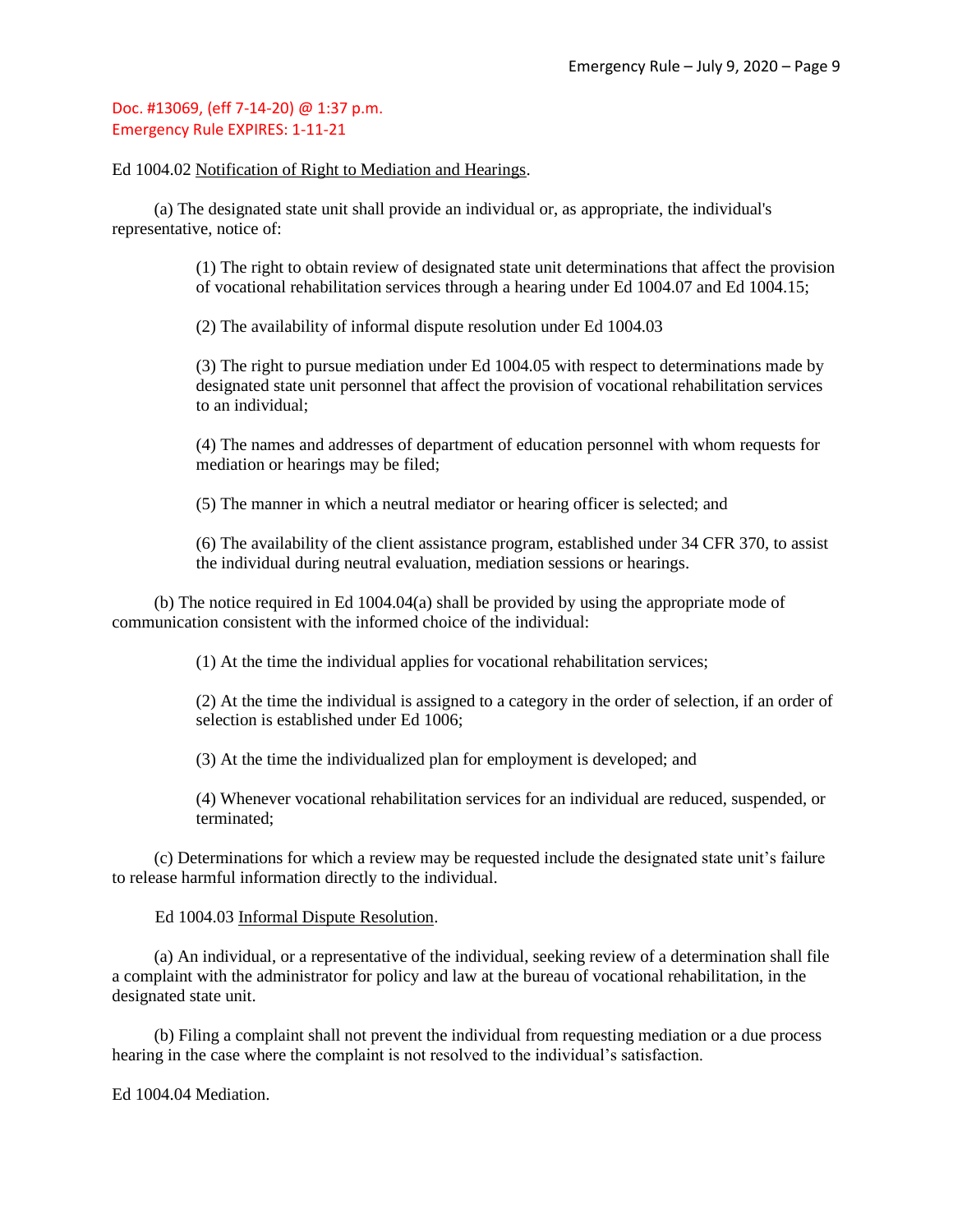(a) Mediation shall be voluntary and available to individuals in accordance with 34 CFR 361.57(d), and Ed 205.

(b) If mediation as described in Ed 205.03 is selected by the parties and resolution is not achieved, the individual selected as a mediator shall not be the same individual who is subsequently appointed as a hearing officer to preside at a hearing in the same matter pursuant to Ed 1004.10(c).

(c) Inconsistencies between mediation procedures in Ed 205.03 and Ed 1004.05 shall be resolved in favor of the provisions of Ed 1004.05.

#### Ed 1004.05 Mediation Procedure.

(a) An individual shall have the option of using mediation to resolve disputes involving designated state unit determinations that affect the provision of vocational rehabilitation services. Mediation shall be made available, at a minimum, whenever an individual or, as appropriate, the individual's representative requests a hearing. Mediation may also be requested without filing a complaint or requesting a hearing.

(b) Mediation shall not be used to deny or delay the individual's right to pursue resolution of the dispute through a hearing held within the 60 day time period for holding hearings required by 34 CFR 361.57(e). At any point during the mediation process either the individual or the mediator shall have the option of electing to terminate the mediation. In the event mediation is terminated, the individual shall have the option of pursuing resolution through a hearing.

(c) An individual may be represented during mediation sessions by counsel or another advocate selected and paid for by the applicant or individual.

(d) Mediation sessions shall be conducted by a qualified and impartial mediator. The mediator shall be chosen at random from a pool of mediators who are knowledgeable about vocational rehabilitation services.

(e) Mediation sessions shall be arranged by the office of legislation and hearings in the designated state agency. Mediation shall be scheduled within 30 days from the date a written request for mediation is received by the designated state unit.

(f) Discussions that occur during the mediation sessions shall be kept confidential and shall not be used as evidence in any subsequent hearings or civil proceedings. The parties to the mediation sessions shall sign a confidentiality pledge prior to the commencement of the sessions.

(g) An agreement reached by the parties to the dispute in the mediation sessions shall be described in a written mediation agreement that is developed by the parties with the assistance of the qualified and impartial mediator and signed by both parties. Copies of the agreement shall be sent to both parties.

(h) The costs of the mediation process shall be paid by the designated state unit.

#### Ed 1004.06 Scheduling of Mediation, Prehearing Conference, and Hearing.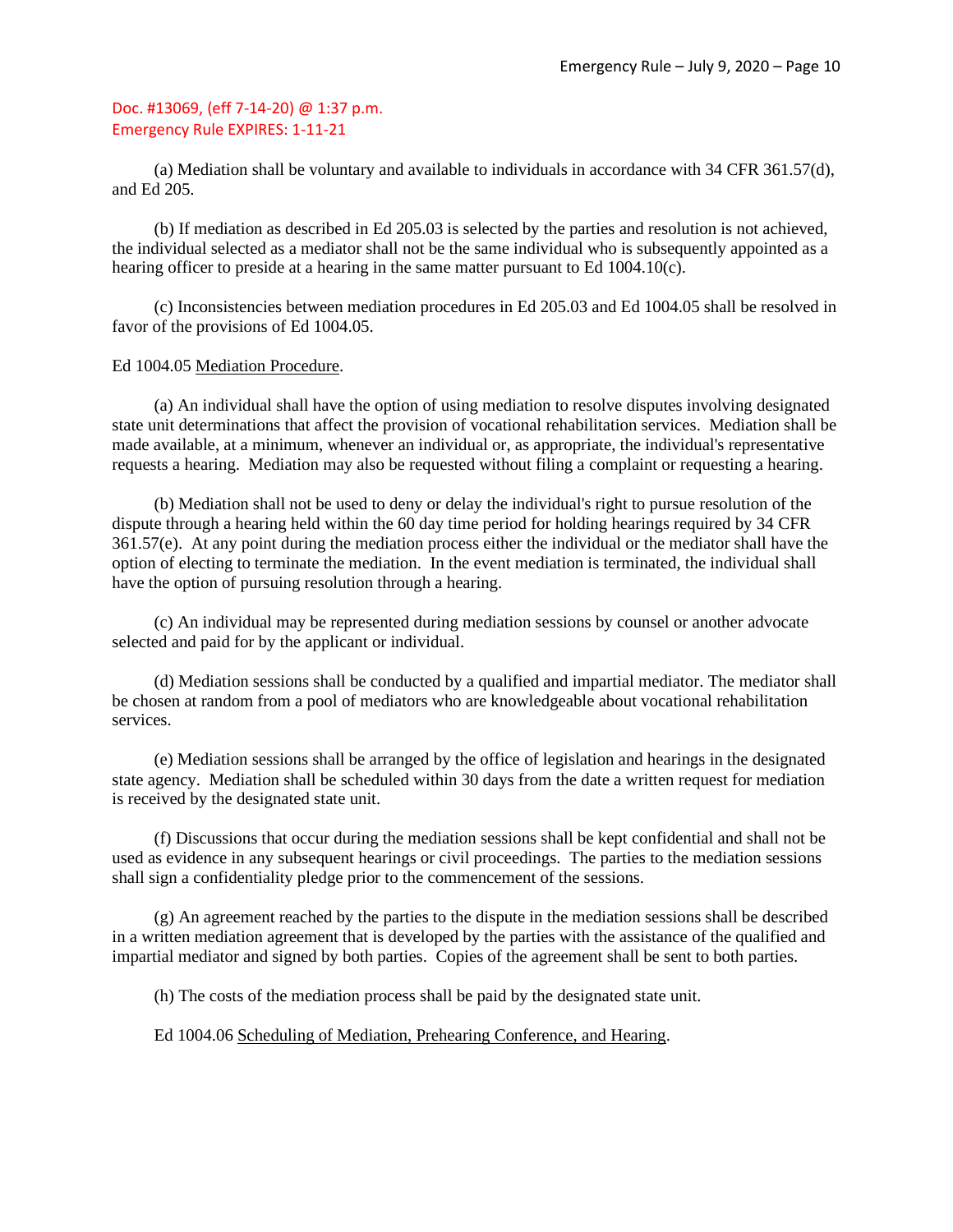## Emergency Rule EXPIRES: 1-11-21

(a) At the time of the filing of a request to initiate a hearing under Ed 1004.07, the parties shall notify the office of legislation and hearings in the designated state agency of whether they wish to pursue mediation prior to a prehearing conference and a hearing.

(b) If the parties choose not to engage in mediation the office of legislation and hearings in the department of education shall schedule the prehearing conference and hearing based on hearing officer availability, as provided in Ed 1004.10.

(c) The scheduling shall allow for the following:

- (1) A day for an alternative dispute resolution, if the parties so decide;
- (2) A half day for a prehearing conference; and
- (3) A minimum of 2 days for a hearing.

Ed 1004.07 Initiation of Hearing by Applicant or Individual.

(a) An individual who is dissatisfied with any determination made by personnel of the designated state unit that affects the provision of vocational rehabilitation services shall notify the office of legislation and hearings in the designated state agency, in writing, if he or she wishes to request a due process hearing. The written request for a hearing shall be made within 30 days after the designated state unit notifies the individual of its determination or completion of an alternative dispute resolution procedure.

(b) The written request required to initiate the hearing process shall include:

- (1) The full name and address of the individual;
- (2) A description of why the individual is not satisfied with the determination; and
- (3) The desired outcome of the complaint or mediation procedure, if applicable.

(c) When providing a written request for a hearing is a burden to the individual because of the individual's disability, the office of legislation and hearings shall accept a request in the appropriate mode of communication that is consistent with the informed choice of, and used by, the individual in order to promote the fair, accurate, and efficient resolution of issues.

Ed 1004.08 Commencement of Hearing Process. The hearing shall be held no later than 60 days after the office of legislation and hearings receives a request for the hearing under Ed 1004.07, unless an agreement is reached prior to the 60th day, or unless the parties agree to a specific extension of time.

Ed 1004.09 Denial, Dismissal, or Withdrawal of Request for Hearing.

(a) The office of legislation and hearings in the department of education shall not deny or dismiss a request for a hearing unless the individual:

(1) Withdraws the request in writing;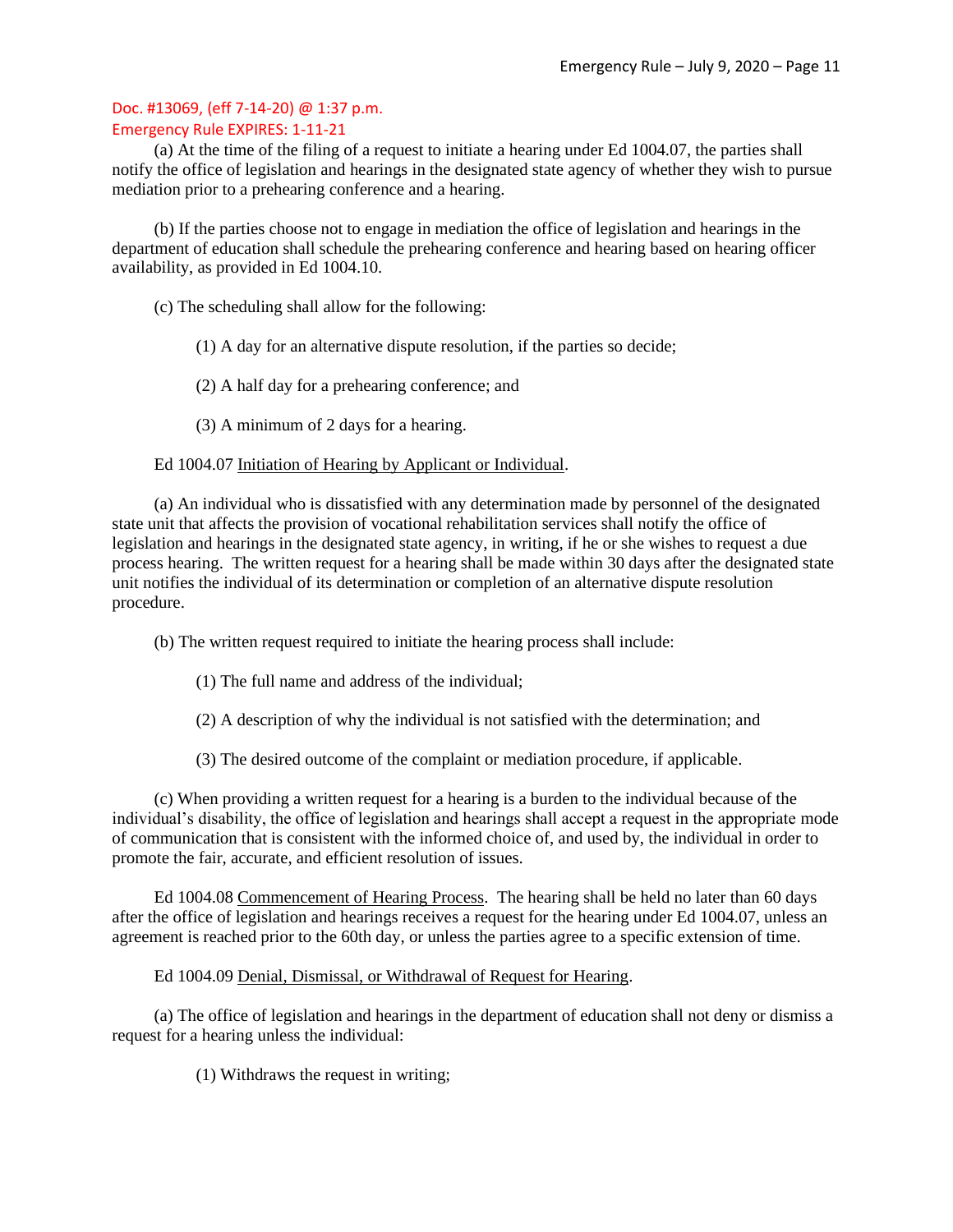(2) Is held by the hearing officer to be in default for failure to appear at the hearing without good cause that constitutes illness, accident, or any other circumstances beyond the control of the individual; or

(3) The hearing officer grants a motion to dismiss.

(b) An individual may withdraw a request for a hearing without prejudice until such time as he or she retains legal counsel.

(c) When withdrawing a request for a hearing in writing is a burden to the individual because of the individual's disability, the office of legislation and hearings shall accept requests in the appropriate mode of communication that are consistent with the informed choice of, and used by, the individual in order to promote the fair, accurate, and efficient resolution of issues.

Ed 1004.10 Scheduling Mediation Proceedings and Hearings.

(a) The office of legislation and hearings in the department of education shall schedule mediation, if requested, and a prehearing conference and a hearing as follows:

(b) As soon as the mediation, if any, the prehearing conference, and the hearing have been scheduled, the office of legislation and hearings shall notify the parties in writing of:

(1) The date, time and place of the requested mediation and the prehearing conference;

(2) The date, time, place, and nature of the hearing;

(3) Legal authority under which the hearing is to be held;

(4) The particular sections of the statutes and rules involved, including a copy of Ed 1004;

(5) A short and plain statement of the issues involved; and

(6) The party's right to have an attorney present to represent the party at the party's expense.

(c) The name and address of the hearing officer who will preside at a hearing shall be selected:

(1) From a list of hearing officers, who have knowledge of state and federal vocational rehabilitation law, that is maintained by the office; and

(2) On a random basis.

Ed 1004.11 Elements of a Hearing. A hearing shall include the following elements:

(a) A prehearing conference, governed by Ed 1004.13;

(b) A hearing, governed by Ed 1004.15, that shall, except for good cause shown, be limited to 2 days; and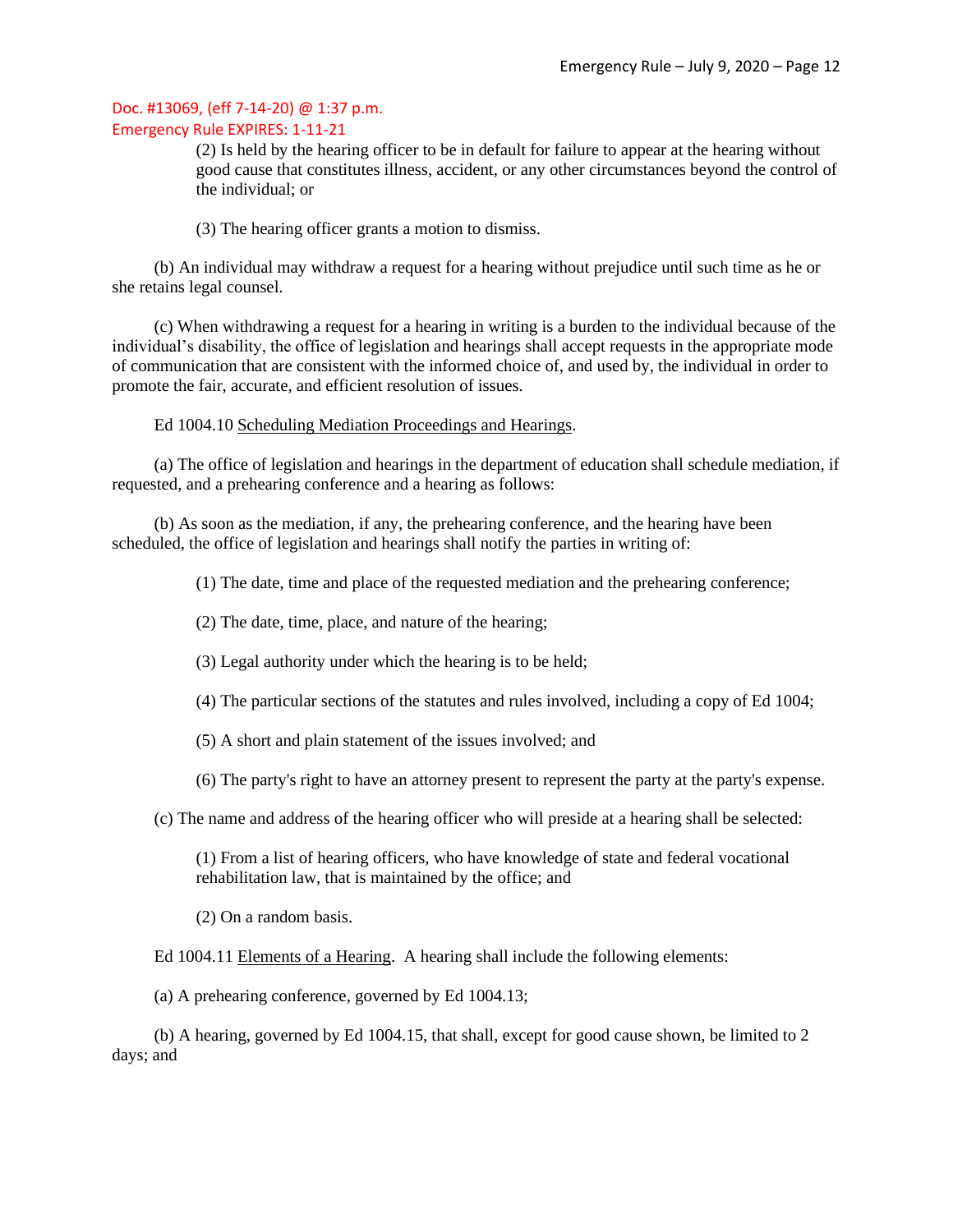## Emergency Rule EXPIRES: 1-11-21

(c) A hearing officer's decision under Ed 1004.16(a) shall be considered the final decision of the designated state unit.

Ed 1004.12 Prehearing Procedures. The prehearing conference required by Ed 1004.10(a) shall be conducted by a hearing officer and governed by the following:

(a) Parties shall be prepared to discuss the issues described in RSA  $541-A:31,V(c)$ ;

(b) Parties shall exchange, and provide to the hearing officer, witness lists including a brief description of each witness's testimony, and documentary evidence at least 5 business days before the hearing. Documentary evidence exchanged shall be legibly labeled in the upper right-hand corner with consecutive Arabic numerals as either "Individual Exhibit (number)" or "designated state unit (number)", as appropriate. An index, by title, of all exhibits submitted shall also be exchanged;

(c) In order to limit testimony at the hearing to only those factual matters which remain in dispute between the parties, each party shall submit a statement of facts;

(d) The party who has initiated the hearing shall present his or her case first unless the hearing officer determines that the change in the order of presentation would not materially prejudice any party's right to a full and fair hearing and:

> (1) The hearing would proceed in a more timely manner if the party not initiating the hearing presents his or her case first; or

(2) The hearing would proceed in a more efficient manner if the party not initiating the hearing presents his or her case first.

Ed 1004.13 Voluntary Production of Information.

(a) Each party shall attempt in good faith to make a complete response to requests, as soon as practicable, for the voluntary production of information.

(b) When a dispute between parties arises concerning a request for the voluntary production of information, releases, or documents, any party may file a motion to compel the production of the requested information under Ed 1004.14.

#### Ed 1004.14 Motion to Compel Production of Information.

(a) Any party may file a motion requesting that the hearing officer compel the parties to comply with information requests. The motion shall be filed at least 15 days before the date scheduled for the hearing, or as soon as possible after receiving the notice of hearing. Any objection to the motion to compel shall be filed within 5 days of the date receipt of the motion.

(b) The moving party's motion shall:

(1) Set forth in detail those factors which it believes justify its request for information; and

(2) List with specificity the information it is seeking to discover.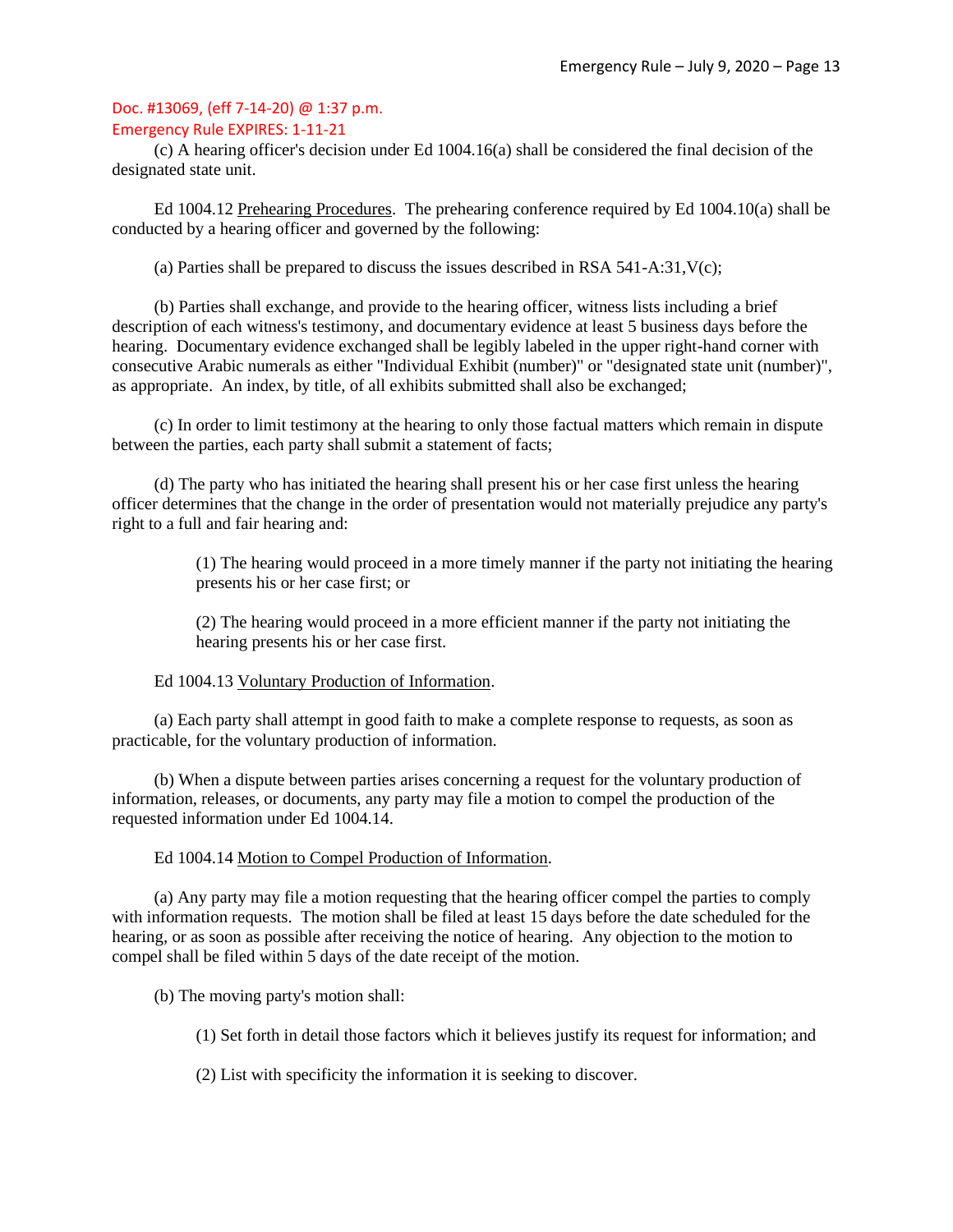## Emergency Rule EXPIRES: 1-11-21

(c) When a party has demonstrated that such requests for information are relevant to the issues described in the hearing notice and might be necessary for a full and fair presentation of the evidence at the hearing because they have the potential to affect the outcome of the hearing, the hearing officer shall grant the motion to compel.

Ed 1004.15 Hearing Procedures. The hearing shall be conducted by a hearing officer, governed by the following:

(a) All hearings shall be electronically recorded by the hearing officer or his or her designee. The hearing officer's recording shall be the official record of the hearing unless a party requests and pays for stenographic recording of such hearing. If a party requests and pays for a stenographic recording of the hearing, the stenographic record shall be under the control of the hearing officer and shall be the official record;

(b) Any party to a hearing shall have the right to:

(1) Be accompanied and advised by counsel, who shall be an attorney, or by an individual with special knowledge or training with respect to vocational rehabilitation services and whose services shall be paid for by the party retaining counsel;

(2) Present evidence and confront and cross-examine witnesses;

(3) Request that the hearing officer prohibit the introduction of any evidence at the hearing that has not been disclosed to that party at least 5 business days before the first day of the scheduled hearing;

(4) Obtain a verbatim record of the hearing, at any point during the hearing or afterwards;

(5) Obtain written findings of facts and decisions; and

(6) Record the hearing;

(c) At the conclusion of the hearing an applicant, eligible individual, or previously eligible individual may request, at no cost, a verbatim record of the hearing in either electronic or written format and written findings of fact and decisions at no cost for the first copy of each item. Any additional copies or copies of any of the items in the case file shall be available at the department's cost to produce them;

(d) An applicant, eligible individual, or previously eligible individual shall have the right to open the hearing to the public. However, if a hearing is open to the public, the hearing officer shall seat the members of the public and position their equipment in such a way that the public and equipment do not interfere with the proceedings;

(e) Each party shall have a maximum of one day to present its case, unless additional time is necessary for a full, fair disclosure of the facts necessary to arrive at a conclusion;

(f) The hearing officer shall limit the number of additional witnesses to eliminate redundant, cumulative, or irrelevant testimony; and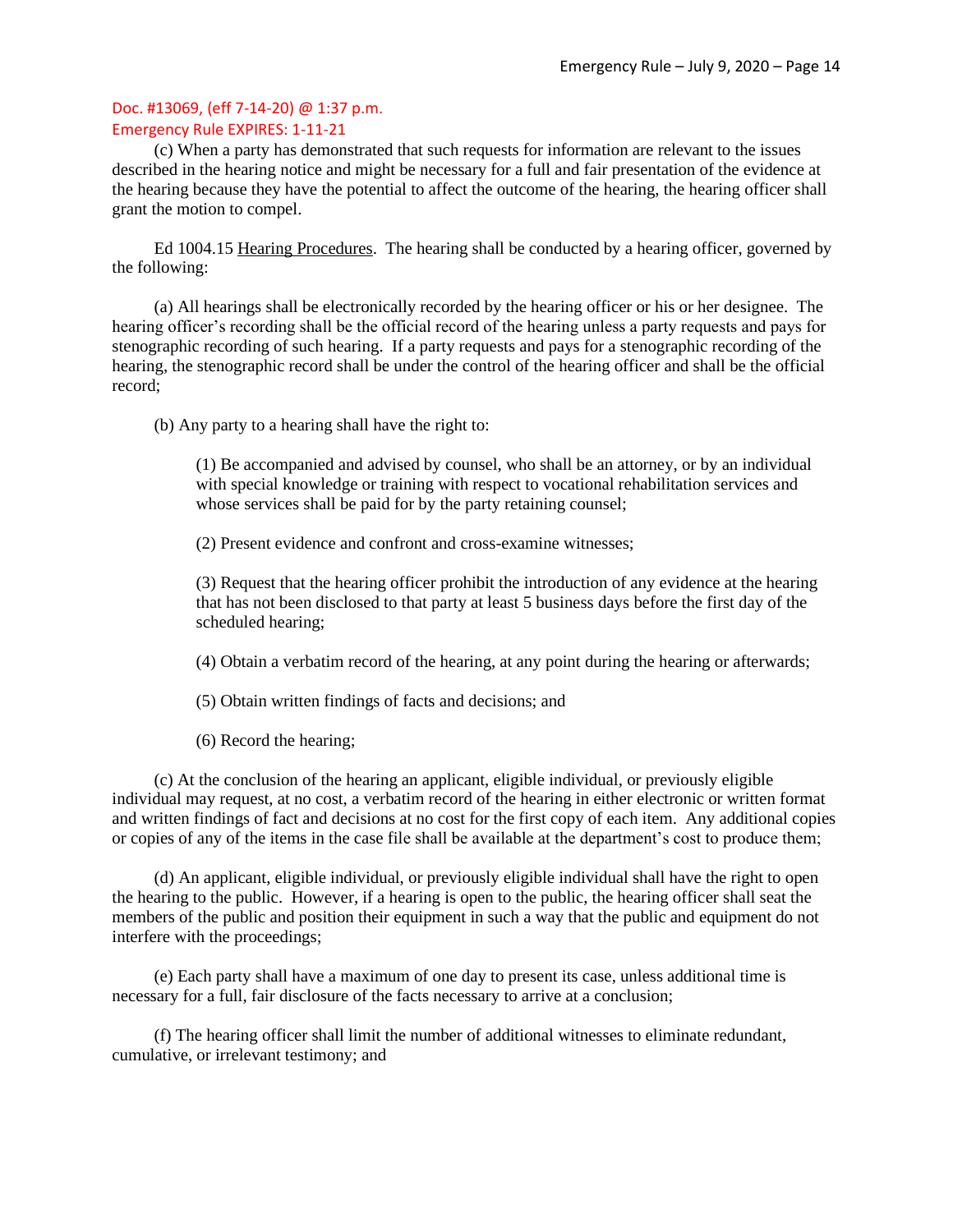(g) The hearing officer shall limit examination of a witness by either party to avoid redundant, cumulative, or irrelevant testimony.

Ed 1004.16 Agreement Prior to Hearing.

(a) If the parties reach an agreement prior to the hearing, both parties shall sign a written statement requesting the cancellation of the hearing.

(b) When signing a written statement requesting the cancellation of the hearing is a burden to the applicant, eligible individual, or previously eligible individual because of the individual's disability, the office of legislation and hearings shall accept such requests in the appropriate mode of communication that is consistent with the informed choice of and used by the applicant, eligible individual, or previously eligible individual in order to promote the fair, accurate, and efficient resolution of issues.

Ed 1004.17 Continuance of Hearing.

(a) A hearing officer shall grant extensions of time beyond the period set out in Ed 1004.(15)(e) for specific periods of time at the request of either party if:

(1) The party's vocational rehabilitation services would not be jeopardized by the delay;

(2) The party would not have adequate time to prepare and present the party's position at the hearing in accordance with the requirements of due process; and

(3) The need for the delay is greater than any financial or other detrimental consequences likely to be suffered by a party in the event of delay.

(b) A hearing shall not be continued by the hearing officer because of the hearing officer's schedule.

Ed 1004.18 Decision.

(a) The hearing officer shall issue a final decision not later than 30 days after the hearing is completed. The final decision shall be consistent with RSA 541-A:35. The final decision shall be based on the provisions of the approved state plan, the Act, federal vocational rehabilitation regulations, and state rules that are consistent with federal requirements.

(b) The hearing officer shall provide to the individual or, if appropriate, to the individual's representative, and to the designated state unit a full written report of the findings and grounds for the final decision within 30 days after the hearing is completed.

(c) A copy of the final decision shall be sent by certified mail to each of the parties.

Ed 1004.19 Impact on Provision of Services During Proceedings.

(a) The designated state unit shall not institute a suspension, reduction, or termination of vocational rehabilitation services being provided to an applicant or eligible individual, including evaluation and assessment services and individualized plan for employment development, pending resolution of a request for review of a determination through mediation or pending a decision by a hearing officer unless: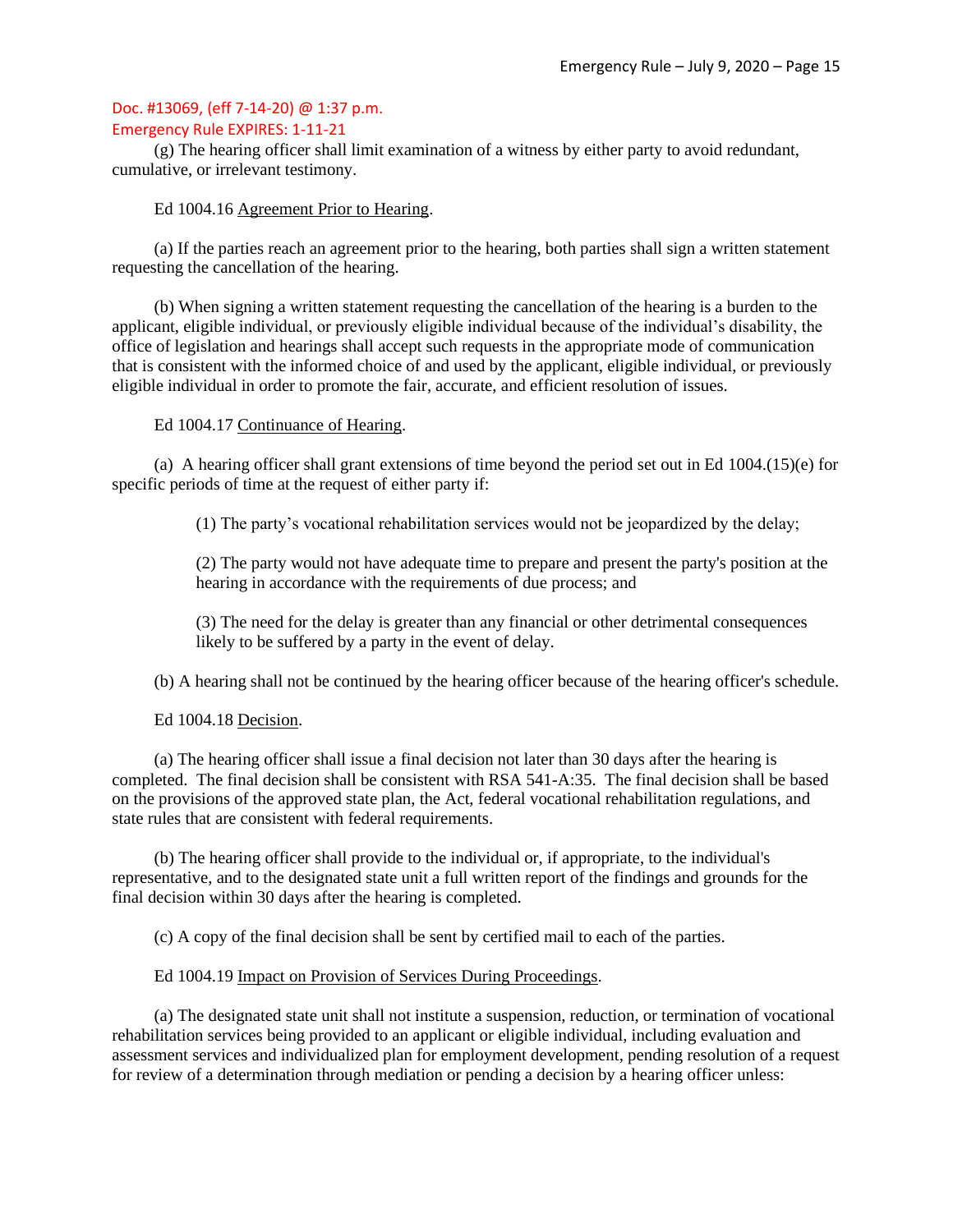(1) The individual or, in appropriate cases, the individual's representative requests a suspension, reduction, or termination of services;

(2) The designated state unit has evidence that the services have been obtained through misrepresentation, fraud, collusion, or criminal conduct on the part of the individual or the individual's representative; or

(3) The individual or the individual's representative engages in delaying tactics to avoid a determination of the issue for the purpose of continuing services the designated state unit believes are inappropriate or inconsistent with the program or the employment aptitudes and interests of the individual. In the case of apparent delaying tactics, the following shall apply:

a. Any case that remains open after 180 days shall be presumed to be a case where delay tactics are being employed; and

b. In any case open longer than 180 or whenever the hearing officer believes a party is hindering the prosecution of the case, the hearing officer shall require the offending party to show good cause pursuant to Ed 206.04(a) why the hearing officer should not dismiss the case with prejudice.

(b) If a party brings a civil action under Ed 1004.20 to challenge the final decision of the hearing officer made under Ed 1004.18(f), the final decision of the hearing officer shall be implemented pending review by the court.

Ed 1004.20 Civil Action. Any party who disagrees with the findings and decision of the hearing officer may bring a civil action to appeal that decision in a state or a United States district court of competent jurisdiction as provided in 34 CFR 361.57(i).

### PART Ed 1005 ABILITY TO SERVE ALL ELIGIBLE INDIVIDUALS

### Ed 1005.01 Ability to Provide Full Range of Vocational Rehabilitation Services.

(a) The designated state unit shall either provide the full range of vocational rehabilitation services listed in 29 U.S.C. 723(a) and Ed 1010.16, as appropriate, to all eligible individuals or, in the event that vocational rehabilitation services cannot be provided to all eligible individuals who apply for the services, implement the order of selection established in Ed 1006 to be followed in selecting eligible individuals to be provided vocational rehabilitation services.

(b) The designated state unit shall provide the full range of vocational rehabilitation services to all eligible individuals if a determination is also made that, on the basis of the designated state unit's projected fiscal and personnel resources and its assessment of the rehabilitation needs of individuals with significant disabilities within New Hampshire, the designated state unit can:

(1) Continue to provide services to all individuals currently receiving services;

(2) Provide assessment services to all individuals expected to apply for services in the next fiscal year;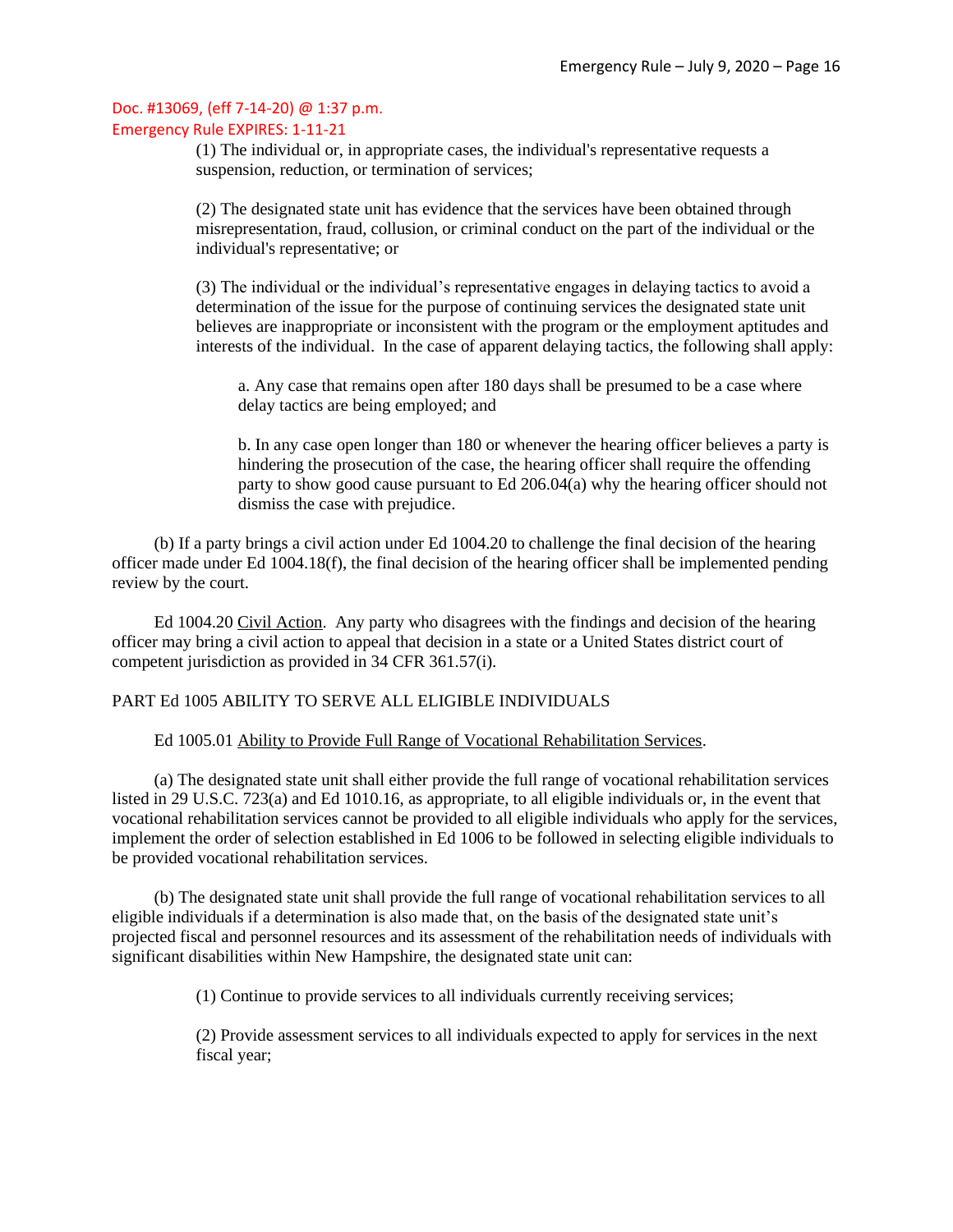(3) Provide services to all individuals who are expected to be determined eligible in the next fiscal year; and

(4) Meet all program requirements.

(c) The designated state unit shall establish and implement an order of selection according to the provisions of Ed 1006 if the designated state unit determines that it is unable to provide the full range of vocational rehabilitation services to all eligible individuals in New Hampshire who apply for the services.

(d) The designated state unit shall consult with the state rehabilitation council established under 34 CFR 361.16 that meets the requirements of 34 CFR 361.17 regarding the:

> (1) Need to establish an order of selection, including any reevaluation of the need as provided in Ed 1006.01(b);

(2) Priority categories of the particular order of selection;

(3) Criteria for determining individuals with the most significant disabilities; and

(4) Administration of the order of selection.

## PART Ed 1006 ORDER OF SELECTION FOR SERVICES

Ed 1006.01 Determining Need for Establishing and Implementing An Order of Selection.

(a) Prior to the beginning of each fiscal year the designated state unit shall determine whether to establish and implement an order of selection.

(b) If the designated state unit determines that it does not need to establish an order of selection, the designated state unit shall reevaluate this determination whenever changed circumstances during the course of a fiscal year indicate that it might no longer be able to provide the full range of vocational rehabilitation services, as appropriate, to all eligible individuals according to the requirements in Ed 1005.01(c).

(c) If the designated state unit establishes an order of selection, but determines that it does not need to implement that order at the beginning of the fiscal year, the designated state unit shall continue to meet the requirements of Ed 1005.01(c). If the designated state unit does not continue to meet the requirements of Ed 1005.01(c) it shall implement the order of selection by closing one or more priority categories.

Ed 1006.02 Establishing an Order of Selection. An order of selection shall be based only on the 3 criteria in the definition of ``individual with a significant disability."

Ed 1006.03 Administering and Implementing an Order of Selection.

(a) The designated state unit shall administer an order of selection as follows:

(1) The order of selection shall be implemented on a statewide basis;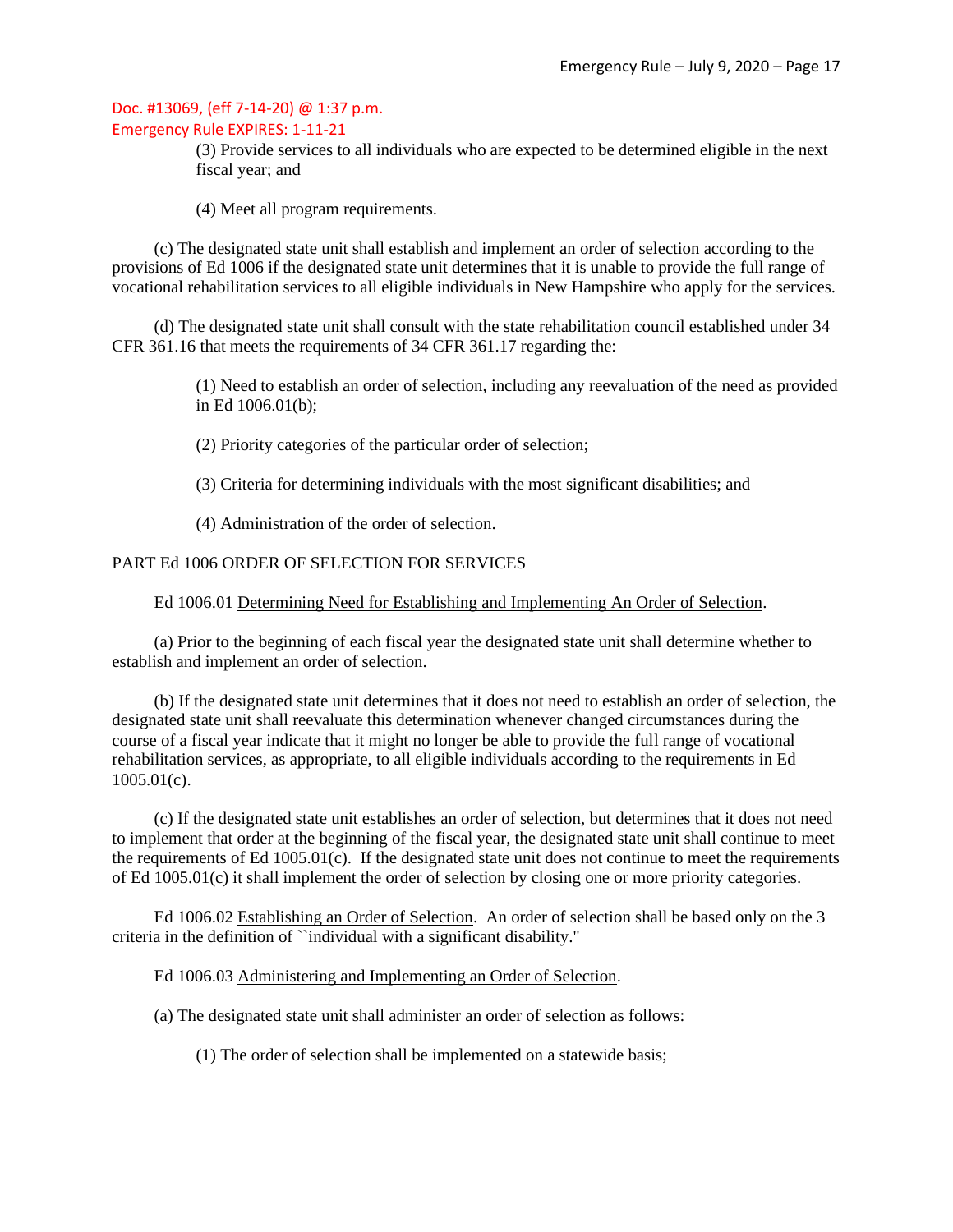(2) All eligible individuals shall be notified of the priority categories in the order of selection, their assignment to a particular category, and their right to appeal their category assignment;

(3) The designated state unit shall continue to provide all needed services to any eligible individual who has begun to receive services under an individualized plan for employment prior to the effective date of the order of selection, irrespective of the severity of the individual's disability;

(4) The designated state unit shall ensure that its funding arrangements for providing services under the state plan, including third-party arrangements and awards under the establishment authority, are consistent with the order of selection; and

(5) The designated state unit shall renegotiate any funding arrangements that are inconsistent with the order of selection so that they are consistent with the order of selection.

(b) The designated state unit shall implement an order of selection for eligible individuals according to the following priority categories:

> (1) Priority one shall include individuals who are determined to be eligible for services prior to the effective date of the implementation of the order of selection as provided in Ed 1006.03(a)(3), and individuals who are determined to be eligible for services after the effective date of the implementation of the order of selection and who are individuals with a most significant disability;

> (2) Priority 2 shall include individuals with a significant disability and public safety officers as defined in RSA 507:8-h who are disabled in the line of duty in law enforcement or protection of life or property and who are not included in priority one; and

(3) Priority 3 shall include all other eligible individuals who do not have a significant disability.

### PART Ed 1007 COMPARABLE SERVICES AND BENEFITS

Ed 1007.01 Determination of Availability of Comparable Services and Benefits.

(a) Prior to providing any vocational rehabilitation services, except those services listed in Ed 1007.02, to an eligible individual or to members of the individual's family, the designated state unit shall determine whether comparable services and benefits exist under any other program and whether those services and benefits are available to the individual.

(b) A determination of the availability of comparable services and benefits shall not be required if the determination would interrupt or delay:

> (1) The progress of the individual toward achieving the employment outcome identified in the individualized plan for employment;

(2) An immediate job placement; or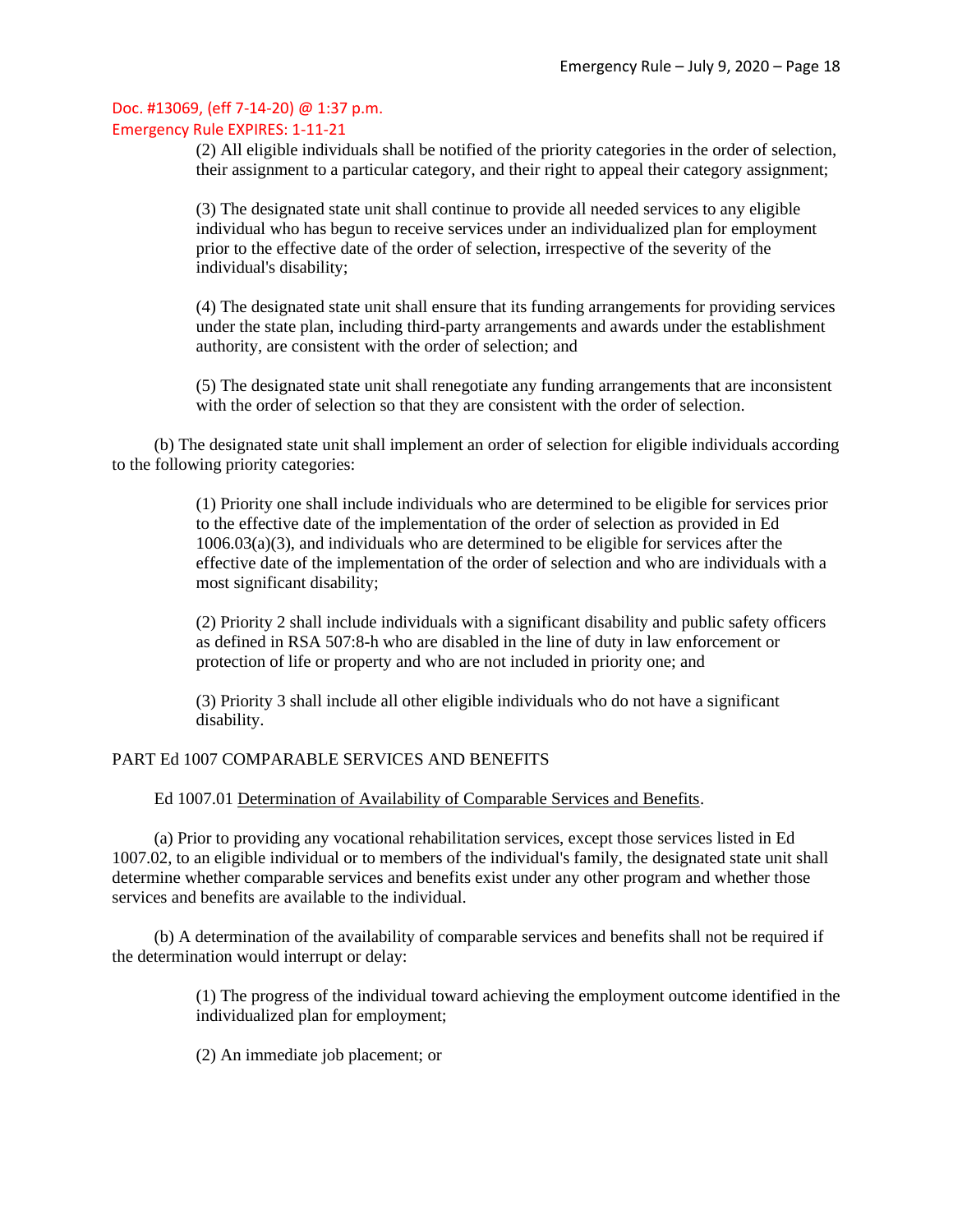(3) The provision of vocational rehabilitation services to any individual who is determined to be at extreme medical risk, based on medical evidence provided by an appropriately licensed medical professional acting within the scope of his or her authority, unless the extreme medical risk requires intensive hospitalization or surgery in those circumstances, such as but not limited to, where organ or bone marrow transplantations are required.

Ed 1007.02 Exempt Services. The following vocational rehabilitation services described in Ed 1010.16 shall be exempt from a determination of the availability of comparable services and benefits:

(a) Assessment for determining eligibility and priority for services and assessment for determining vocational rehabilitation needs;

(b) Counseling and guidance, including information and support services, to assist an individual in exercising informed choice;

(c) Referral and other services to secure needed services from other agencies, including other components of the statewide workforce investment system, if those services are not available under the vocational rehabilitation services program;

(d) Job-related services, including job search and placement assistance, job retention services, follow-up services, and follow-along services;

(e) Rehabilitation technology, including telecommunications, sensory, and other technological aids and devices; and

(f) Post-employment services consisting of the services listed under Ed 1007.02(a)-(e).

Ed 1007.03 Using Comparable Services or Benefits.

(a) If comparable services or benefits exist under any other program and are available to the individual at the time needed to ensure the progress of the individual toward achieving the employment outcome in the individual's individualized plan for employment, the designated state unit shall use those comparable services or benefits to meet, in whole or part, the costs of the vocational rehabilitation services.

(b) If comparable services or benefits exist under any other program, but are not available to the individual at the time needed to ensure the progress of the individual toward achieving the employment outcome in the individual's individualized plan for employment, the designated state unit shall provide vocational rehabilitation services until those comparable services and benefits become available.

## PART Ed 1008 PARTICIPATION OF INDIVIDUALS IN COST OF SERVICES BASED ON FINANCIAL NEED

#### Ed 1008.01 Financial Needs Assessment.

(a) The designated state unit shall consider the financial need of eligible individuals or of individuals who are receiving services through trial work experiences under Ed 1010.07 or during an extended evaluation under Ed 1010.08. The financial needs assessment shall be used for determining the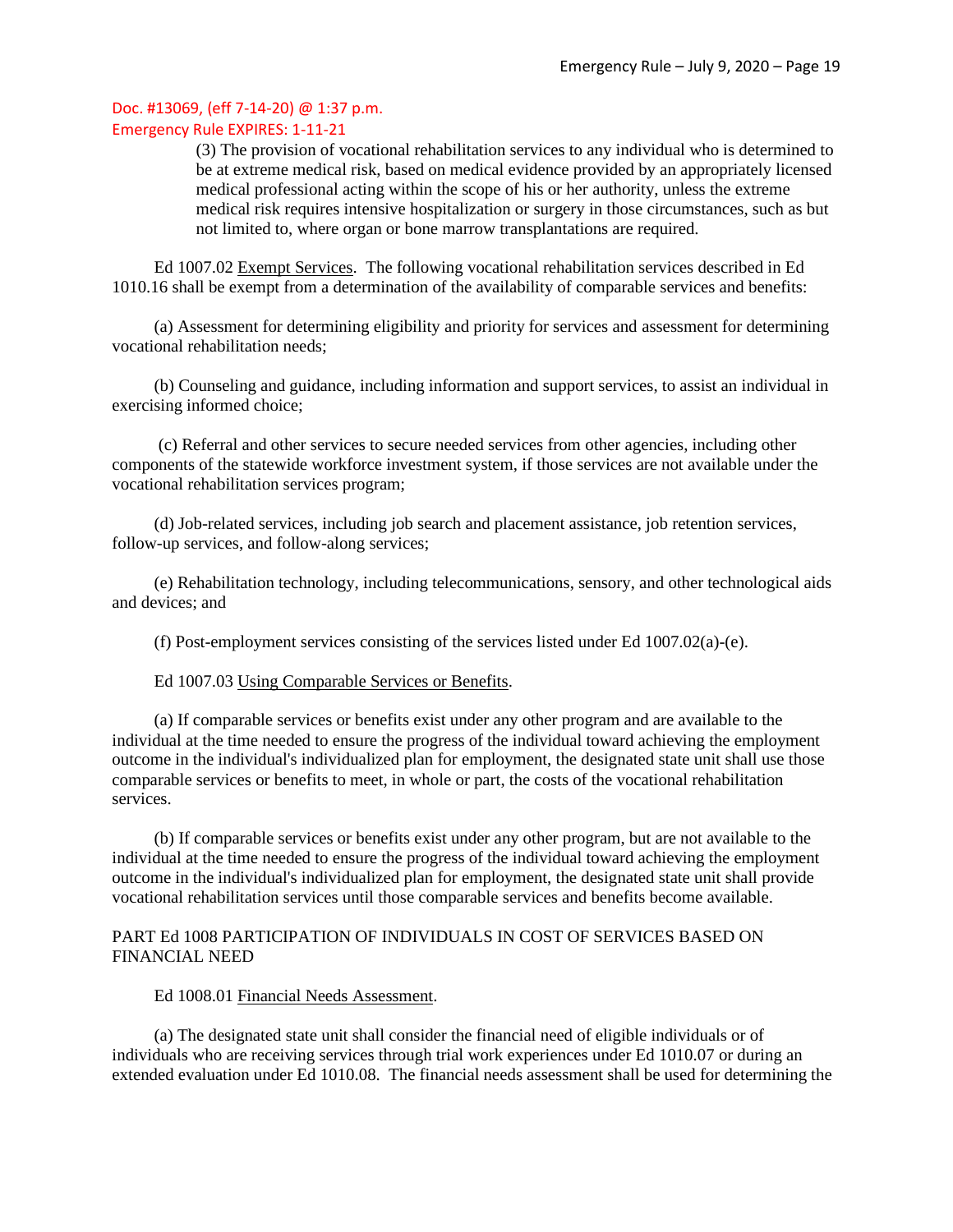## Emergency Rule EXPIRES: 1-11-21

extent of the individual's participation in the costs of vocational rehabilitation services. The services listed in Ed 1008.02 shall be exempt from a financial needs assessment.

- (b) The financial needs assessment shall:
	- (1) Explain the method for determining the financial need of an eligible individual as follows:
		- a. The method shall be a review of the person's financial status; and

b. The method shall compare income and resources to determine the amount of monthly resources that shall be utilized for specific vocational rehabilitation services; and

(2) Specify the types of vocational rehabilitation services from the following services for which the designated state unit has established a financial needs test:

- a. Physical and mental restoration;
- b. Vocational and other training services;
- c. Maintenance;
- d. Transportation;

e. Vocational rehabilitation services to family members of an applicant or eligible individual if necessary to enable the applicant or eligible individual to achieve an employment outcome;

- f. Supported employment services;
- g. Post employment services;
- h. Occupational licenses, tools, equipment, initial stocks, and supplies;

i. Rehabilitation technology, including vehicular modification, telecommunications, sensory, and other technological aids and devices;

j. Transition services; and

k. Technical assistance and other consultation services to conduct market analyses, develop business plans and otherwise provide resources, to the extent those resources are authorized to be provided through the statewide workforce investment system, to eligible individuals who are pursuing self- employment.

(c) The financial needs assessment shall be applied uniformly to all individuals in similar circumstances.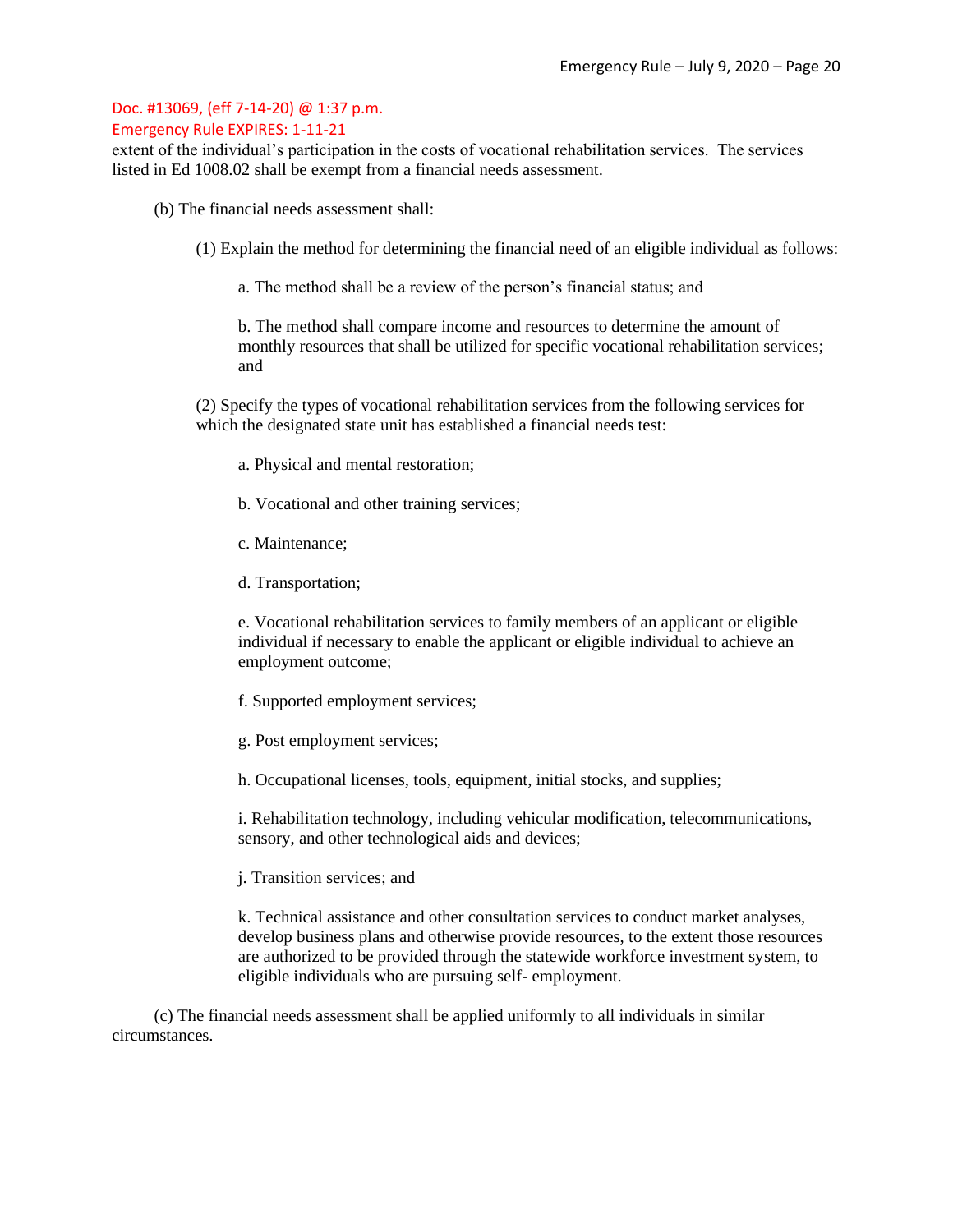(d) Although the financial needs assessment might require different levels of need for different geographic regions in the state, the assessment shall be applied uniformly to all individuals within each geographic region.

(e) The financial needs assessment shall ensure that the level of an individual's participation in the cost of vocational rehabilitation services is:

> (1) Based on the individual's financial need, including consideration of any disability-related expenses paid by the individual; and

(2) Not so high as to effectively deny the individual a necessary service.

### Ed 1008.02 Services Exempt from Financial Needs Assessment.

(a) The designated state unit shall not apply a financial needs assessment or require the financial participation of the individual as a condition for furnishing the following vocational rehabilitation services:

> (1) Assessment for determining eligibility and priority for vocational rehabilitation services under Ed 1010.04, except those non-assessment services that are provided to an individual with a significant disability during either an exploration of the individual's abilities, capabilities, and capacity to perform in work situations through the use of trial work experiences under Ed 1010.07 or an extended evaluation under Ed 1010.08;

(2) Assessment for determining vocational rehabilitation needs under Ed 1010.12;

(3) Vocational rehabilitation counseling and guidance under Ed 1010.11;

- (4) Referral and other services under Ed 1009;
- (5) Job-related services under Ed  $1010.15(a)(12)$ ;

(6) Personal assistance services; and

(7) Any auxiliary aid or interpreter services under Ed 1010.15(a)(10) or reader services under Ed 1010.15(a)(11) that an individual with a disability requires under section 504 of the Act, 29 U.S.C. 794, or under the Americans with Disabilities Act, 42 U.S.C. 12101, et seq., or regulations implementing those laws, in order for the individual to participate in the vocational rehabilitation program.

(b) The designated state unit shall not apply a financial needs assessment or require the financial participation of the individual as a condition for furnishing any vocational rehabilitation service if the individual in need of the service has been determined eligible for Social Security benefits under Titles II or XVI of the Social Security Act.

PART Ed 1009 INFORMATION AND REFERRAL SERVICES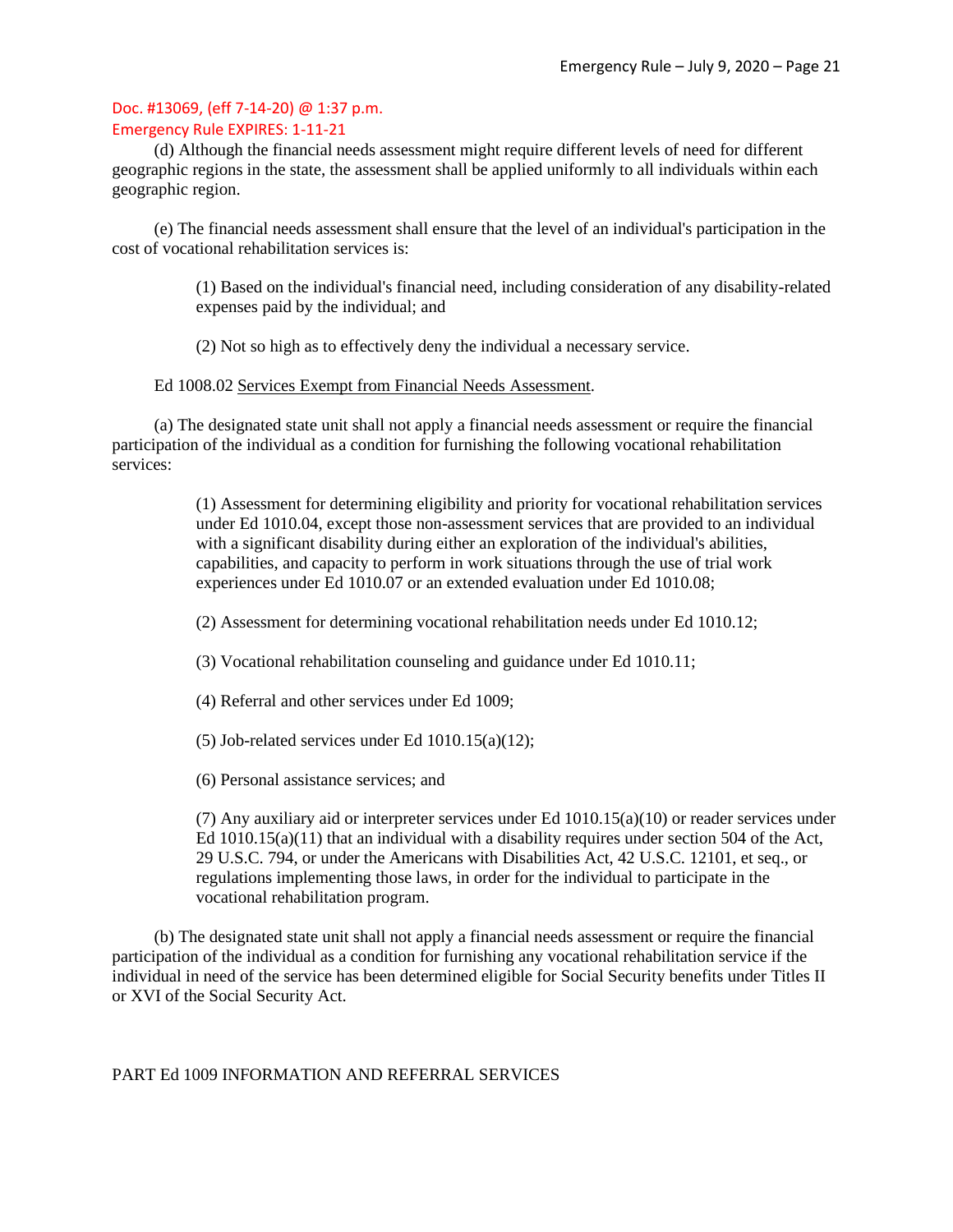Emergency Rule EXPIRES: 1-11-21

Ed 1009.01 Referring Individuals Under an Order of Selection. The designated State agency shall implement an information and referral system adequate to ensure that individuals with disabilities, including eligible individuals who do not meet the agency's order of selection criteria for receiving vocational rehabilitation services if the agency is operating on an order of selection, are provided accurate vocational rehabilitation information and guidance which may include counseling and referral for job placement using appropriate modes of communication to assist them in preparing for, securing, retaining, or regaining employment.

#### Ed 1009.02 Referring Individuals to Extended Employment Providers.

(a) The designated state unit shall refer to local extended employment providers an individual with a disability who makes an informed choice to pursue extended employment as the individual's employment goal.

(b) Before making the referral required by this section, the designated state unit shall:

(1) Consistent with Ed 1010.04(f), explain to the individual that the purpose of the vocational rehabilitation program is to assist individuals to achieve an employment outcome;

(2) Consistent with Ed 1012, provide the individual with information concerning the availability of employment options, and of vocational rehabilitation services, in integrated settings;

(3) Inform the individual that services under the vocational rehabilitation program can be provided to eligible individuals in an extended employment setting if necessary for purposes of training or otherwise preparing for employment in an integrated setting;

(4) Inform the individual that, if he or she initially chooses not to pursue employment in an integrated setting, he or she can seek services from the designated state unit at a later date if, at that time, he or she chooses to pursue employment in an integrated setting; and

(5) Refer the individual, as appropriate, to the Social Security Administration in order to obtain information concerning the ability of individuals with disabilities to work while receiving benefits from the Social Security Administration.

#### Ed 1009.03 Criteria for Appropriate Referrals.

(a) The designated state unit shall refer individuals with disabilities to federal or state programs, including programs carried out by other components of the statewide workforce investment system, best suited to address the specific employment needs of an individual with a disability.

(b) The designated state unit shall provide the individual who is being referred with a notice of the referral by the designated state unit to the agency carrying out the program that includes:

> (1) Information identifying a specific point of contact within the agency to which the individual is being referred; and

(2) Information and advice regarding the most suitable services to assist the individual to prepare for, secure, retain, or regain employment.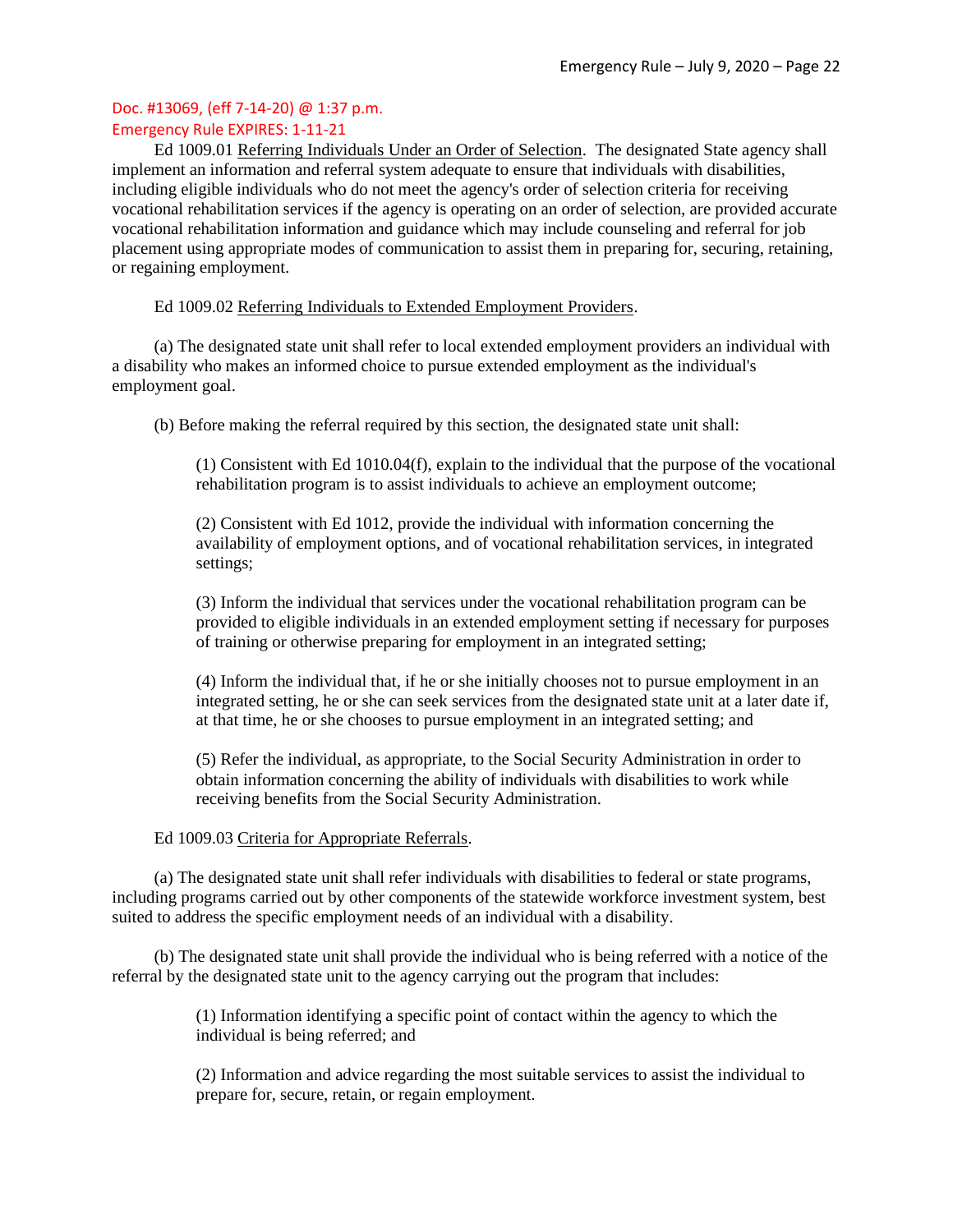#### PART Ed 1010 PROVISION AND SCOPE OF SERVICES

### Ed 1010.01 Processing Referrals.

(a) The designated state unit shall promptly and equitably handle referrals of individuals for vocational rehabilitation services, including referrals of individuals made through the One-Stop service delivery systems established under section 121 of the Workforce Investment Act of 1998, 29 U.S.C.  $721(a)(6)(A)$  and  $723(a)(6)$ . Good faith efforts shall be made in a timely manner to inform these individuals of application requirements and to gather information necessary to initiate an assessment for determining eligibility and priority for services.

(b) The following minimum information shall be furnished for each individual who is referred to the designated state unit for vocational rehabilitation services:

- (1) Name and address;
- (2) Disability;
- (3) Age and gender;
- (4) Date of referral; and
- (5) Source of referral.

Ed 1010.02 Processing Applications.

(a) Once an individual has submitted an application for vocational rehabilitation services, including applications made through common intake procedures in One-Stop centers established under section 121 of the Workforce Investment Act of 1998, 29 U.S.C. 721(a)(6)(A) and 723(a)(6), an eligibility determination shall be made within 60 days, unless:

> (1) Exceptional and unforeseen circumstances beyond the control of the designated state unit preclude making an eligibility determination within 60 days and the designated state unit and the individual agree to a specific extension of time; or

(2) An exploration of the individual's abilities, capabilities, and capacity to perform in work situations is carried out in accordance with Ed 1010.07 or, if appropriate, an extended evaluation is carried out in accordance with Ed 1010.08.

(b) If no agreement can be reached under subparagraph  $(a)(1)$ , the eligibility determination shall be made on the available information.

(c) An individual shall be considered by the designated state unit to have submitted an application when the individual or the individual's representative, as appropriate:

(1) Has completed and signed a designated state unit application form;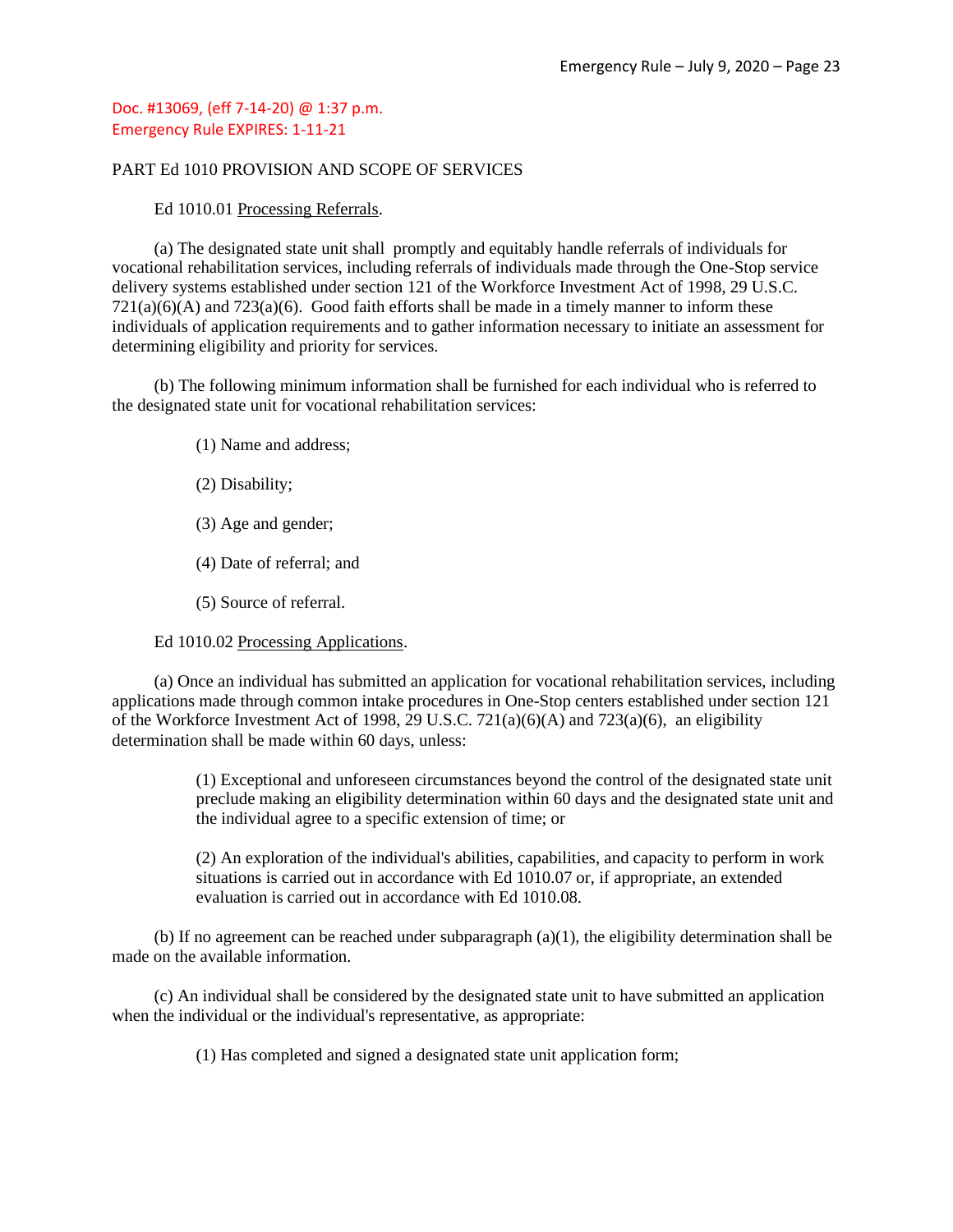(2) Has completed a common intake application form in a One-Stop center requesting vocational rehabilitation services;

(3) Has provided to the designated state unit information necessary to initiate an assessment to determine eligibility and priority for services;

(4) Is available to complete the assessment process; or

(5) Has otherwise requested services from the designated state unit through a verbal request, a request through an interpreter, or a request from the individual's representative.

(d) The designated state unit shall ensure that its application forms are available throughout New Hampshire, particularly in the One-Stop centers established under section 121 of the Workforce Investment Act of 1998, 29 U.S.C. 721(a)(6)(A) and 723(a)(6).

Ed 1010.03 Assessment for Determining Eligibility and Priority for Services.

(a) In order to determine whether an individual is eligible for vocational rehabilitation services and the individual's priority under an order of selection for services in the event NewHampshire operates under an order of selection, the designated state unit shall conduct an assessment.

(b) The assessment shall be conducted in the most integrated setting possible, consistent with the individual's needs and informed choice, and in accordance with the provisions of Ed 1010.04 through Ed 1010.09.

Ed 1010.04 Eligibility Requirements.

(a) An applicant shall be determined eligible for vocational rehabilitation services if:

(1) A determination is made by qualified personnel that the applicant has a physical or mental impairment;

(2) A determination is made by qualified personnel that the applicant's physical or mental impairment constitutes or results in a substantial impediment to employment for the applicant;

(3) A determination is made by a vocational rehabilitation counselor employed by the designated state unit that the applicant requires vocational rehabilitation services to prepare for, secure, retain, or regain employment consistent with the applicant's unique strengths, resources, priorities, concerns, abilities, capabilities, interests, and informed choice; and

(4) A determination is made by the designated state unit that the applicant can benefit in terms of an employment outcome from the provision of vocational rehabilitation services.

(b) An applicant who meets the eligibility requirements in Ed  $1010.04(a)(1)$  and (2) shall be deemed as being able to benefit in terms of an employment outcome unless the designated state unit demonstrates, based on clear and convincing evidence, that the applicant is incapable of benefiting in terms of an employment outcome from vocational rehabilitation services due to the severity of the applicant's disability.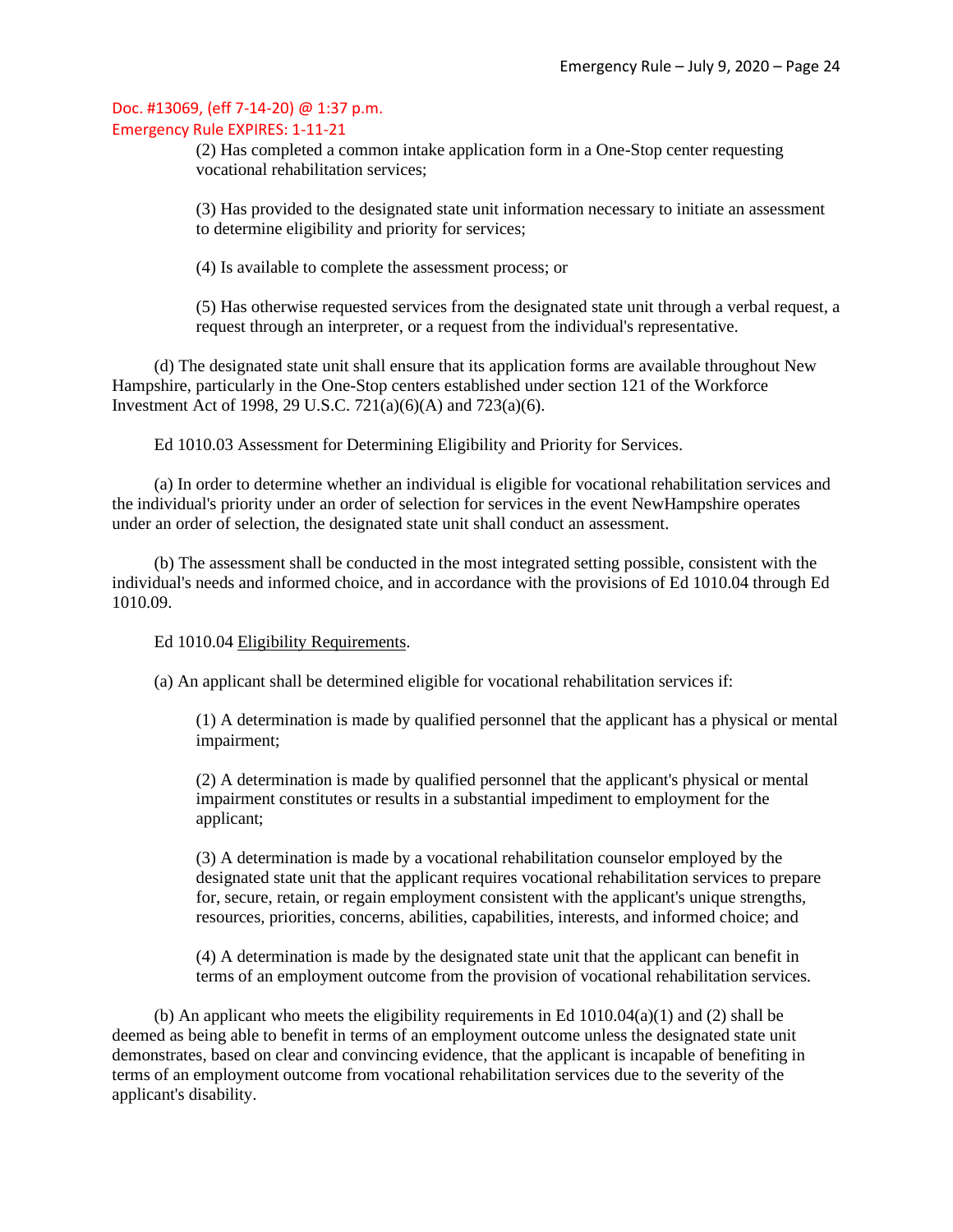(c) Any applicant who has been determined eligible for Social Security benefits under Title II or Title XVI of the Social Security Act shall be:

> (1) Presumed to be eligible for vocational rehabilitation services under Ed 1010.04(a) and (b); and

(2) Considered to be an individual with a significant disability.

(d) If an applicant for vocational rehabilitation services asserts that he or she is eligible for Social Security benefits under Title II or Title XVI of the Social Security Act and is therefore presumed eligible for vocational rehabilitation services under Ed  $1010.04(c)(1)$ , but is unable to provide appropriate evidence, such as an award letter, to support that assertion, the designated state unit shall verify the applicant's eligibility under Title II or Title XVI of the Social Security Act by contacting the Social Security Administration. This verification shall be made within a period of time that enables the designated state unit to determine the applicant's eligibility for vocational rehabilitation services within 60 days of the individual submitting an application for services in accordance with Ed 1010.02(a) and (c).

(e) Any eligible individual shall intend to achieve an employment outcome that is consistent with the applicant's:

(1) Unique strengths;

- (2) Resources;
- (3) Priorities;
- (4) Concerns;
- (5) Abilities;
- (6) Capabilities;
- (7) Interests; and
- (8) Informed choice.

(f) The designated state unit shall inform individuals, through its application process for vocational rehabilitation services, that individuals who receive services under the program shall intend to achieve an employment outcome.

(g) The applicant's completion of the application process for vocational rehabilitation services shall be sufficient evidence of the individual's intent to achieve an employment outcome, and no additional demonstration on the part of the applicant shall be required for purposes of satisfying Ed 1010.04(e).

(h) Nothing in this section shall be construed to create an entitlement to any vocational rehabilitation service.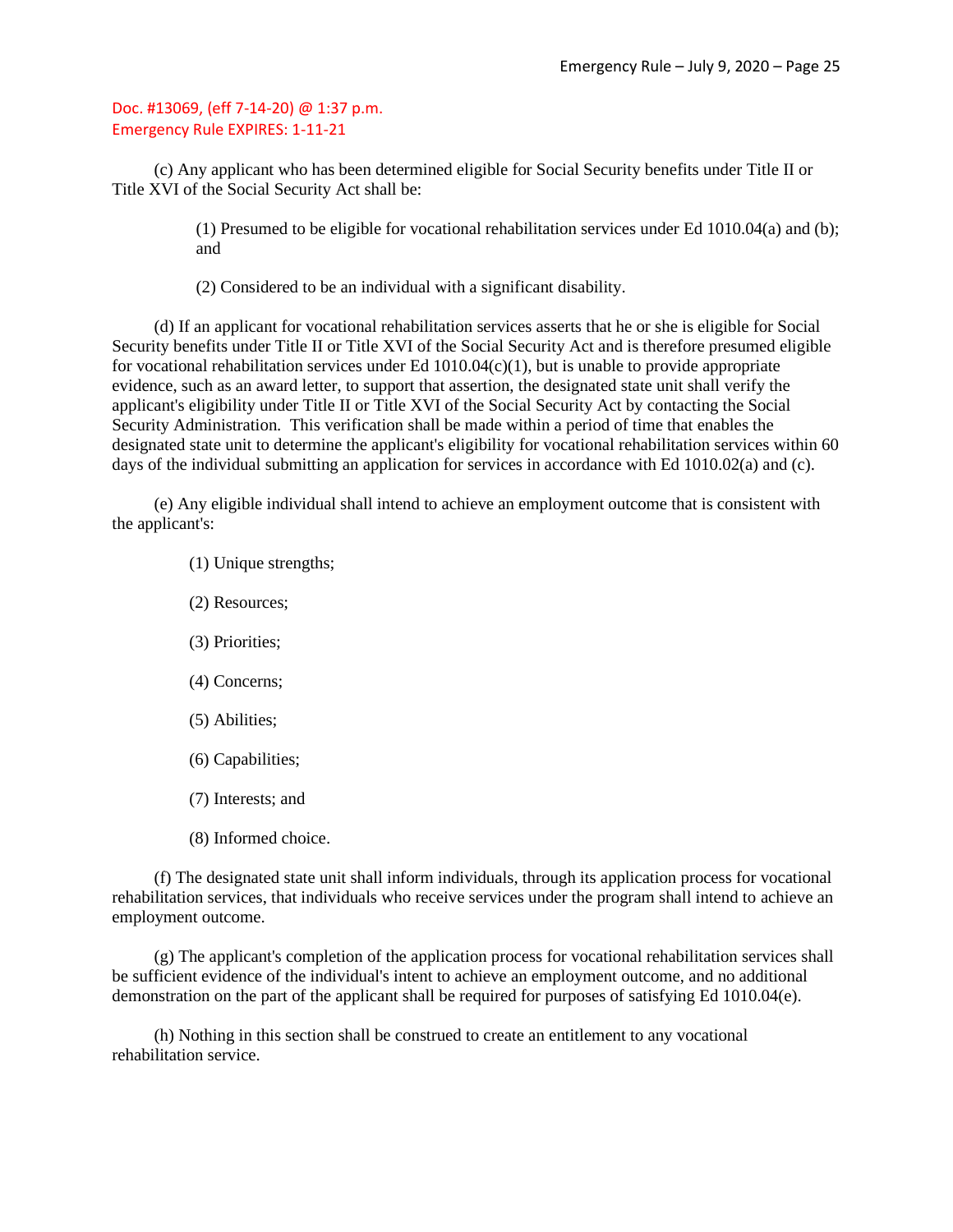## Emergency Rule EXPIRES: 1-11-21

Ed 1010.05 Prohibited Factors. In making a determination of eligibility under Ed 1010.03 through Ed 1010.04 and under Ed 1010.06 through Ed 1010.09:

(a) No applicant or group of applicants shall be excluded or found ineligible solely on the basis of the type of disability; and

(b) The eligibility requirements shall be applied without regard to the:

- (1) Age, gender, race, color, or national origin of the applicant;
- (2) Type of expected employment outcome;
- (3) Source of referral for vocational rehabilitation services;
- (4) Particular service needs or anticipated cost of services required by an applicant; and
- (5) The income level of an applicant or applicant's family.

Ed 1010.06 Review and Assessment of Data for Eligibility Determination.

(a) Except as provided in Ed 1010.07, the designated state unit shall base its determination of each of the basic eligibility requirements in Ed 1010.04 on:

(1) A review and assessment of existing data, including:

- a. Counselor observations;
- b. Education records;
- c. Information provided by the individual or the individual's family;
- d. Information used by education officials; and
- e. Determinations made by officials of other agencies; and

(2) To the extent existing data do not describe the current functioning of the individual or are unavailable, insufficient, or inappropriate to make an eligibility determination, an assessment of additional data resulting from the provision of vocational rehabilitation services, including:

- a. Trial work experiences;
- b. Assistive technology devices and services;
- c. Personal assistance services; and

d. Any other support services that are necessary to determine whether an individual is eligible.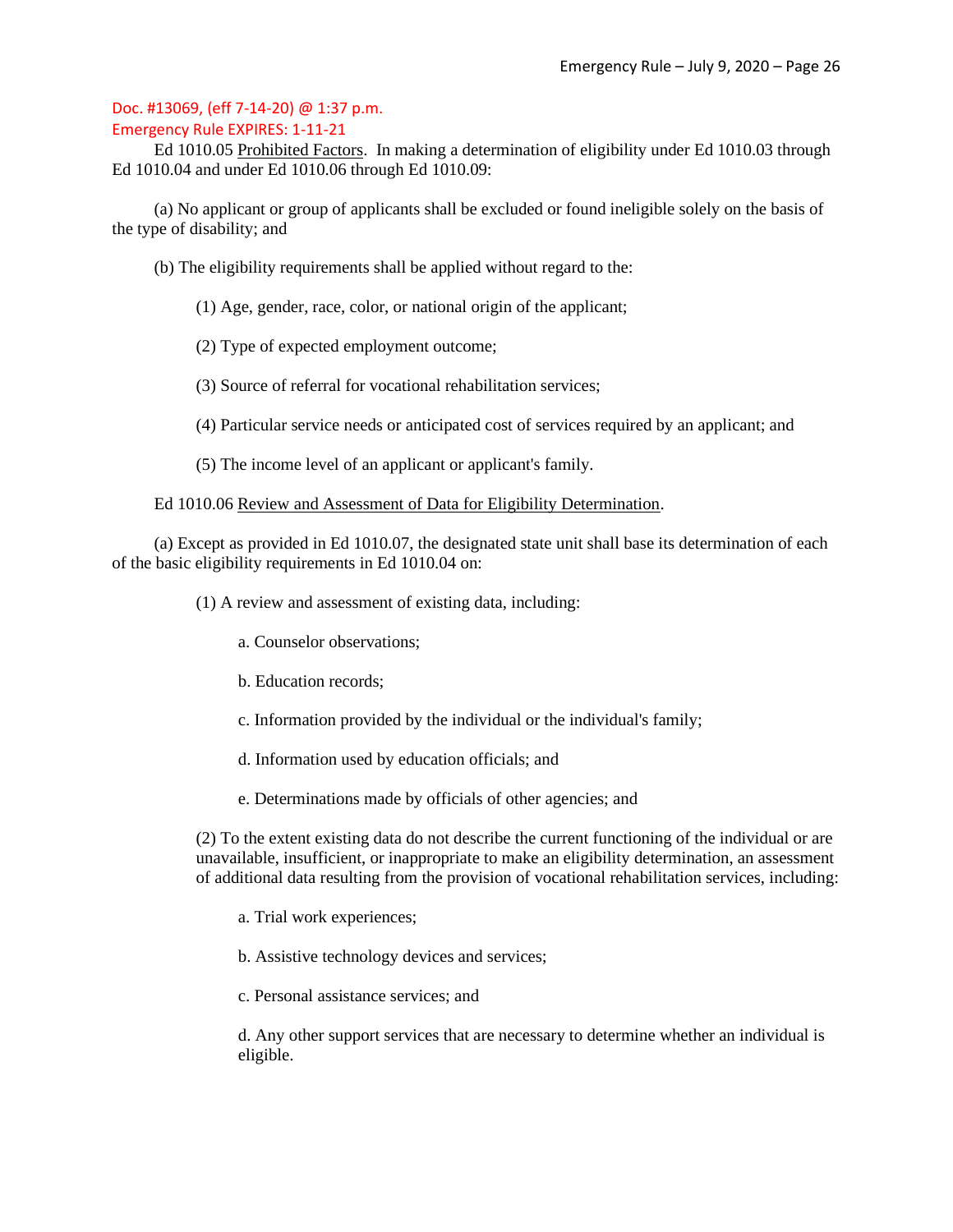(b) Except as provided in Ed 1010.07, the designated state unit shall base its presumption under Ed 1010.04(c) that an applicant who has been determined eligible for Social Security benefits under Title II or Title XVI of the Social Security Act satisfies each of the basic eligibility requirements in Ed 1010.04 on determinations made by the Social Security Administration.

Ed 1010.07 Trial Work Experiences for Individuals with Significant Disabilities.

(a) Prior to any determination that an individual with a disability is incapable of benefiting from vocational rehabilitation services in terms of an employment outcome because of the severity of that individual's disability, the designated state unit shall conduct an exploration of the individual's abilities, capabilities, and capacity to perform in realistic work situations to determine whether there is clear and convincing evidence to support such a determination.

(b) The designated state unit shall develop a written plan to assess periodically the individual's abilities, capabilities, and capacity to perform in work situations through the use of trial work experiences. Such trial work experience shall be provided in the most integrated setting possible, consistent with the informed choice and rehabilitation needs of the individual.

(c) Trial work experiences shall include supported employment, on-the-job training, and other experiences using realistic work settings.

(d) Trial work experiences shall be of sufficient variety and over a sufficient period of time for the designated state unit to determine that:

> (1) There is sufficient evidence to conclude that the individual can benefit from the provision of vocational rehabilitation services in terms of an employment outcome; or

> (2) There is clear and convincing evidence that the individual is incapable of benefiting from vocational rehabilitation services in terms of an employment outcome due to the severity of the individual's disability.

(e) The designated state unit shall provide appropriate supports, including assistive technology devices and services and personal assistance services, to accommodate the rehabilitation needs of the individual during the trial work experiences.

Ed 1010.08 Extended Evaluation for Certain Individuals with Significant Disabilities.

(a) If an individual cannot take advantage of trial work experiences or if options for trial work experiences have been exhausted before the designated state unit is able to make the determinations described in Ed 1010.07(d), the designated state unit shall conduct an extended evaluation to make these determinations.

(b) During the extended evaluation period, vocational rehabilitation services shall be provided in the most integrated setting possible, consistent with the informed choice and rehabilitation needs of the individual.

(c) During the extended evaluation period, the designated state unit shall develop a written plan for providing services necessary to make a determination under Ed 1010.07(d).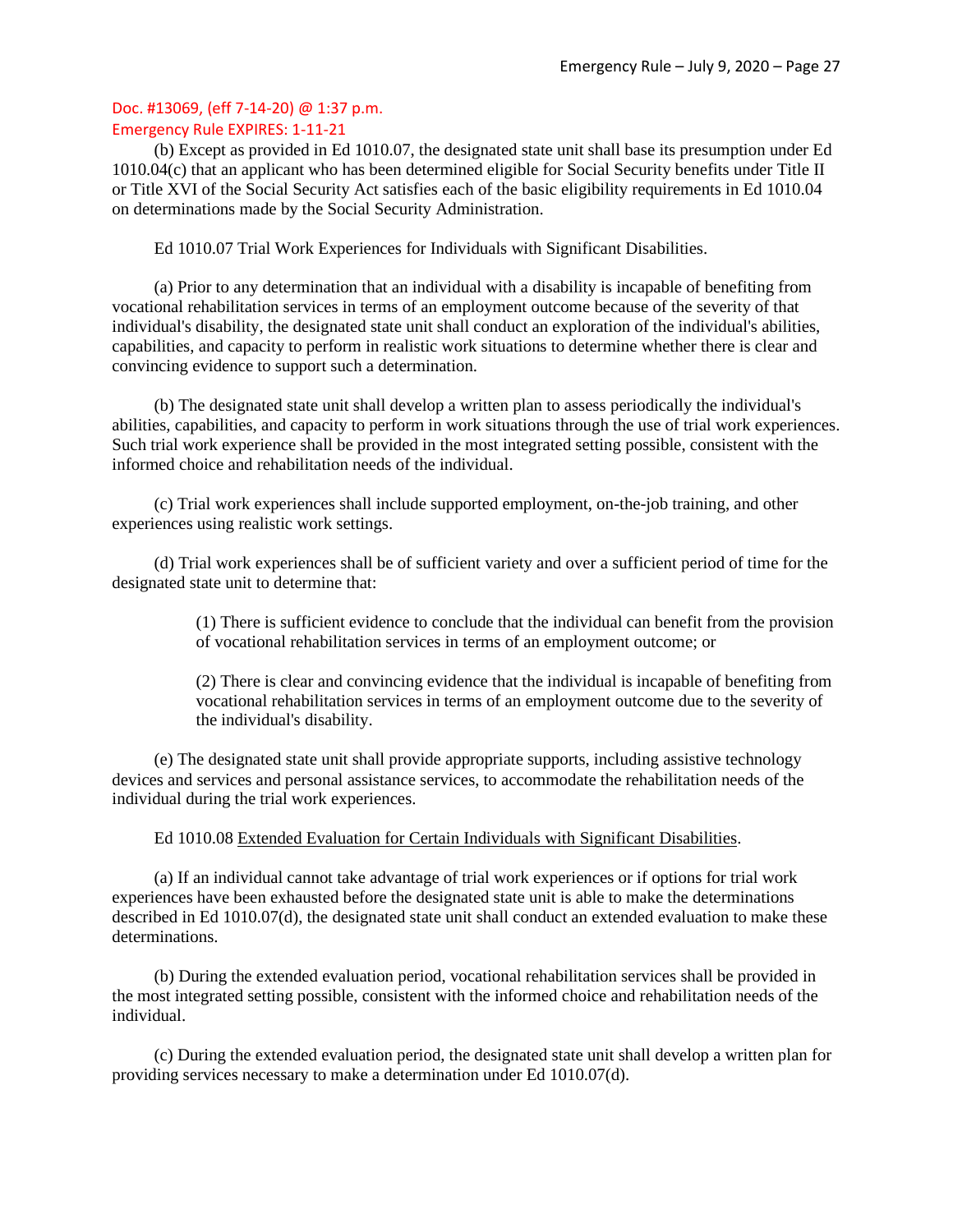Emergency Rule EXPIRES: 1-11-21

(d) During the extended evaluation period, the designated state unit shall provide only those services that are necessary to make the determination described in Ed 1010.07(d) and shall terminate extended evaluation services when the designated state unit is able to make the determination.

Ed 1010.09 Data for Determination of Priority for Services under an Order of Selection.

(a) If the designated state unit is operating under an order of selection for services as provided in Ed 1006, the designated state unit shall base its priority assignments on:

> (1) A review of the data that was developed under Ed 1010.06 and Ed 1010.07 to make the eligibility determination; and

(2) An assessment of additional data, to the extent necessary.

#### Ed 1010.10 Procedures for Ineligibility Determination.

(a) If the designated state unit determines that an applicant is ineligible for vocational rehabilitation services or determines that an individual receiving services under an individualized plan for employment is no longer eligible for services, the designated state unit shall:

> (1) Make the determination only after providing an opportunity for full consultation with the individual or, as appropriate, with the individual's representative;

(2) Inform the individual in writing, supplemented as necessary by other appropriate modes of communication consistent with the informed choice of the individual, of:

a. The ineligibility determination, including the reasons for that determination;

b. The requirements under this section; and

c. The means by which the individual may express and seek remedy for any dissatisfaction, including the procedures for review of designated state unit personnel determinations in accordance with Ed 1004;

(3) Provide the individual with a description of services available from a client assistance program established under 34 CFR 370 and with information on how to contact that program;

(4) Refer the individual:

a. To other programs that are part of the One-Stop service delivery system under the Workforce Investment Act, 29 U.S.C 705, that can address the individual's training or employment-related needs; or

b. To local extended employment providers if the ineligibility determination is based on a finding that the individual is incapable of achieving employment; and

(5) Review within 12 months and annually thereafter if requested by the individual or, if appropriate, by the individual's representative any ineligibility determination that is based on a finding that the individual is incapable of achieving an employment outcome.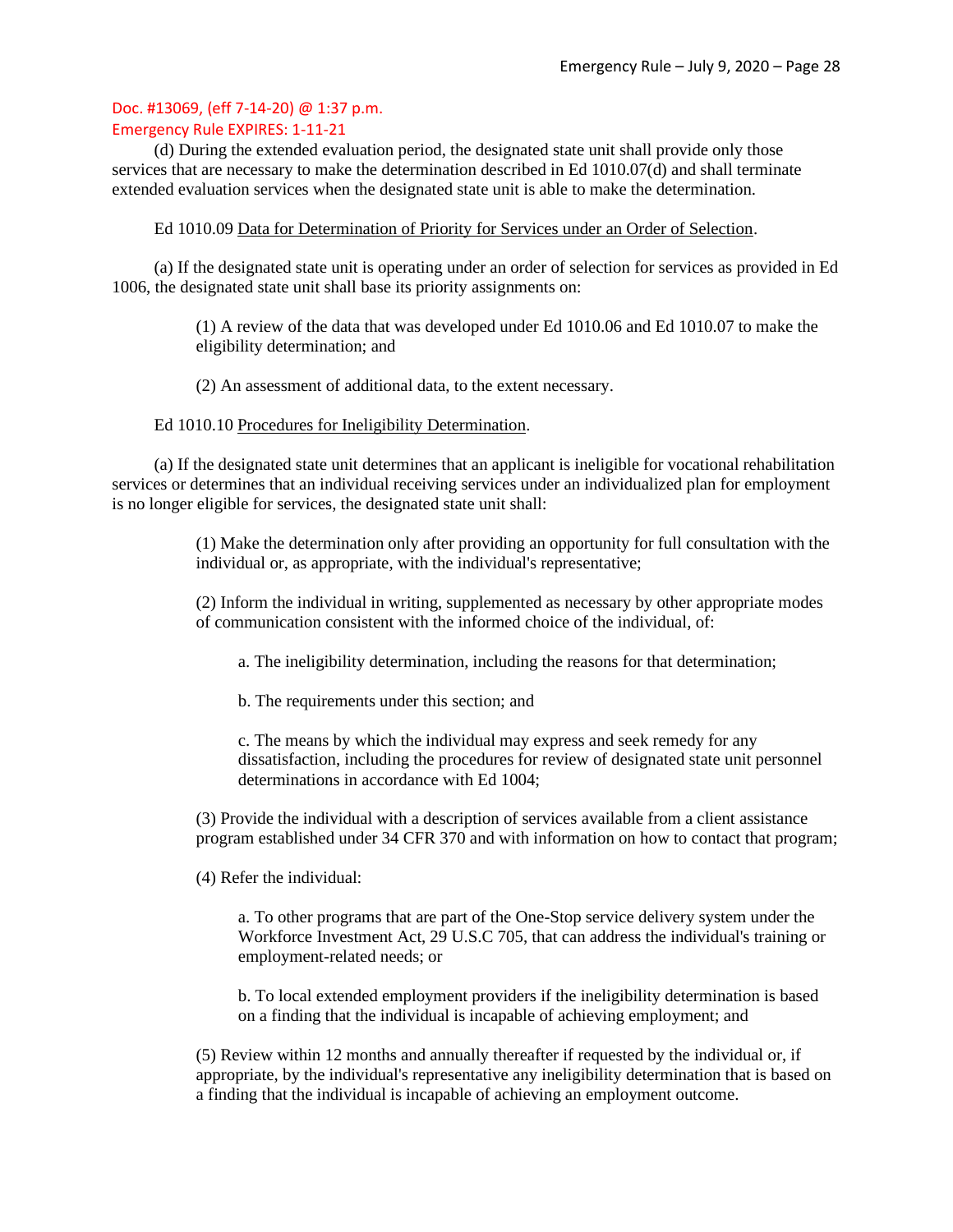(b) The review required under Ed  $1010.10(a)(5)$  shall not be conducted in situations in which the individual has refused it, the individual is no longer present in New Hampshire, the individual's whereabouts are unknown, or the individual's medical condition is rapidly progressive or terminal.

Ed 1010.11 Closure without Eligibility Determination. The designated state unit shall not close an applicant's record of services prior to making an eligibility determination unless the applicant declines to participate in, or is unavailable to complete, an assessment for determining eligibility and priority for services, and the designated state unit has made a minimum number of 2 attempts to contact the applicant or, if appropriate, the applicant's representative to encourage the applicant's participation.

#### Ed 1010.12 Development of the Individualized Plan for Employment.

(a) An individualized plan for employment meeting the requirements of this section and Ed 1010.13 shall be developed and implemented in a timely manner for each individual determined to be eligible for vocational rehabilitation services or, if the designated state unit is operating under an order of selection in accordance with Ed 1006, for each eligible individual to whom the designated state unit is able to provide services. Services shall be provided in accordance with the provisions of the individualized plan for employment.

(b) The designated state unit shall conduct an assessment for determining vocational rehabilitation needs for each eligible individual or, if the designated state unit is operating under an order of selection, for each eligible individual to whom the designated state unit is able to provide services. The purpose of this assessment shall be to determine the employment outcome, and the nature and scope of vocational rehabilitation services to be included in the individualized plan for employment.

(c) The individualized plan for employment shall be designed to achieve a specific employment outcome that is selected by the individual consistent with the individual's:

- (1) Unique strengths;
- (2) Resources;
- (3) Priorities;
- (4) Concerns;
- (5) Abilities;
- (6) Capabilities;
- (7) Interests; and
- (8) Informed choice.

(d) The designated state unit shall provide the following information to each eligible individual or, as appropriate, the individual's representative, in writing and, if appropriate, in the native language or mode of communication of the individual or the individual's representative: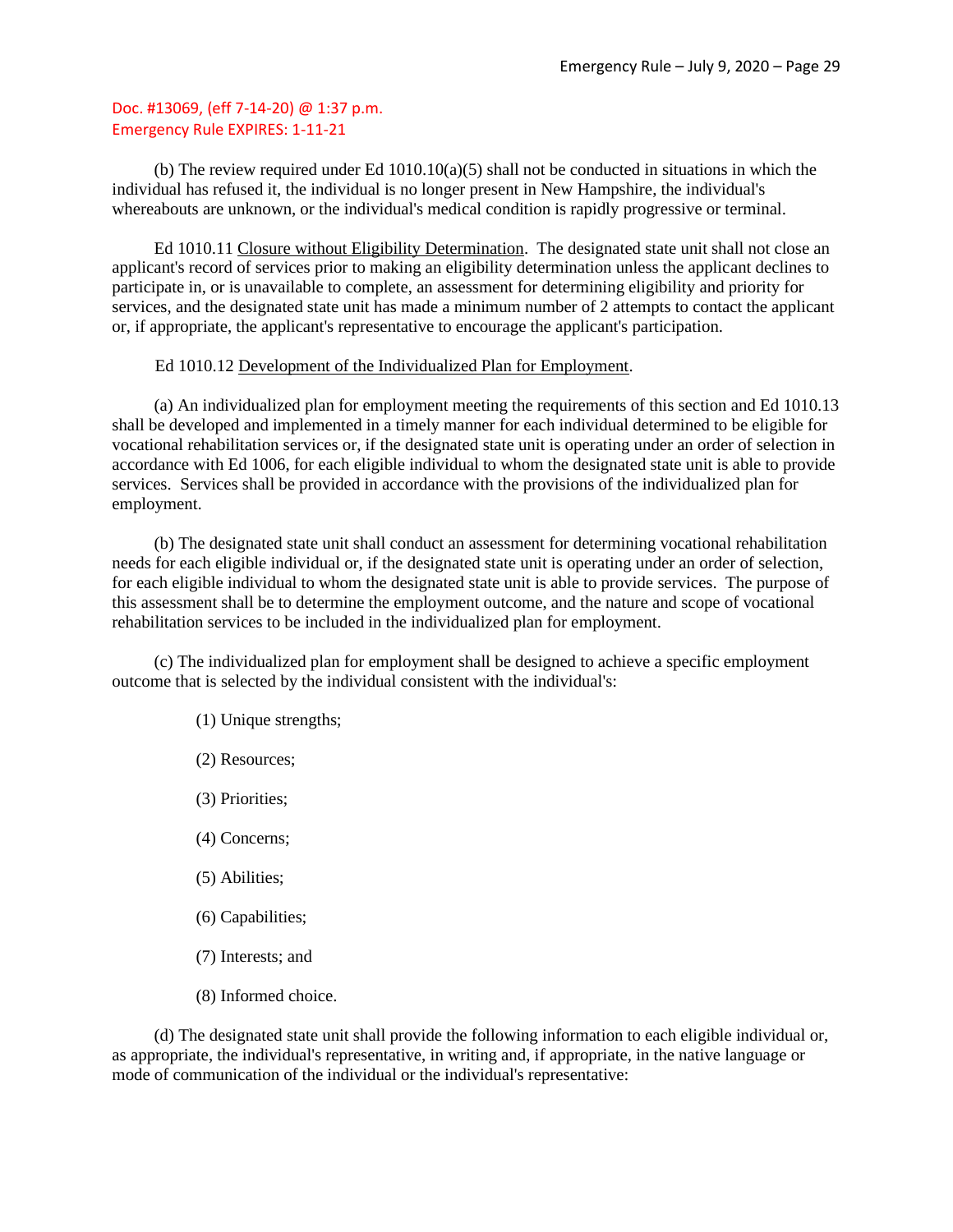(1) Information on the available options for developing the individualized plan for employment, including the option that an eligible individual or, as appropriate, the individual's representative may develop all or part of the individualized plan for employment with or without assistance from the designated state unit or other entity or individual; and

(2) Additional information to assist the eligible individual or, as appropriate, the individual's representative in developing the individualized plan for employment, including:

a. Information describing the full range of components that shall be included in an individualized plan for employment;

b. As appropriate to each eligible individual:

1. An explanation of the criteria in Ed 1008 for determining an eligible individual's financial commitments under an individualized plan for employment;

2. Information on the availability of assistance in completing designated state unit forms required as part of the individualized plan for employment; and

3. Additional information that the eligible individual requests or the designated state unit determines to be necessary to the development of the individualized plan for employment;

c. A description of the rights and remedies available to the individual, including, if appropriate, recourse to the processes described in Ed 1004; and

d. A description of the availability of a client assistance program established under 34 CFR 370 and information on how to contact the client assistance program.

(e) The individualized plan for employment shall be:

(1) A written document prepared on forms provided by the designated state unit that contain the information in Ed 1010.13;

(2) Developed and implemented in a manner that gives eligible individuals the opportunity to exercise informed choice, consistent with Ed 1012, in selecting:

a. The employment outcome, including the employment setting;

b. The specific vocational rehabilitation services needed to achieve the employment outcome, including the settings in which services will be provided;

c. The entity or entities that will provide the vocational rehabilitation services; and

d. The methods available for procuring the services;

(3) Agreed to and signed by the eligible individual or, as appropriate, the individual's representative;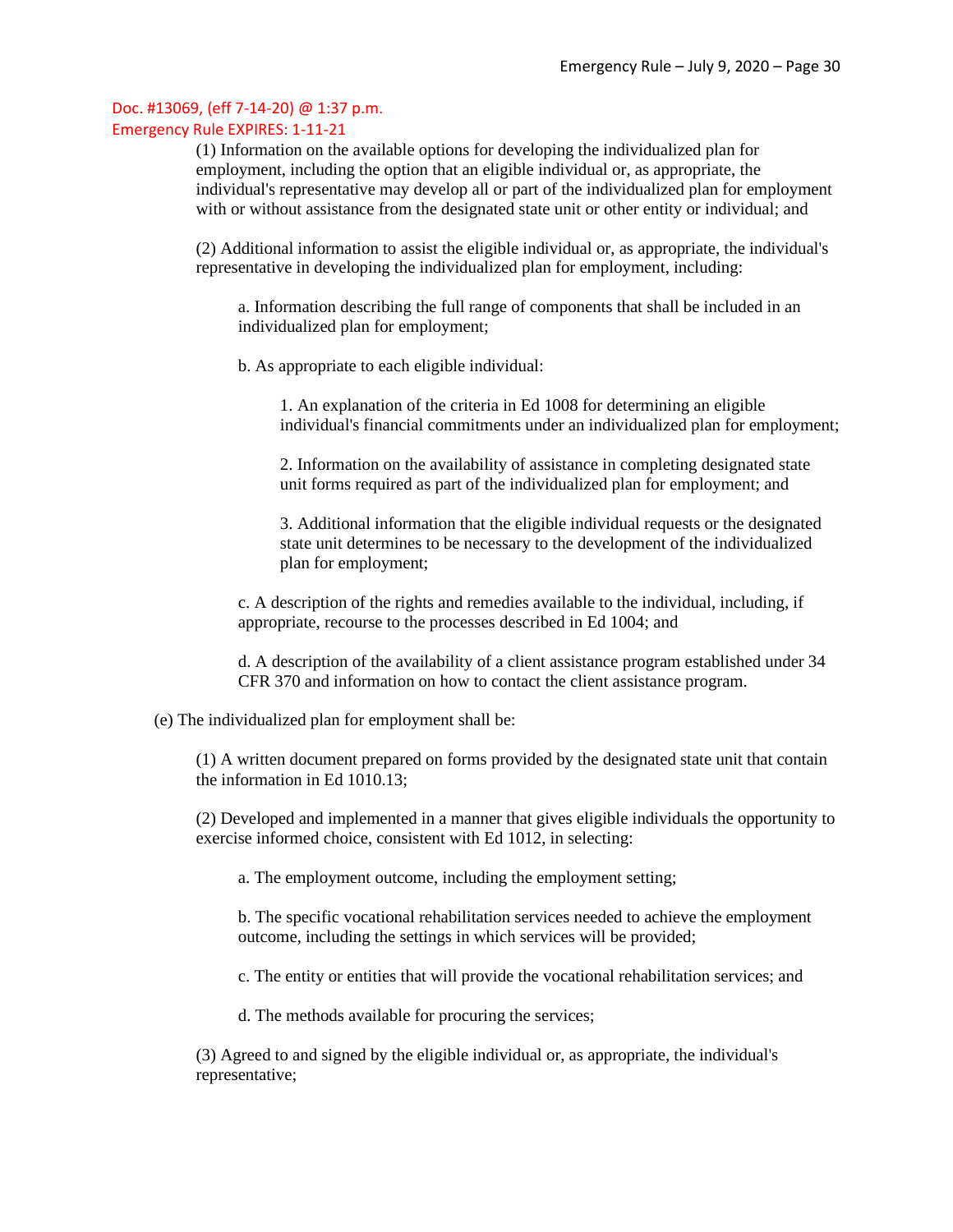(4) Approved and signed by a vocational rehabilitation counselor or other qualified personnel employed by the designated state unit;

(5) Provided to the eligible individual along with a copy of any amendments to the individualized plan for employment in writing or, as appropriate, to the individual's representative, and, if appropriate, in the native language or mode of communication of the individual;

(6) Reviewed at least annually by a vocational rehabilitation counselor or other qualified personnel and the eligible individual or, as appropriate, the individual's representative to assess the eligible individual's progress in achieving the identified employment outcome;

(7) Amended, as necessary, by the individual or, as appropriate, the individual's representative as follows:

a. The individualized plan for employment shall be amended in collaboration with a representative of the designated state unit or a vocational rehabilitation counselor or other qualified personnel, to the extent determined to be appropriate by the individual;

b. The individualized plan for employment shall be amended if there are substantive changes in the employment outcome, the vocational rehabilitation services to be provided, or the providers of the vocational rehabilitation services; and

c. Amendments to the individualized plan for employment shall not take effect until agreed to and signed by the eligible individual or, as appropriate, the individual's representative and by a vocational rehabilitation counselor employed by the designated state unit; and

(8) Developed for a student with a disability receiving special education services:

a. In consideration of the student's individualized education plan; and

b. In accordance with the plans, policies, procedures, and terms of the interagency agreement required under the state plan.

(f) The designated state unit shall establish and implement standards for the prompt development of individualized plan for employment for the individuals identified under Ed 1010.12(a), including timelines that take into consideration the needs of the individuals.

(g) To the extent possible, the employment outcome and the nature and scope of rehabilitation services to be included in the individual's individualized plan for employment shall be determined based on the data used for the assessment of eligibility and priority for services under Ed 1010.03 through Ed 1010.09 without a comprehensive assessment.

(h) The individualized plan for employment shall be prepared based on a comprehensive assessment as follows: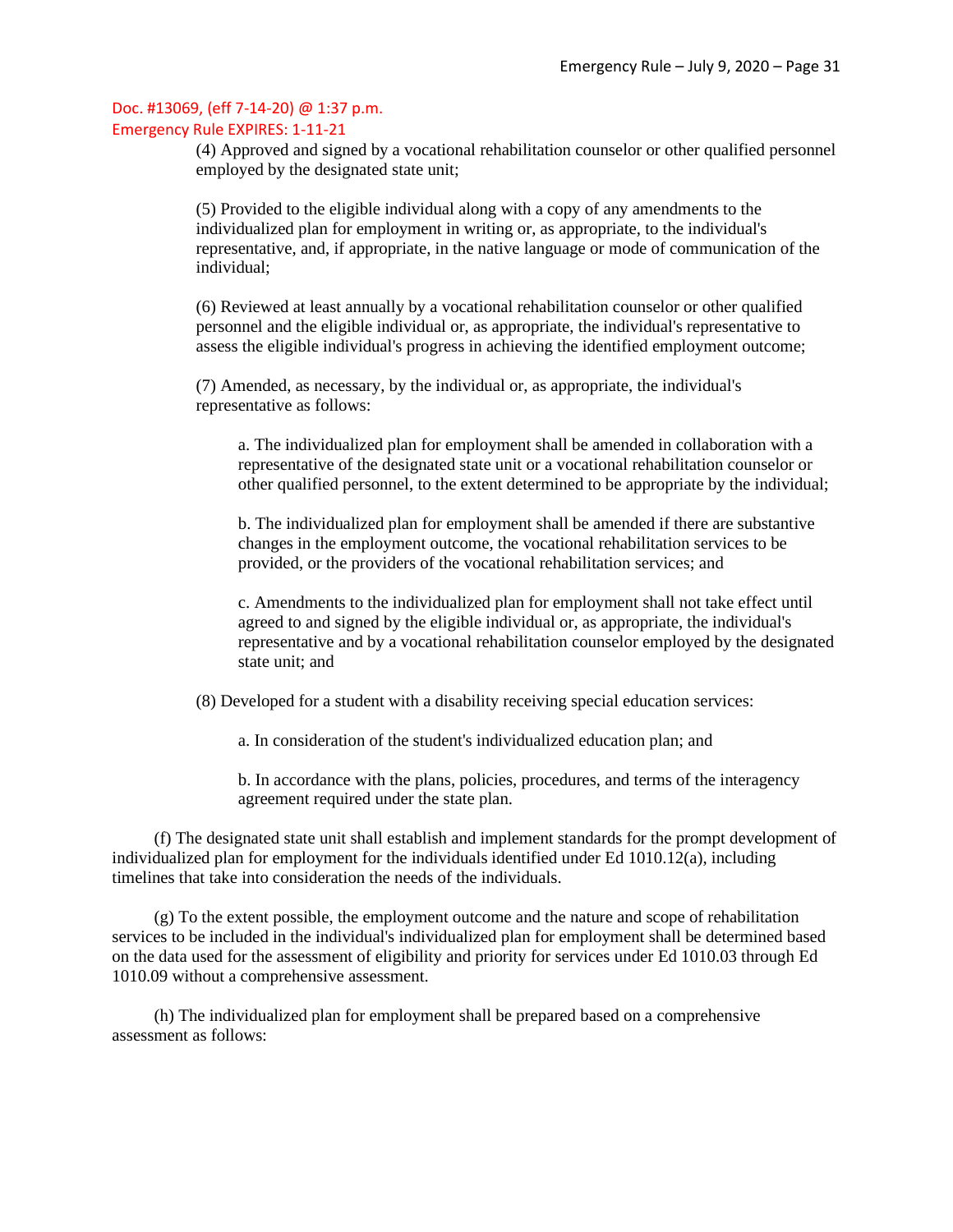(1) If additional data are necessary to determine the employment outcome and the nature and scope of services to be included in the individualized plan for employment of an eligible individual, the division shall conduct a comprehensive assessment of the unique:

- a. Strengths;
- b. Resources;
- c. Priorities;
- d. Concerns;
- e. Abilities;
- f. Capabilities;
- g. Interests; and

h. Informed choice, including the need for supported employment services, of the eligible individual, in the most integrated setting possible, and consistent with the informed choice of the individual in accordance with the provisions of 34 CFR  $361.5(b)(6)(ii)$ ; and

(2) In preparing the comprehensive assessment, the designated state unit shall use, to the maximum extent possible and appropriate and in accordance with confidentiality requirements, existing information that is current as of the date of the development of the individualized plan for employment, including:

a. Information available from other programs and providers, including information used by education officials and the Social Security Administration;

b. Information provided by the individual and the individual's family; and

c. Information obtained under the assessment for determining the individual's eligibility and vocational rehabilitation needs.

Ed 1010.13 Content of the Individualized Plan for Employment.

(a) Each individualized plan for employment shall include:

(1) A description of the specific employment outcome that is chosen by the eligible individual and that is consistent with the individual's unique strengths, resources, priorities, concerns, abilities, capabilities, career interests, and informed choice;

(2) A description of the specific rehabilitation services under Ed 1010.15 that are:

a. Needed to achieve the employment outcome, including, as appropriate, the provision of assistive technology devices, assistive technology services, and personal assistance services, including training in the management of those services; and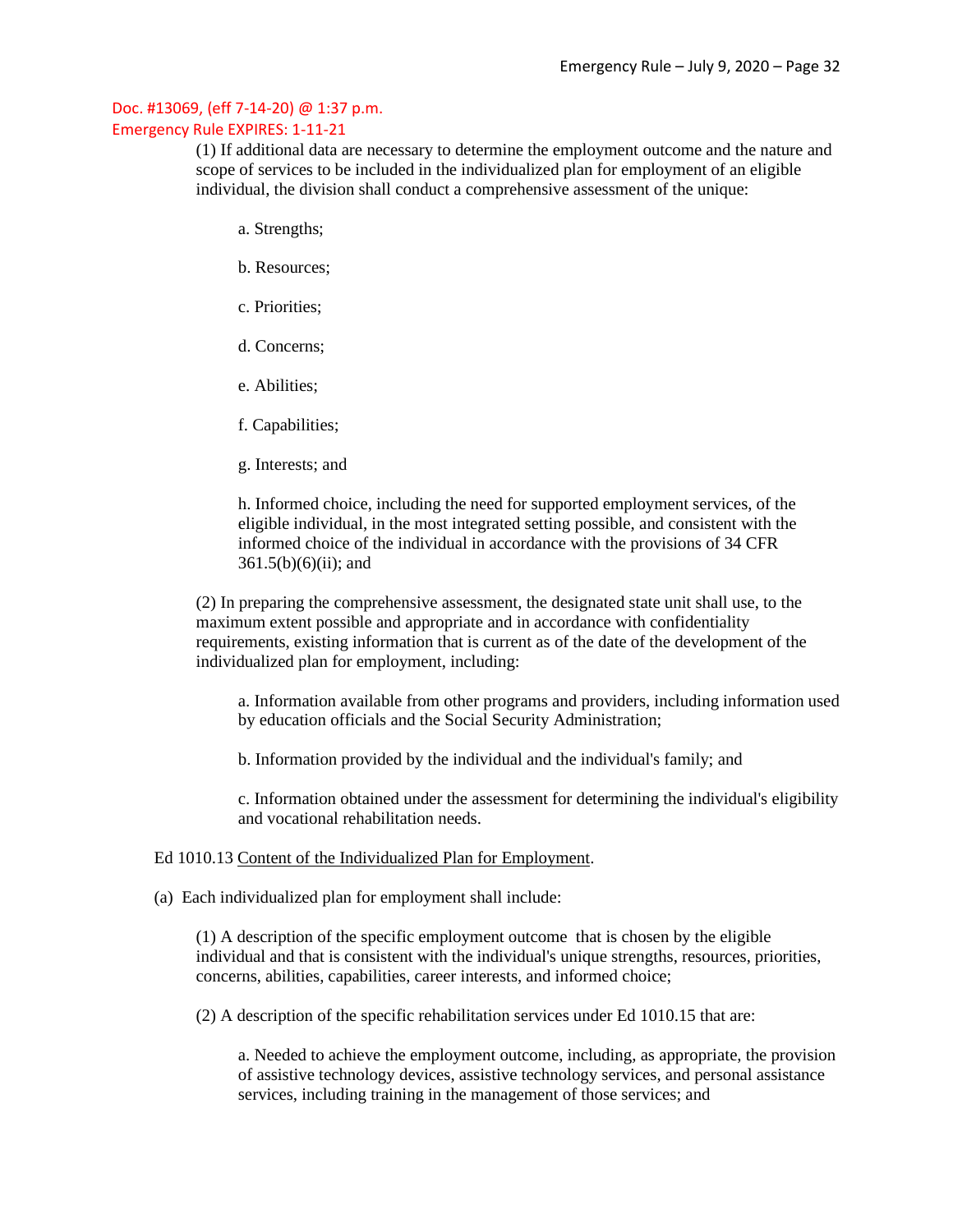> b. Provided in the most integrated setting that is appropriate for the services involved and that is consistent with the informed choice of the eligible individual;

(3) Timelines for the achievement of the employment outcome and for the initiation of services;

(4) A description of the entity or entities chosen by the eligible individual or, as appropriate, the individual's representative that will provide the vocational rehabilitation services and the methods used to procure those services;

(5) A description of the criteria that will be used to evaluate progress toward achievement of the employment outcome; and

(6) The terms and conditions of the individualized plan for employment, including, as appropriate, information describing:

a. The responsibilities of the designated state unit;

b. The responsibilities of the eligible individual, including:

1. The responsibilities the individual will assume in relation to achieving the employment outcome;

2. If applicable, the extent of the individual's participation in paying for the cost of services; and

3. The responsibility of the individual with regard to applying for and securing comparable services and benefits as described in Ed 1007; and

c. The responsibilities of other entities as the result of arrangements made pursuant to the comparable services or benefits requirements in Ed 1007.

(b) An individualized plan for employment for an individual with a most significant disability for whom an employment outcome in a supported employment setting has been determined to be appropriate shall:

(1) Specify the supported employment services to be provided by the designated state unit;

(2) Specify the expected extended services needed, which may include natural supports provided through the people and environments a person encounters that enhance the potential for inclusion more effectively than relying on specialized services and personnel, such as:

a. Relationships with coworkers;

b. The social support of family and friends;

c. Social networks; and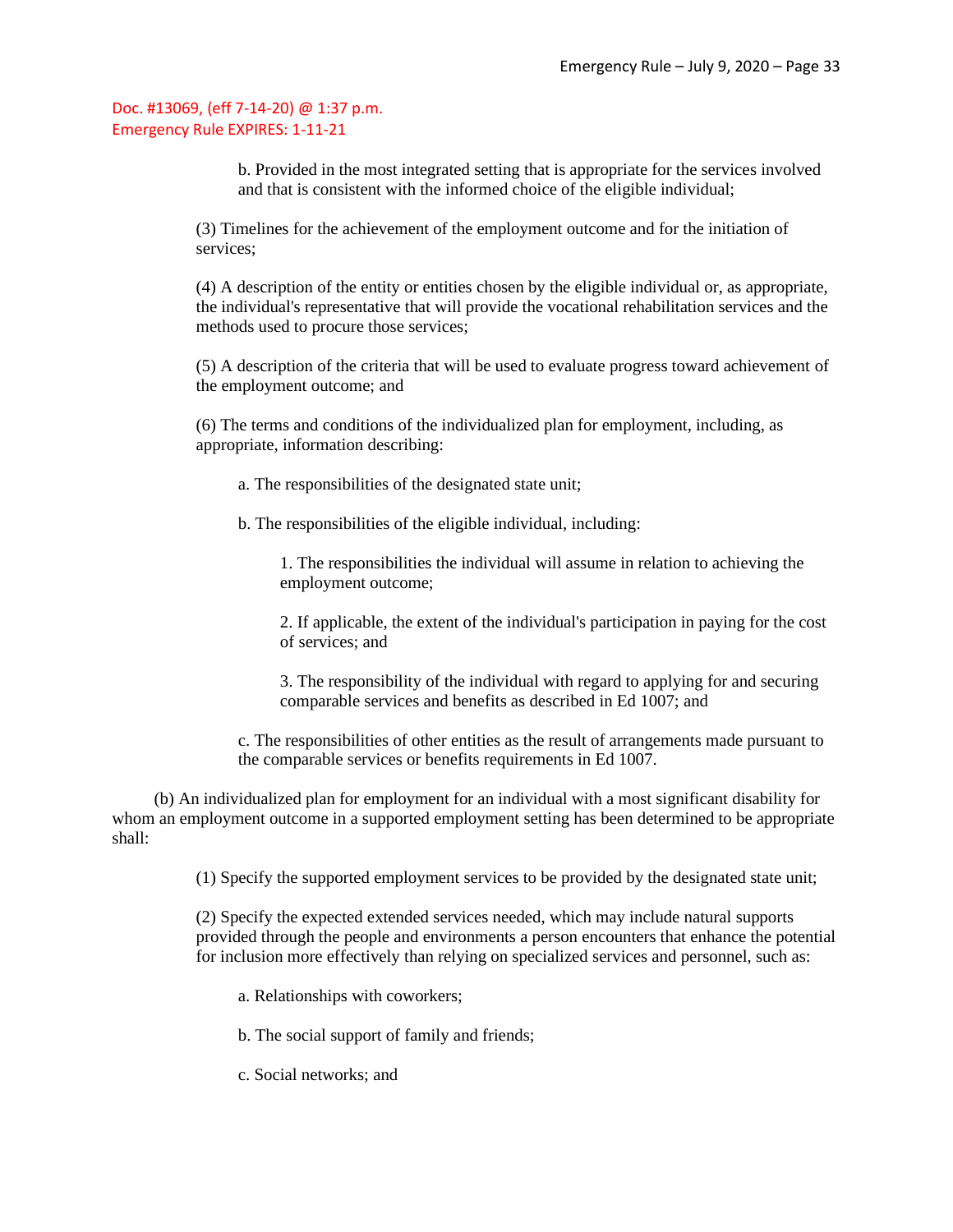d. Established resources within one's community including religious centers, recreational activities and support groups;

(3) Identify the source of extended services or, to the extent that it is not possible to identify the source of extended services at the time the individualized plan for employment is developed, include a description of the basis for concluding that there is a reasonable expectation that those sources will become available;

(4) Provide for periodic monitoring to ensure that the individual is making satisfactory progress toward meeting the weekly work requirement established in the individualized plan for employment by the time of transition to extended services;

(5) Provide for the coordination of services provided under an individualized plan for employment with services provided under other individualized plans established under other federal or state programs;

(6) To the extent that job skills training is provided, identify that the training will be provided on site; and

(7) Include placement in an integrated setting for the maximum number of hours possible based on the unique:

- a. Strengths;
- b. Resources;
- c. Priorities;
- d. Concerns;
- e. Abilities;
- f. Capabilities;
- g. Interests; and
- h. Informed choice of individuals with the most significant disabilities.

(c) The individualized plan for employment for each individual shall contain, as determined to be necessary, statements concerning:

> (1) The expected need for post-employment services prior to closing the record of services of an individual who has achieved an employment outcome;

(2) A description of the terms and conditions for the provision of any post-employment services; and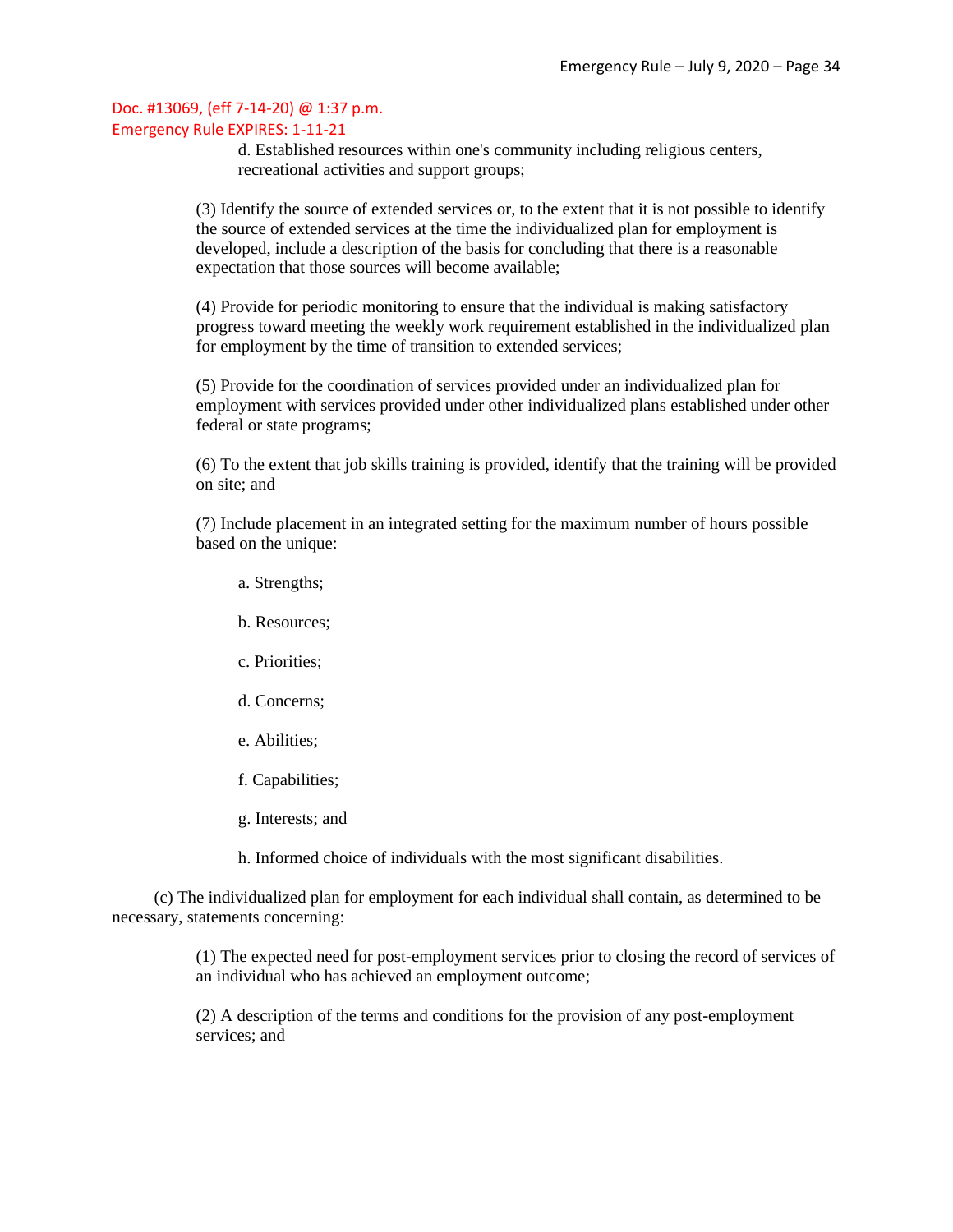(3) If appropriate, a statement of how post-employment services will be provided or arranged through other entities as the result of arrangements made pursuant to the comparable services or benefits requirements in Ed 1007.

(d) The individualized plan for employment for a student with a disability who is receiving special education services shall be coordinated with the individualized education plan of that individual in terms of the goals, objectives, and services identified in the individualized education plan.

(e) Notwithstanding the content of the individualized plan for employment set out above, the designated state unit of vocational rehabilitation, department of education shall not fund or assist in the funding of intensive hospitalization or surgery including, but not limited to, organ or bone marrow transplantations pursuant to Chapter 252:2 of the laws of 1993 as set forth in Ed 1010.13.

Ed 1010.14 Record of Services. The designated state unit shall maintain for each applicant and eligible individual a record of services that includes, to the extent pertinent, the following documentation:

(a) If an applicant has been determined to be an eligible individual, documentation in the form of written notification of eligibility supporting that determination in accordance with the requirements under Ed 1010.03 through Ed 1010.09;

(b) If an applicant or eligible individual receiving services under an individualized plan for employment has been determined to be ineligible, documentation in the form of written notification of ineligibility supporting that determination in accordance with the requirements under Ed 1010.10;

(c) Documentation in the form of case notes, an amendment to the individualized plan for employment, or a letter to an applicant or eligible individual that describes the justification for closing an applicant's or eligible individual's record of services if that closure is based on reasons other than ineligibility, including, as appropriate, documentation indicating that the designated state unit has satisfied the requirements in Ed 1010.11;

(d) If an individual has been determined to be an individual with a significant disability or an individual with a most significant disability, documentation in accordance with 34 CFR 361.42(d) supporting that determination;

(e) Documentation supporting the need for, and the plan relating to, the extended evaluation or trial work experiences in accordance with the requirements under Ed 1010.07 and Ed 1010.08 if an individual with a significant disability requires trial work experiences or an extended evaluation;

(f) The individualized plan for employment, and any amendments to the individualized plan for employment, consistent with the requirements under Ed 1010.13;

(g) Documentation describing the extent to which the applicant or eligible individual exercised informed choice regarding the provision of assessment services and the extent to which the eligible individual exercised informed choice in the development of the individualized plan for employment with respect to the selection of the:

(1) Specific employment outcome;

(2) Specific vocational rehabilitation services needed to achieve the employment outcome;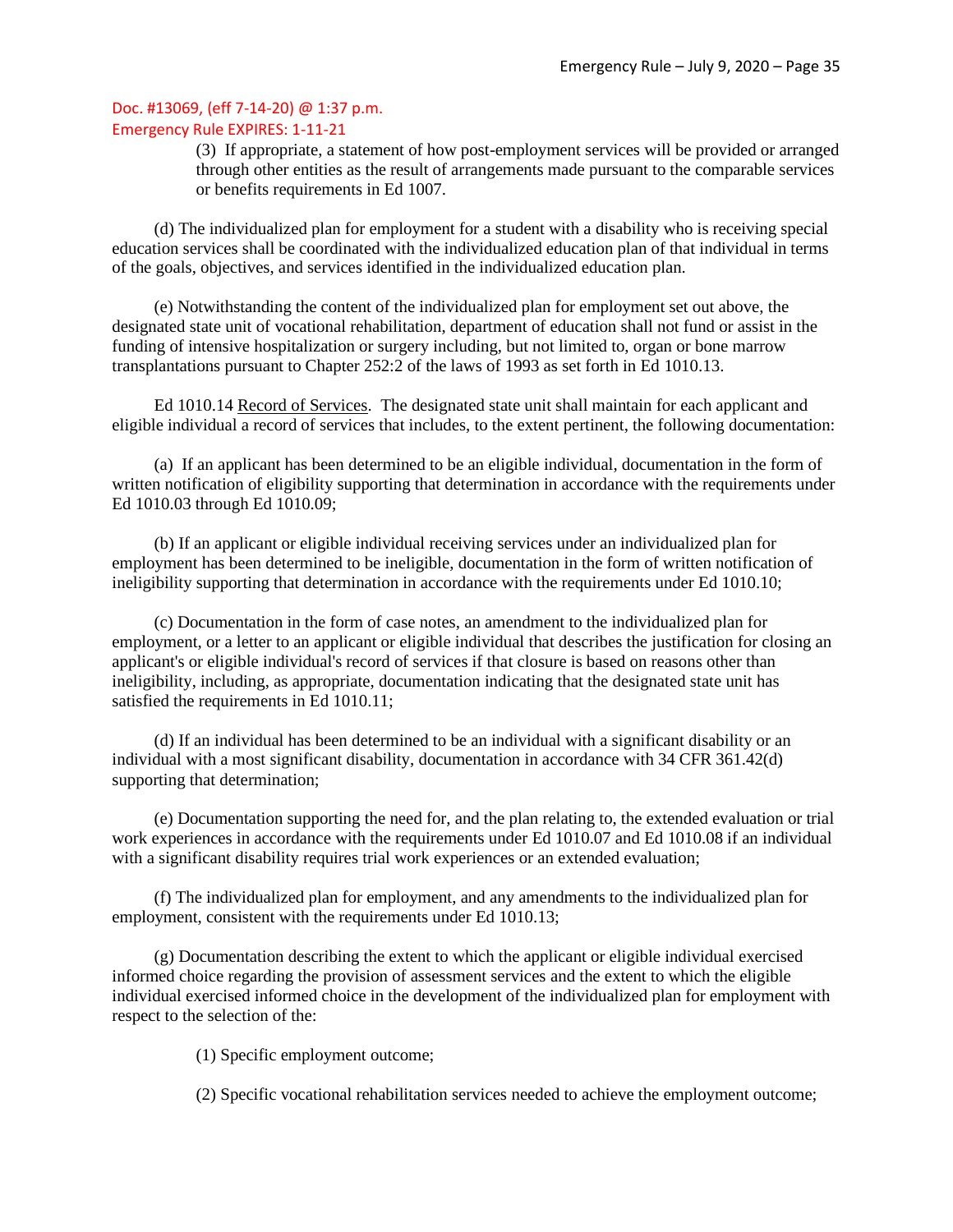(3) Entity to provide the services;

(4) Employment setting;

(5) Settings in which the services will be provided; and

(6) Methods to procure the services;

(h) In the event that an individual's individualized plan for employment provides for vocational rehabilitation services in a non-integrated setting, a justification in the individualized plan for employment to support the need for the non-integrated setting;

(i) In the event that an individual obtains competitive employment, verification that the individual is compensated at or above the minimum wage and that the individual's wage and level of benefits are not less than that customarily paid by the employer for the same or similar work performed by non-disabled individuals in accordance with 34 CFR 361.5(b)(11)(ii);

(j) In the event an individual achieves an employment outcome in which the individual is compensated in accordance with section 14(c) of the Fair Labor Standards Act, 29 CFR 525, or the designated state unit closes the record of services of an individual in extended employment on the basis that the individual is unable to achieve an employment outcome or that an eligible individual through informed choice chooses to remain in extended employment, documentation of the:

(1) Results of the annual reviews required under Ed 1013;

(2) Individual's input into those reviews; and

(3) Individual's or, if appropriate, the individual's representative's acknowledgment that those reviews were conducted;

(k) Documentation concerning any action or decision resulting from a request by an individual under Ed 1004 for a review of determinations made by the designated state unit;

(l) In the event that an applicant or eligible individual requests under Ed 1003.03(i) that documentation in the record of services be amended and the documentation is not amended, documentation of the request;

(m) In the event an individual is referred to another program through the designated state unit's information and referral system under Ed 1009, including other components of the statewide workforce investment system, documentation on the nature and scope of services provided by the designated state unit to the individual and on the referral itself, consistent with the requirements of Ed 1009;

(n) In the event an individual's record of service is closed under Ed 1014, documentation that demonstrates the services provided under the individual's individualized plan for employment contributed to the achievement of the employment outcome; and

(o) In the event an individual's record of service is closed under Ed 1014, documentation verifying that the provisions of Ed 1014 have been satisfied.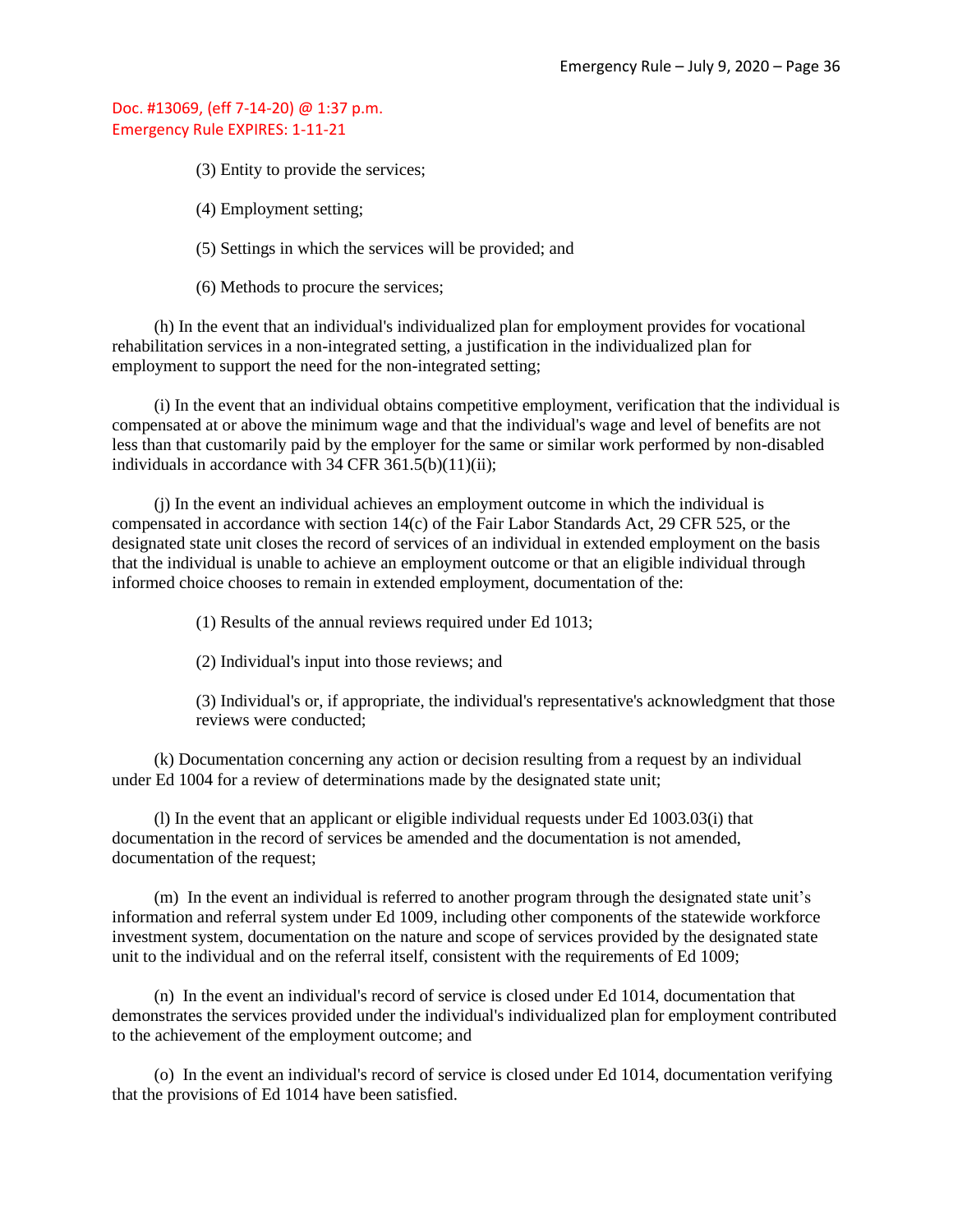#### Ed 1010.15 Scope of Vocational Rehabilitation Services for Individuals with Disabilities.

(a) As appropriate to the vocational rehabilitation needs of each individual and consistent with each individual's informed choice, the following vocational rehabilitation services shall be available to assist the individual with a disability in preparing for, securing, retaining, or regaining an employment outcome that is consistent with the individual's strengths, resources, priorities, concerns, abilities, capabilities, interests, and informed choice:

> (1) Assessment for determining eligibility and priority for services by qualified personnel, including, if appropriate, an assessment by personnel skilled in rehabilitation technology, in accordance with Ed 1010.03 through Ed 1010.09;

> (2) Assessment for determining vocational rehabilitation needs by qualified personnel, including, if appropriate, an assessment by personnel skilled in rehabilitation technology, in accordance with Ed 1010.12;

(3) Vocational rehabilitation counseling and guidance, including information and support services to assist an individual in exercising informed choice in accordance with Ed 1012;

(4) Referral and other services necessary to assist applicants and eligible individuals to secure needed services from other agencies, including other components of the statewide workforce investment system, in accordance with 34 CFR 361.23 and 34 CFR 361.24, and Ed 1008, and to advise those individuals about client assistance programs established under 34 CFR 370;

(5) Physical and mental restoration services, to the extent that financial support is not readily available from a source other than the designated state unit such as through health insurance or a comparable service or benefit;

(6) Vocational and other training services, including personal and vocational adjustment training, books, tools, and other training materials, except that no training or training services in an institution of higher education such as universities, colleges, community or junior colleges, vocational schools, technical institutes, or hospital schools of nursing, shall be paid for with funds under the state vocational rehabilitation services program unless maximum efforts have been made by the designated state unit and the individual to secure grant assistance in whole or in part from other sources to pay for that training;

(7) Maintenance;

(8) Transportation in connection with the rendering of any vocational rehabilitation service;

(9) Vocational rehabilitation services to family members of an applicant or eligible individual if necessary to enable the applicant or eligible individual to achieve an employment outcome;

(10) Interpreter services, including sign language and oral interpreter services, for individuals who are deaf or hard of hearing, and tactile interpreting services for individuals who are deafblind provided by qualified personnel;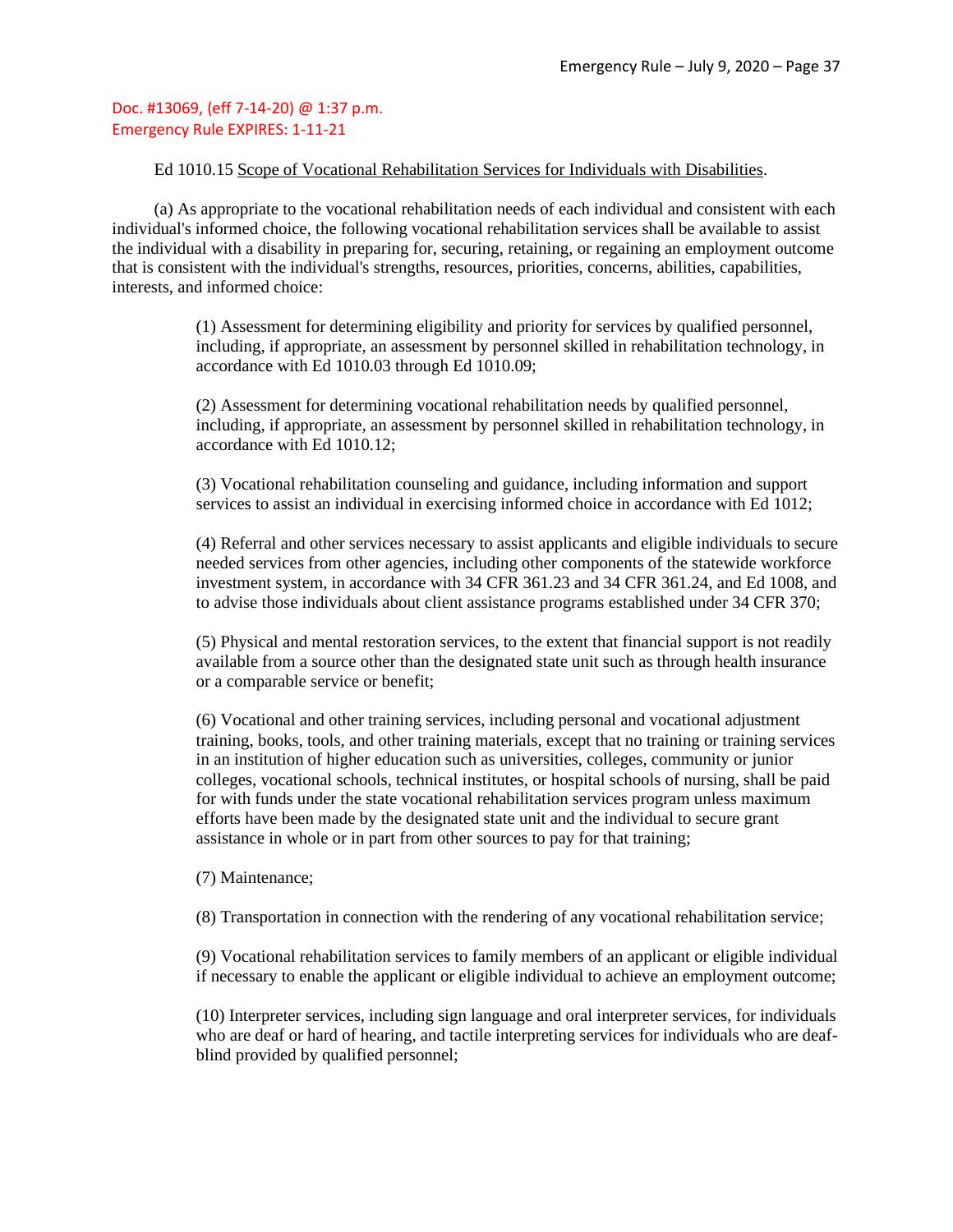(11) Reader services, rehabilitation teaching services, and orientation and mobility services for individuals who are blind;

(12) Job-related services, including job search and placement assistance, job retention services, follow-up services, and follow-along services;

(13) Supported employment services;

(14) Personal assistance services;

(15) Post-employment services;

(16) Occupational licenses, tools, equipment, initial stocks, and supplies;

(17) Rehabilitation technology, including vehicular modification, telecommunications, sensory, and other technological aids and devices;

(18) Transition services;

(19) Technical assistance and other consultation services to conduct market analyses, develop business plans, and otherwise provide resources, to the extent those resources are authorized to be provided through the statewide workforce investment system, to eligible individuals who are pursuing self-employment or telecommuting or establishing a small business operation as an employment outcome; and

(20) Other goods and services necessary for the individual with a disability to achieve an employment outcome as determined in the individualized plan for employment.

(b) Scope of services shall not include services prohibited by Chapter 252:2 of the laws of 1993 as set out in Ed 1010.13(e).

### Ed 1010.16 Provision of Services for Individuals with Disabilities.

(a) The provision of services shall be based on the rehabilitation needs of each individual as identified in that individual's individualized plan for employment and shall be consistent with the individual's informed choice. There shall not be any arbitrary limits on the nature and scope of vocational rehabilitation services to be provided to the individual to achieve an employment outcome, or on the timely authorization of services that shall be consistent with the individualized plan for employment.

(b) If the individual chooses an out-of-state service at a higher cost than an in-state service, if either service would meet the individual's rehabilitation needs, the designated state unit shall not be responsible for those costs in excess of the cost of the in-state service.

(c) The designated state unit:

(1) Shall establish for each provider a provider fee schedule to govern the rates of payment for all purchased vocational rehabilitation services listed under Ed 1010.15; and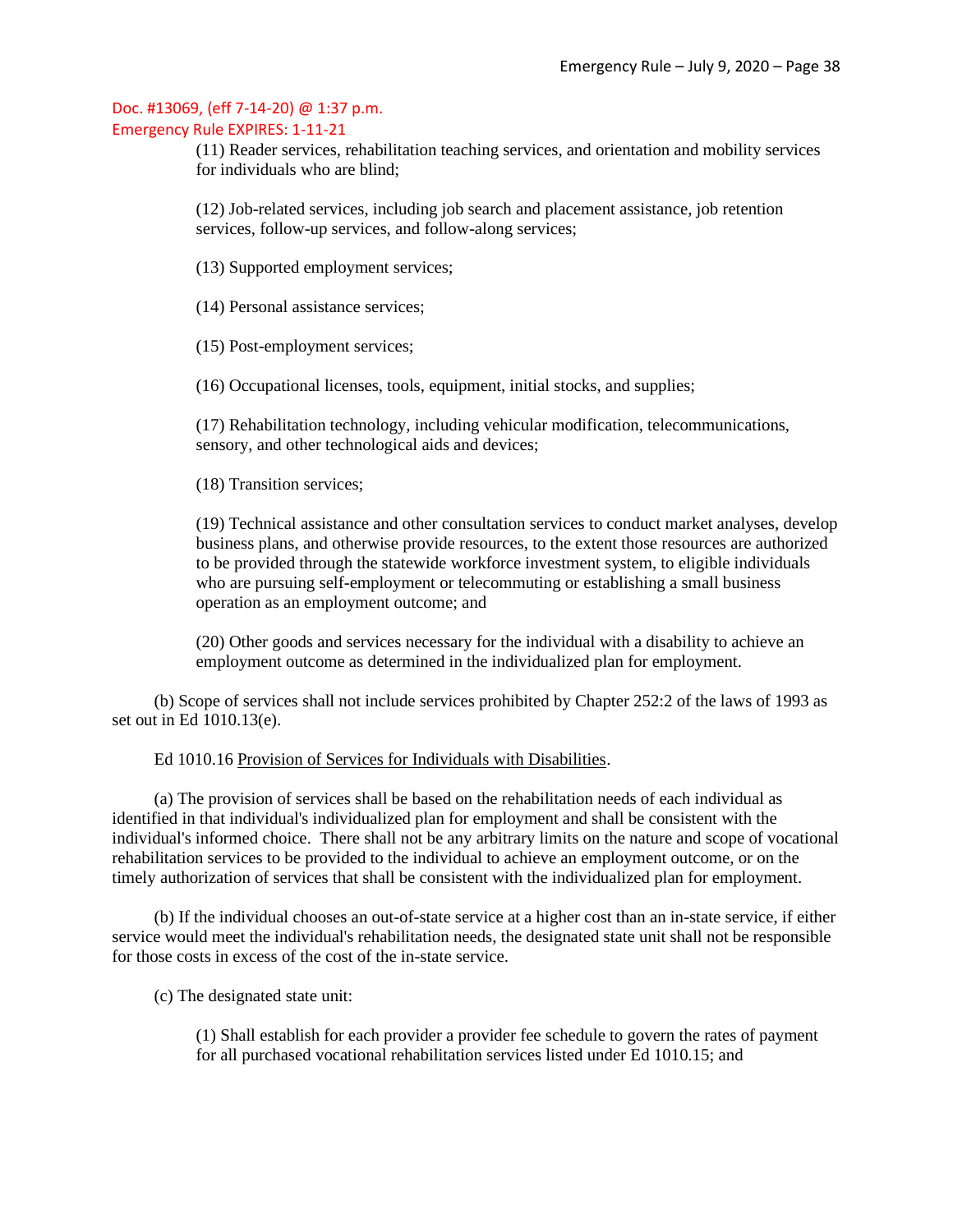Emergency Rule EXPIRES: 1-11-21

(2) Shall not place absolute dollar limits on specific service categories or on the total services provided to an individual.

(d) The provider fee schedule shall be consistent with:

(1) The fees charged by medical and psychological providers;

(2) Rates negotiated between the designated state unit and community rehabilitation programs;

(3) Interpreter fees charged for services under Ed 1010.15(a)(10);

(4) Tuition rates charged by an institution of higher education such as universities, colleges, community or junior colleges, vocational schools, technical institutes, or hospital schools of nursing; and

(5) The cost of services provided to individuals under Ed  $1010.15(a)(7)$ ,  $(8)$ ,  $(9)$ ,  $(10)$ ,  $(16)$ , (17), (19), and (20).]

(e) Time periods for the provision of services shall not be so short as to effectively deny an individual a necessary service. Time periods shall not be absolute and shall be extended in the event the individual cannot get the services in the identified time frame so that individual needs can be addressed.

### PART Ed 1011 STANDARDS FOR PROVIDERS OF SERVICES

Ed 1011.01 Special Communication Needs Personnel. Providers of vocational rehabilitation services shall be able to communicate:

(a) In the native language of applicants and eligible individuals who have limited English speaking ability; and

(b) By using appropriate modes of communication used by applicants and eligible individuals consistent with the informed choice of those applicants and individuals.

#### PART Ed 1012 INFORMED CHOICE

Ed 1012.01 Informed Choice.

(a) Each applicant or eligible individual shall exercise informed choice throughout the vocational rehabilitation process.

(b) The designated state unit shall implement informed choice by:

(1) Informing each applicant and eligible individual, including students with disabilities who are making the transition from programs under the responsibility of an educational agency to programs under the responsibility of the designated state unit, through appropriate modes of communication, about the availability of and opportunities to exercise informed choice, including the availability of support services for individuals with cognitive or other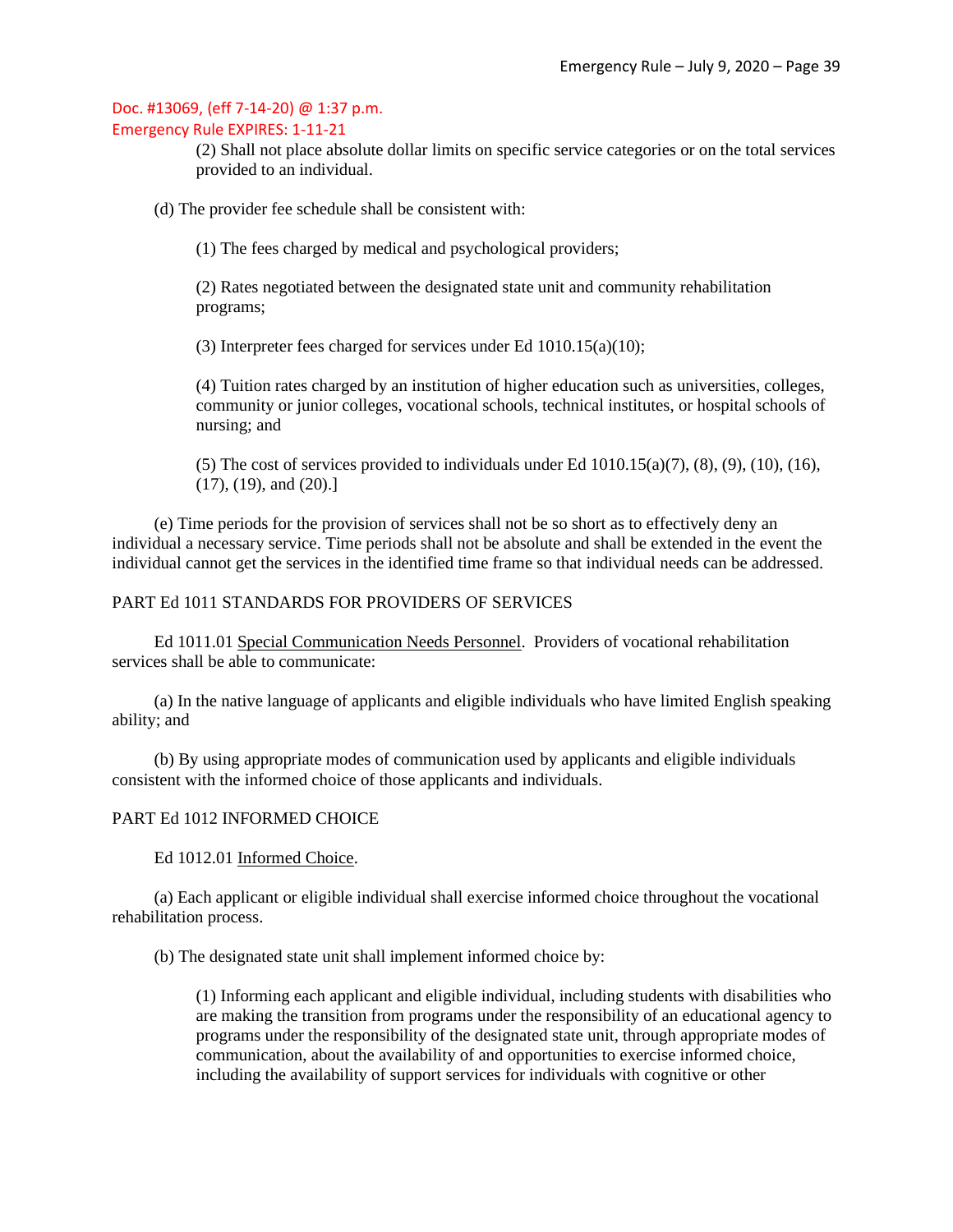### Emergency Rule EXPIRES: 1-11-21

disabilities who require assistance in exercising informed choice throughout the vocational rehabilitation process;

(2) Assisting applicants and eligible individuals in exercising informed choice in decisions related to the provision of assessment services;

(3) Affording eligible individuals meaningful choices among the methods used to procure vocational rehabilitation services; and

(4) Assisting eligible individuals or, as appropriate, the individuals' representatives, in acquiring information that enables them to exercise informed choice in the development of their individualized plan for employment with respect to the selection of the:

a. Employment outcome;

b. Specific vocational rehabilitation services needed to achieve the employment outcome;

c. Entity that will provide the services;

d. Employment setting and the settings in which the services will be provided; and

e. Methods available for procuring the services.

Ed 1012.02 Information and Assistance in the Selection of Vocational Rehabilitation Services and Service Providers.

(a) In assisting an applicant and eligible individual in exercising informed choice during the assessment for determining eligibility and vocational rehabilitation needs and during development of the IPE, the designated state unit shall provide the individual or the individual's representative, or assist the individual or the individual's representative in acquiring, information necessary to make an informed choice about the specific vocational rehabilitation services, including the providers of those services, that are needed to achieve the individual's employment outcome.

(b) The information in Ed 1012.02(a) shall include, at a minimum, information relating to the:

(1) Cost, accessibility, and duration of potential services;

(2) Consumer satisfaction with those services to the extent that information relating to consumer satisfaction is available;

(3) Qualifications of potential service providers;

(4) Types of services offered by the potential providers;

(5) Degree to which services are provided in integrated settings; and

(6) Outcomes achieved by individuals working with service providers, to the extent that such information is available.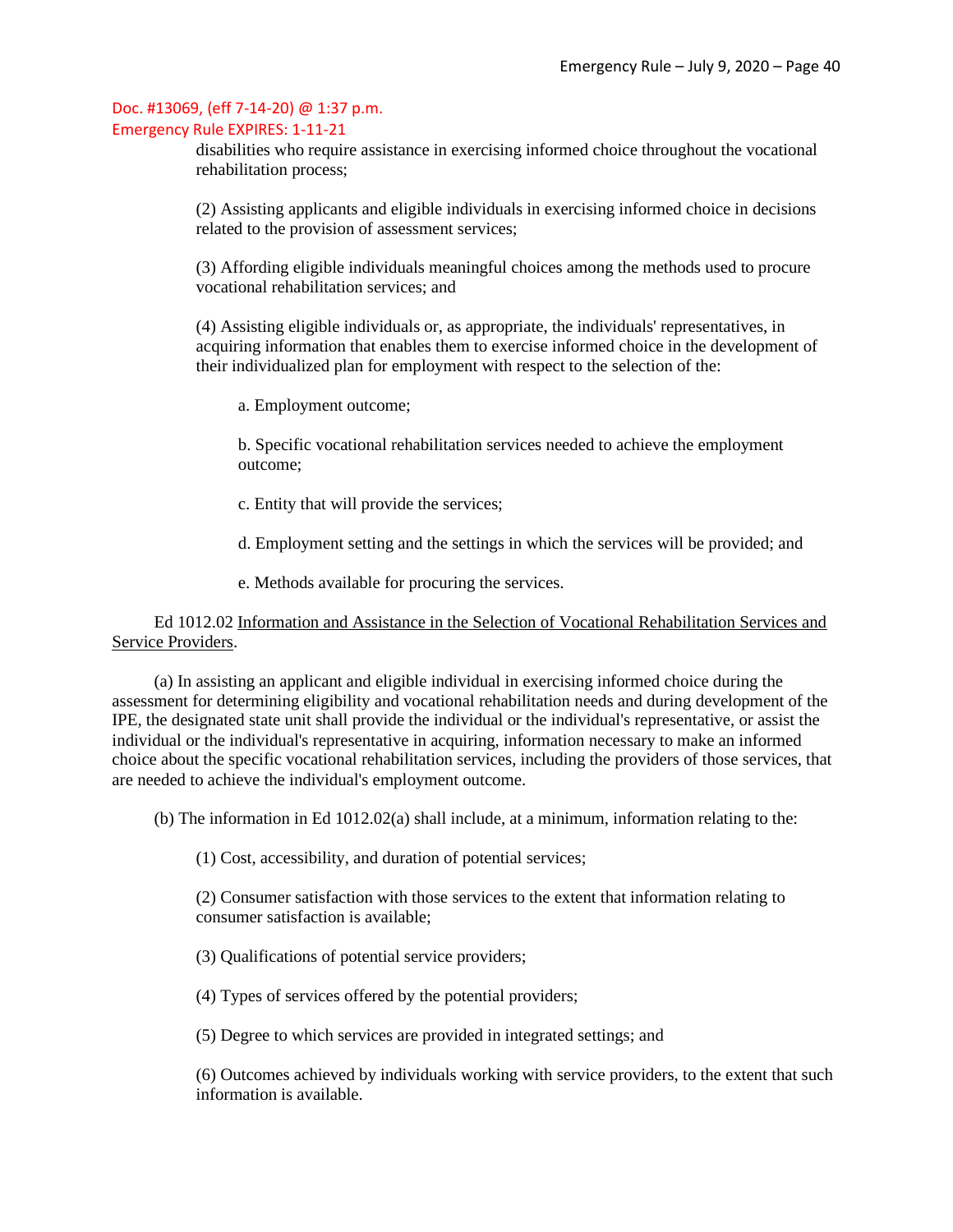### Ed 1012.03 Methods or Sources of Information.

(a) In providing or assisting the individual or the individual's representative in acquiring the information required under Ed 1012.02, the designated state unit shall use, to the extent available, the following methods or sources of information:

(1) Lists of services and service providers;

(2) Periodic consumer satisfaction surveys and reports;

(3) Referrals to other consumers, consumer groups, or disability advisory councils qualified to discuss the services or service providers;

(4) Relevant accreditation, certification, or other information relating to the qualifications of service providers; and

(5) Opportunities for individuals to visit or experience various work and service provider settings.

### PART Ed 1013 ANNUAL REVIEW OF INDIVIDUALS IN EXTENDED EMPLOYMENT AND OTHER EMPLOYMENT UNDER SPECIAL CERTIFICATE PROVISIONS OF THE FAIR LABOR STANDARDS ACT

Ed 1013.01 Annual Review.

(a) The provisions of Ed 1013 shall apply to any individual with a disability served under the state vocational rehabilitation services program:

> (1) Who has achieved an employment outcome in which the individual is compensated in accordance with section 14(c) of the Fair Labor Standards Act, 29 CFR 525; or

(2) Whose record of services is closed while the individual is in extended employment on the basis that the individual is unable to achieve an employment outcome or that the individual made an informed choice to remain in extended employment.

(b) For each individual with a disability who meets the criteria in Ed 1013.01(a), the designated state unit shall:

> (1) Annually review and reevaluate the status of each individual for 2 years after the individual's record of services is closed, and thereafter if requested by the individual or, if appropriate, the individual's representative, determine the interests, priorities, and needs of the individual with respect to competitive employment or training for competitive employment;

> (2) Enable the individual or, if appropriate, the individual's representative to provide input into the review and reevaluation and shall document that input in the record of services, consistent with Ed 1010.14(j), with the individual's or, as appropriate, the individual's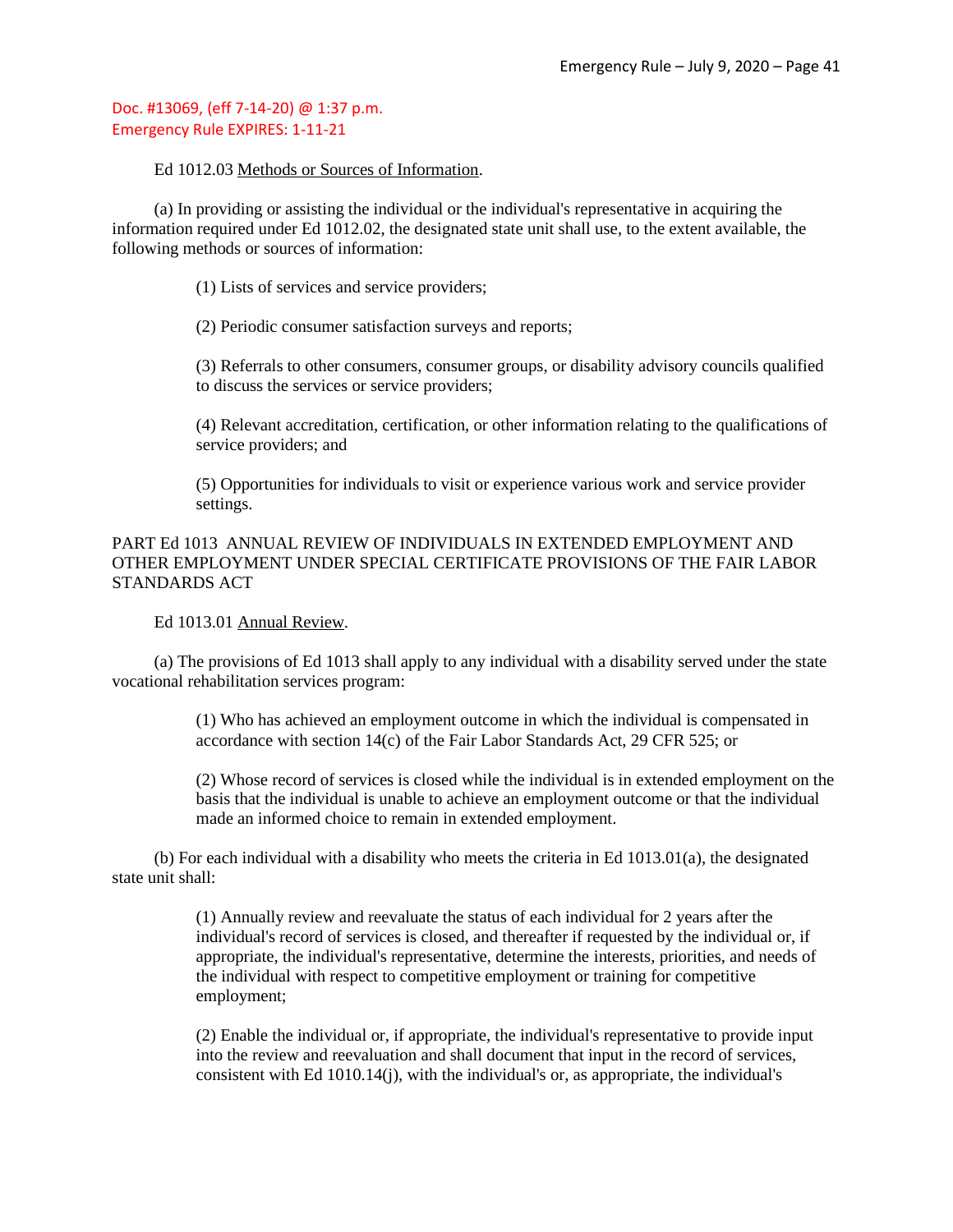representative's signed acknowledgment that the review and reevaluation have been conducted; and

(3) Identify and provide vocational rehabilitation services, reasonable accommodations, and other necessary support services, to assist the individual in engaging in competitive employment.

### PART Ed 1014 REQUIREMENTS FOR CLOSING THE RECORD OF SERVICES OF AN INDIVIDUAL WHO HAS ACHIEVED AN EMPLOYMENT OUTCOME

Ed 1014.01 Closing the Record of Services. The record of services of an individual who has achieved an employment outcome shall be closed only if all the requirements of Ed 1014.02 through Ed 1014.05 have been met.

Ed 1014.02 Employment Outcome Achieved. The individual shall have achieved the employment outcome that is described in the individual's individualized plan for employment in accordance with Ed 1010.13(a)(1) and that is consistent with the individual's strengths, resources, priorities, concerns, abilities, capabilities, interests, and informed choice.

Ed 1014.03 Employment Outcome Maintained. The individual shall have maintained the employment outcome for not less than 90 days necessary to ensure the stability of the employment outcome, and that the individual no longer needs vocational rehabilitation services.

Ed 1014.04 Satisfactory Outcome. At the end of the 90 day period under Ed 1014.03, the individual and the rehabilitation counselor employed by the designated state unit shall have considered the employment outcome to be satisfactory, and shall have agreed that the individual is performing well in the employment.

Ed 1014.05 Post-Employment Services. The individual shall be informed through appropriate modes of communication of the availability of post-employment services.

### PART Ed 1015 SUPPORTED EMPLOYMENT SERVICES PROGRAM

Ed 1015.01 Purpose. The purpose of Ed 1015 is to develop and implement a collaborative program with appropriate entities, consistent with state and federal law, to provide a program of supported employment services for individuals with the most significant disabilities who require supported employment services to enter or retain competitive employment.

Ed 1015.02 Definitions. Except where the context makes another meaning clear, the following words have the meaning indicated when used in Ed 1015:

(a) "Competitive employment" means "competitive employment" as defined in 34 CFR  $363.6(c)(2)(i)$ .

(b) "Extended services" means "extended services" as defined in 34 CFR 363.6(c)(iv).

(c) "Individual with a disability" means "individual with a disability" as defined in 34 CFR 369.4(b).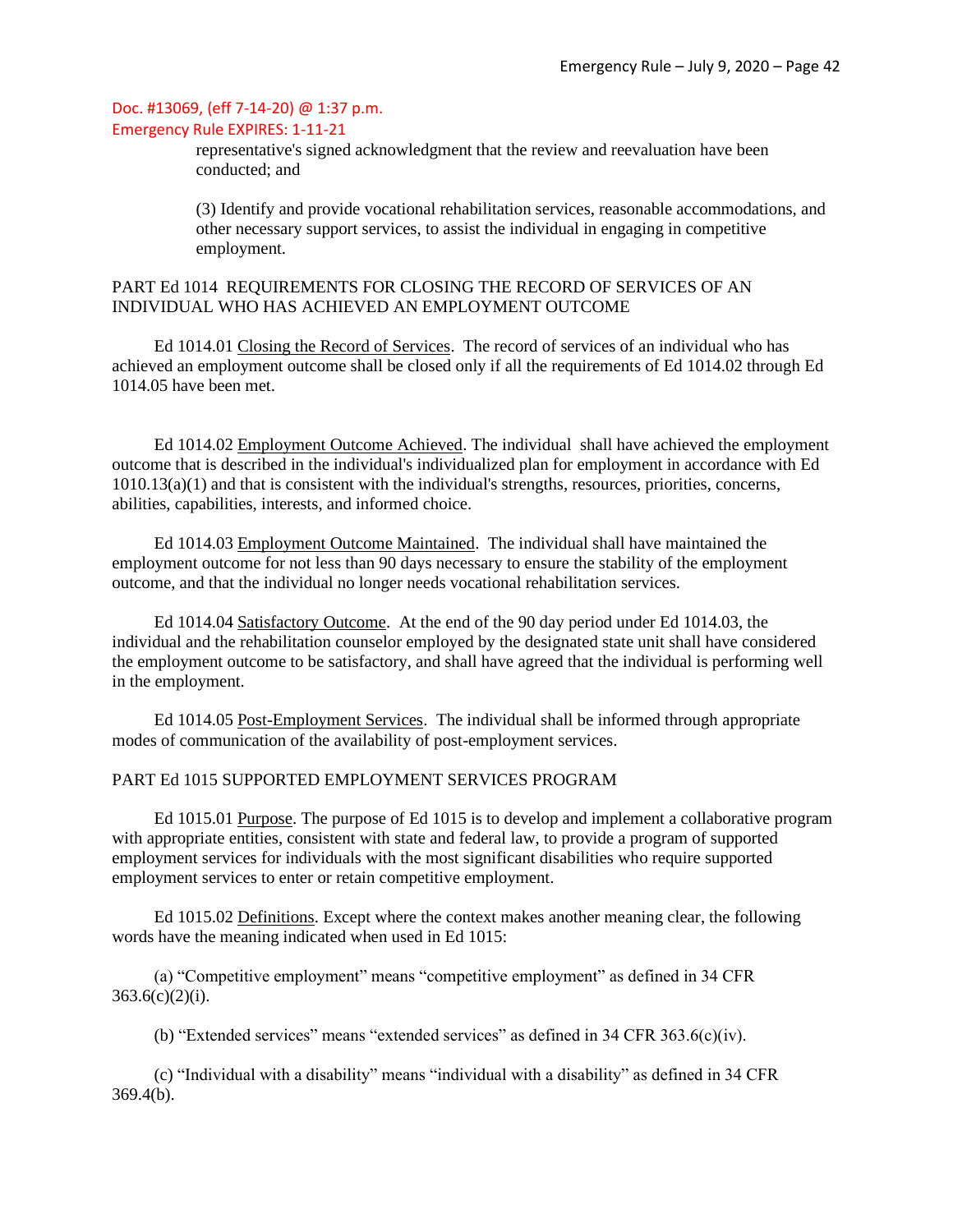(d) "Integrated setting" means "integrated setting" as defined in 34 CFR  $363.6(c)(2)(ii)$ .

(e) "Nonprofit" means "nonprofit" as defined in 34 CFR 77.1(c).

(f) "On-going support services" means "on-going support services" as defined in 34 CFR  $363.6(c)(3)$ .

(g) "Supported employment" means "supported employment" as defined in 34 CFR 363.6(c)(1).

(h) "Supported employment services" means "supported employment services" as defined in 34 CFR 363.6(c)(2)(iii).

(i) "Transitional employment" means "transitional employment" as defined in 34 CFR  $363.6(c)(v)$ .

Ed 1015.03 Eligibility for Services. In order to be considered for services under the state supported employment services program, an individual shall:

(a) Be eligible for vocational rehabilitation services in accordance with the provisions in Ed 1010.04 through Ed 1010.09;

(b) Be an individual with the most significant disabilities; and

(c) Have supported employment identified as the appropriate rehabilitation objective for the individual on the basis of a comprehensive assessment of rehabilitation needs, including an evaluation of rehabilitation, career, and job needs.

Ed 1015.04 Authorized Activities. Activities authorized by the state supported employment services program shall include the following:

(a) A particularized assessment that is needed to supplement the assessment for determining eligibility and vocational rehabilitation needs done under Ed 1010.04 through Ed 1010.09 and that is provided subsequent to the development of the IPE in accordance with 34 CFR 363.4(a);

(b) Development of and placement in jobs for individuals with the most significant disabilities; and

(c) Supported employment services that are needed to support individuals with the most significant disabilities in employment including but not be limited to the following:

> (1) Intensive on-the-job skills training and other training provided by skilled job trainers, coworkers, and other qualified individuals, and other services specified in the Act, 29 USC 701.103(a), in order to achieve and maintain job stability;

(2) Follow-up services, including regular contact with employers, trainees with the most significant disabilities, parents, guardians or other representatives of trainees, and other suitable professional and informed advisors in order to reinforce and stabilize the job placement; and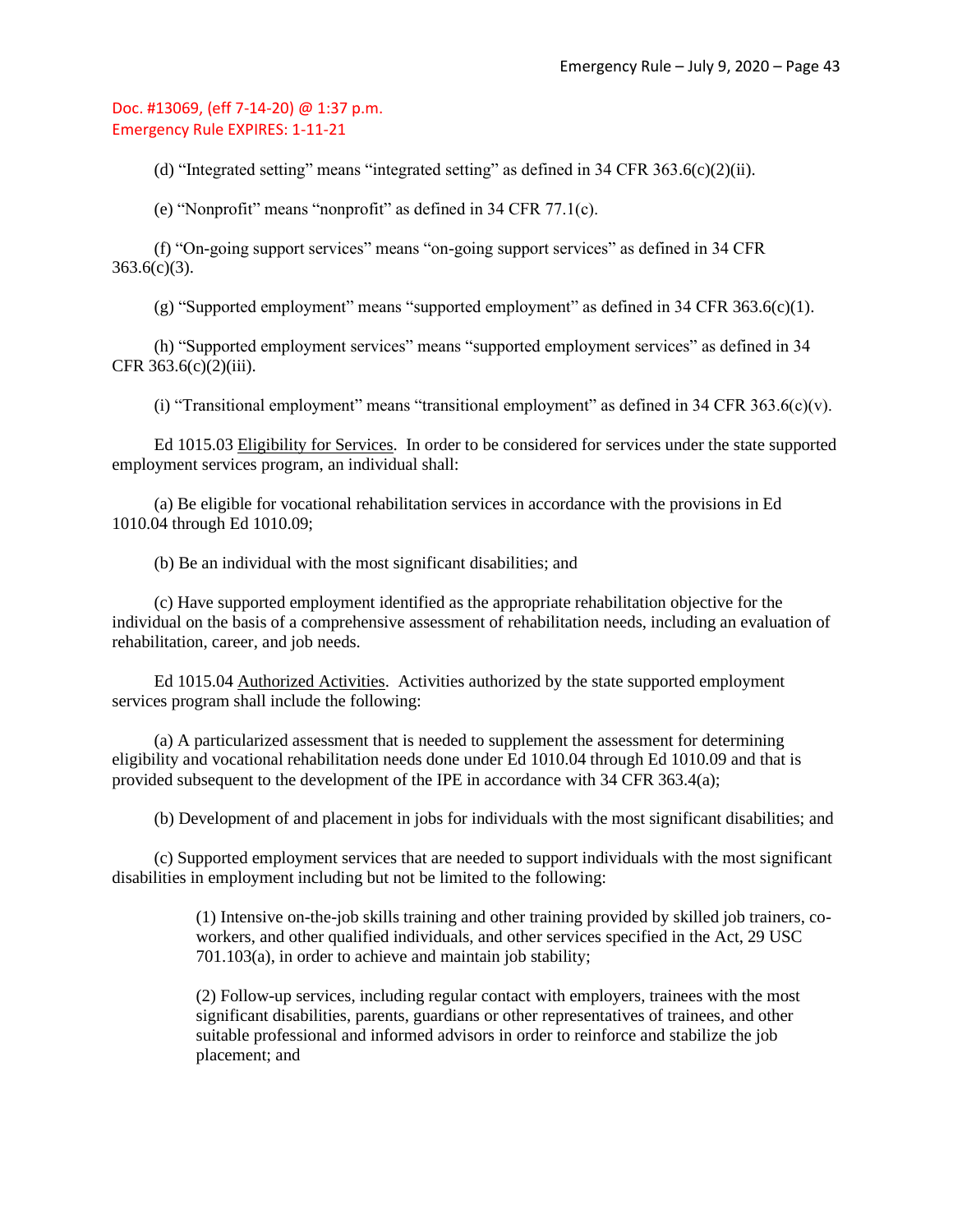(3) Discrete post-employment services following transition that are unavailable from an extended services provider and that are necessary to maintain the job placement, such as job station redesign, repair and maintenance of assistive technology, and replacement of prosthetic and orthotic devices.

Ed 1015.05 Developing Collaborative Agreements.

(a) The designated state unit shall enter into one or more written cooperative agreements or memoranda of understanding with other state agencies, private nonprofit organizations, and other available funding sources to ensure collaboration in a plan to provide supported employment services and extended services to individuals with the most significant disabilities.

(b) A cooperative agreement or memorandum of understanding shall, at a minimum, specify the following:

> (1) The supported employment services to be provided by the designated state unit with funds received under a federal grant for the state supported employment services program;

> (2) The extended services to be provided by state agencies, private nonprofit organizations, or other sources following the cessation of supported employment services under Ed 1015;

(3) The estimated funds to be expended by the participating party or parties in implementing the agreement or memorandum; and

(4) The projected number of individuals with the most significant disabilities who will receive supported employment services and extended services under the agreement or memorandum.

Ed 1015.06 Information Collection and Reporting Requirements.

(a) The designated state unit shall collect and report information as required under the Act, 29 USC 701.13, for each individual with the most significant disabilities served under the supported employment services program.

(b) The designated state unit shall collect and report separately information for:

(1) Supported employment clients served under the supported employment services program; and

(2) Supported employment clients served under Ed 1010.15 and Ed 1010.16.

Ed 1015.07 Coordinating Services and Activities. The designated state unit shall coordinate the services provided to an individual under Ed 1015 and under Ed 1010.15 and Ed 1010.16 to ensure that the services are complementary and not duplicative.

Ed 1015.08 Transition of an Individual to Extended Services. The designated state unit shall provide for the transition of an individual with the most significant disabilities to extended services no later than 18 months after placement in supported employment, unless a longer period is established in the IPE, and only if the individual has made substantial progress toward meeting the hours-per-week work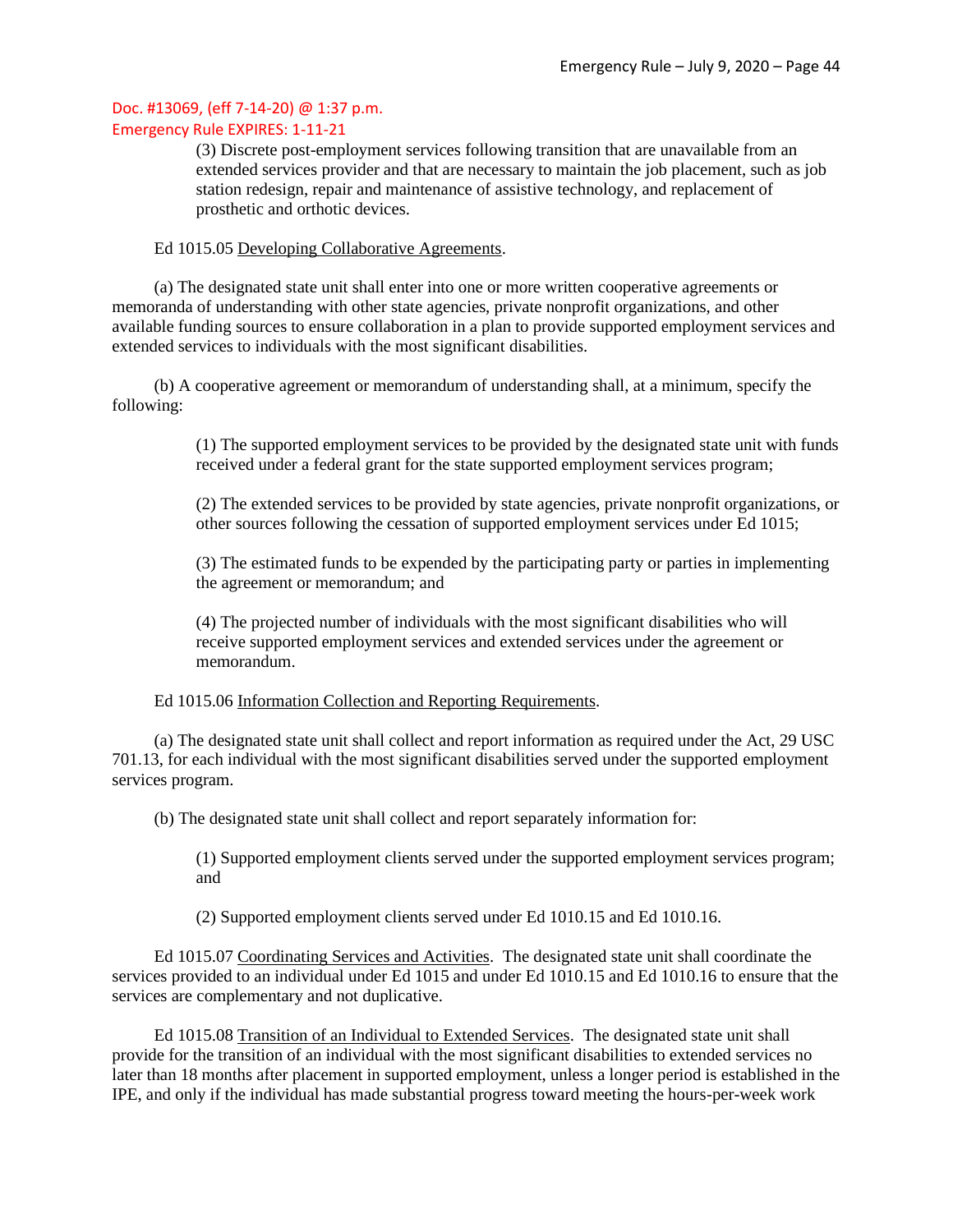### Emergency Rule EXPIRES: 1-11-21

goal provided for in the IPE, the individual is stabilized in the job, and extended services are available and can be provided without a hiatus in services.

Ed 1015.09 Requirements for Successfully Rehabilitating an Individual in Supported Employment. An individual with the most significant disabilities who is receiving supported employment services shall be considered to be successfully rehabilitated if the individual maintains a supported employment placement for 90 days after making the transition to extended services.

Ed 1015.10 Client Assistance Program. The designated state unit shall advise applicants for or recipients of services under Ed 1015, or as appropriate, the parents, family members, guardians, advocates, or authorized representatives of those individuals, of the availability and purposes of the Client Assistance Program established in New Hampshire under the Act, 29 USC 701.112, including information on seeking assistance from that program.

### PART Ed 1016 GENERAL PROVISIONS FOR INDEPENDENT LIVING SERVICES PROGRAM AND CENTERS FOR INDEPENDENT LIVING PROGRAM

Ed 1016.01 Purpose. The purpose of the state independent living services program and the centers for independent living program is to promote a philosophy of independent living, including a philosophy of consumer control, peer support, self-help, self-determination, equal access, and individual and system advocacy, to maximize the leadership, empowerment, independence, and productivity of individuals with significant disabilities, and to promote and maximize the integration and full inclusion of individuals with significant disabilities into the mainstream of American society.

Ed 1016.02 Definitions. Except where the context makes another meaning clear, the following words have the meaning indicated when used in Ed 1016:

(a) "Administrative support services" means "administrative support services" as defined in 34 CFR 364.4(b).

(b) "Advocacy" means "advocacy" as defined in 34 CFR 364.4(b).

(c) "Applicant" means "applicant" as defined in 34 CFR 77.1(c).

(d) "Application" means "application" as defined in 34 CFR 77.1(c).

(e) "Attendant care" means "attendant care" as defined in 34 CFR 364.4(b).

(f) "Award" means "award" as defined in 34 CFR 74.2.

(g) "Center for independent living" (CIL) means "center for independent living" as defined in 34 CFR 364.4(b).

(h) "Centers for independent living program" means the centers for independent living program authorized by chapter 1 of title VII of the Act.

(i) "Consumer control" means "consumer control" as defined in 34 CFR 364.4(b).

(j) "Cross-disability" means "cross-disability" as defined in 34 CFR 364.4(b).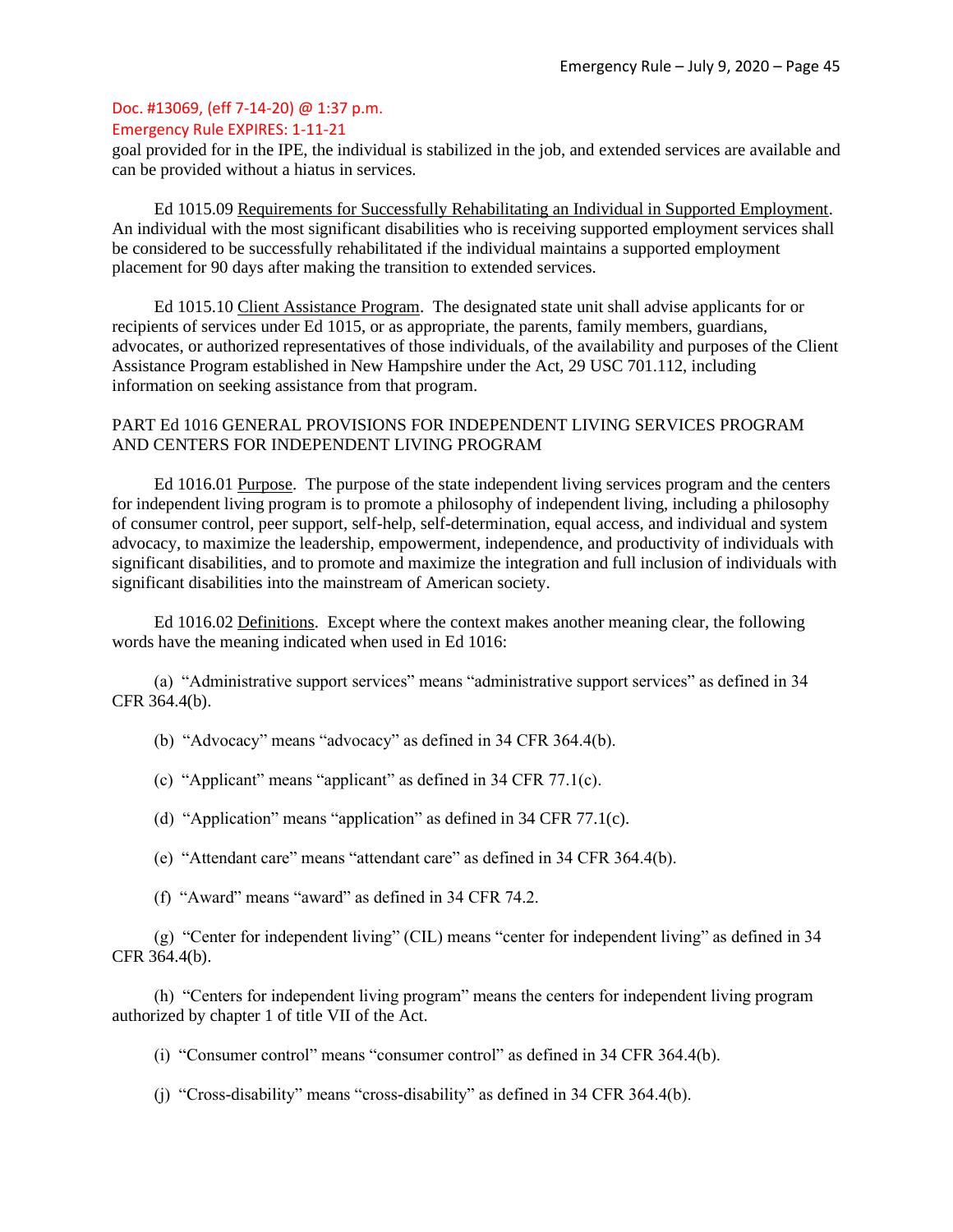(k) "Department" means the U.S. Department of Education.

(l) "Decision making position" means "decision making position" as defined in 34 CFR 366.5.

(m) "Eligible agency" means "eligible agency" as defined in 34 CFR 364.4(b).

(n) "Fiscal year" means "fiscal year" as defined in 34 CFR 77.1(c).

(o) "Independent living core services" mean "independent living core services" as defined in 34 CFR 364.4(b).

(p) "Independent living services" (IL) mean "independent living services" as defined in 34 CFR 364.4(b).

(q) "Individual with a disability" means "individual with a disability" as defined in 34 CFR 364.4(b).

(r) "Individual with a significant disability" means "individual with a significant disability" as defined in 34 CFR 364.4(b).

(s) "Legally authorized advocate or representative" means "legally authorized advocate or representative" as defined in 34 CFR 364.4(b).

(t) "Minority group" means "minority group" as defined in 34 CFR 364.4(b).

(u) "Nonprofit" means "nonprofit" as defined in 34 CFR 77.1(c).

(v) "Nonresidential" means "nonresidential" as defined in 34 CFR 364.4(b).

(w) "Peer relationships" mean "peer relationships" as defined in 34 CFR 364.4(b).

(x) "Peer role models" means "peer role models" as defined in 34 CFR 364.4(b).

(y) "Personal assistance services" means "personal assistance services" as defined in 34 CFR 364.4(b).

(z) "Private" means "private" as defined in 34 CFR 77.1(c).

(aa) "Project" means "project" as defined in 34 CFR 77.1(c).

(ab) "Public" means "public" as defined in 34 CFR 77.1(c).

(ac) "Secretary" means the Secretary of the U.S. Department of Education.

(ad) "Service provider" means:

(1) A CIL that receives financial assistance under Parts B or C of Chapter 1 of Title VII of the section  $711(c)$  and 29 U.S.C. 796(e); or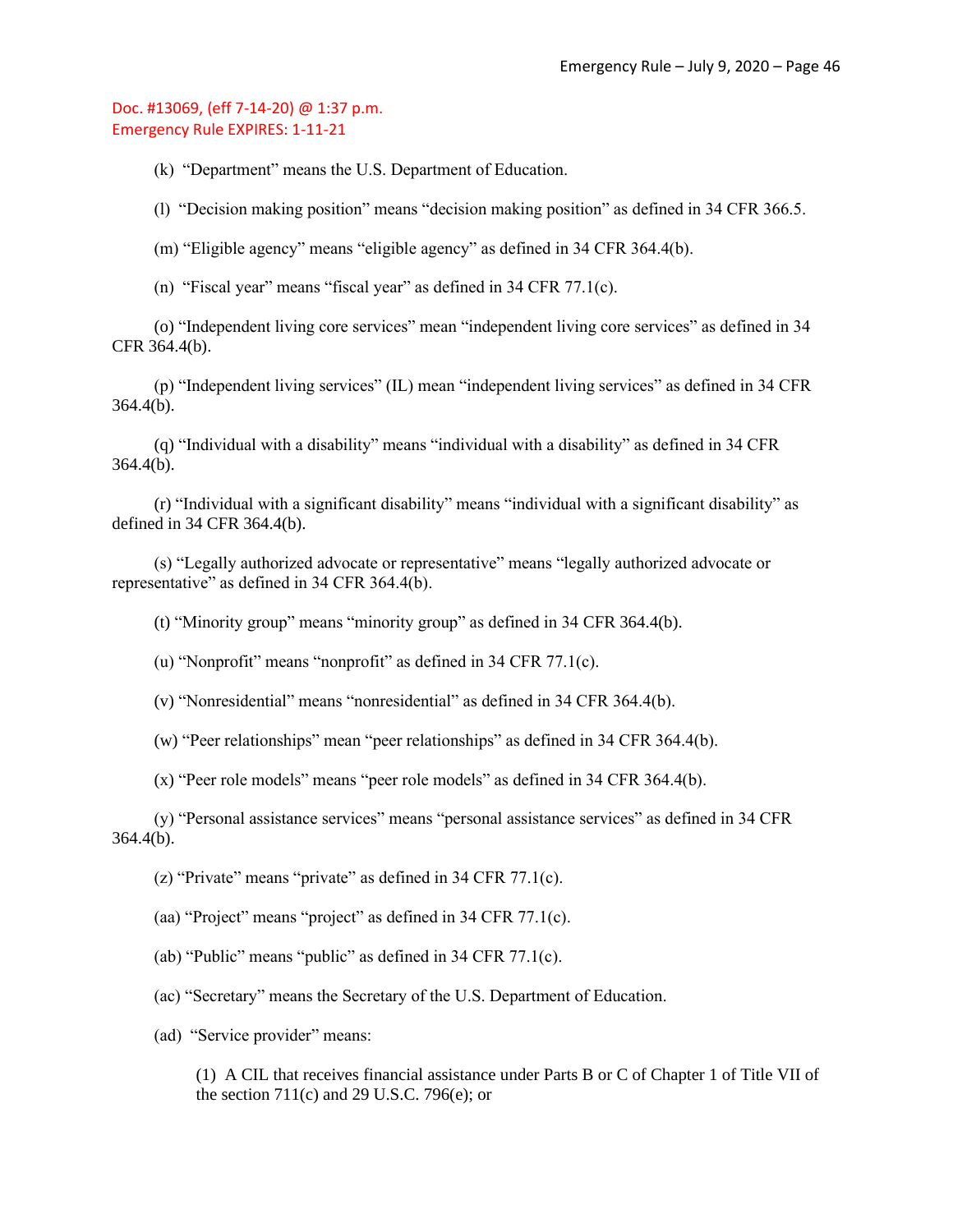> (2) Any other entity or individual that meets the requirements of 34 CFR 364.43(e) and provides IL services under a grant or contract from the designated state unit pursuant to 34 CFR 364.43(b).

(ae) "Significant disability" means "significant disability" as defined in 34 CFR 364.4(b).

(af) "Staff position" means "staff position" as defined in 34 CFR 366.5.

(ag) "State independent living services program" (SILS) means the state independent living services program authorized by chapter 1 of title VII of the Act.

(ah) "Statewide independent living council" (SILC) means the statewide independent living council established under 34 CFR 364.21.

(ai) "State plan" means "state plan" as defined in 34 CFR 364.4(b).

(aj) "Transportation" means "transportation" as defined in 34 CFR 364.4(b).

(ak) "Unserved and underserved groups or populations" means "unserved and underserved groups or populations" as defined in 34 CFR 364.4(b).

Ed 1016.03 Requirements for Processing Referrals and Applications. The service provider shall apply the standards and procedures established by the designated state unit under Ed 1017.04 to handle referrals and applications for IL services from individuals with significant disabilities.

Ed 1016.04 Requirements for Determining Eligibility.

(a) Before or at the same time that an applicant for IL services may begin receiving IL services funded under Ed 1016, the service provider shall determine the applicant's eligibility and maintain documentation that the applicant has met the basic requirements specified in 34 CFR 364.40 relative to assuring that any individual with a significant disability is eligible to receive IL services.

(b) The documentation for eligibility shall be dated and signed by a staff member of the service provider.

#### Ed 1016.05 Requirements for Determining Ineligibility.

(a) If a determination is made that an applicant for IL services is not an individual with a significant disability, the service provider shall provide documentation of the ineligibility determination that is dated and signed by a staff member.

(b) The service provider shall determine an applicant to be ineligible for IL services only after full consultation with the applicant or, if the applicant chooses, the applicant's parent, guardian, or other legally authorized advocate or representative, or after providing a clear opportunity for this consultation.

(c) The service provider shall notify the applicant in writing of the action taken for the ineligibility determination and inform the applicant or, if the applicant chooses, the applicant's parent, guardian, or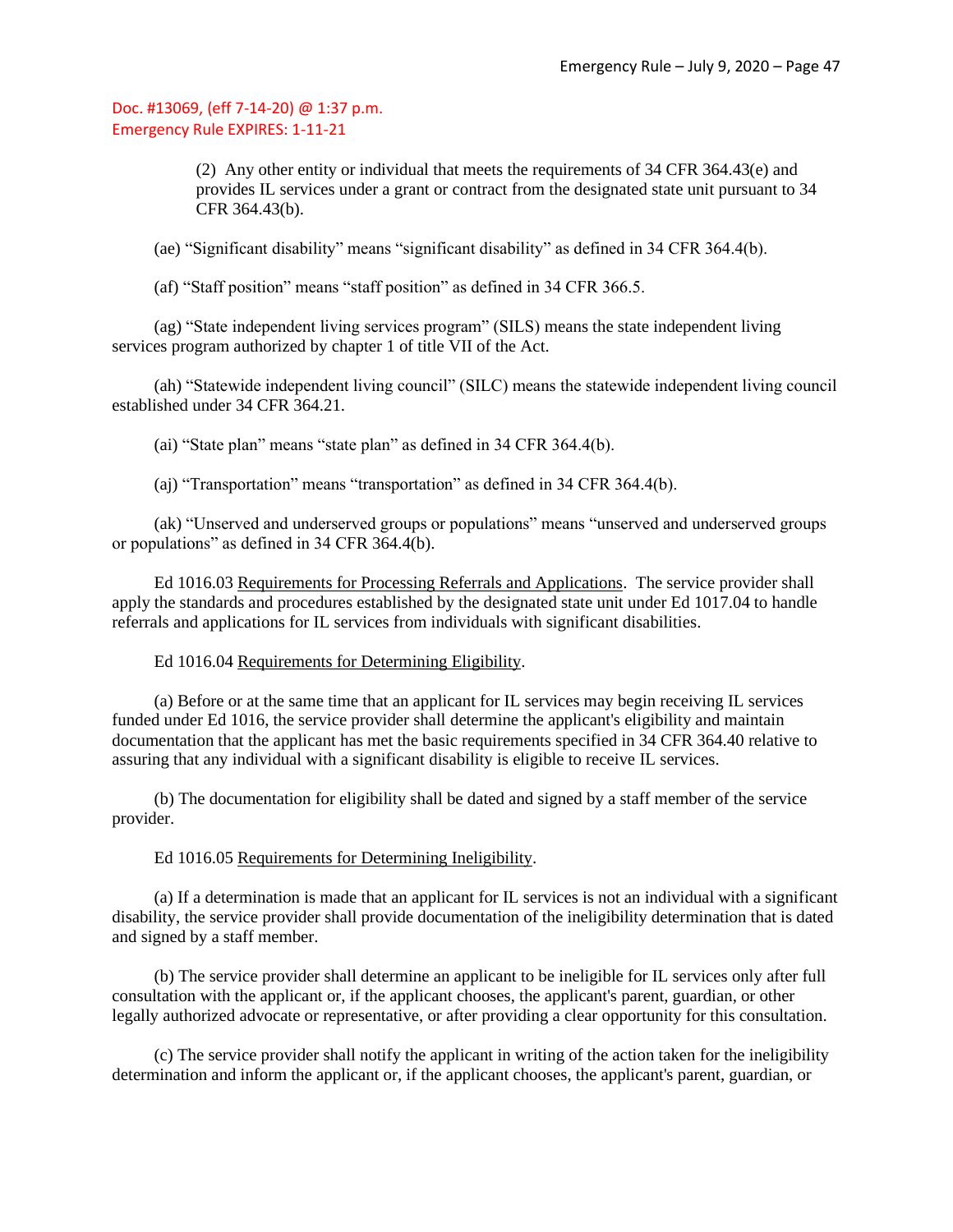### Emergency Rule EXPIRES: 1-11-21

other legally authorized advocate or representative, of the applicant's rights and the means by which the applicant may appeal the action taken.

(d) The service provider shall provide a detailed explanation of the availability and purposes of the Client Assistance Program established in New Hampshire under the Act, 29 USC 701.112, including information on how to contact the program.

(e) If appropriate, the service provider shall refer the applicant to other agencies and facilities, including the designated state unit.

### Ed 1016.06 Review of Ineligibility Determination.

(a) If an applicant for IL services has been found ineligible, the service provider shall review the applicant's ineligibility at least once within 12 months after the ineligibility determination has been made and whenever the service provider determines that the applicant's status has materially changed.

(b) The review shall not be conducted in situations where the applicant has refused the review, the applicant is no longer present in New Hampshire, or the applicant's whereabouts is unknown.

### Ed 1016.07 Requirements for an Independent Living Plan.

(a) Unless the individual who is to be provided IL services under Ed 1016 signs a waiver in accordance with Ed 1016.07(b), the service provider, in collaboration with the individual with a significant disability, shall develop and periodically review an IL plan for the individual in accordance with the requirements in Ed 1016.08-Ed 1016.11.

(b) The requirements of Ed 1016.07 with respect to an IL plan shall not apply if the individual knowingly and voluntarily signs a waiver stating that an IL plan is unnecessary.

(c) Subject to Ed 1016.07(b), the service provider shall provide each IL service in accordance with the IL plan.

### Ed 1016.08 Initiation and Development of an Independent Living Plan.

(a) Development of an individual's IL plan shall be initiated after documentation of eligibility under Ed 1016.04(a) and shall indicate the goals or objectives established, the services to be provided, and the anticipated duration of the service program and each component service.

(b) The IL plan shall be developed jointly and signed by a staff member of the service provider and the individual with a significant disability or, if the individual chooses, by the individual's guardian, parent, or other legally authorized advocate or representative.

(c) A copy of the IL plan, and any amendments, shall be provided in an accessible format to the individual with a significant disability that uses appropriate modes of communication consistent with the informed choice of the individual.

Ed 1016.09 Review.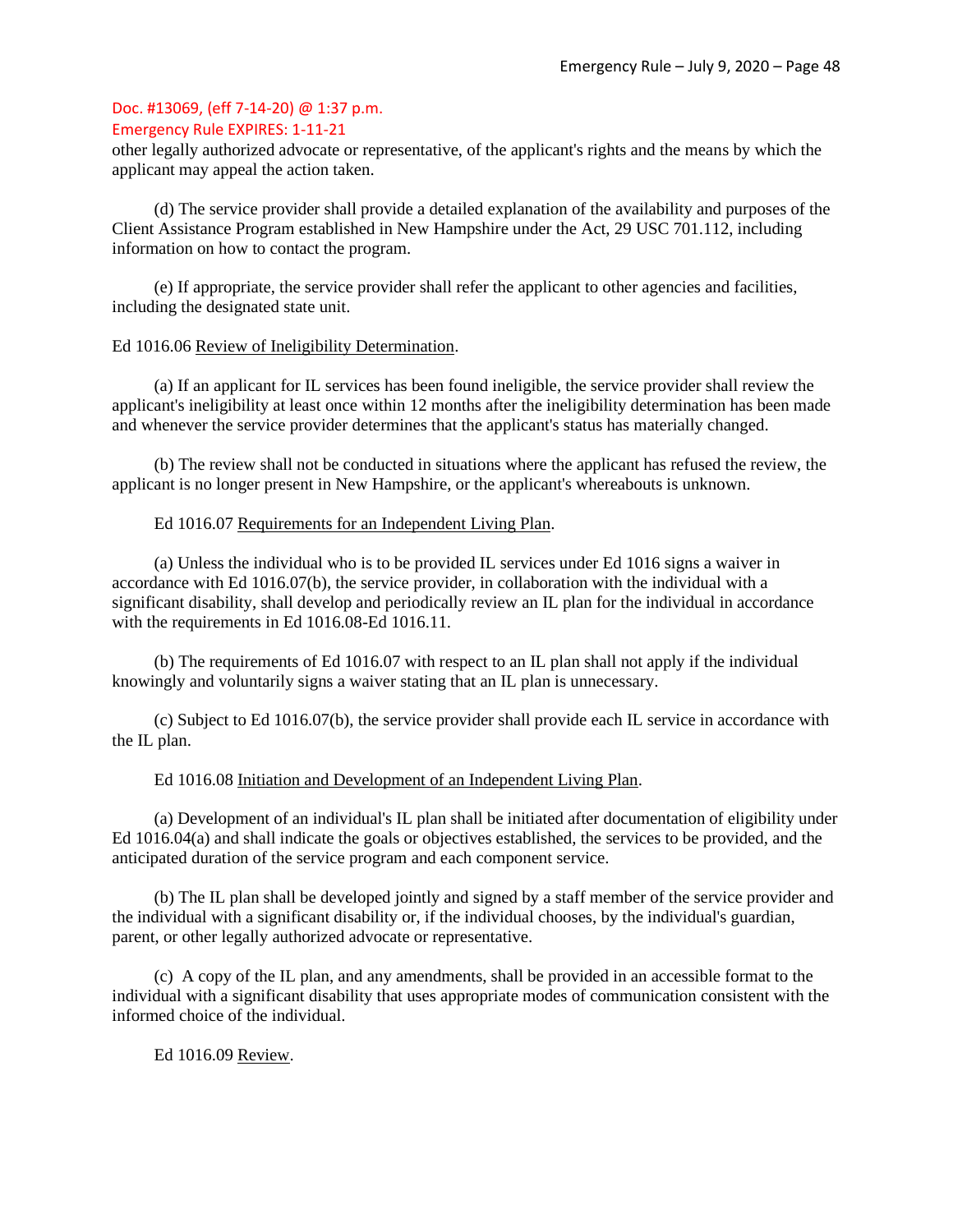(a) The IL plan shall be reviewed as often as necessary but at least on an annual basis to determine whether services should be continued, modified, or discontinued, or whether the individual should be referred to a program of vocational rehabilitation services under Ed 1010.15 and Ed 1010.16 or to any other program of assistance.

(b) Each individual with a significant disability or, if consistent with state law and the individual chooses, the individual's guardian, parent, or other legally authorized advocate or representative, shall be given an opportunity to review the IL plan and, if necessary, jointly redevelop and agree by signature to its terms.

Ed 1016.10 Coordination with Vocational Rehabilitation, Developmental Disabilities, and Special Education Programs. The development of the IL plan and the provision of IL services shall be coordinated to the maximum extent possible with any individualized:

(a) Written rehabilitation program for vocational rehabilitation services for that individual;

(b) Habilitation program for the individual prepared under the Developmental Disabilities Assistance and Bill of Rights Act, 42 USC 15001; and

(c) Education program for the individual prepared under part B of the Individuals with Disabilities Education Act, 34 CFR 300 and 303.

Ed 1016.11 Termination of Services. If the service provider intends to terminate services to an individual receiving IL services under an IL plan, the service provider shall follow the procedures in Ed 1016.05(c)-(e) and Ed 1016.06.

### Ed 1016.12 Maintaining Records for the Individual.

(a) For each applicant for IL services other than information and referral and for each individual receiving IL services other than information and referral, the service provider shall maintain a service record that includes:

(1) Documentation concerning eligibility or ineligibility for services;

(2) The services requested by the applicant or individual;

(3) Either the IL plan developed with the applicant or individual or a waiver signed by the applicant or individual stating that an IL plan is unnecessary;

(4) The services actually provided to the applicant or individual; and

(5) The IL goals or objectives:

a. Established with the applicant or individual, whether or not in the applicant's or individual's IL plan; and

b. Achieved by the applicant or individual.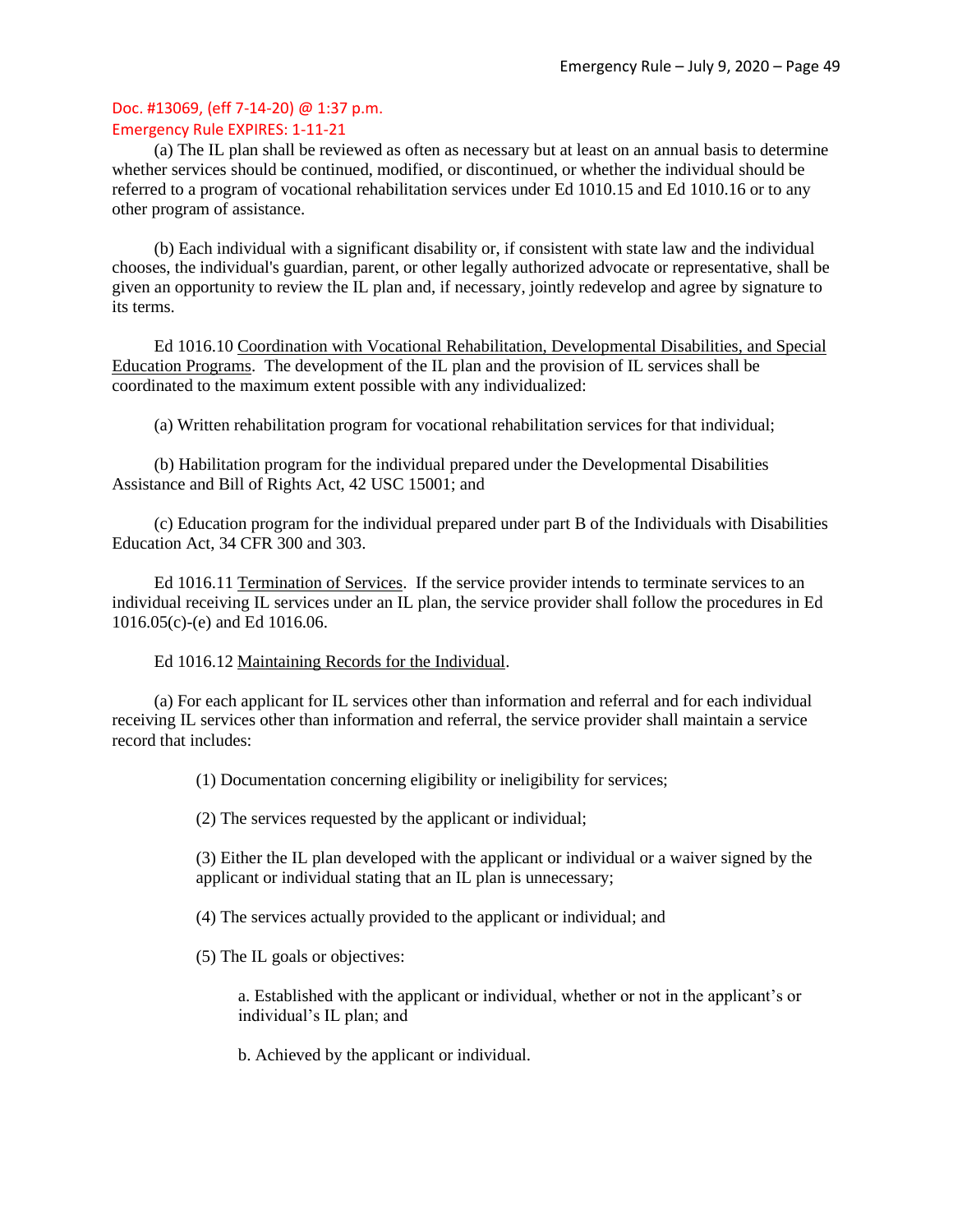### Emergency Rule EXPIRES: 1-11-21

(b) A service record for an applicant and an individual shall be maintained either electronically or in written form, except that the IL plan and waiver shall be in writing.

Ed 1016.13 Durational Limitations on Independent Living Services. The service provider shall not impose any uniform durational limitations on the provision of IL services, except as otherwise provided by federal law or regulation.

Ed 1016.14 Standards for Service Providers. In providing IL services to individuals with significant disabilities, service providers shall comply with:

(a) The written standards for IL service providers established by the designated state unit pursuant to Ed 1017.05; and

(b) All applicable state or federal licensure or certification requirements.

Ed 1016.15 Use of Personal Information by Service Providers.

(a) All personal information in the possession of the service provider shall be used only for the purposes directly connected with the provision of IL services.

(b) Information containing identifiable personal information shall not be shared with advisory or other bodies that do not have official responsibility for the provision of IL services.

(c) In the provision of IL services or the administration of the IL program under which IL services are provided, the service provider shall only obtain personal information from other service providers and cooperating agencies under assurances that the information shall not be further divulged, except as provided under Ed 1016.16 and Ed 1016.17.

### Ed 1016.16 Release of Personal Information to Recipients of Independent Living Services.

(a) Except as provided in Ed 1016.16(b) and (c), if requested in writing by a recipient of IL services, the service provider shall release all information in that individual's record of services to the individual or the individual's legally authorized representative.

(b) Medical, psychological, or other information that the service provider determines may be harmful to the individual shall not be released directly to the individual, but shall be provided through a qualified medical or psychological professional or the individual's legally authorized representative.

(c) If personal information has been obtained from another agency or organization, it shall be released only by, or under the conditions established by, the other agency or organization.

#### Ed 1016.17 Release of Personal Information for Audit, Evaluation, and Research.

(a) Personal information may be released to an organization, agency, or individual engaged in audit, evaluation, or research activities subject to the provisions of Ed 1016.17(b).

(b) Personal information shall be released only if the organization, agency, or individual assures that: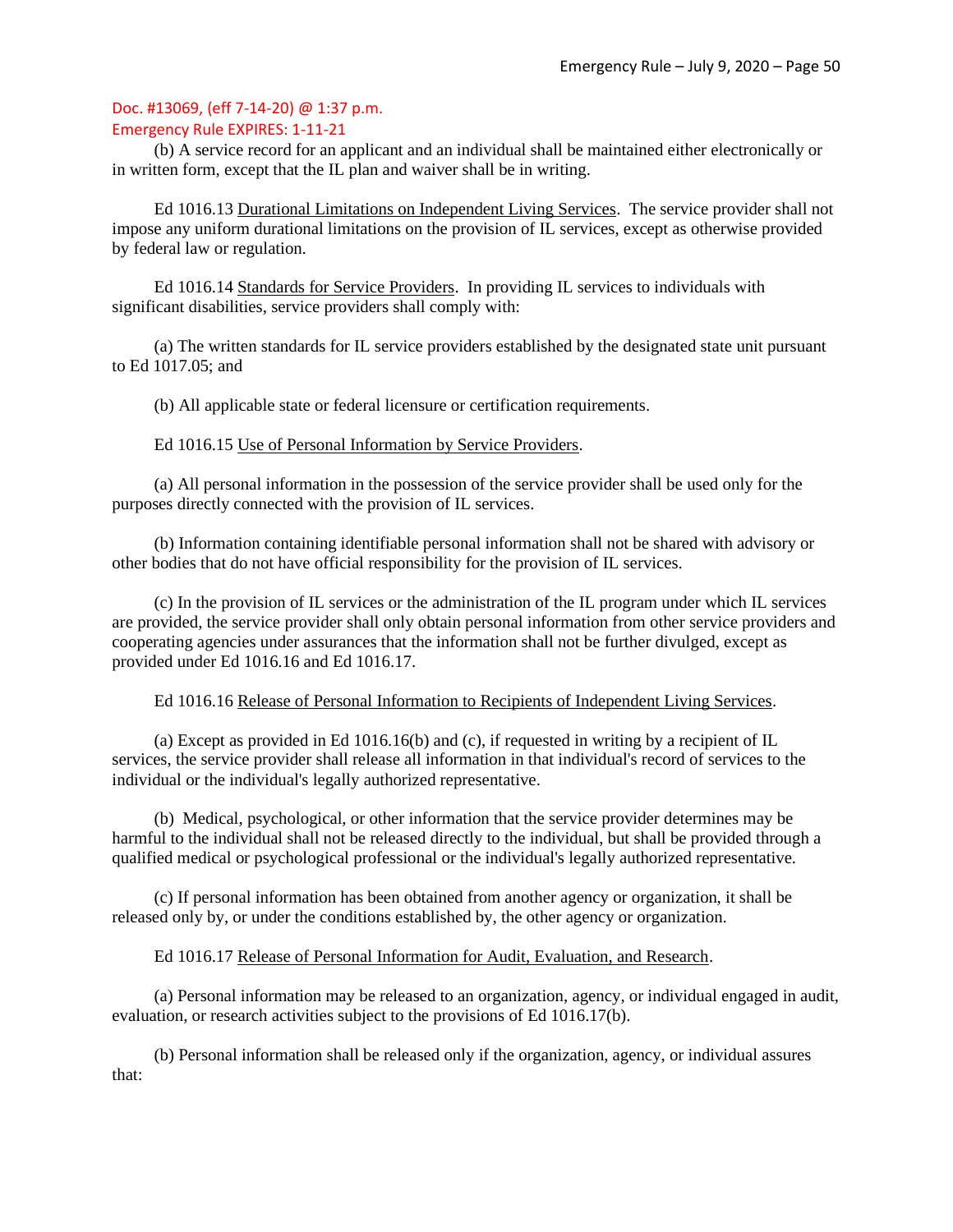Emergency Rule EXPIRES: 1-11-21

(1) The information will be used only for the purposes for which it is being provided;

(2) The information will be released only to persons officially connected with the audit, evaluation, or research;

(3) The information will not be released to the involved individual;

(4) The information will be managed in a manner to safeguard confidentiality; and

(5) The final product will not reveal any personally identifying information without the informed written consent of the involved individual or the individual's legally authorized representative.

### Ed 1016.18 Release to Other Programs or Authorities.

(a) Upon receiving the informed written consent of the individual or, if appropriate, the individual's legally authorized representative, the service provider shall release personal information to another agency or organization for the latter's program purposes only to the extent that the information is released to the involved individual under Ed 1016.16 and only to the extent that the other agency or organization demonstrates that the information requested is necessary for the proper administration of its program.

(b) Medical or psychological information shall be released under Ed 1016.18(a) only if the other agency or organization assures the service provider that the information will be used only for the purpose for which it is being provided and will not be further released to the individual.

(c) The service provider shall release personal information if required by federal laws or regulations.

(d) The service provider shall release personal information in response to investigations in connection with law enforcement, fraud, or abuse, unless expressly prohibited by federal or state laws or regulations, and in response to judicial order.

(e) The service provider also shall release personal information to protect the individual or others if the individual poses a threat to his or her safety or to the safety of others.

#### Ed 1016.19 Review Procedures Available to Individuals.

(a) The review procedures in Ed 1004 shall be available to an individual to request and receive a timely review of any adverse decision made by the service provider concerning the individual's request for IL services or the provision of IL services to the individual.

(b) Each service provider shall inform each individual who seeks or is receiving IL services from the service provider about the review procedures required by Ed 1016.19(a). The information about the review procedures shall be in an accessible format that uses appropriate modes of communication consistent with the informed choice of the individual.

### PART Ed 1017 STATE INDEPENDENT LIVING SERVICES AND CENTERS FOR INDEPENDENT LIVING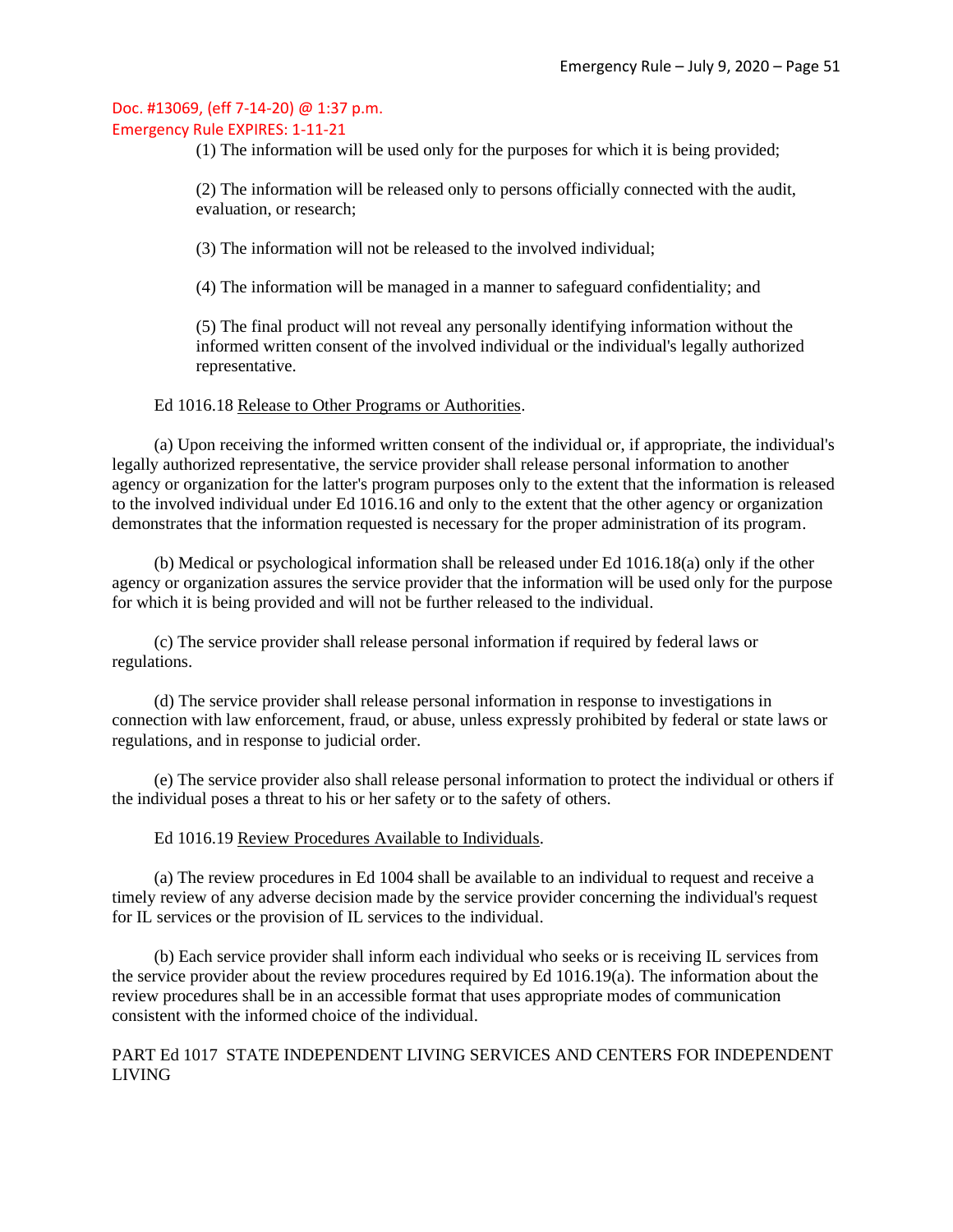### Emergency Rule EXPIRES: 1-11-21

Ed 1017.01 Definitions. Except where the context makes another meaning clear, the following words have the meaning indicated when used in Ed 1017:

(a) "Administrative support services" means "administrative support services" as defined in 34 CFR 364.4(b).

(b) "Advocacy" means "advocacy" as defined in 34 CFR 364.4(b).

(c) "Applicant" means "applicant" as defined in 34 CFR 77.1(c).

(d)"Application" means "application" as defined in 34 CFR 77.1(c).

(e) "Attendant care" means "attendant care" as defined in 34 CFR 364.4(b).

(f) "Award" means "award" as defined in 34 CFR 74.2.

(g) "Center for independent living" (CIL) means "center for independent living" as defined in 34 CFR 364.4(b).

(h) "Centers for independent living program" means the centers for independent living program authorized by chapter 1 of title VII of the Act.

(i) "Consumer control" means "consumer control" as defined in 34 CFR 364.4(b).

(j) "Cross-disability" means "cross-disability" as defined in 34 CFR 364.4(b).

(k) "Department" means the U.S. Department of Education.

(l) "Decision making position" means "decision making position" as defined in 34 CFR 366.5.

(m) "Eligible agency" means "eligible agency" as defined in 34 CFR 364.4(b).

(n) "Fiscal year" means "fiscal year" as defined in 34 CFR 77.1(c).

(0) "Independent living core services" mean "independent living core services" as defined in 34 CFR 364.4(b).

(p) "Independent living services (IL)" mean "independent living services" as defined in 34 CFR 364.4(b).

(q) "Individual with a disability" means "individual with a disability" as defined in 34 CFR 364.4(b).

(r) "Individual with a significant disability" means "individual with a significant disability" as defined in 34 CFR 364.4(b).

(s) "Legally authorized advocate or representative" means "legally authorized advocate or representative" as defined in 34 CFR 364.4(b).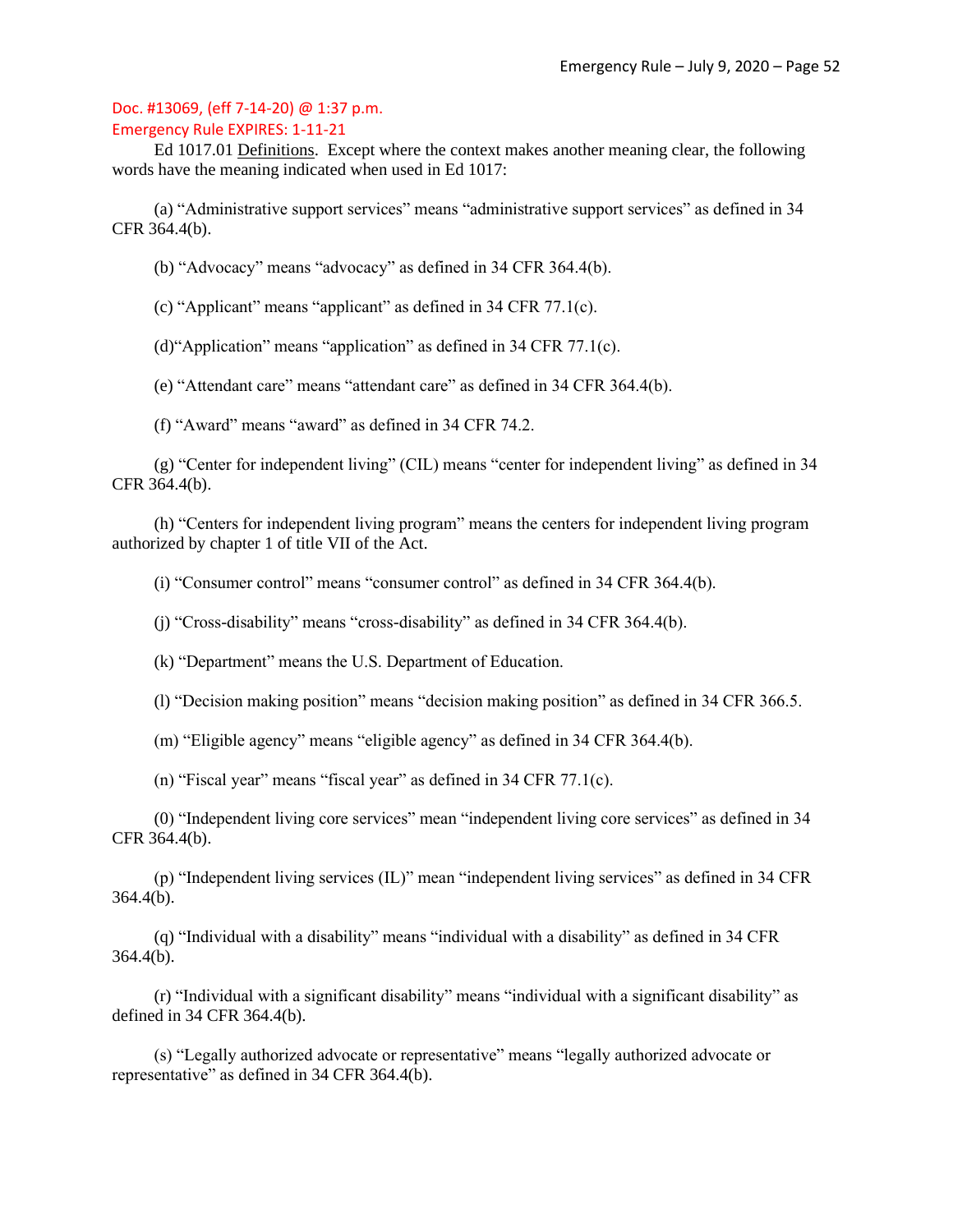Emergency Rule EXPIRES: 1-11-21

(t) "Minority group" means "minority group" as defined in 34 CFR 364.4(b).

(u) "Nonprofit" means "nonprofit" as defined in 34 CFR 77.1(c).

(v) "Nonresidential" means "nonresidential" as defined in 34 CFR 364.4(b).

(w) "Peer relationships" mean "peer relationships" as defined in 34 CFR 364.4(b).

(x) "Peer role models" means "peer role models" as defined in 34 CFR 364.4(b).

(y) "Personal assistance services" means "personal assistance services" as defined in 34 CFR 364.4(b).

(z) "Private" means "private" as defined in 34 CFR 77.1(c).

(aa) "Project" means "project" as defined in 34 CFR 77.1(c).

(ab) "Public" means "public" as defined in 34 CFR 77.1(c).

(ac) "Secretary" means the Secretary of the U.S. Department of Education.

(ad) "Service provider" means:

(1) A CIL that receives financial assistance under Parts B or C of Chapter 1 of Title VII of the Act, section 711(c) and 29 U.S.C. 796(e); or

(2) Any other entity or individual that meets the requirements of 34 CFR 364.43(e) and provides IL services under a grant or contract from the designated state unit pursuant to 34 CFR 364.43(b).

(ae) "Significant disability" means "significant disability" as defined in 34 CFR 364.4(b).

(af) "Staff position" means "staff position" as defined in 34 CFR 366.5.

(ag) "State independent living services program" (SILS) means the state independent living services program authorized by chapter 1 of title VII of the Act.

(ah) "Statewide independent living council" (SILC) means the statewide independent living council established under 34 CFR 364.21.

(ai) "State plan" means "state plan" as defined in 34 CFR 364.4(b).

(aj) "Transportation" means "transportation" as defined in 34 CFR 364.4(b).

(ak) "Unserved and underserved groups or populations" means "unserved and underserved groups or populations" as defined in 34 CFR 364.4(b).

Ed 1017.02 Independent Living Core Services.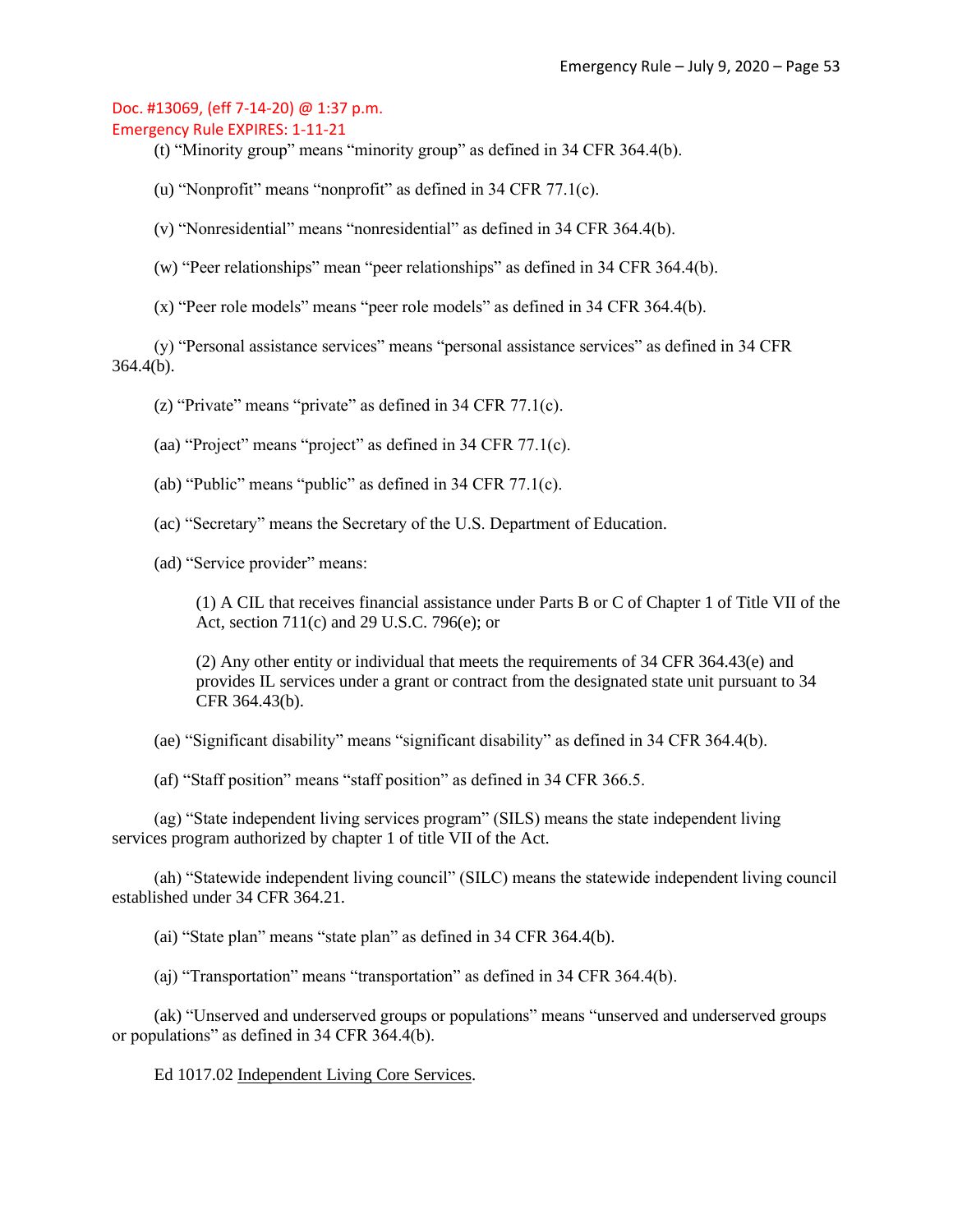(a) The designated state unit shall provide directly, or through grants or contracts, the following IL core services:

(1) Information and referral services;

(2) IL skills training;

(3) Peer counseling, including cross-disability peer counseling; and

(4) Individual and systems advocacy.

(b) Funding for the core services provided under this section shall meet the requirements of 34 CFR 365.21.

(c) The provisions of 34 CFR 365.23 shall apply relative to making subgrants and contracts to provide IL services.

Ed 1017.03 Additional Independent Living Services. In addition to the IL core services provided under Ed 1017.02, the designated state unit shall also provide other IL services defined in 34 CFR 364.4(b). Funding for additional IL services shall meet the requirements of 34 CFR 365.22.

Ed 1017.04 Standards for Processing Referrals and Applications. The following standards and procedures shall be applied by service providers to handle referrals and applications for IL services from individuals with significant disabilities:

(a) An individual shall be eligible for IL services if the individual has a significant physical, mental, cognitive, or sensory impairment that limits the individual's ability to function independently in the family or in the community.

(b) Referrals shall be accepted for IL services from individuals, community-based organizations, family members, and service providers.

Ed 1017.05 Standards for Service Providers.

(a) Service providers that are not CILs shall meet the following minimum standards for providing IL services:

(1) Be community based;

(2) Be nonprofit;

(3) Provide cross-disability services and programs;

(4) Be consumer controlled so that a majority of the members of the governing body are individuals with disabilities; and

(5) Promote and practice a philosophy of independent living.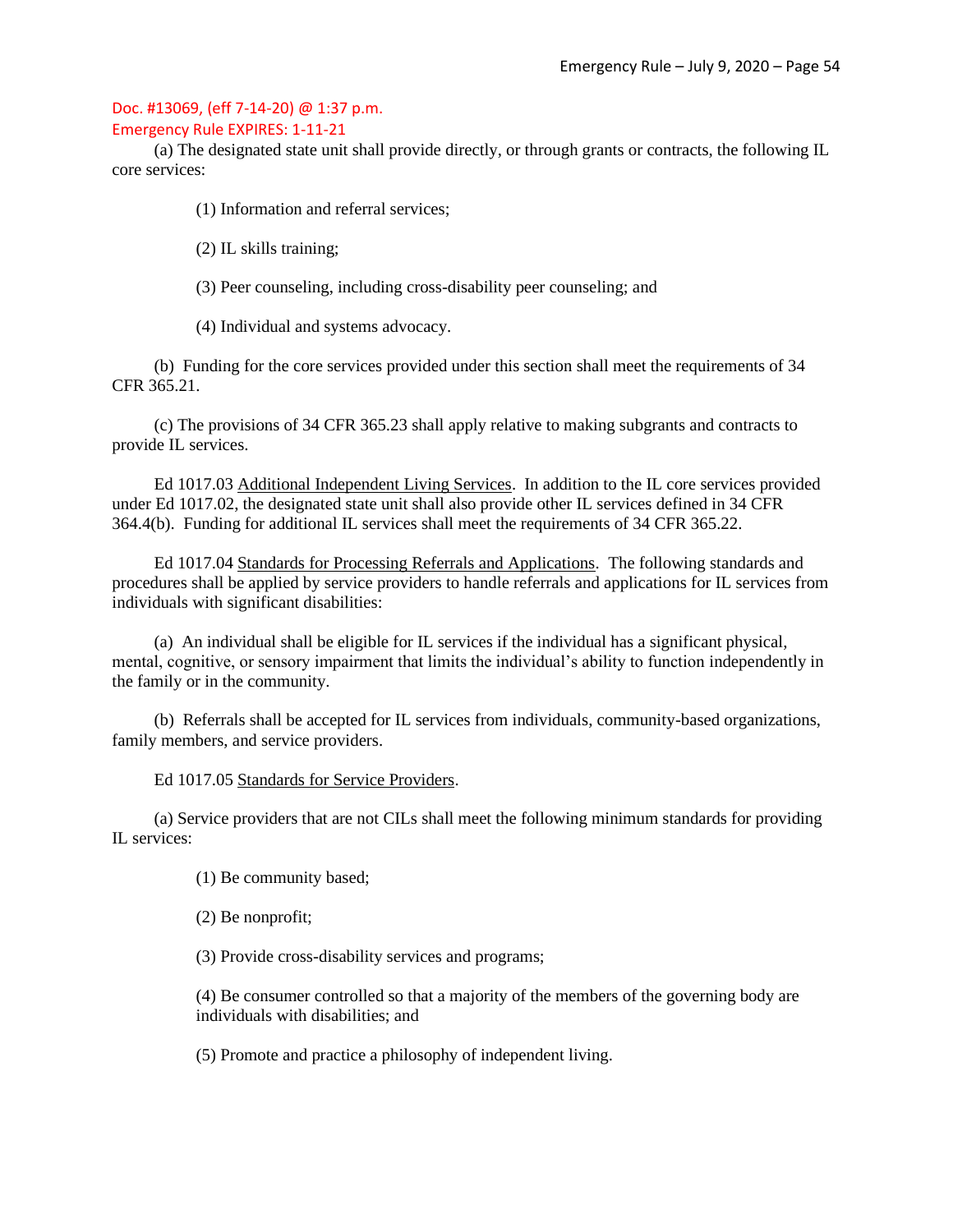(b) CILs under a contract with the designated state unit shall meet the following minimum standards and provide the following specialized IL services to individuals with significant disabilities:

(1) Accessible van transportation;

- (2) A transportation reimbursement program;
- (3) Adaptive equipment and home access;
- (4) Youth services; and
- (5) Outreach to populations of individuals with significant disabilities.

(c) Participating service providers shall provide the designated state unit with the information necessary to show that they meet all applicable state licensure or certification requirements in order to be eligible to enter into grants or contracts with the designated state unit.

### Ed 1017.06 Awarding Grants to Centers for Independent Living.

(a) The director of the designated state unit shall award grants under the Act, section 723, 29 USC 796f-1(a)(2) and Ed 1017.07-08 to CILs located within New Hampshire or in a bordering state in a fiscal year if:

> (1) The director submits to the Secretary and obtains approval of an application to award grants for that fiscal year under the Act, section 722, 29 USC 796f-1(a) and 34 CFR 366.32  $(a)$  and  $(b)$ ; and

(2) The Secretary determines that the amount of state funds that were earmarked by New Hampshire to support the general operation of CILs meeting the requirements of part C of chapter 1 of title VII of the Act in the second fiscal year preceding the fiscal year for which the application is submitted equaled or exceeded the amount of federal funds allotted to New Hampshire under the Act, 29 USC 701.721, or part B of title VII of the Act as in effect on October 28, 1992 for that preceding fiscal year.

(b) For the purposes of Ed 1017.06-Ed 1017.15, the second fiscal year preceding the fiscal year for which New Hampshire submits an application to administer the CIL program shall be considered the preceding fiscal year.''

(c) For the purposes of Ed 1017.06-Ed 1017.15, earmarked funds are those funds described in 34 CFR 366.30 and 31.

#### Ed 1017.07 Order of Priorities for Allocating Funds Among Centers for Independent Living.

(a) The director of the designated state unit shall follow the order of priorities in 34 CFR 366.22 for allocating funds among CILs within New Hampshire, to the extent funds are available.

(b) If the order of priorities in 34 CFR 366.22 is followed and, after meeting the priorities in 34 CFR  $366.22(a)(1)$  and  $(2)$ , there are insufficient funds under New Hampshire's allotment under the Act, 29 USC 701.721(c) and (d), to fund a new CIL under 34 CFR 366.22(a)(3), the director shall: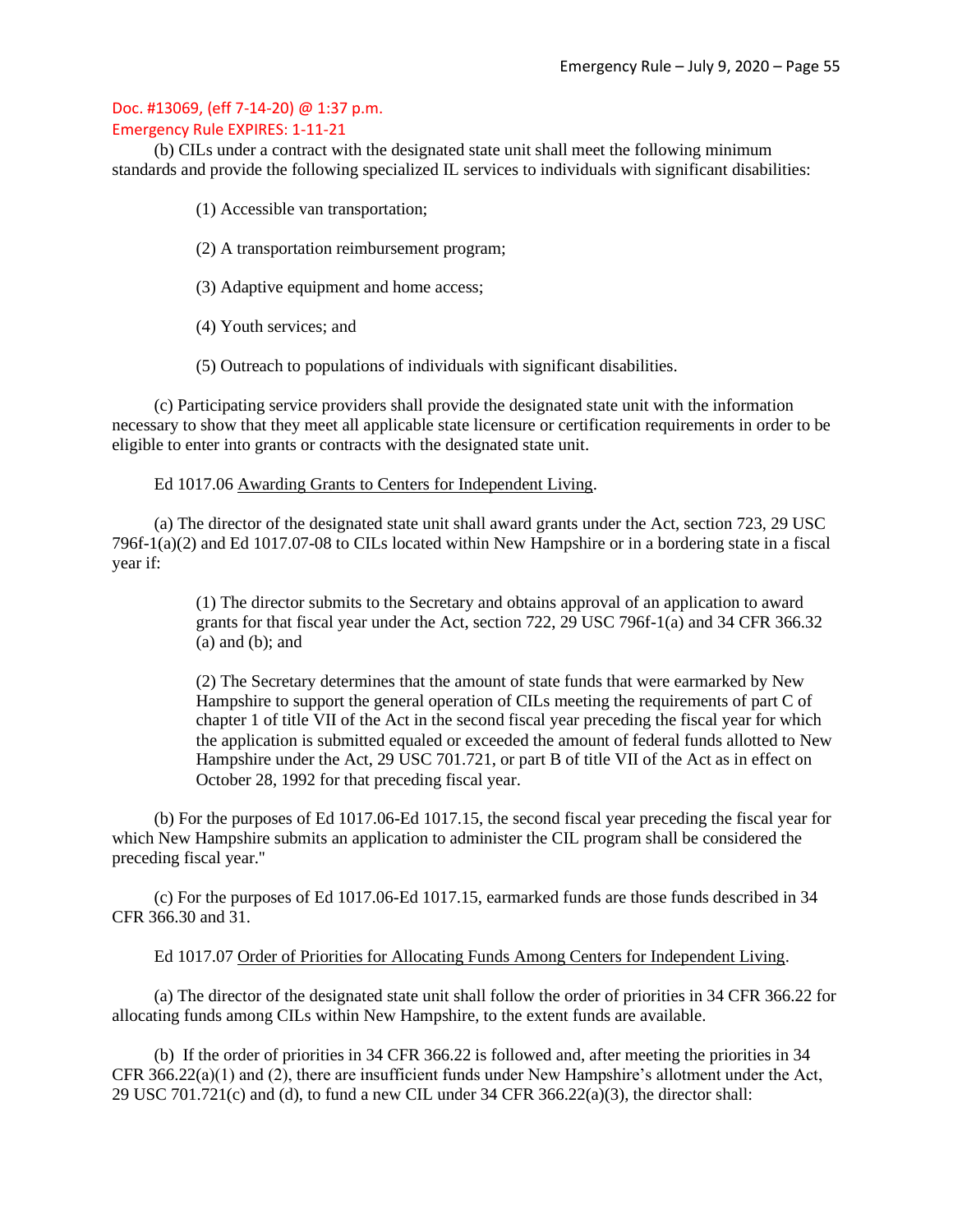> (1) Use the excess funds in New Hampshire to assist existing CILs consistent with the state plan; or

> (2) Return these funds to the Secretary for reallotment in accordance with the Act, 29 USC 701.721(d).

Ed 1017.08 Procedures for Making a Grant for a New Center for Independent Living.

(a) In selecting from among applicants for a grant for a new CIL under 34 CFR 366.24, the director of the designated state unit and the chairperson of the SILC, or other individual designated by the SILC to act on behalf of and at the direction of the SILC, shall jointly appoint a peer review committee that shall rank applications in accordance with the standards and assurances in section 725(b) and (c) of the Act, 29 USC 701.725(b) and (c), and 34 CFR 366.50 and 34 CFR 366.60-63.

(b) The peer review committee shall consider the ability of each applicant to operate a CIL and shall recommend an applicant to receive a grant for a new CIL based on either the selection criteria in 34 CFR 366.27 or the following:

(1) Evidence of the need for a CIL, consistent with the state plan;

(2) Any past performance of the applicant in providing services comparable to IL services;

(3) The plan for complying with, or demonstrated success in complying with, the standards and the assurances in the Act, 29 USC 701.725(b) and (c), and 34 CFR 366.50 and 34 CFR 366.60-63;

(4) The quality of key personnel of the applicant and the involvement of individuals with significant disabilities by the applicant;

(5) The budget and cost-effectiveness of the applicant;

(6) The evaluation plan of the applicant; and

(7) The ability of the applicant to carry out the plans identified in Ed  $1017.05(b)(3)$  and (6).

(c) The director of the designated state unit shall award the grant on the basis of the recommendations of the peer review committee if the actions of the committee are consistent with federal and state law.

Ed 1017.09 Procedures for Review of Centers for Independent Living.

(a) The director of the designated state unit shall, in accordance with the Act, 29 USC 701.723(g)(1) and (h), review each CIL receiving funds under 29 USC 723 to determine whether the CIL is in compliance with the standards and assurances in the Act, 29 USC 701.725(b) and (c), and 34 CFR 366.50 and 34 CFR 366.60-63.

(b) The reviews of CILs shall include annual on-site compliance reviews of at least 15 percent of the CILs assisted under the Act, 29 USC 701.723, in each year.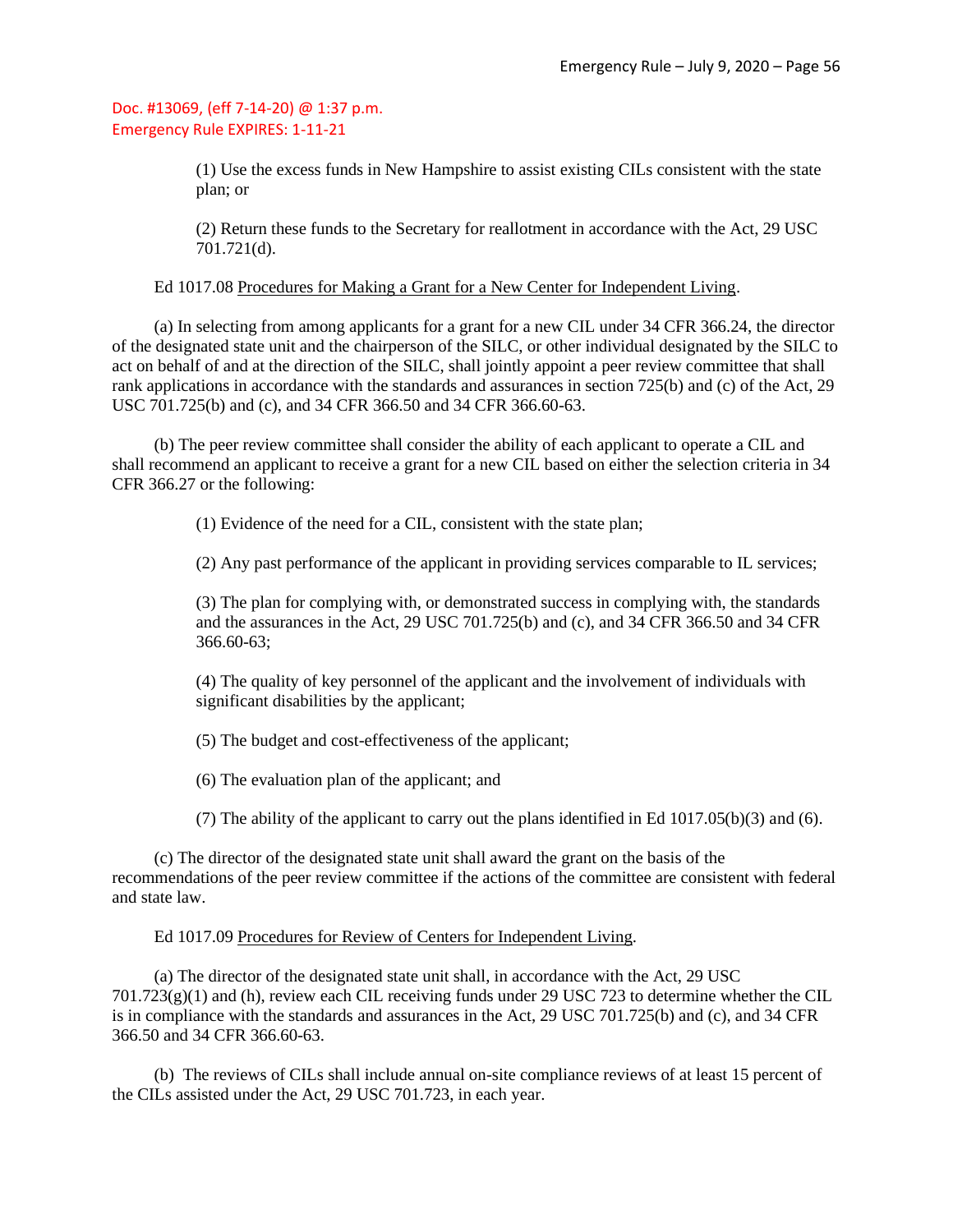(c) Each team that conducts an on-site compliance review of a CIL shall include at least one person who is not an employee of the designated state unit, who has experience in the operation of CILs, and who is jointly selected by the director of the designated state unit and the chairperson of the SILC, or other individual designated by the SILC to act on behalf of and at the direction of the SILC.

(d) A copy of each review shall be provided to the Secretary and the SILC.

### Ed 1017.10 Initiation of Enforcement Procedures by Director.

(a) If the director of the designated state unit determines that any CIL receiving funds under 34 CFR 366 is not in compliance with the standards and assurances in the Act, 29 USC 701.725(b) and (c) and 34 CFR 366.50 and 34 CFR 366.60-63, the director shall immediately provide the CIL by certified mail, return receipt requested, with an initial written notice that the CIL is out of compliance with the standards and assurances and that the director shall terminate the CIL's funds or take other proposed significant adverse action against the CIL 90 days after the CIL's receipt of this initial written notice. The director of the designated state unit shall provide technical assistance to the CIL to develop a corrective action plan to comply with the standards and assurances.

(b) Unless the CIL submits, within 90 days after receiving the notification required by Ed 1017.10(a), a corrective action plan to achieve compliance that is approved by the director of the designated state unit or, if appealed, by the Secretary, the director shall terminate all funds under the Act, 29 USC 796f-4, to a CIL 90 days after the later of:

(1) The date that the CIL receives the initial written notice required by Ed 1017.10(a); or

(2) The date that the CIL receives the Secretary's final decision issued pursuant to 34 CFR 366.46(c) if:

a. The CIL files a formal written appeal of the director's final written decision pursuant to Ed 1017.10(a); or

b. The CIL files a formal written appeal of the decision described in the director's initial written notice pursuant to Ed 1017.14(b).

(c) Other proposed significant adverse action that may be taken includes:

(1) Excluding the CIL from the development of the state plan for independent living; and

(2) Having the SILC prohibit the CIL from participating in SILC activities.

#### Ed 1017.11 Information to be Included in Initial Written Notice from Director.

- (a) The initial written notice required by Ed  $1017.10(a)$  shall include, at a minimum, the following:
	- (1) The name of the CIL;

(2) The reason or reasons for proposing the termination of funds or other significant adverse action against the CIL, including any evidence that the CIL has failed to comply with any of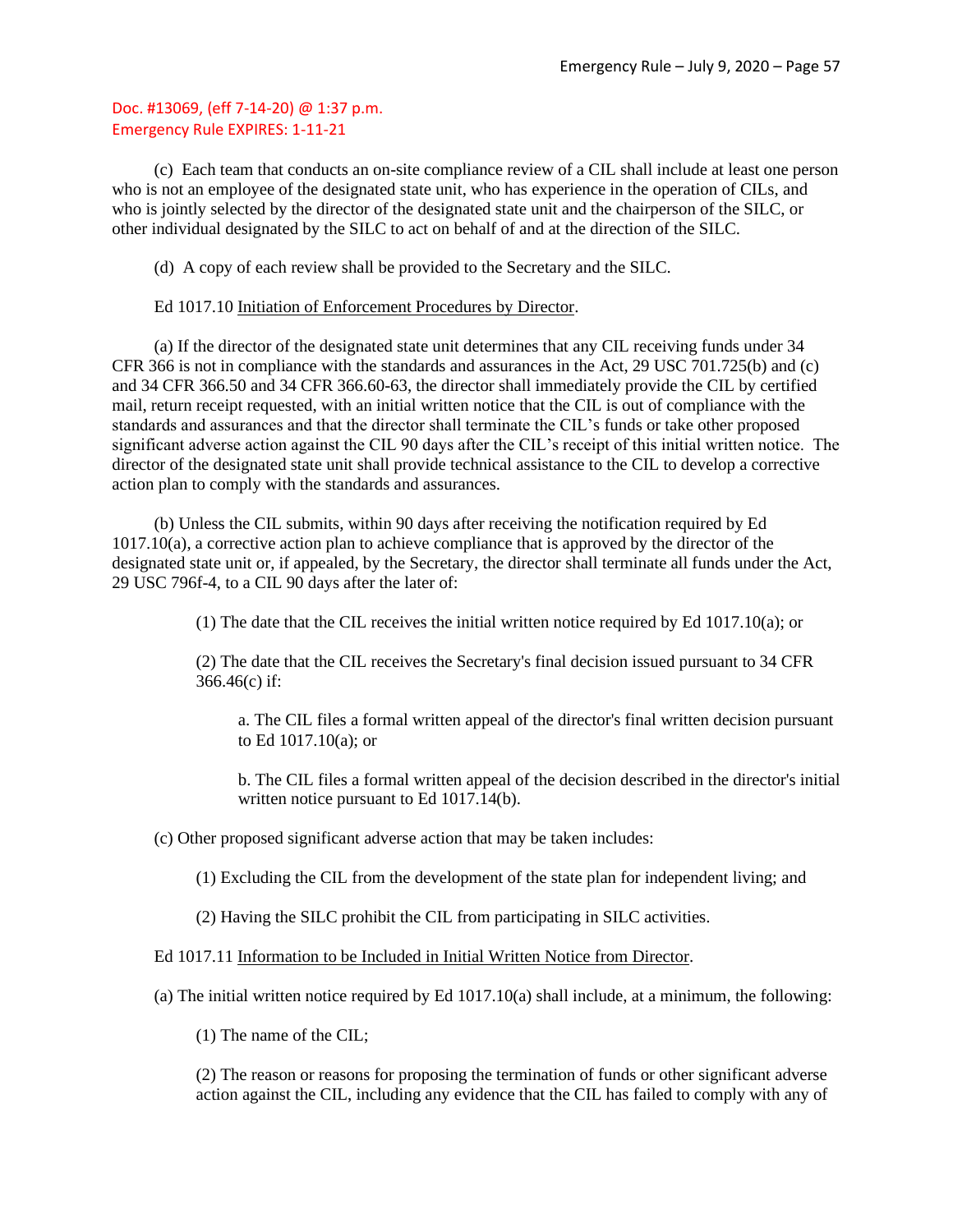the evaluation standards or assurances in the Act, 29 USC 701.725(b) and (c), and 34 CFR 366.50 and 34 CFR 366.60-63; and

(3) The effective date of the proposed termination of funds or other significant adverse action against the CIL.

(b) The initial written notice required by Ed 1017.10(a) shall be given 90 days in advance of the date the director of the designated state unit intends to terminate a CIL's funds or take any other significant adverse action against the CIL.

(c) The initial written notice required by Ed 1017.10(a) shall inform the CIL that it has 90 days from the date the CIL receives the notice to submit a corrective action plan.

(d) The initial written notice required by Ed  $1017.10(a)$  shall inform the CIL that it may seek alternative dispute resolution under Ed 200 in accordance with a corrective action plan under Ed 1017.10(a) to resolve any dispute with the director of the designated state unit within the 90 days before the proposed termination of funds or other significant adverse action against the CIL.

(e) The initial written notice required by Ed 1017.10(a) shall inform the CIL that, if alternative dispute resolution is not successful and the director of the designated state unit does not issue a final written decision pursuant to Ed 1017.12, the CIL may appeal to the Secretary the decision described in the director's initial written notice on or after the 90th day, but not later than the 120th day, after the CIL receives the director's initial notice.

#### Ed 1017.12 Issuing A Final Written Decision.

(a) If the CIL submits a corrective action plan in accordance with Ed 1017.10(b), the director of the designated state unit shall provide to the CIL, not later than the 120th day after the CIL receives the director's initial written notice, a final written decision approving or disapproving the CIL's corrective action plan and informing the CIL, if appropriate, of the termination of the CIL's funds or any other proposed significant adverse action against the CIL.

(b) The director of the designated state unit shall send the final written decision to the CIL by registered or certified mail, return receipt requested.

(c) The director of the division's final written decision to terminate funds or take any other adverse action against a CIL shall not take effect until 30 days after the date that the CIL receives the final written decision.

(d) If a CIL appeals the final written decision pursuant to Ed 1017.14, the director of the designated state unit's final written decision to terminate funds or take any other adverse action against a CIL shall not take effect until the Secretary issues a final decision.

Ed 1017.13 Information Included in Final Written Decision. The director of the designated state unit's final written decision to disapprove a CIL's corrective action plan required by Ed 1017.12 shall:

(a) Address any response from the CIL to the director's initial written notice to terminate funds or take other significant adverse action against the CIL;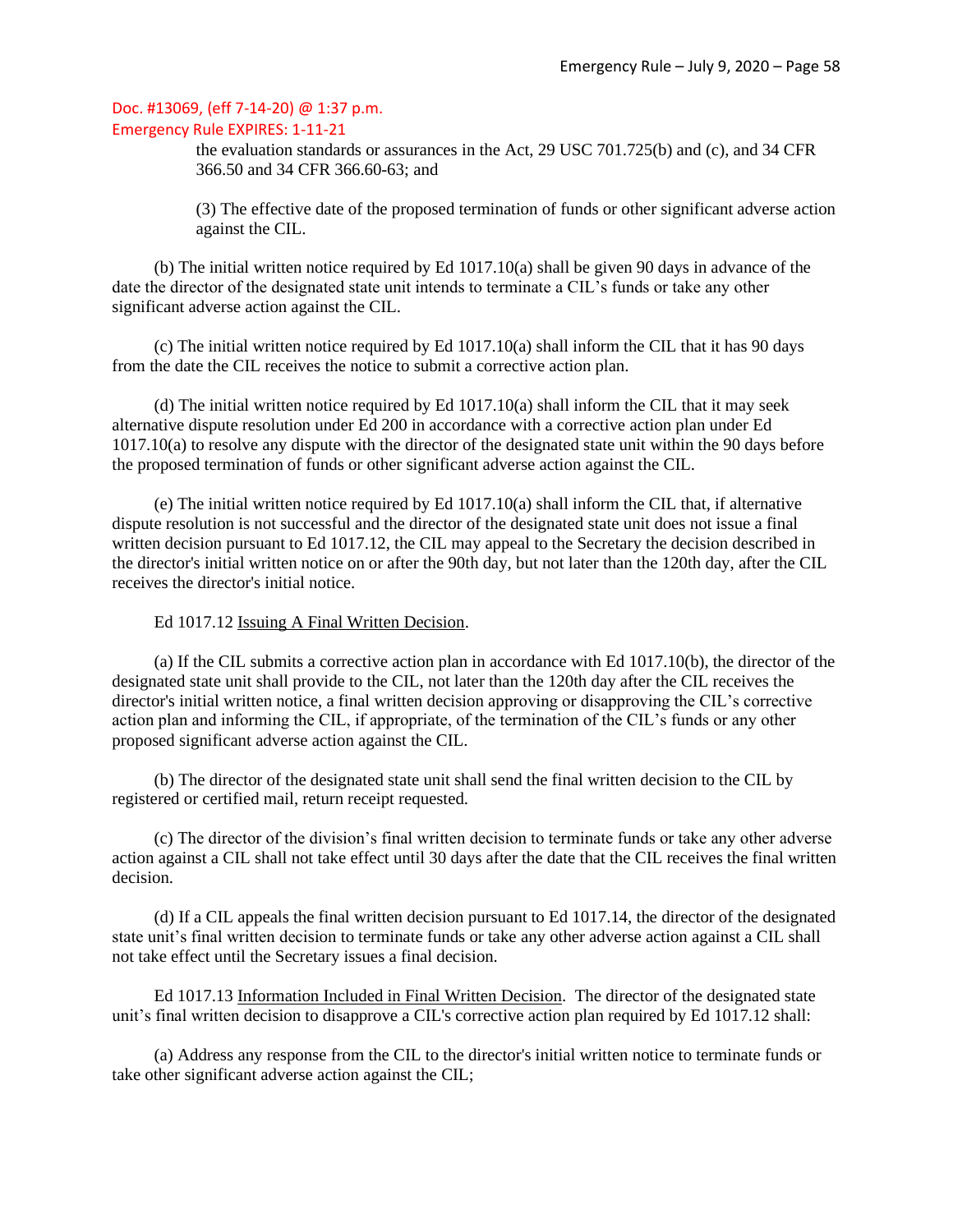### Emergency Rule EXPIRES: 1-11-21

(b) Include a statement of the reasons why the director could not approve the corrective action plan; and

(c) Inform the CIL of its right to appeal to the Secretary the director's final written decision to terminate funds or take any other significant adverse action against the CIL.

### Ed 1017.14 Appealing a Decision.

(a) To obtain the Secretary's review of the director of the designated state unit's final written decision to disapprove a CIL's corrective action plan submitted pursuant to Ed 1017.10(b), the CIL shall file, within 30 days from receipt of the director's final written decision, a formal written appeal with the Secretary giving the reasons why the CIL believes that the director should have approved the CIL's corrective action plan.

(b) To obtain the Secretary's review of a decision described in the director of the designated state unit's initial written notice, a CIL that does not submit a corrective action plan to the director shall file, in accordance with Ed 1017.14(c)(1)(a), a formal written appeal with the Secretary giving the reasons why the CIL believes that the director should have found the CIL in compliance with the standards and assurances in the Act, 29 USC 701.725(b) and (c), and 34 CFR 366.50 and 34 CFR 366.60-63.

(c) To appeal to the Secretary a decision described in the director of the designated state unit's initial written notice or the director's final written decision to disapprove a CIL's corrective action plan and to terminate or take other significant adverse action, a CIL shall file with the Secretary:

(1) A formal written appeal:

a. On or after the 90th day but not later than the 120th day following a CIL's receipt of a director's initial written notice; or

b. On or before the 30th day after a CIL's receipt of the director's final written decision to disapprove a CIL's corrective action plan and to terminate or take other significant adverse action;

(2) A copy of the corrective action plan, if any, submitted to the director; and

(3) One copy each of any other written submissions sent to the director in response to the director's initial written notice to terminate funds or take other significant adverse action against the CIL.

(d) The date of filing a formal written appeal to the Secretary under Ed 1017.14(c) shall be determined pursuant to the requirements of 34 CFR 81.12.

(e) If the CIL files a formal written appeal with the Secretary, the CIL shall send a separate copy of this appeal to the director of the designated state unit by registered or certified mail, return receipt requested.

(f) The CIL's formal written appeal to the Secretary shall state why: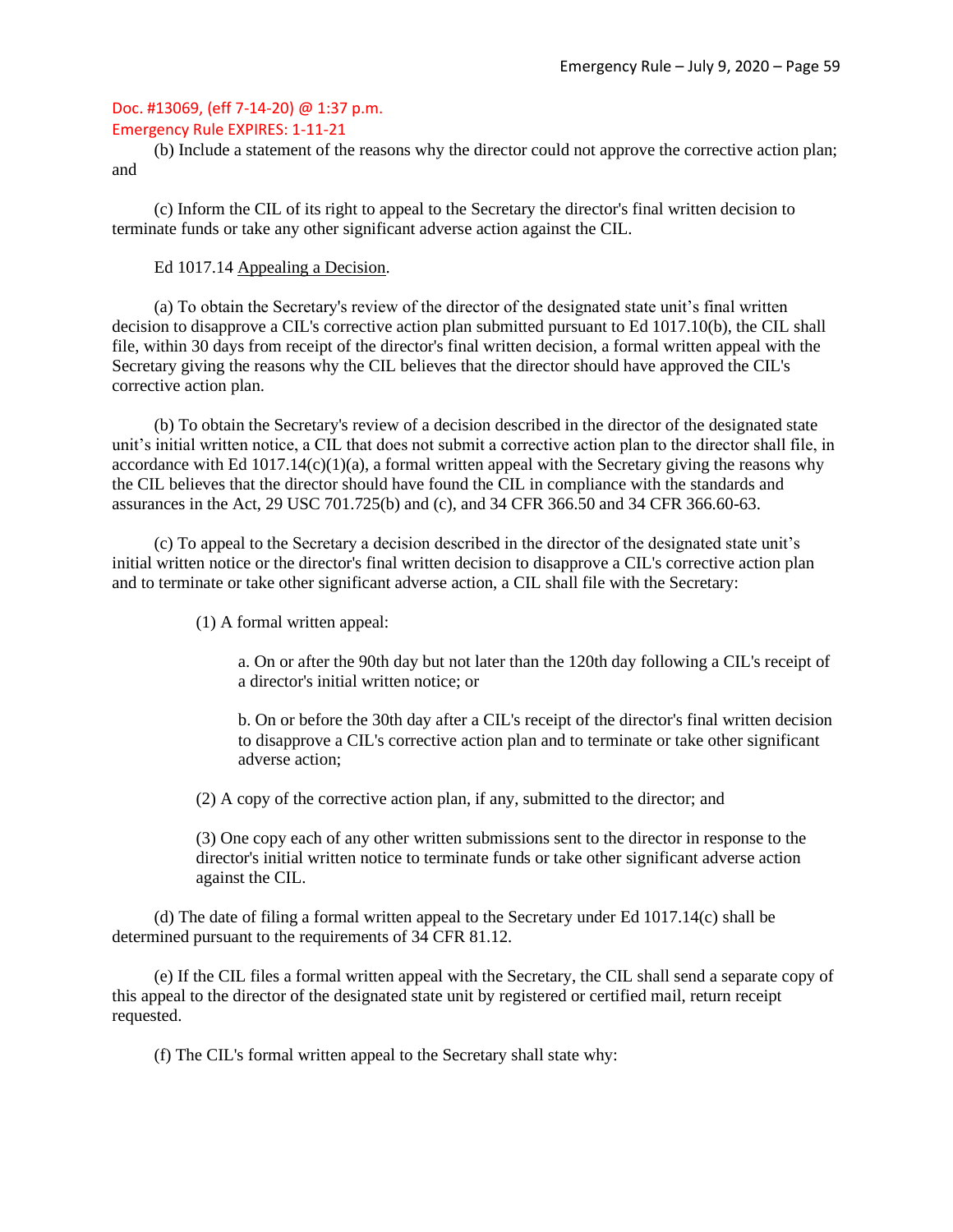(1) The director of the designated state unit has not met the burden of showing that the CIL is not in compliance with the standards and assurances in the Act, 29 USC 701.725(b) and (c), and in 34 CFR 366.50 and 34 CFR 366.60-63;

(2) The corrective action plan, if any, should have been approved; or

(3) The director of the designated state unit has not met the procedural requirements of Ed 1017.10-Ed 1017.15.

(g) As part of its submissions under this section, the CIL may request an informal meeting with the Secretary at which representatives of both parties shall have an opportunity to present their views on the issues raised in the appeal, in accordance with 34 CFR 366.46.

(h) The director of the designated state unit's decision to terminate funds that is described in an initial written notice or final written decision shall be stayed as of the date determined pursuant to Ed 1017.14(d) that the CIL files a formal written appeal with the Secretary.

Ed 1017.15 Action by Director upon Receipt of Center for Independent Living's Formal Written Appeal to the Secretary.

(a) If the CIL files a formal written appeal in accordance with Ed 1017.14(c), the director of the designated state unit shall, within 15 days of receipt of the CIL's appeal, submit to the Secretary one copy each of the following:

> (1) The director's initial written notice sent to the CIL to terminate funds or take any other significant adverse action against the CIL;

(2) The director's final written decision, if any, to disapprove the CIL's corrective action plan and to terminate the CIL's funds or take any other significant adverse action against the CIL;

(3) Any other written documentation or submissions the director wishes the Secretary to consider; and

(4) Any other information requested by the Secretary.

(b) As part of its submissions under Ed 1017.15(a), the director of the designated state unit may request an informal meeting with the Secretary at which representatives of both parties shall have an opportunity to present their views on the issues raised in the appeal, in accordance with 34 CFR 366.46.

### PART Ed 1018 INDEPENDENT LIVING SERVICES FOR OLDER INDIVIDUALS WHO ARE BLIND

Ed 1018.01 Purpose. The purpose of the independent living services for older individuals who are blind program is to support projects that:

(a) Provide any of the IL services to older individuals who are blind that are described in 34 CFR 367.3(b);

(b) Conduct activities that will improve or expand services for older individuals who are blind; and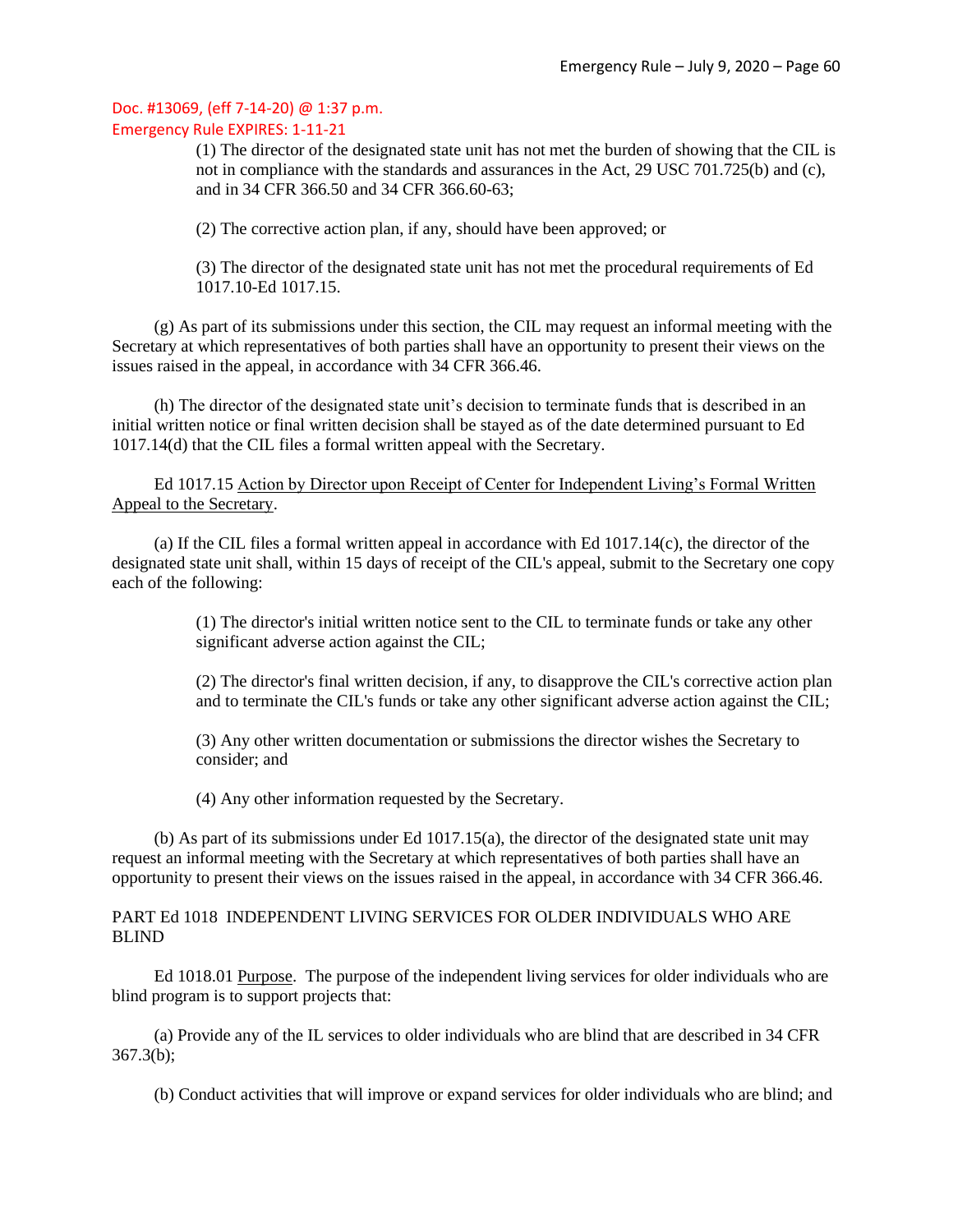(c) Conduct activities to help improve public understanding of the problems of older individuals who are blind.

Ed 1018.02 Definitions. Except where the context makes another meaning clear, the following words have the meaning indicated when used in Ed 1018:

(a) "Independent living services for older individuals who are blind" means "independent living services for older individuals who are blind" as defined in 34 CFR 367.5.

(b) "Older individual who is blind" means "older individual who is blind" as defined in 34 CFR 367.5.

Ed 1018.03 Services for Older Individuals Who Are Blind. For the purposes of Ed 1018.01(a), IL services for older individuals who are blind shall include:

(a) Services to help correct blindness that include:

(1) Outreach services;

(2) Visual screening;

(3) Surgical or therapeutic treatment to prevent, correct, or modify disabling eye conditions; and

(4) Hospitalization related to these services;

(b) The provision of eyeglasses and other visual aids;

(c) The provision of services and equipment to assist an older individual who is blind to become more mobile and more self-sufficient;

(d) Mobility training, Braille instruction, and other services and equipment to help an older individual who is blind adjust to blindness;

(e) Guide services, reader services, and transportation;

(f) Any other appropriate service designed to assist an older individual who is blind in coping with daily living activities, including supportive services and rehabilitation teaching services;

(g) IL skills training, information and referral services, peer counseling, and individual advocacy training; and

(h) Other IL services as defined in the Act, 29 USC 707(30), and as listed in 34 CFR 365.22.

Ed 1018.04 Administering the Program.

(a) The designated state unit shall administer the program in Ed 1018 in order to carry out the purposes listed in Ed 1018.01 either directly or through: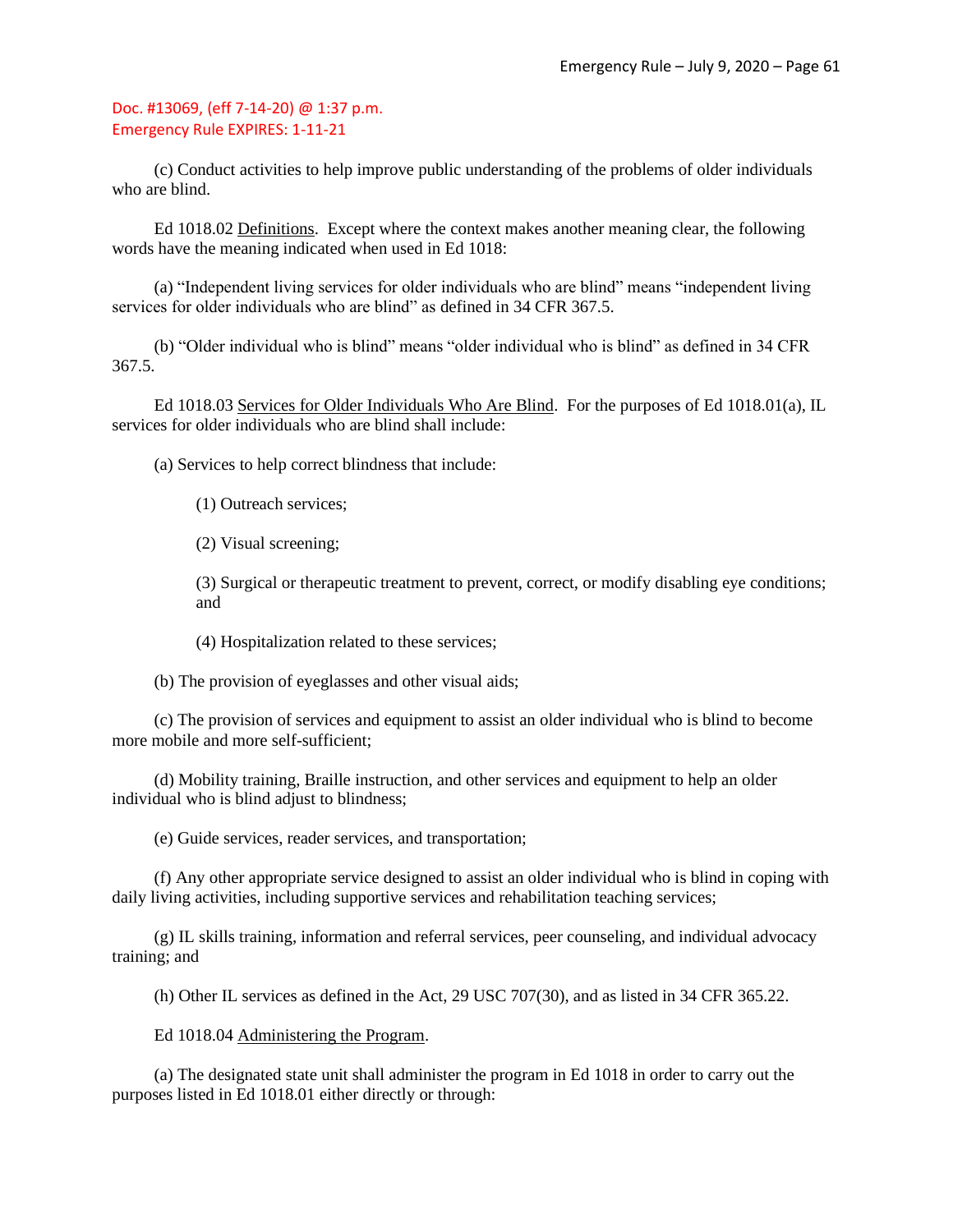(1) Grants to public or private nonprofit agencies or organizations; or

(2) Contracts with individuals, entities, or organizations that are not public or private nonprofit agencies or organizations.

(b) Notwithstanding Ed 1018.04(a), the designated state unit may enter into assistance contracts with public or private nonprofit agencies or organizations by following the requirements in 34 CFR 366.32(e).

(c) Notwithstanding Ed 1018.04(a), the designated state unit shall not enter into procurement contracts with public or private nonprofit agencies or organizations, as provided in 34 CFR 366.32(f).

#### PART Ed 1019 NEWHAMPSHIRE BUSINESS ENTERPRISE PROGRAM

Ed 1019.01 Purpose. The purpose of the New Hampshire Business Enterprise Program (BEP) is to support self-employment for individuals who are legally blind through career opportunities in cafeteria, snack bar, and vending services. The New Hampshire department of Education, through the BEP of the office of services for blind and visually impaired,(SBVI) is the state licensing agency (SLA) for legally blind individuals who operate food and vending service facilities on federal, state, and other properties.

#### Ed 1019.02 Definitions.

(a) "Individual who is legally blind" means "blind person" as defined in 34 CFR 395.1(c).

(b) "License" means "license" as defined in 34 CFR 395.1(i).

(c) "Net proceeds" means "net proceeds" as defined in 34 CFR 395.1(k).

(d) "Operator" means an individual who is legally blind who is licensed to operate a vending facility on federal or other property.

(e) "Other property" means "other property" as defined in 34 CFR 395.1(n).

(f) "Program" means the New Hampshire business enterprise program in the Designated State Agency, the Designated State Unit.

(g) "Secretary" means the United States Secretary of Education.

(h) Services for Blind and Visually Impaired" means "Blind Services" as defined in 186-B:10-II.

(i) "State Committee of Licensed Operators" or "Committee" means "Committee of Licensed Operators" as described in 34 CFR 395.14 (a).

(j) "Vending facility" means "vending facility" as defined in 34 CFR 395.1(x).

(k) "Vending machine" means "vending machine" as defined in 34 CFR 395.1(y).

(l) "Vending machine income" means "vending machine income" as defined in 34 CFR 395.1(z).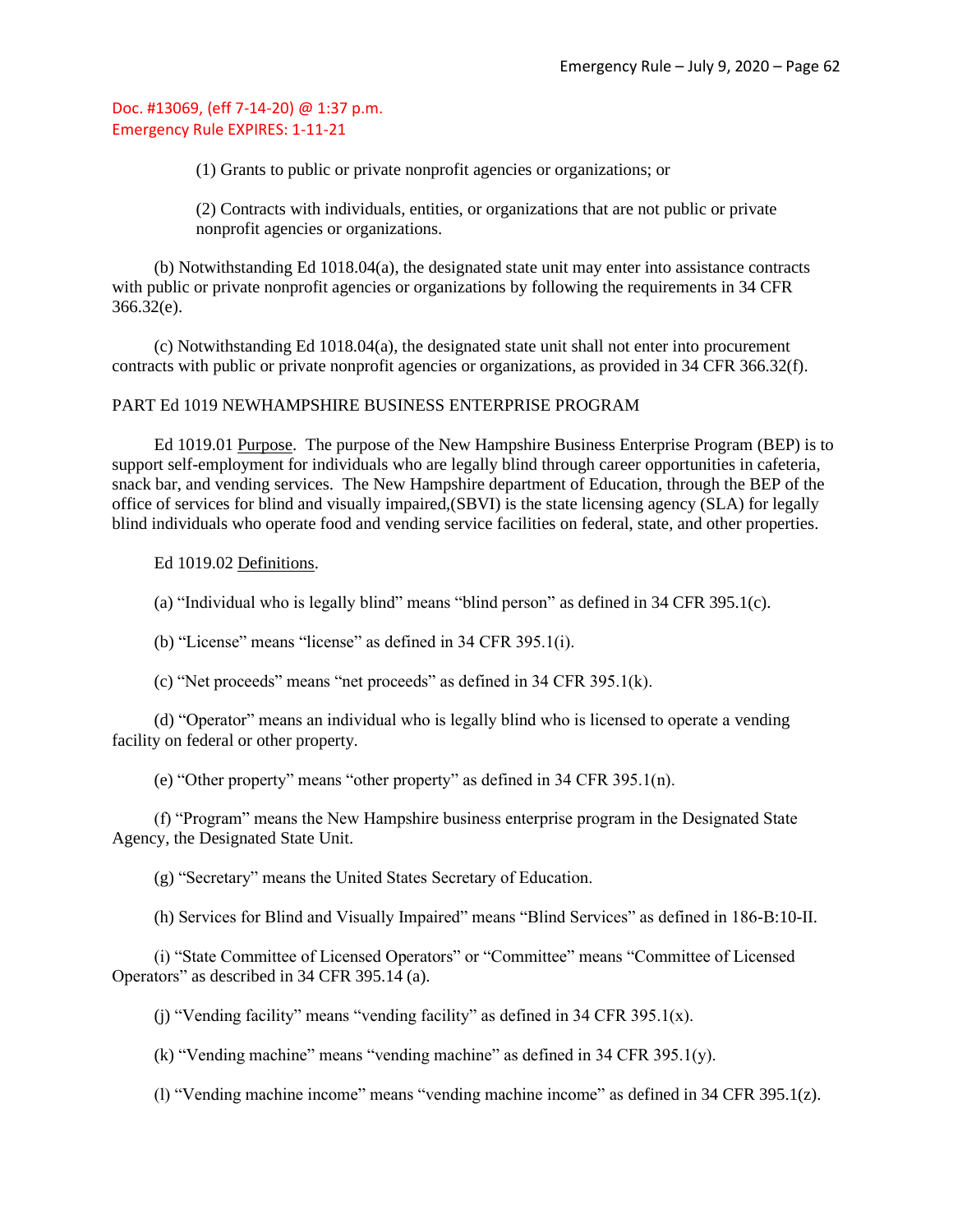(m) "VendingRoute" means a combination of vending locations which as a whole are treated administratively for bidding, reporting and other purposes as a single location.

Ed 1019.03 Issuance of Vending Facility Licenses.

(a) SBVI shall license qualified candidates to operate vending facilities on federal, state, and other property in accordance with Ed 1019.04.

(b) Licenses shall be issued only to qualified individuals who are legally blind and on the roster.

### Ed 1019.04 Licensing Procedure.

(a) The licensing procedure shall be as follows:

(1) SBVI shall maintain a roster of blind persons who are eligible and who desire to qualify as vending facility operators;

(2) Preference shall be given to qualified candidates who:

a. Are in need of employment;

b. Are residents of the state of New Hampshire; and

c. Have the experience and training for the location on which they are bidding; and

(3) In selecting a candidate who is deemed appropriate to enter the BEP training program, SBVI shall focus on the candidates' individual skills, abilities, and personal qualifications especially suited to the operation of a vending facility as determined by materials submitted by the individual and/or VR counselor if applicable, including but not limited to evaluation reports, educational background, work experience, and resumes. The candidate shall also meet with the committee chair and administrator of SBVI during the initial interview phase of the acceptance process.

(b) Candidates, who have been accepted and have satisfactorily completed the training program in Ed 1019.15, shall be placed on a roster.

(c) When a location becomes available for bid, an individual on the roster may bid along with the licensed operators.

(d) There shall be a probationary period not to exceed 6 months for candidates taken from the roster when awarded a first location.

(e) At the end of the probationary period a candidate who is acceptable to SBVI and wishes to remain in the program shall be issued a license based on the following criteria:

> (1) The candidate receives satisfactory evaluation reports as acknowledged by SBVI, and these reports have been reviewed with the VR counselor if applicable and the committee chair; and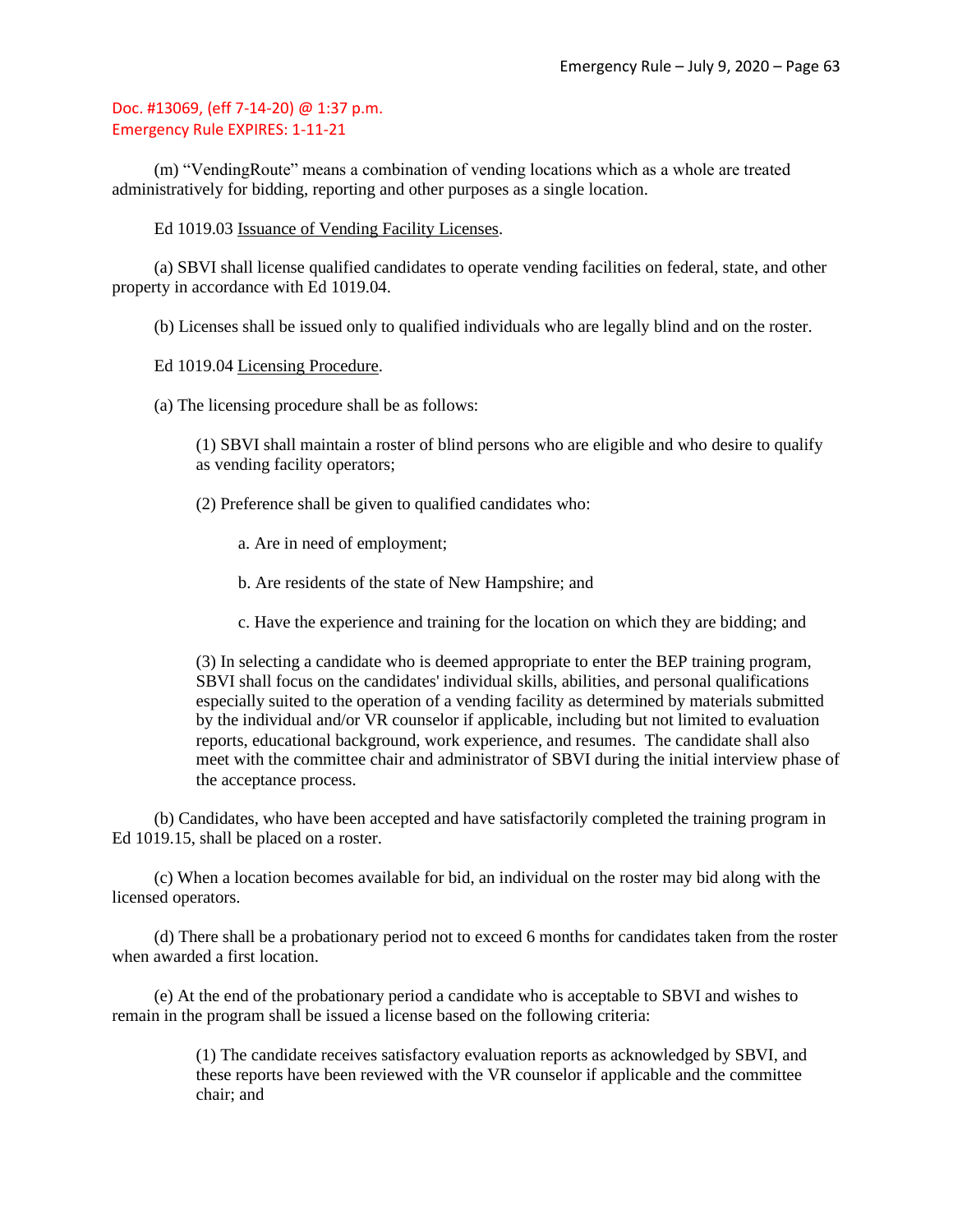- (2) The evaluation reports attest that the candidate effectively demonstrates the ability to:
	- a. Provide good customer service;
	- b. Maintain proper food service sanitation standards;
	- c. Understand the principles of:
		- 1. Product inventory control;
		- 2. Daily cash control;
		- 3. Banking procedures;
		- 4. Proper licensing procedures; and
		- 5. Submission of city, state and federal taxes; and
	- d. Maintain the required monthly profit and loss reports.

(f) A candidate whose performance is not acceptable to SBVI shall not be licensed by SBVI and shall be removed from the program when the candidate fails to meet the criteria listed in Ed 1019.07(b) during the training or the probationary periods.

(g) Licenses shall be issued to the operator by SBVI for an indefinite period. Licenses shall be subject to termination as provided in Ed 1019.05.

(h) SBVI shall select operators for vending facilities. Generally one operator will be selected, however, 2 operators may bid jointly on a location. Two co-operators may be selected by SBVI when a facility has sufficient earning power to adequately support more than one operator. Such selection shall be approved by a majority vote of the licensed operators in the state. Preference for a bid shall be towards a single operator unless it is deemed the location will be more adequately serviced by joint operators or an operator and assistant.

(i) Operators selected shall be compatible and mutually acceptable to each other, with compensation determined on a profit-sharing basis agreeable to the operators concerned and SBVI.

(j) Candidates, who have satisfactorily completed the probationary period and who have completed the training program in Ed 1019.15, shall be issued a license.

(k) The administrative appeal of any licensing decision made under this section shall be pursuant to Ed 1019.18 (a),(2).

### Ed 1019.05 Partnerships.

(a) An operator may enter into a partnership with a private vendor only when the following criteria are met: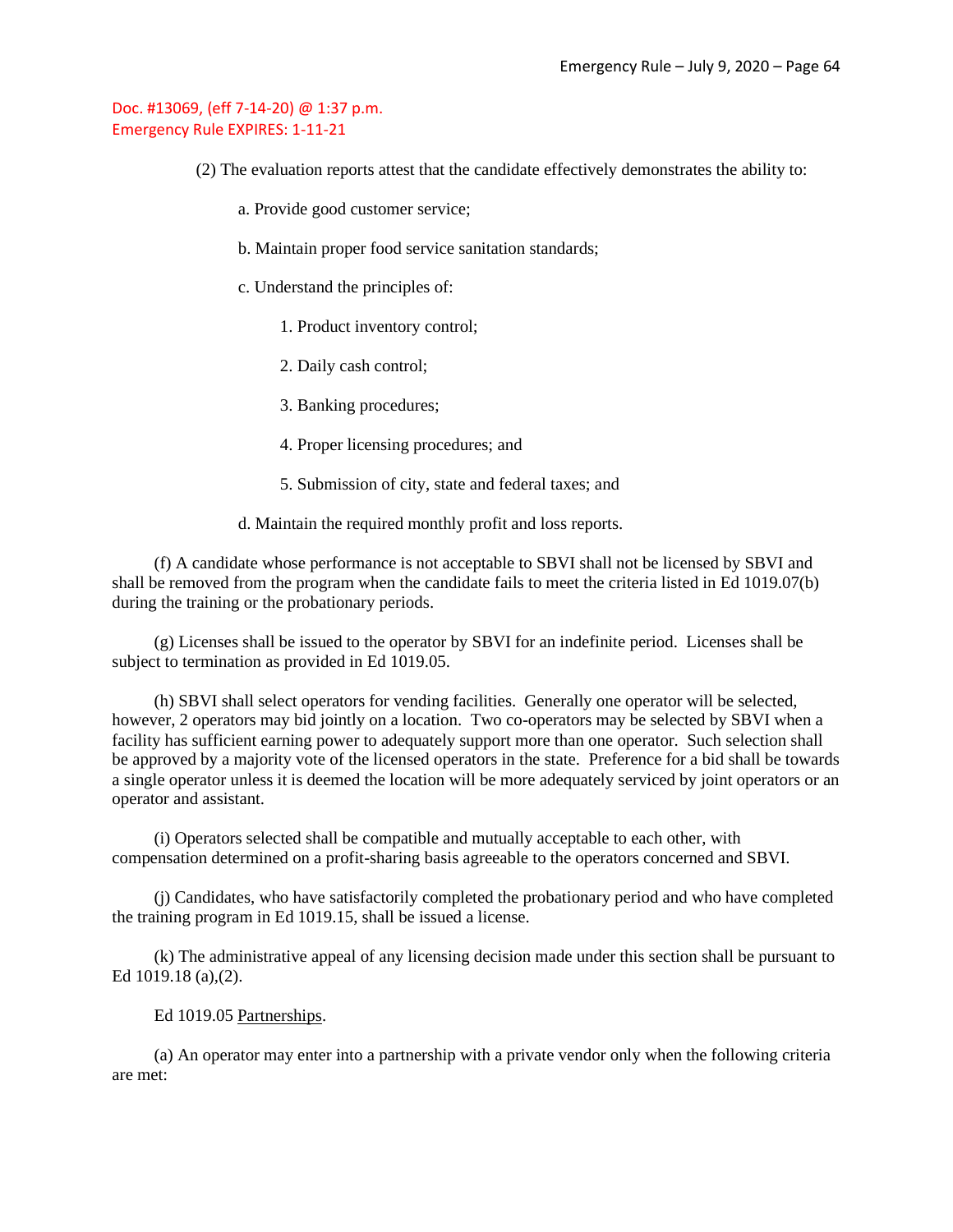(1) The operator initiating a partnership shall have made a qualified bid on the location in response to a bid notification by SBVI; and

(2) The operator shall demonstrate his or her active role in the partnership as the person responsible for all reports and accountabilities under applicable federal and state laws and regulations.

(b) If no other qualified single or joint operator bid has been submitted, the development of a partnership agreement with another entity by the single bidder shall be considered for approval by SBVI.

Ed 1019.06 Vending Routes.

(a) Individual vending routes may be established when deemed appropriate by SBVI, only when accepted by the state committee of licensed operators by a simple majority vote.

(b) A proposal for the establishment of a vending route may be brought to SBVI and/or the committee by individual operators or other interested parties.

(c) Once a vending route has been established it shall remain an intact route. In the event that the operator no longer wishes to, or cannot, serve one or more of the locations on the established vending route the vending route as a whole shall go out to bid as a single vending location. To alter the composition of a vending route requires the submission of a new proposal consistent with this section.

#### Ed 1019.07 Termination of Licenses.

(a) Written notice shall be given to any operator whose license is to be terminated or who is in jeopardy of losing the license, including a statement of the reason. Such notice shall also inform the operator of the operator's right to request an administrative review, an evidentiary hearing, and arbitration under Ed 1019.15.

(b) A license issued to an operator shall be terminated after affording the operator an opportunity for an administrative review, an evidentiary hearing, and arbitration under Ed 1019.15, when one or more of the following conditions apply:

> (1) When vision is improved so that the operator no longer meets the definition of an individual who is legally blind;

(2) When there is extended illness with medically documented diagnosis of prolonged incapacity of the operator to operate the vending facility in a manner consistent with the needs of the location or other available locations in the vending facility program;

(3) When SBVI finds that a vending facility is not being operated in accordance with the Ed 1019;

(4) When the operator does not comply with the terms and conditions contained in the licensing agreement between the operator and SBVI;

(5) When the operator does not comply with terms and conditions of the vending facility's contract SBVI and the manager of the property on which the vending facility is located; and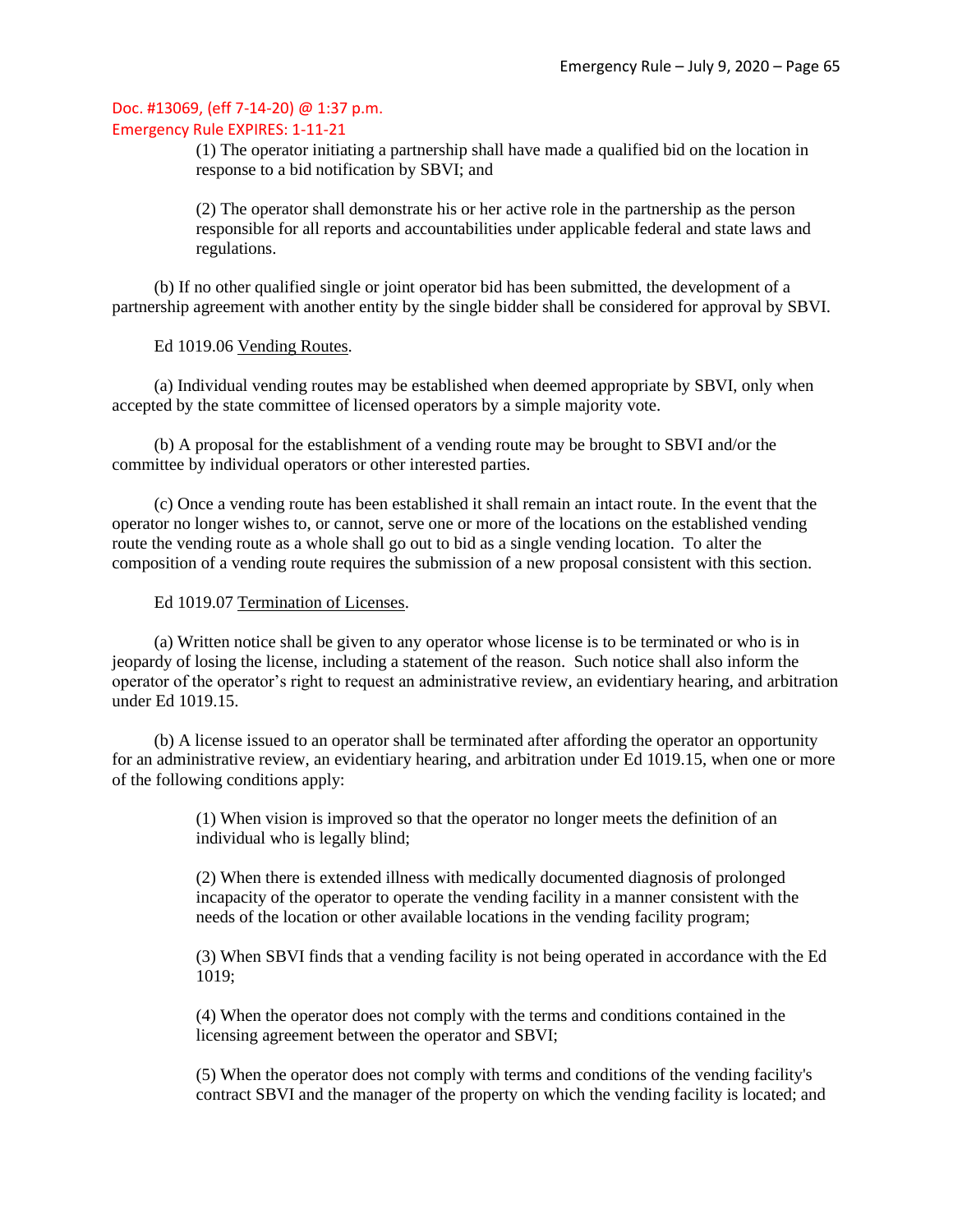(6) When the operator withdraws from the program.

Ed 1019.08 Vending Facility Equipment and Initial Stock. The following procedures shall apply to vending facility equipment and initial stocks of merchandise:

(a) SBVI shall furnish each vending facility with adequate, suitable equipment and initial stocks of merchandise sufficient for the establishment and operation of the facility for an initial 2 week period. If the operator obtaining the agreement to operate the location is on the roster or in a probationary period per Ed 1019.04 he or she shall not be eligible to obtain additional locations or inventory until a license has been obtained.

(b) If a licensed operator is provided with initial inventory for a new location it shall be sufficient to operate the location for no more than a 2 week period. The funds used shall be as an interest free loan from the set aside account. SBVI shall establish a monthly payment plan to begin 3 months after the operator has begun providing full service at the location.

(c) The right, title to and interest in the equipment of each vending facility used in the program and in the initial stocks of merchandise shall be vested in accordance with the laws of the state in either the name of SBVI or the operator.

Ed 1019.09 Maintenance and Replacement of Equipment. The following procedures shall apply to the maintenance and replacement of equipment:

(a) Except as provided in Ed 1019.07(b), (c), and (d), SBVI shall not be responsible for repair and maintenance of equipment after such equipment is furnished to the vending facilities;

(b) SBVI shall be responsible for repair and maintenance of equipment for the first 4 months after such equipment is furnished to the vending facilities when:

(1) A new operator begins operating a vending facility;

(2) An operator transfers to a different vending facility; or

(3) An operator adds a new vending facility;

(c) The operators shall bear the responsibility for repair and maintenance of equipment in their respective facilities after the time limits in Ed 1019.07(b) expire;

(d) SBVI shall review repairs and maintenance that exceed \$500.

(e) The final decision shall be based upon funds available and the following criteria:

(1) If it is deemed to be more cost effective to repair, SBVI shall do so; or

(2) If it is more efficient to replace the unit, SBVI shall cover the full expense of the replacement;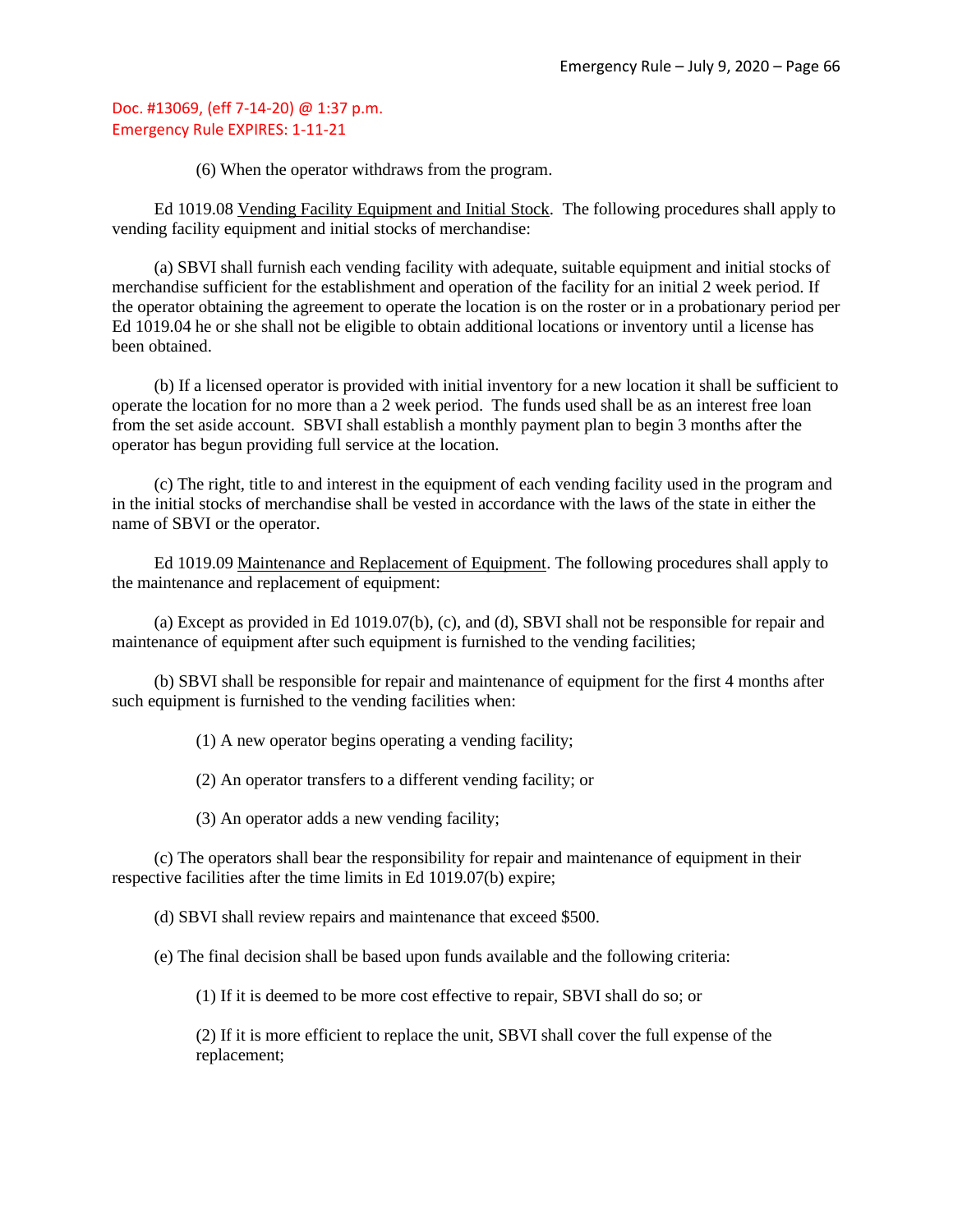### Emergency Rule EXPIRES: 1-11-21

(f) SBVI shall repair and maintain or cause to be repaired and maintained any equipment in need of repair and maintenance in order to keep the facility operable and in an attractive condition, after reasonable notice if the operator fails to do so under Ed 1019.09(d)(1);

(g) The operators shall be assessed the amounts needed to repair and maintain equipment when SBVI has undertaken the responsibility in (d)(2) above; and

(h) SBVI shall replace equipment that it determines to be worn out or obsolete. If the licensed operator feels that equipment should be replaced, the operator shall make a request to this effect. SBVI shall fulfill requests based on priority and urgency of all requests.

#### Ed 1019.10 Operator Ownership of Vending Facilities.

(a) If the operator desires to purchase part of the operator's own equipment and retain title thereto, the operator shall be responsible for repair and maintenance of such equipment to assure that the vending facility shall be kept operational and in an attractive condition.

(b) If the operator-owner ceases to be an operator or transfers to another vending facility site, ownership of the equipment shall become vested in SBVI and transferred to a successor operator subject to an obligation on SBVI's part to pay to such operator-owner or the operator's estate the fair value of the operator-owned equipment.

(c) The operator-owner, operator's personal representative or next of kin shall be entitled to an opportunity for an administrative review and an evidentiary hearing under Ed 1019.15 with respect to the determination of the amount to be paid by SBVI for an operator's ownership in the equipment. When the operator-owner is dissatisfied with any decision rendered as a result of the evidentiary hearing, the operator-owner may file a complaint with the Secretary under 34 CFR 395.13 to request the convening of an ad hoc arbitration panel.

(d) If an operator desires to retain title to vending facility equipment which the operator has purchased SBVI shall enter into a written agreement with such operator-owner delineating conditions of ownership.

(e) No person shall be denied the opportunity to become an operator because of their unwillingness or inability to purchase the vending facility equipment or the initial stock.

#### Ed 1019.11 Setting Aside of Funds.

(a) SBVI shall set aside funds from the net proceeds of the operation of vending facilities and vending machine income to the extent necessary for the following purposes:

(1) Maintenance and replacement of equipment;

(2) Purchase of new equipment;

(3) Management services such as but not limited to:

a. Ongoing training;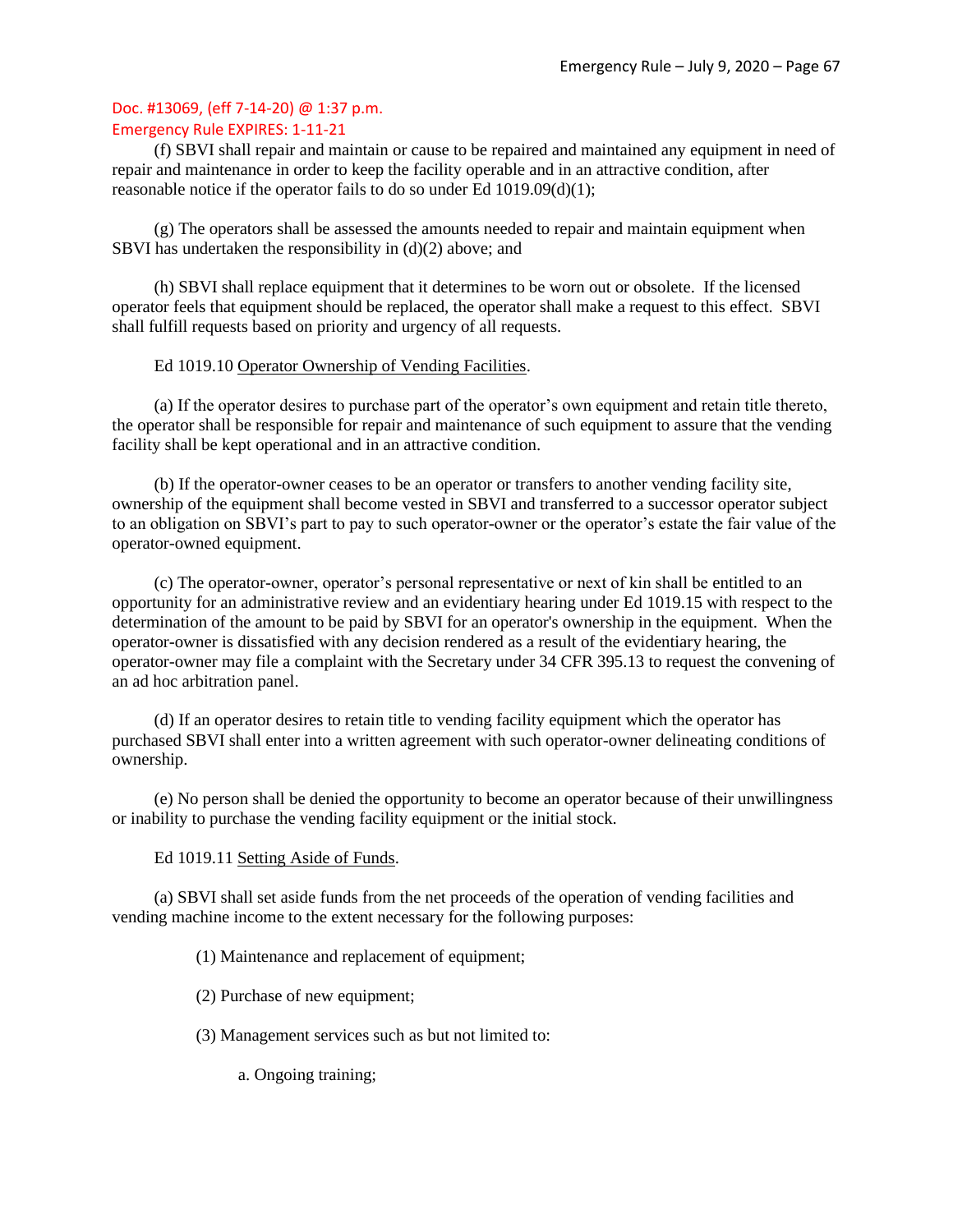b. Upward mobility training;

c. Food service related education;

d. Liability insurance; and

e. Annual dues in vending and food service organization; and

(4) Retirement and pension funds, health insurance contributions, paid sick leave and vacation time if it is determined by a majority vote of the operators licensed by SBVI to contribute and use funds set aside for these purposes after SBVI provides each operator information on all matters relevant to such funds.

(b) The charge for each purpose listed in Ed 1019.11(a) shall be determined by SBVI with the active participation of the state committee of licensed operators and shall be designed to prevent, so far as is practicable, a greater charge than is reasonably required. SBVI shall maintain adequate records to support the reasonableness of the charges, including any reserves necessary to assure that these purposes can be achieved on a consistent basis.

(c) The amount of funds set aside Ed 1019.11(a) shall:

(1) Be assessed monthly; and

(2) Be a percentage of net proceeds of the monthly profit and loss statement provided that:

a. The operator has net proceeds before set aside of over \$1,700 for that month; and

b. Either:

1. The set aside charge does not reduce the net proceeds below \$1,700; or

2. In order to assure a fair minimum return to operators, any set aside assessment which lowers an operator's net proceeds below \$1,700 for that month shall be reduced by the amount required to raise the net proceeds to \$1,700.

(d) The percentage in Ed 1019.11(c) shall be 10% of net proceeds assessed in Ed 1019.11(a) and shall be reviewed every 2 years by SBVI with the active participation of the committee of licensed operators. The new percentage shall be set utilizing the running average balance of the set aside account over the previous 2-year period, the Consumer Price Index and projected needs.

Ed 1019.12 Distribution and Use of Income from Vending Machines on Federal Property.

(a) Vending machine income from vending machines on federal property which has been disbursed to SBVI by a property managing department, agency or instrumentality of the United States under 34 CFR 395.32 shall:

> (1) Accrue to each operator operating a vending facility on such federal property in New Hampshire in an amount not to exceed the average net income of the total number of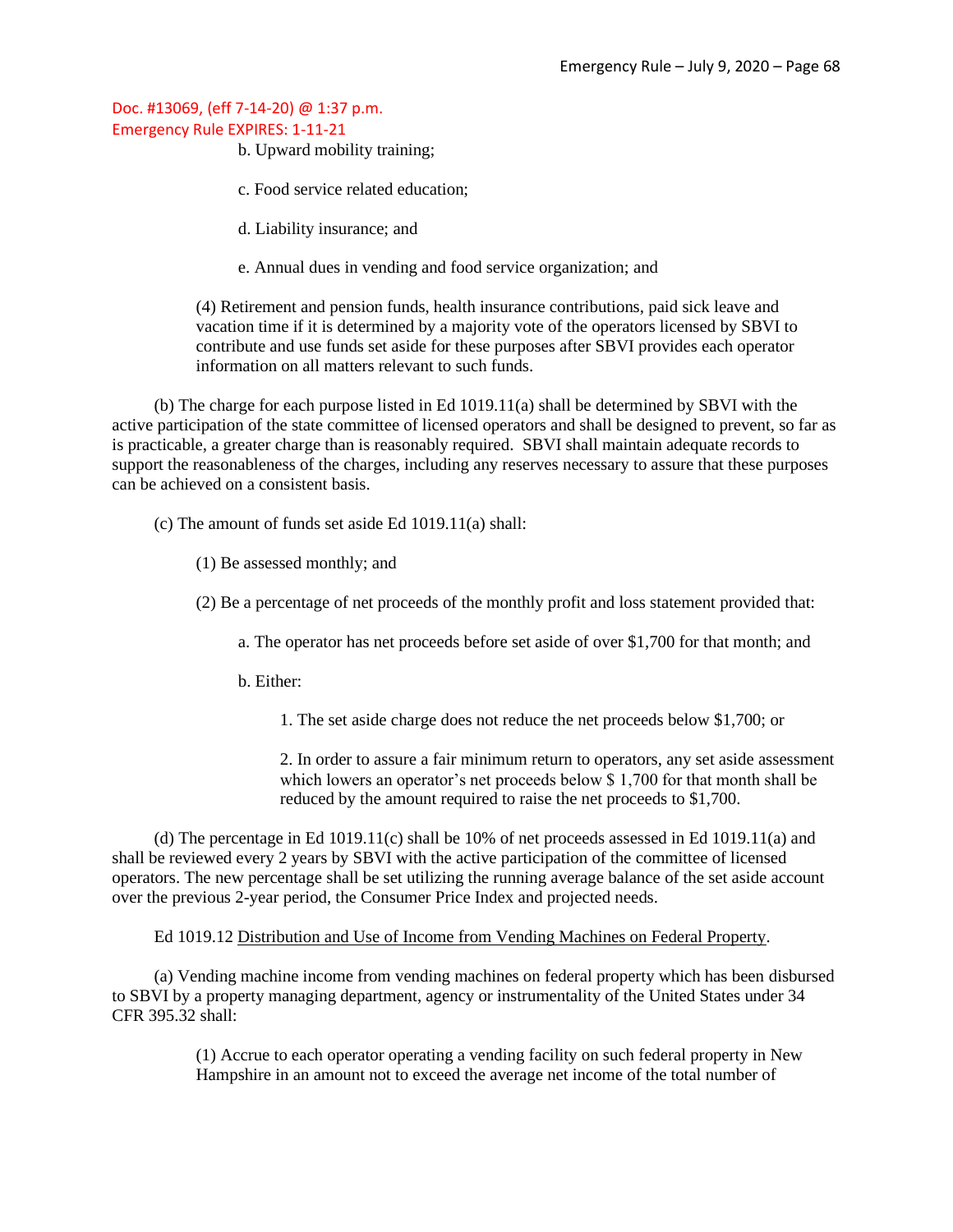operators within the state, as determined each fiscal year on the basis of each prior year's operation; and

(2) Not accrue to any operator in any amount exceeding the average net income of the total number of operators in the United States.

(b) No operator shall receive less vending machine income than an operator was receiving during the calendar year prior to January 1, 1974, as a direct result of any limitation imposed on such income under Ed 1019.12 as provided in 34 CFR 395.8(a).

(c) No limitation shall be imposed on income from vending machines, combined to create a vending facility, when the facility is maintained, serviced, or operated by an operator.

(d) Vending machine income disbursed by a property managing department, agency or instrumentality of the United States to SBVI in excess of the amounts eligible to accrue to operators in accordance with Ed 1019.12 shall be retained by SBVI.

(e) SBVI shall disburse vending machine income to operators within the state on at least a quarterly basis.

(f) Vending machine income which is retained by SBVI under Ed 1019.12 shall be used for:

(1) The establishment and maintenance of retirement or pension plans;

(2) Health insurance contributions; and

(3) The provision of paid sick leave and vacation time for operators, if it is so determined by a majority vote of operators licensed by SBVI, after SBVI has provided to each operator information on all matters relevant to such purposes.

(g) Any vending machine income not necessary for the purposes in Ed 1019.12(f) shall be used by SBVI for maintenance and replacement of equipment, purchase of new equipment, management services, and assuring a fair minimum return to operators.

Ed 1019.13 Operating Agreement Between SBVI and Operator. To obtain a license to operate one or more vending locations, the operator shall agree to the rules in Ed 1019 as well as the terms and conditions under which the license is issued in accordance with the following:

(a) The terms and conditions shall take the form of an agreement between the operator and SBVI stating what responsibilities the operator has and what responsibilities SBVI has.

(b) The agreement shall include:

- (1) The operator's name;
- (2) The vending facility name and location;
- (3) The hours of operation for the vending facility;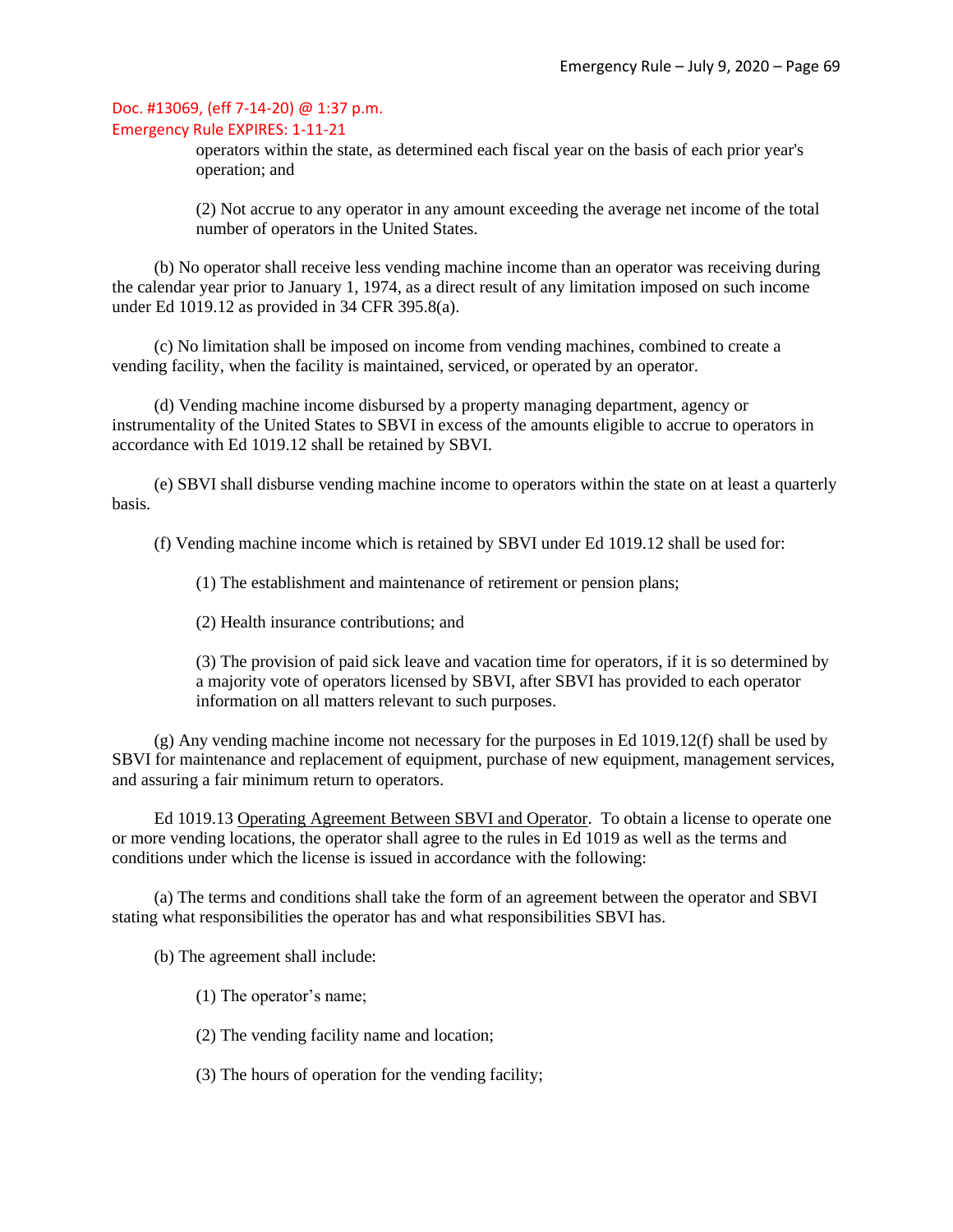Emergency Rule EXPIRES: 1-11-21

(4) The articles to be sold at the vending facility;

(5) The insurance requirements for the vending facility;

(6) The financial records that must be kept by the operator; and

(7) The rights and obligations of the operator and SBVI relative to assignments, subcontracts, and default.

(c) The agreement shall contain but not be limited to the following items adapted to the individual conditions applying to the specific location:

> (1) The duties of the operator and the performance of such duties in accordance with standards prescribed by:

a. SBVI and developed with the active participation of the state committee of operators;

b. Applicable health laws and regulations;

c. Terms of the permit granted by, or the contract entered into with, the federal or other agency or organization in control of the site of the vending facility; and

d. Security clearance requirements for the vending facility such as the process to obtain access cards. This may include background checks and security clearance applications for the operator and their employees or partners. If a licensed operator cannot receive clearance for a particular location, the location be released from the operator and put out to bid;

(2) The responsibilities of SBVI to provide management services to the operator including assistance and supervision, and the ways in which such responsibilities shall be carried out;

(3) A statement that operator shall receive the net proceeds from the vending facility that the operator operates;

(4) The responsibility of the operator to furnish:

a. A monthly profit and loss statement that includes payment for assessed set asides no later than the last day of the month following the close of the previous month's accounting period;

b. One copy each of business liability insurance and workers compensation insurance; and

c. One copy of automobile collision and liability insurance in the case of operators with vending delivery vehicles;

(5) The right of the operator to terminate the operating agreement at any time;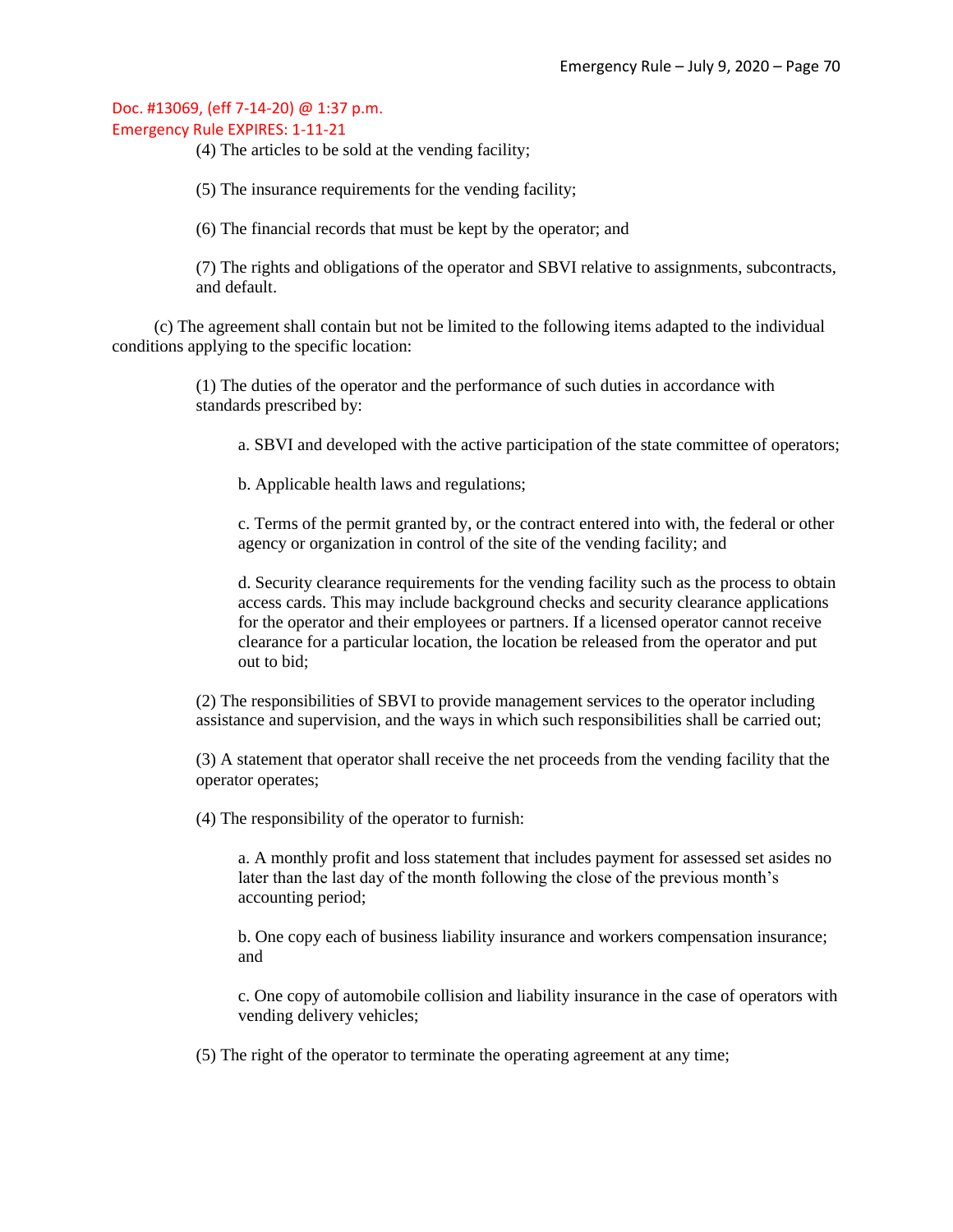(6) The termination of the operating agreement upon termination of the permit or contract; and

(7) The termination or revocation of the operating agreement upon the failure of the operator to operate the vending facility in accordance with the operating agreement or applicable federal, state, or local laws or regulations.

(d) The operator and the administrator of SBVI shall both sign the agreement.

Ed 1019.14 Transfer and Promotion of Operators. The following procedures shall apply to transfer and promotion of operators:

(a) A selection committee shall be convened by the administrator of SBVI when new opportunities become available for promotion or transfer. The selections committee shall include a representative of the state committee of licensed operators assigned by the chair or co-chairs, the BEP coordinator, the program assistant coordinator, and a counselor from the designated state agency's office of SBVI. The duties of the committee shall be to oversee and manage the provisions of Ed 1019.14(b)-(f) relative to the transfer and promotion of operators.

(b) Each operator shall be given every possible opportunity by way of the bidding process for promotion to facilities of greater earning capacity or more convenient location or both, as the knowledge skills and abilities of the individual are developed.

(c) When experience has proven that an operator is assigned to a location or locations beyond the operator's capacities, the operator shall be given opportunities for training. However if training does not result in improved operation, an assignment to a location commensurate with the operator's ability shall be made pending the availability of such a location or locations. Alternatively the number and nature of the facilities that the operator manages shall be reviewed and modified accordingly.

(d) When an opportunity to bid on a location is announced an operator may bid or not bid without prejudice to future consideration if another opportunity occurs that will be advantageous to the operator.

(e) An operator shall not be assigned to a facility of lesser income or convenient location without an explanation and an evidentiary hearing if requested by the operator.

(f) Promotion to facilities of greater capacity and earning power shall be applied using the following criteria:

(1) Past performances at vending locations; and

(2) Active participation in such things as training events, ongoing training opportunities, committee meetings, bid reviews; and

(3) Seniority.

Ed 1019.15 Training Program.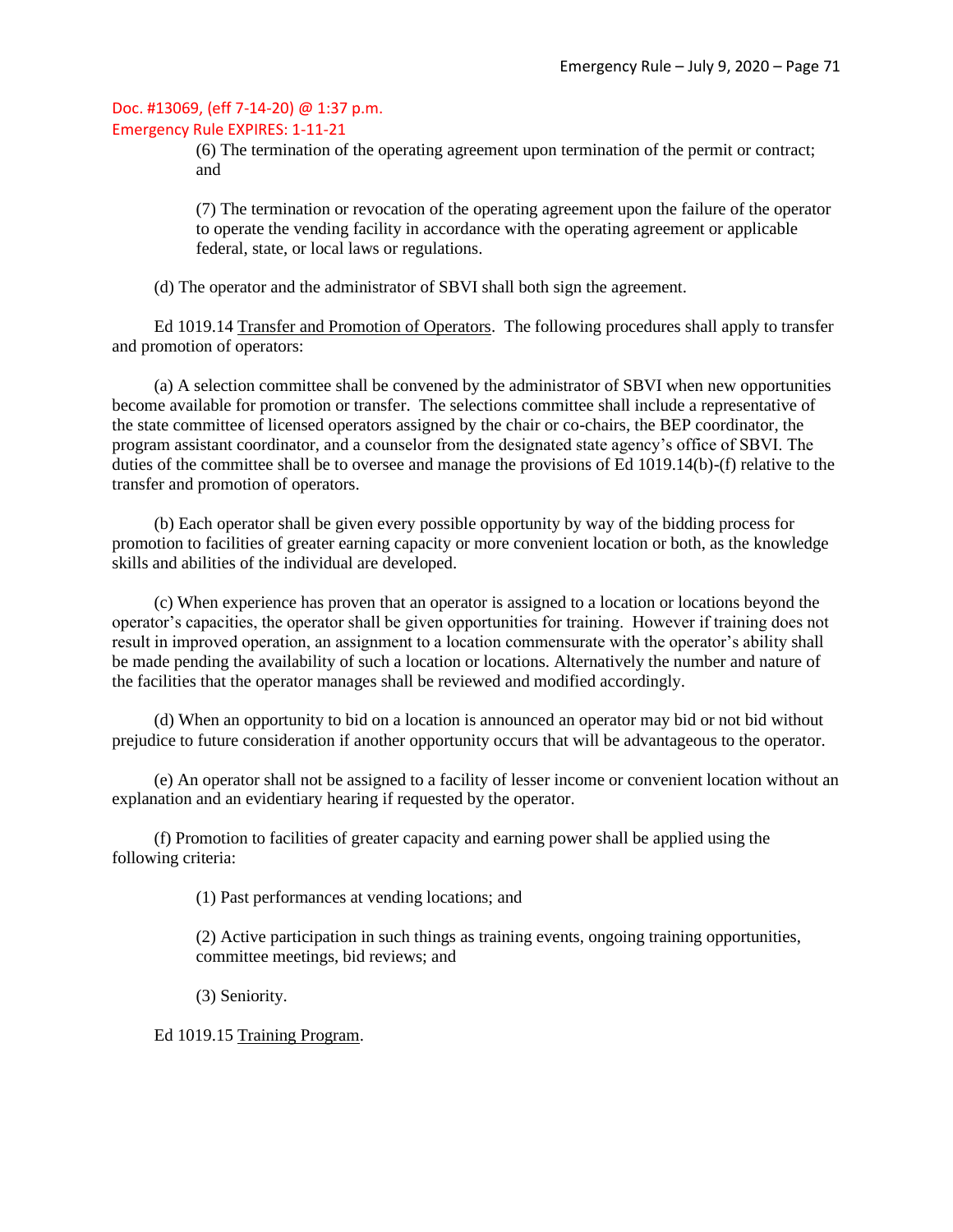(a) All operator candidates shall complete a training program in accordance with the training plan developed by SBVI. The training program shall include evaluation and training in blind/low vision rehabilitation as well as formal classroom instruction and on the job training on an individual basis.

(b) The training program will generally be no less than 6 months but may take longer if individual situations require, provided that the candidate is showing successful progress.

#### Ed 1019.16 Election, Organization and Functions of State Committee of Licensed Operators.

(a) The operators licensed by the state shall comprise the membership of the state committee of licensed operators.

(b) The committee chairperson shall be elected by a majority vote of committee members. The chairperson shall be elected every 2 years and serve 2 years. The chairperson shall not succeed him or herself. The election shall also include an election for an alternate chair that may succeed him or herself. The alternate chair shall assume the responsibilities of the chair if the chair is unable to attend to his or her duties.

(c) Quarterly meetings shall be held between the committee and SBVI to discuss policy administrative changes affecting the program provide a training opportunity and carry on other business of the committee and/or SBVI.

(d) Between the regular meetings individual committee members shall be designated, or subcommittees established, by the chair(s) to carry on the functions of the committee.

(e) All written material pertaining to the administration of the program shall be provided to the chairperson of the committee by SBVI. in a format that is accessible by the chairperson(s). When policy or administrative changes that have been discussed with the committee members cannot be adopted, the chairperson(s) of the committee shall be notified in writing stating the reasons therefore. The committee shall receive and transmit to SBVI grievances at the request of operators and serve as advocates for such grievances.

Ed 1019.17 Administrative Reviews, Evidentiary Hearings, and Arbitration of Operator Complaints. If an operator is aggrieved by any action of SBVI with regard to the administration of the program the operator may file a written complaint to resolve the matter as follows:

(a) If the blind operator and SBVI agree, the dispute may be submitted to the designated state unit's administrator for policy and law for review and decision using the following criteria:

> (1) The decision to elect informal dispute resolution shall not preclude the blind operator from seeking an evidentiary hearing if the informal dispute resolution process does not resolve the matter to the operator's satisfaction;

(2) The decision from an informal dispute resolution session may not be used in an evidentiary hearing;

(3) In the case of disputes involving candidates for a license, pursuant to Ed 1019.04, the parties shall submit the dispute to said administrator. The decision rendered shall represent the final administrative remedy for issues arising out of the licensing process;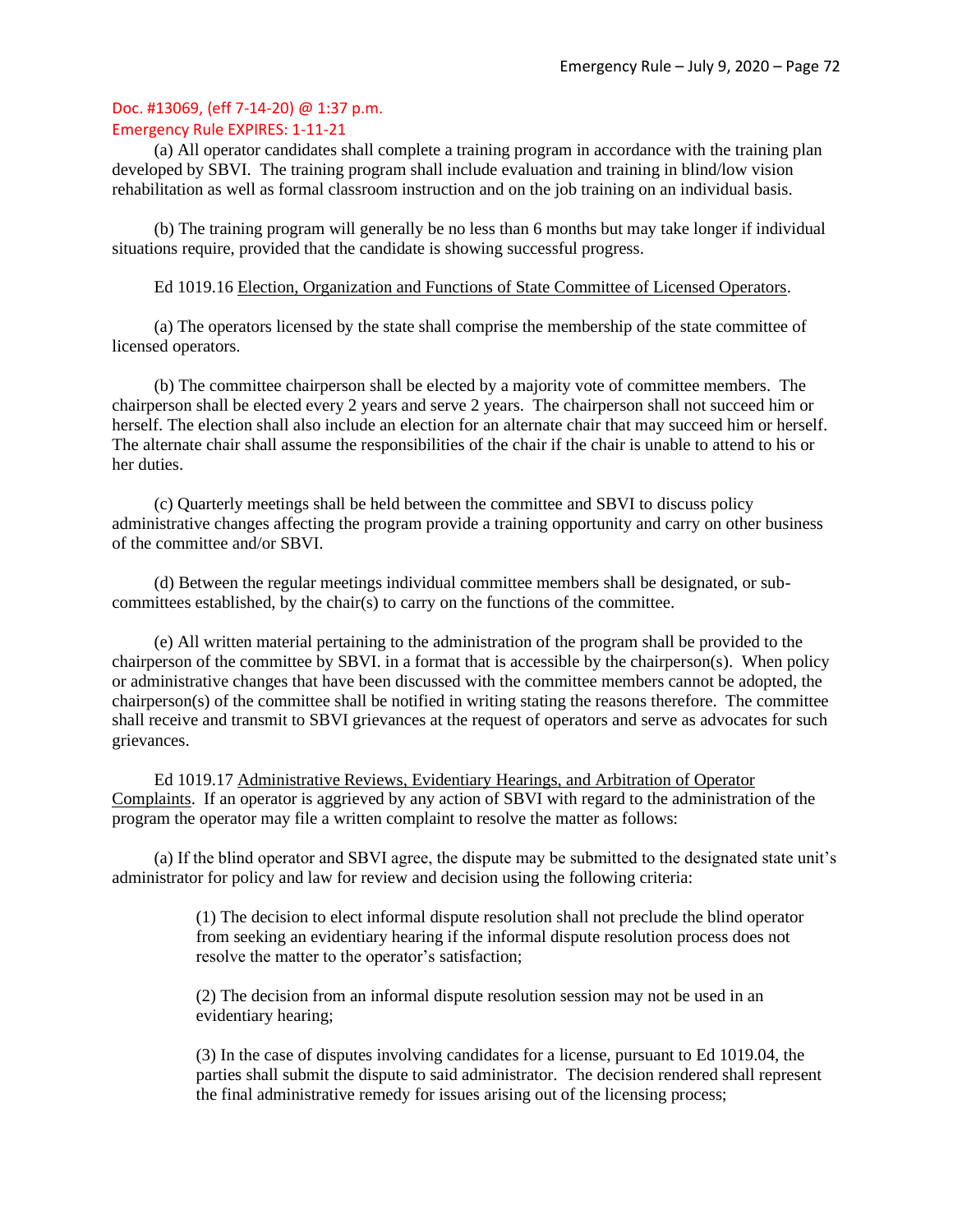(4) A request for an administrative dispute resolution session shall be filed with SBVI within 15 business days of action out of which the dispute arises;

(5) Within 10 business days, the administrator shall set a date and time for the parties to present their case. The hearing itself shall be held within 30 days of the request having been made;

(6) The administrator shall render a decision in writing in the matter within 14 calendar days of the completion of the hearing;

(7) The decision shall include:

a. The facts and law relied on to make the decision; and

b. A rationale for the decision, based on the information submitted; and

(8) An operator aggrieved by the administrator's decision may request an evidentiary hearing within 10 business days from the receipt of the administrator's report.

(b) Evidentiary hearings shall comply with the following:

(1) The operator shall make written application for an evidentiary hearing to the office of legislation and hearings and state the reasons for such application, within 15 days after the occurrence of the condition which caused the operator to file the request for an evidentiary hearing, or as prescribed in Ed 1019.17,(a)(8) when appealing the decision of an informal dispute resolution process;

(2) The operator shall be advised of the following:

a. The date, time, and place the hearing will be held;

b. That the hearing will be held within 15 days after receipt of application and at a time and place reasonably convenient to the operator;

c. The right to be represented or accompanied at the hearing by counsel, friends, and witnesses;

d. The right to adequate opportunity to present the operator's case;

e. The right to give evidence pertinent to the issue involved;

f. The right to cross examine witnesses appearing against the operator; and

g. The request for a full evidentiary hearing indicates consent by the operator for the release of information necessary for the conduct of the hearing;

(3) The hearing shall be conducted by a hearing officer, assigned by the office of legislation and hearings within the department of education pursuant to Ed 200;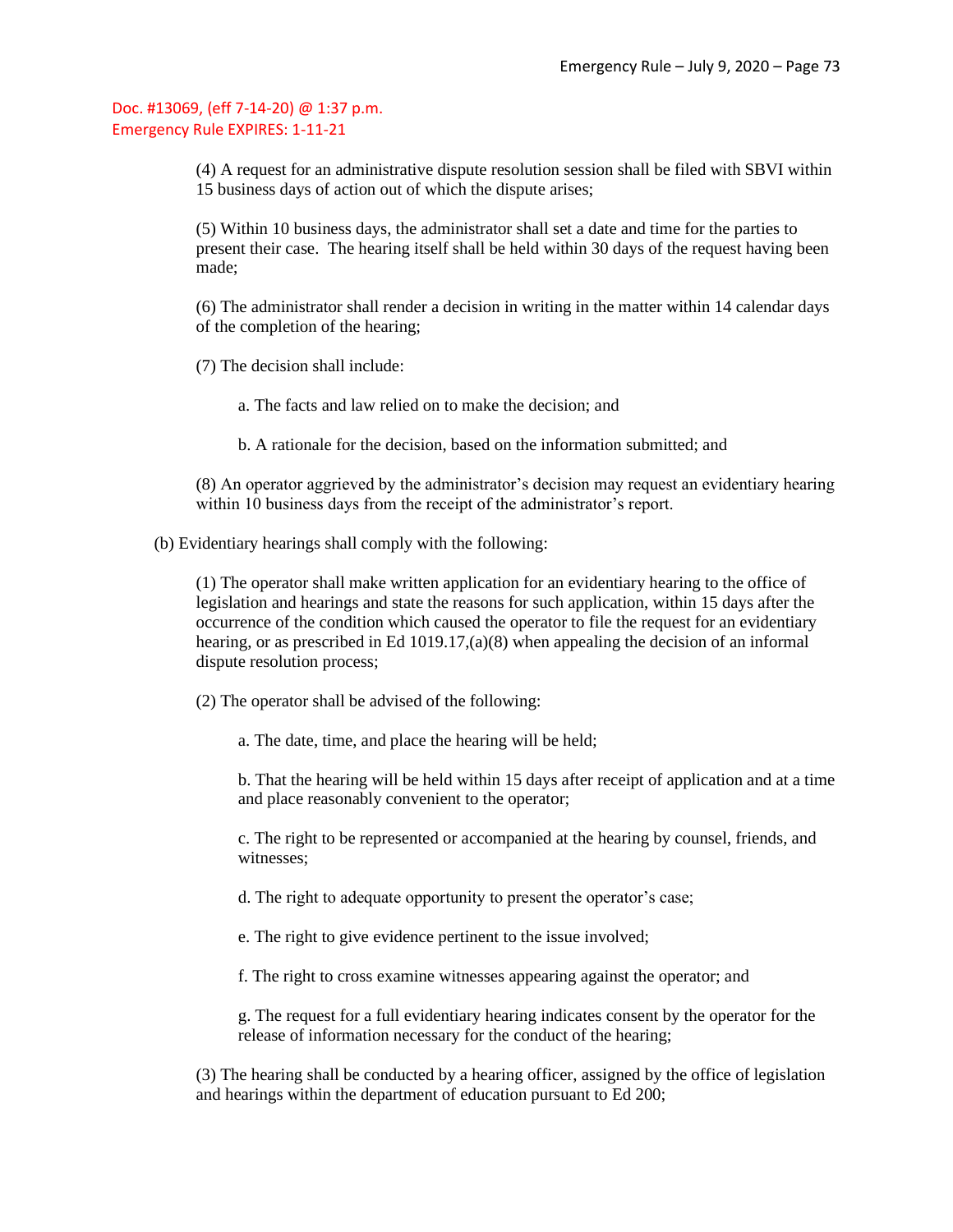> (4) Within 15 working days of completion of the hearing, the hearing officer shall prepare an official written report and recommendations to the director of the designated state unit;

(5) The director of the designated state unit, within 5 working days of receipt of the report, shall review the report and make a final decision which shall constitute the official action in regard to the subject of the hearing. The decision shall be:

a. In writing and shall set forth the issue, the relevant facts brought out at the hearing, the pertinent provisions in law and the division policy, and the reasoning that led to the decision; and

b. Forwarded to the operator immediately upon its issuance and a copy shall be furnished to the designated state unit; and

(6) Reasonable accommodations for disability(ies) shall be arranged by the designated state unit for the operator at the operator's request.

(c) Persons aggrieved by a decision of the designated state unit in an evidentiary hearing under Ed 1019.15(b) may appeal as follows:

> (1) In accordance with RSA 541 for causes of action arising out of the action or operation of the program pursuant to RSA 186-B:13, I; or

(2) In accordance with 20 U.S.C. §107d-2 for causes of action arising out of the action or operation of the program pursuant to 20 U.S.C. §107e (3) or 23 U.S.C. §111.

Ed 1019.18 Access to Program and Financial Information. Each operator shall be provided access to all financial data of SBVI relevant to the operation of the program, including quarterly and annual financial reports, provided that such disclosure does not violate applicable federal or state laws pertaining to disclosure of confidential information. At the request of an operator, SBVI shall arrange a convenient time to assist in interpretation of such financial data.

Ed 1019.19 Operator and SBVI Responsibilities.

(a) Each operator shall submit to SBVI a monthly operating statement along with the set aside assessment detailing, among other things, gross sales, purchases, operating costs, and net profits. Forms for this purpose shall be furnished to each operator by SBVI. SBVI shall retain complete access to the operator's records.

(b) The operator shall:

(1) Perform faithfully and to the best of operator's ability the necessary duties in connection with the operation of the vending facility in accordance with the department's rules;

(2) Cooperate with officials and duly authorized representatives of SBVI in connection with their official program responsibilities;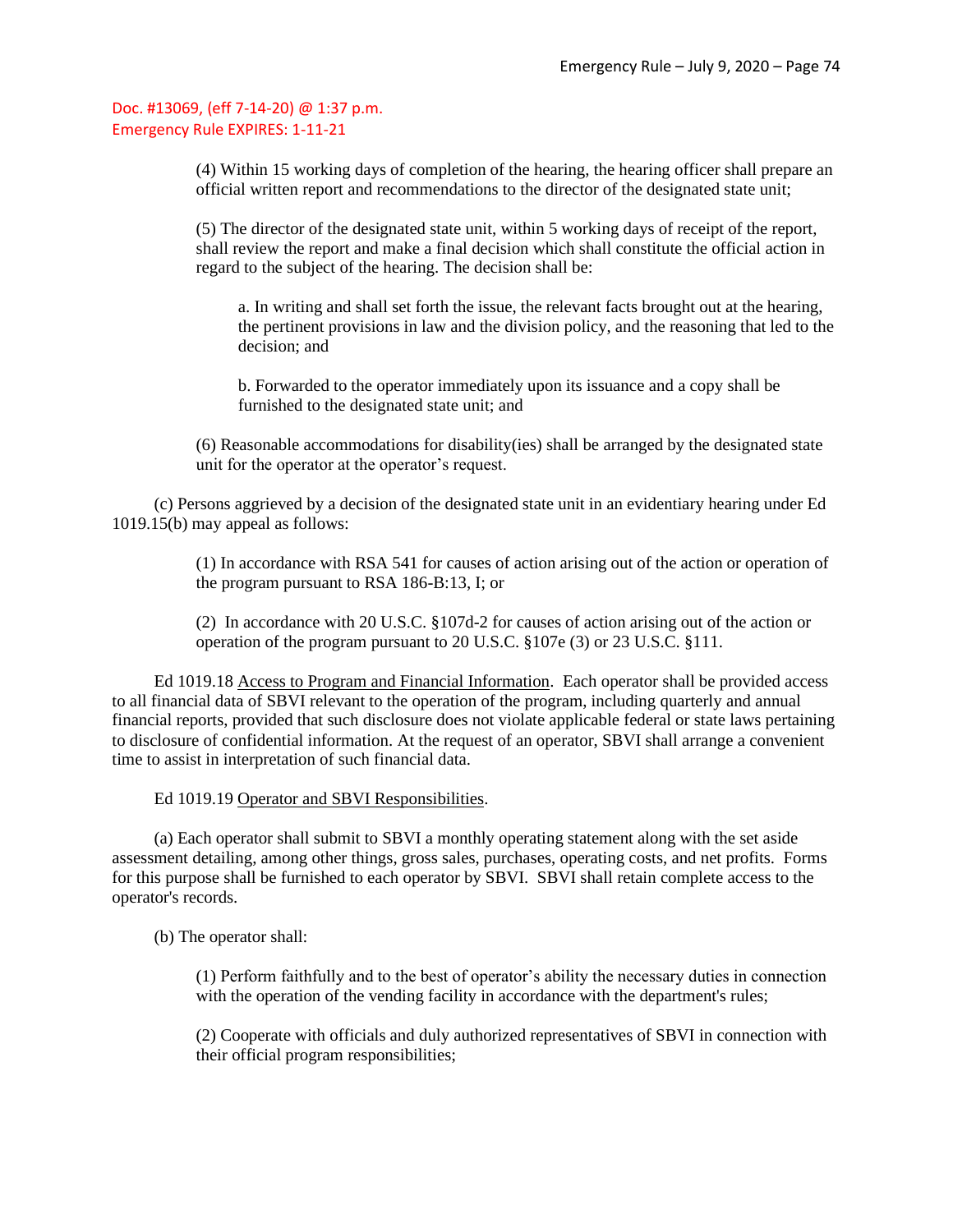(3) Operate the vending facility in accordance with all applicable health laws and regulations, as well as the regulations of the agency controlling property upon which the facility is located; and

(4) Furnish such reports as SBVI may from time to time require.

(c) SBVI shall assume responsibility for providing to operators such supervision and assistance as may be necessary to insure the operation of each vending facility in the most productive and efficient manner possible.

Ed 1019.20 State Licensing Rules. SBVI shall furnish a copy of the state licensing rules to each candidate or operator in addition to all written documents pertaining to the administration and management of the program.

## PARTS Ed 1020 through Ed 1022 - RESERVED

## PART Ed 1023 INTERPRETER CLASSIFICATION SYSTEM

Ed 1023.01 Purpose. The purpose of the classification system program shall be to evaluate competency skills of sign language interpreters, to maintain records of interpreter classification, and to maintain records of continuing education units required for maintenance of classification.

Ed 1023.02 Program Designation. This program shall be designated "The New Hampshire Interpreter Classification System" (NHICS).

Ed 1023.03 Classification. An individual who applies for and meets the requirements for classification under Ed 1023.10 shall be qualified as a sign language interpreter by the program for the deaf and hard of hearing of the department.

Ed 1023.04 Applicability; Administration of Classification System Program. These rules shall apply to the classification process for sign language interpreters as conducted and managed by the program for the deaf and hard of hearing, division of career technology and adult learning, vocational rehabilitation, department. The classification system program shall be managed by a coordinator appointed by the director of the division of career technology and adult learning.

Ed 1023.05 Definitions. The following terms are defined for the purposes of part Ed 1023:

(a) "Deaf Interpreter" means a person who is deaf and provides interpreting services as defined in section (e), below

(b) "Director" means the director of the division of career technology and adult learning.

(c) "Classification system program" means the New Hampshire interpreter classification system operated by the coordinator.

(d) "Coordinator" means the person appointed by the program for the deaf and hard of hearing, division of career technology and adult learning, vocational rehabilitation, department to coordinate the classification.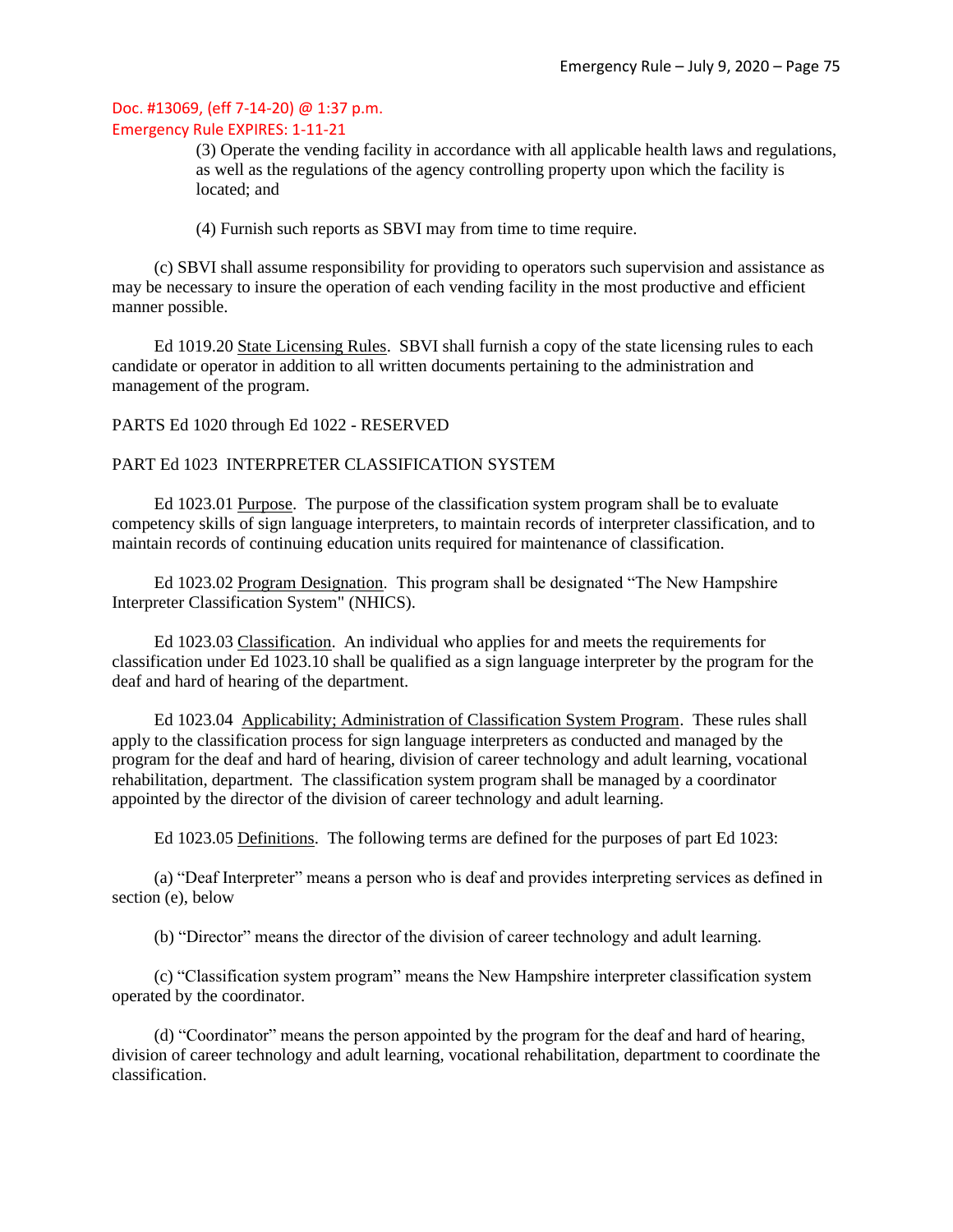## Emergency Rule EXPIRES: 1-11-21

(e) "Interpreting" means the process of converting spoken English into American Sign Language (ASL) and the process of converting ASL into spoken English.

(f) "Rater" means an individual who has successfully completed training approved under Ed 1023.12 by the program for the deaf and hard of hearing in the evaluation of interpreter skills.

(g) "State classification test" means the test administered under Ed 1023.08 for the purposes of determining an interpreter's classification as a qualified interpreter under Ed 1023.10.

(h) "Rater stipend" means the appropriate level payment made to the rater for their work.

#### Ed 1023.06 Administration of State Classification Test; Classification Fees.

(a) The state classification test for the purpose of classifying interpreters shall be administered at least once every 6 months, unless there have been no requests for a test. If 3 or more individuals request a test, a test shall be scheduled at a date sooner than the next regularly scheduled test.

(b) The fee for the state classification test shall be \$225.00.

(c) A re-test fee of \$140 shall allow a retake of the performance test by an applicant for initial classification within one year after passing the structured interview portion.

(d) Applicants shall obtain a refund for a scheduled state classification test when providing at least 30 days' advance written notification of cancellation to the coordinator. Otherwise, test fees shall be nonrefundable.

(e) The coordinator or designee shall collect fees and maintain receipt records and invoices from raters and expenses incurred by the program for:

(1) Rater and interviewer stipends for the evaluation of candidates

(2) The cost of the interpreter for the deaf or hard of hearing rater during the testing process; and

(3) Testing equipment.

Ed 1023.07 Application Process.

(a) Applicants shall contact the program for the deaf and hard of hearing for an information packet which contains:

(1) A description of the classification process;

(2) An application form;

(3) A description of the fee charged for testing; and

(4) A description of the appeal procedure.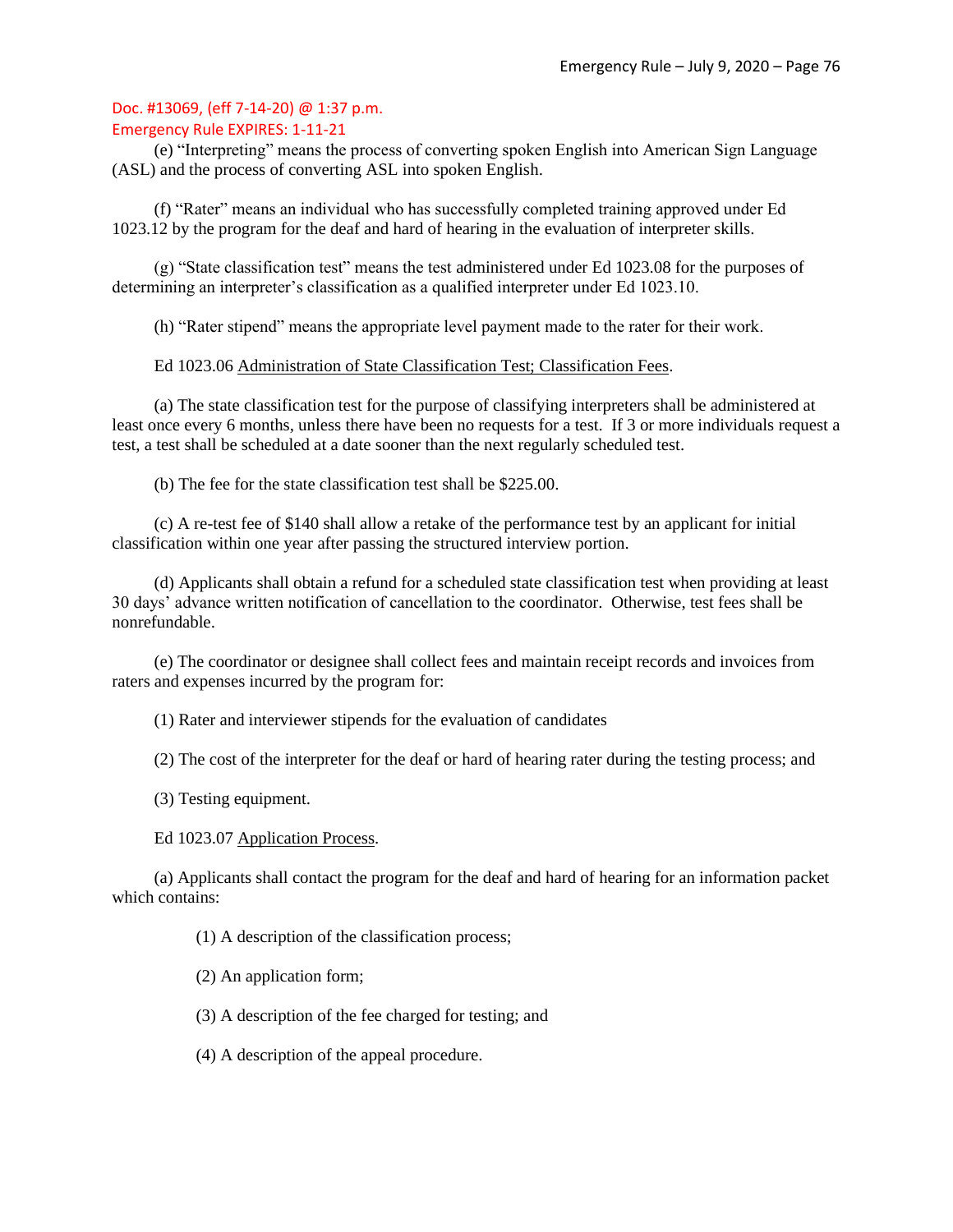(b) Each applicant shall submit an application and the fee for the test. Individuals shall not take the test until payment and a complete application are received, and the application is approved as complete by the coordinator or designee.

(c) The coordinator or designee shall notify each applicant who has submitted an application approved as complete of the scheduled date, time, and place for the test.

Ed 1023.08 State Classification Test.

(a) The state classification test shall consist of 2 sections. Section one shall be a structured interview scored by a minimum of 4 raters. Section 2 shall be a pass/fail performance test scored by a minimum of 4 raters.

(b) The structured interview shall be pass/fail and demonstrate the following:

(1) Knowledge of and ability to make practical use of the code of professional conduct of the RID;

(2) Knowledge of the role and responsibilities of an interpreter;

(3) Understanding of professional business practices, including the limitations of an interpreter's role, diplomacy required of an interpreter, and the need for attire that enhances the background for signing such as plain clothing and jewelry that does not distract from the interpreting process;

(4) Communication skills in ASL and English; and

(5) The interpreter's overall professional presentation.

(c) The performance test shall consist of an interpreting dialogue, preceded by a warm-up.

(d) Each applicant's performance on sections 1 and 2 of the test shall be videotaped.

(e) The performance test scoring sheet shall consist of a numerical rating covering the following areas:

> (1) The rater's ability to comprehend the applicant, based on the applicant's clarity, use of grammar, level of discourse, and use of classifiers;

(2) The message equivalency transmitted by the applicant, including:

a. Message accuracy;

b. Accurate use of morphology;

c. Use of affect and register of the original message; and

d. The amount of information transmitted;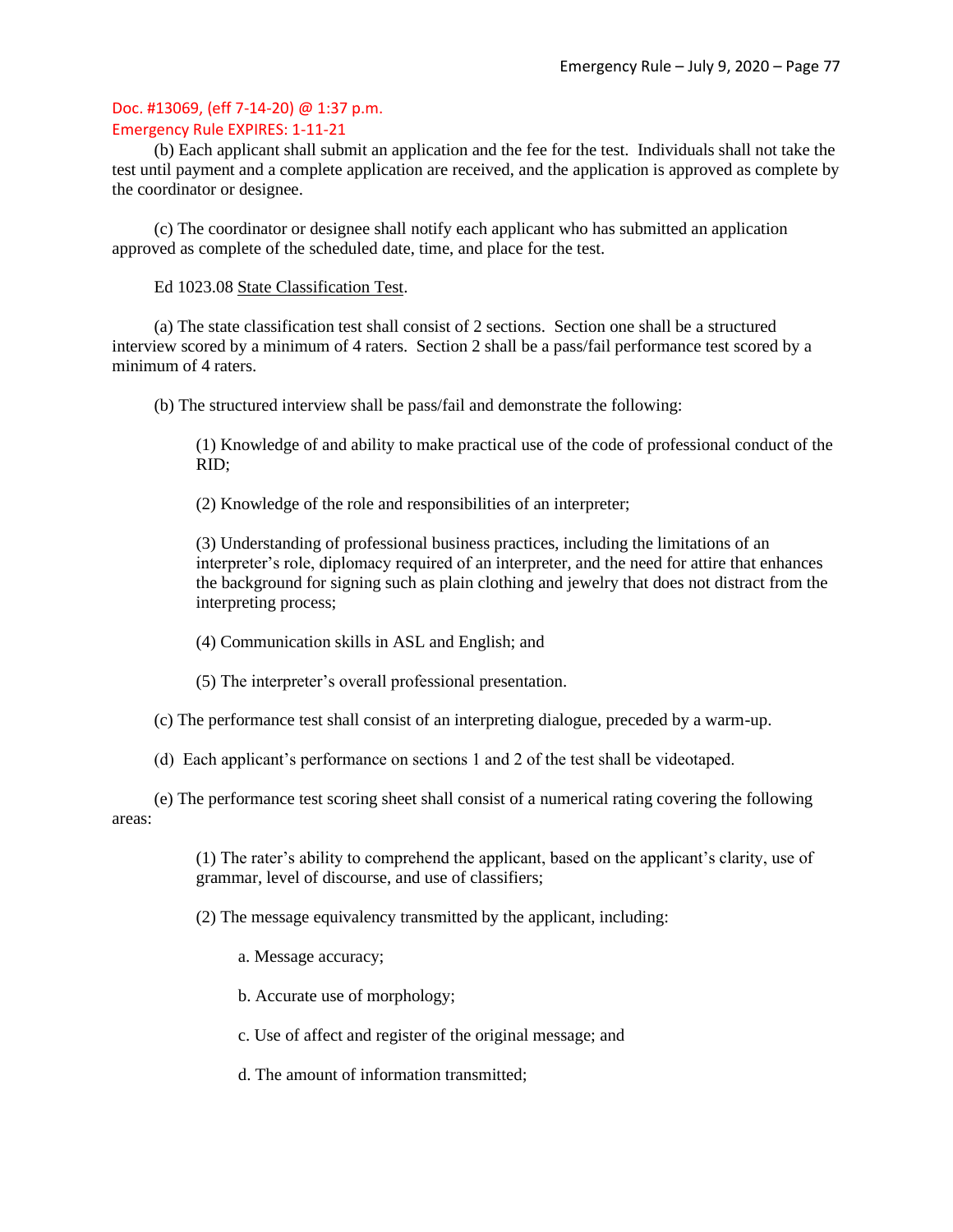(3) The interpreting process, including:

a. Phrasing; and

b. Process management; and

(4) The applicant's professionalism, including:

a. Composure; and

b. Objectivity.

Ed 1023.09 Administration of State Classification Test.

(a) The coordinator or designee shall videotape section 1, the interview, and section 2, the performance portion, of the test.

(b) The coordinator or designee shall send the rater scoring packet to 4 qualified raters within one week of the taping. The coordinator shall make sure each packet includes a copy of the candidates tape, scoring sheets and the rater instruction information.

(c) Candidates who pass both the performance section and the interview section will be state classified and notified.

(d) Candidates who successfully pass the performance portion of the test but do not successfully pass the interview portion of the test shall not be considered for state classification. They shall need to retake both sections of the test.

(e) The coordinator shall mail to each applicant who has completed the performance test written notice of the test results within one month of the date of the test.

(f) A person who fails either the structured interview or the performance test may request from the coordinator, in writing, copies of the raters' scoring sheets. The coordinator shall supply such sheets, upon written request.

(g) Applicants for initial classification not passing the performance test may retake the performance portion of the test, within one year after passing the structured interview portion.

Ed 1023.10 Classification of Interpreters. An applicant shall be classified as a qualified sign language interpreter who:

(a) Has a high school diploma or its equivalent;

(b) Is 18 years of age or older; and

(c) Receives a score of 75% or more on the performance test.

Ed 1023.11 Maintenance of Classification.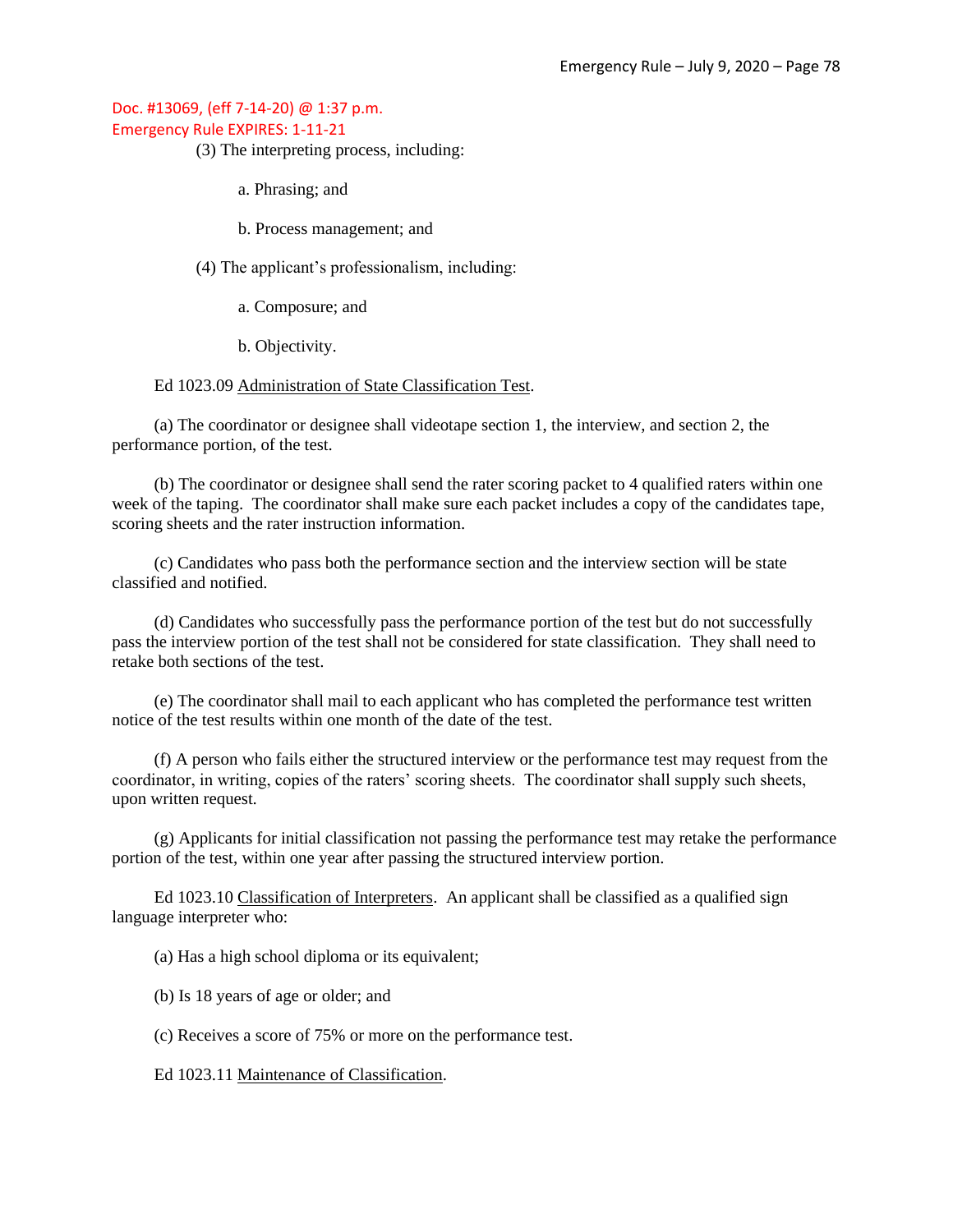#### Emergency Rule EXPIRES: 1-11-21

(a) "Continuing education units," for the purpose of this rule means:

(1) Participation in professional workshops sponsored by a post-secondary interpreter training program, the RID, the National Association of the Deaf (NAD)or the state chapters of such organizations, or any other professional training organization which focus on issues related to the deaf community and/or the interpreting process;

(2) Conventions/conferences of either deafness or interpreting organizations;

(3) Tutoring sessions, if such sessions are qualified under paragraph (b); and

(4) For the 20% required in areas not related to deafness or interpreting, participation in a course, workshop, or training session on a topic unrelated to deafness, but which has an impact on the interpreter's activities as a sign language interpreter.

(b) To qualify, a tutoring session shall be provided by RID certified interpreters those who hold their NIC, Certificate of Interpretation (CI) or NAD level V.

(c) Classification as a qualified interpreter under Ed 1023.10 shall be valid for 6 years from date of issue.

(d) All state-classified interpreters shall earn CEU's. The number of CEU's earned shall be the same number of hours as those required by RID over each 4 year period, 80% of which shall be deafness/interpreting related, and 20% of which shall be either deafness/interpreting related or in other areas as defined in Ed 1023.11(a)(4). CEU hours shall be awarded based on clock hours of participation and shall require documentation from such training programs such as an agenda, conference packet, or syllabus. No one convention, workshop or course shall be used to satisfy the entire requirement.

(e) Determination of compliance with Ed 1023.11(e) shall be made by the coordinator of the program for the deaf and hard of hearing.

(f) An individual's classification shall lapse for an individual who fails to obtain national certification before the expiration of the 6-year classification period. The individual shall no longer be:

(1) Listed in the department of education's directory of interpreters for the deaf; and

(2) Considered a licensed interpreter by the state of NewHampshire.

Ed 1023.12 Raters.

(a) Each team of raters shall be comprised of 2 raters who can hear and 2 raters who are deaf or hard of hearing. Raters who can hear shall possess a valid certification from RID or the NAD level V. The program for the deaf and hard of hearing shall solicit applicants from certified interpreters and the deaf community. Selection shall be made by the program for the deaf and hard of hearing based on skill level, availability and experience.

(b) The program for the deaf and hard of hearing shall provide rater training for new raters. New raters shall complete the rater training, which shall consist of instruction and materials on the principles of interpreter classification evaluation, practice tapes, and inter-rater reliability data.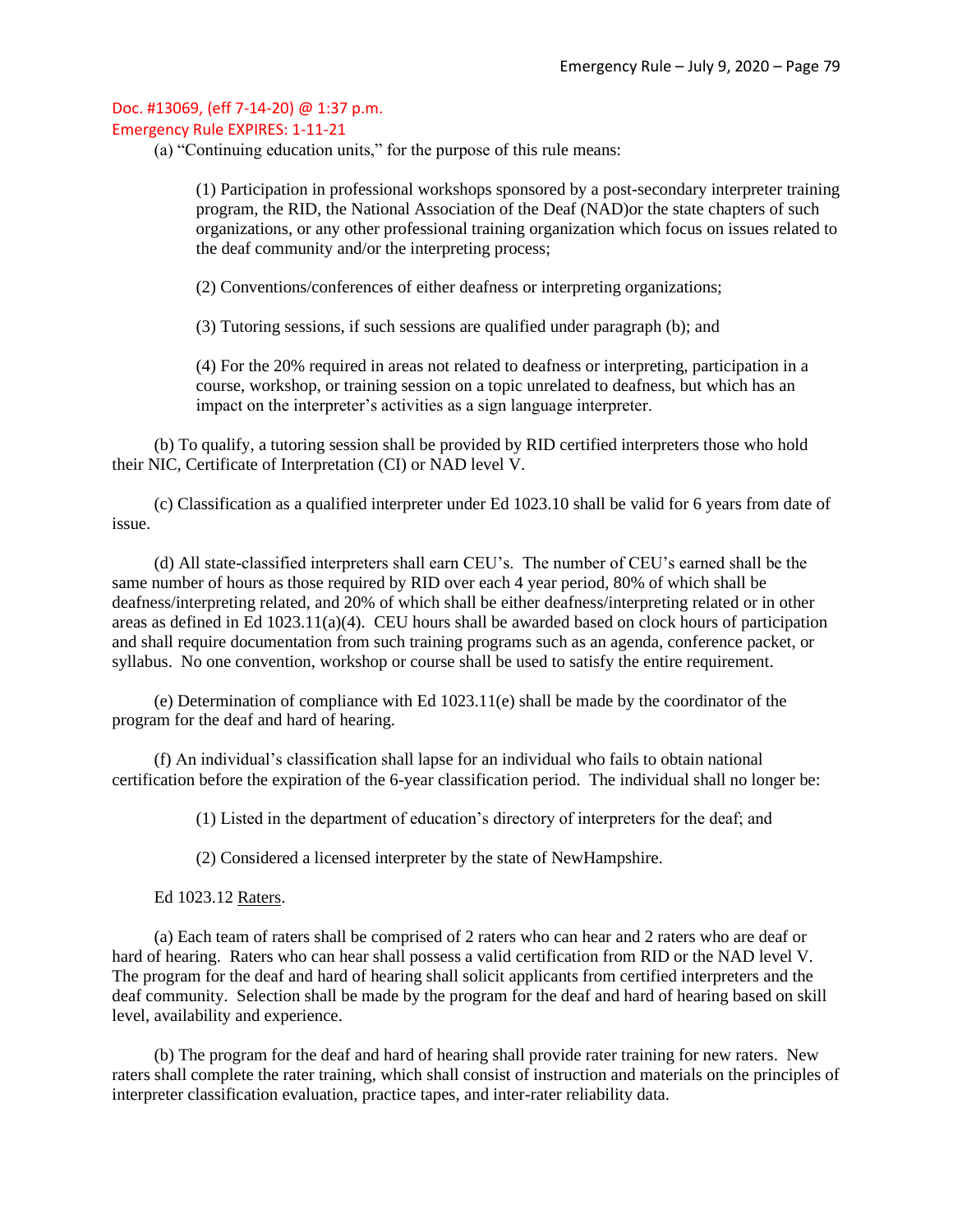(c) A rater shall not have a conflict of interest regarding the person to be rated. A conflict of interest shall be deemed to exist if the person to be rated is a member of the rater's immediate family. "Immediate family" means the rater's spouse, parent, mother-in-law, father-in-law, sibling, sister-in-law, brother-in-law, or child, or anyone related to the rater by blood or marriage and living in the same household as the rater. The rater shall disclose any other circumstances which create a conflict of interest as to a particular person, and shall withdraw as a rater for that person. The rater shall also disclose to the coordinator any circumstances likely to create the appearance of a conflict of interest.

(d) Scoring by raters shall be done as follows:

(1) For the part I-interview portion of the test, the applicant shall be rated by both deaf and hard of hearing raters and raters who can hear; and

(2) For the part II- performance portion of the test, the raters who can hear shall score primarily the ASL-to-English components of the evaluation and the deaf or hard of hearing raters shall score primarily the English-to-ASL components of the evaluation.

(e) Raters shall receive the rater stipend from the interpreter classification fund for scoring each applicant. To receive payment, raters shall submit an invoice, which shall include the rater's name, address, name of applicant, and date of rating.

(f) All documents, paperwork and digital media (CD), shall be sent back to the coordinator for record keeping. This process shall ensure confidentiality of the applicant. A breach in this process could create the need for a review and recommendation of the situation and possible removal as a rater by the director.

Ed 1023.13 Publication of Directory of Interpreters for the Deaf. The name and date of award of each individual classified under the classification system program shall be published by the department of education in a directory of interpreters for the deaf, which shall be printed at least biennially. The directory shall also include name, source of national certification, state of NH licensure status, and date of certification for any interpreter certified by the RID or the NAD who wishes to be included in the directory. Contact information shall be included at the option of the interpreter. The primary source for this document shall be located on the designated state unit's website and an annual printing will occur.

Ed 1023.14 Retention of Test and Directory Data. The program for the deaf and hard of hearing shall keep the following data in confidential files for a period of at least 7 years:

(a) Correspondence with individual applicants;

(b) Records of scores of individual tests for each applicant tested, whether the applicant was successful or unsuccessful;

(c) Records of CEU's for each interpreter who has completed the state classification process;

(d) The original digital media (CD) of each applicant's interview and performance test;

(e) The date classification under Ed 1023.10 was awarded; and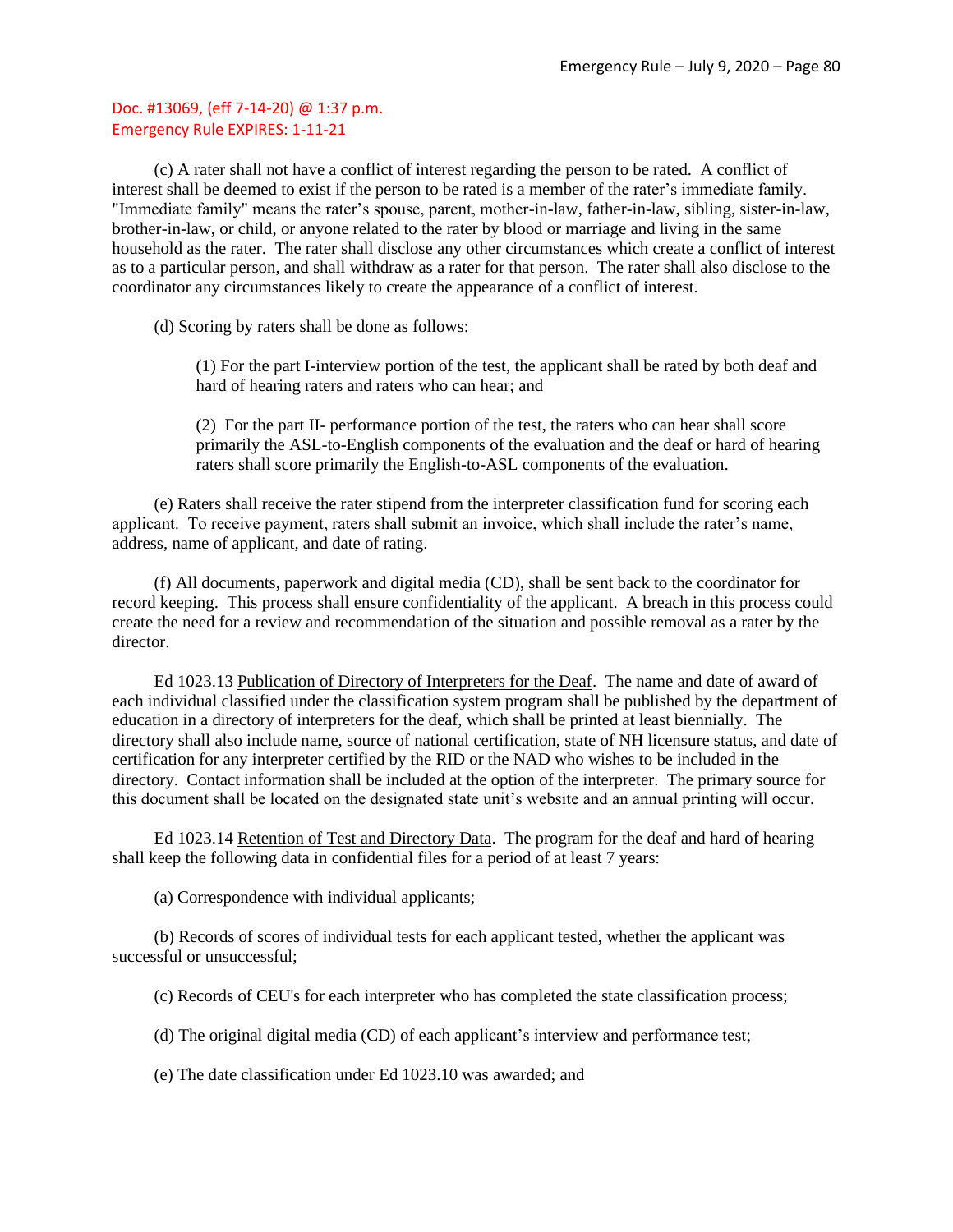## Emergency Rule EXPIRES: 1-11-21

(f) Name, address, and telephone number for each state classified and nationally certified interpreter listed in the department of education directory of interpreters for the deaf.

Ed 1023.15 Appeal. An applicant aggrieved by a decision of the program relating to classification may file a petition for reconsideration along with supporting documentation to the Director within 20 working days after receipt of the decision regarding classification. If the petition for reconsideration is denied, the applicant may appeal the Director's decision pursuant to RSA 21-N: 11, III and Ed 200. Any person may file a written complaint charging a person qualified as a deaf interpreter with misconduct pursuant to the process set forth in INT 205.

| <b>RULE NUMBER</b>   | STATUTE OR FEDERAL REGULATION           |
|----------------------|-----------------------------------------|
|                      | <b>IMPLEMENTED</b>                      |
| Ed 1001.01           | 34 CFR 361.1                            |
| Ed 1002.01           | 34 CFR 361.5                            |
| Ed 1002.02           | 34 CFR 361.42                           |
| Ed 1002.03 - 1002.04 | 34 CFR 361.5                            |
| Ed 1002.05           | 34 CFR 361.41(b)(2)                     |
| Ed 1002.06 - 1002.23 | 34 CFR 361.5                            |
| Ed 1002.24           | 34 CFR 364; RSA 200-C:24                |
| Ed 1002.25 - 1002.39 | 34 CFR 361.5                            |
| Ed 1002.40           | RSA 200-C:18                            |
| Ed 1002.41-1002.49   | 34 CFR 361.5                            |
| Ed 1002.50           | 34 CFR 363.1; RSA 200-C:21              |
| Ed 1002.51           | 34 CFR 361.5                            |
| Ed 1003.01           | 34 CFR 361.38(a)(1); 34 CFR 361.38 (b)  |
| Ed $1003.01(a)-(e)$  | 34 CFR 361.38(a)(1)                     |
| Ed 1003.01(f)        | 34 CFR 361.38(b)                        |
| Ed 1003.02           | 34 CFR 361.42(a)(3)(iii)                |
| Ed 1003.03           | 34 CFR 361.38(c) & (d)                  |
| Ed 1003.04           | 34 CFR 361.38(e)                        |
| Ed 1004.01           | 34 CFR 361.57                           |
| Ed 1004.02           | 34 CFR 361.57(b)(1; 34 CFR 361.57(b)(2) |
| Ed 1004.03 -1004.05  | 34 CFR 361.57(c) -(f)                   |
| Ed 1004.06-1004.18   | 34 CFR 361.57(e) & (f)                  |
| Ed 1004.19           | 34 CFR 361.57(b)(4) & (h)               |
| Ed 1004.20           | 34 CFR 361.57(i)                        |
| Ed 1005.01           | 34 CFR 361.36(a) &(b)                   |
| Ed 1006.01           | 34 CFR 361.36(c)                        |
| Ed 1006.02           | 34 CFR 361.36(d)                        |
| Ed 1006.03           | 34 CFR 361.36(e)                        |

## **Appendix I**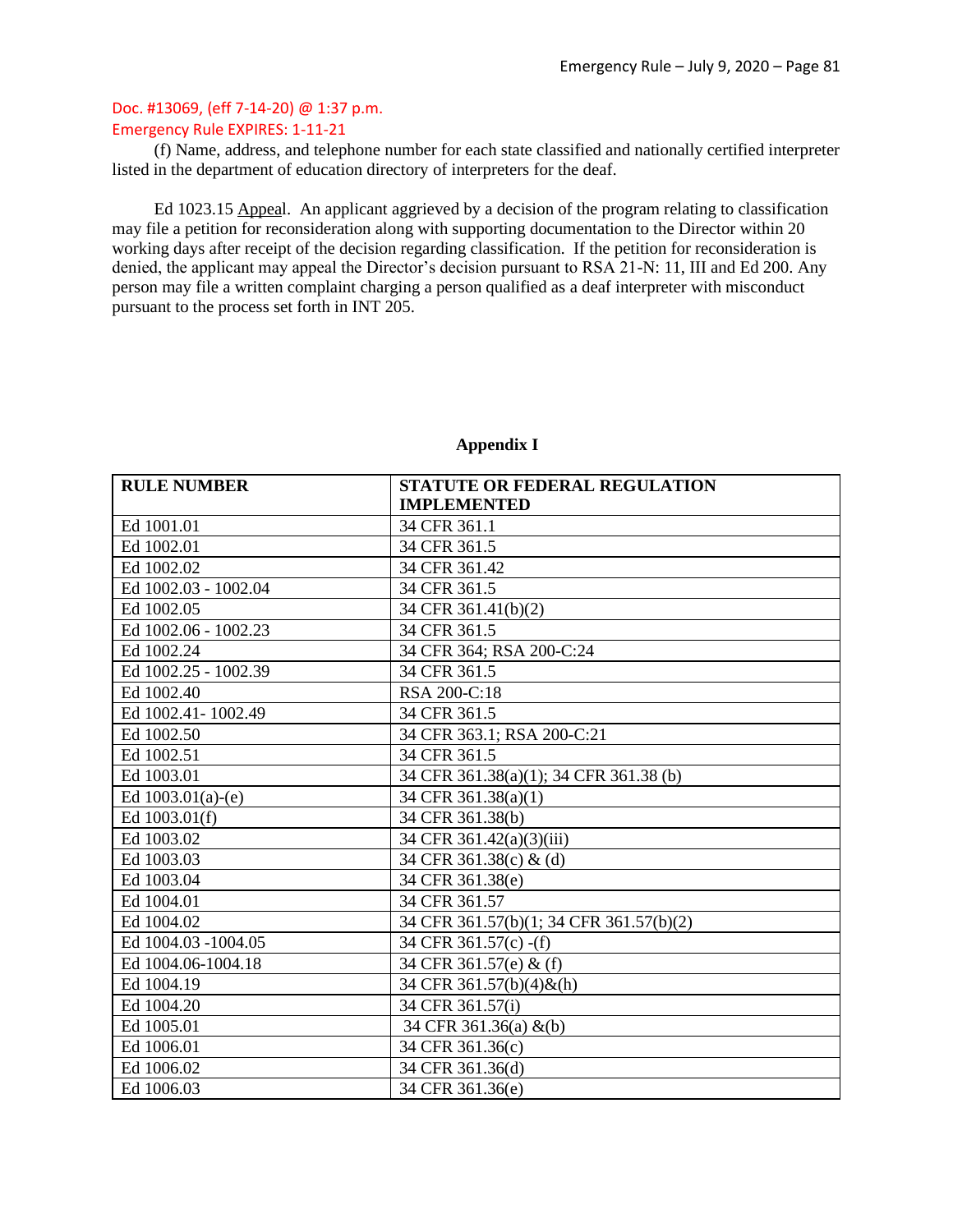Emergency Rule EXPIRES: 1-11-21

| Ed 1007.01           | 34 CFR 361.53(a); Chapter 252:2 of the Laws of 1993  |
|----------------------|------------------------------------------------------|
| Ed 1007.02           | 34 CFR 361.53(b)                                     |
| Ed 1007.03           | 34 CFR 361.53(c)                                     |
| Ed 1008              | 34 CFR 361.54(b)                                     |
| Ed 1009              | 34 CFR 361.37                                        |
| Ed 1010.01           | 34 CFR 361.41(a)                                     |
| Ed 1010.02           | 34 CFR 361.41(b)                                     |
| Ed 1010.03           | 34 CFR 361.42, Intro. para.                          |
| Ed 1010.04           | 34 CFR 361.42(a)-(h)                                 |
| Ed 1010.05           | 34 CFR 361.42(c)                                     |
| Ed 1010.06           | 34 CFR 361.42(d)                                     |
| Ed 1010.07           | 34 CFR 361.42(e)                                     |
| Ed 1010.08           | 34 CFR 361.42(f)                                     |
| Ed 1010.09           | 34 CFR 361.42(g)                                     |
| Ed 1010.10           | 34 CFR 361.42                                        |
| Ed 1010.11           | 34 CFR 361.43                                        |
| Ed 1010.12           | 34 CFR 361.44                                        |
| Ed 1010.13           | 34 CFR 361.45; Chapter 252:2 of the Laws of 1993     |
| Ed 1010.14           | 34 CFR 361.46                                        |
| Ed 1010.15           | 34 CFR 361.47                                        |
| Ed 1010.16           | 34 CFR 361.48                                        |
| Ed 1011.01           | 34 CFR 361.51(c)                                     |
| Ed 1012.01           | 34 CFR 361.52(b)                                     |
| Ed 1012.02           | 34 CFR 361.52(c)                                     |
| Ed 1012.03           | 34 CFR 361.52(d)                                     |
| Ed 1013.01           | 34 CFR 361.55                                        |
| Ed 1014.01           | 34 CFR 361.56 Intro. para.                           |
| Ed 1014.02           | 34 CFR 361.56(a)                                     |
| Ed 1014.03           | 34 CFR 361.56(b)                                     |
| Ed 1014.04           | 34 CFR 361.56(c)                                     |
| Ed 1014.05           | 34 CFR 361.56(d)                                     |
| Ed 1015              | 34 CFR 363.57                                        |
| Ed 1015.01           | RSA 200-C:21; 34 CFR 363.1                           |
| Ed 1015.02           | 34 CFR 363.6(c); 34 CFR 369.4(b); 34 CFR 77.1(c)     |
| Ed 1015.03           | 34 CFR 363.3                                         |
| Ed 1015.04           | 34 CFR 363.4; RSA 200-C:22                           |
| Ed 1015.05           | 34 CFR 363.50                                        |
| Ed 1015.06           | 34 CFR 363.52                                        |
| Ed 1015.08           | 34 CFR 363.54                                        |
| Ed 1015.09           | 34 CFR 363.55                                        |
| Ed 1015.10           | 34 CFR 363.56                                        |
| Ed 1016.01           | RSA 200-C:24; 34 CFR 364.2                           |
| Ed 1016.02           | 34 CFR 364.4(b); 34 CFR 77.1(c); 34 CFR 74.2; 34 CFR |
|                      | 366.5; 34 CFR 367.5; 34 CFR 364.21                   |
| Ed 1016.03           | 34 CFR 364.50                                        |
| Ed 1016.04 - 1016.06 | 34 CFR 364.51                                        |
| Ed 1016.07 - 1016.11 | 34 CFR 364.52                                        |